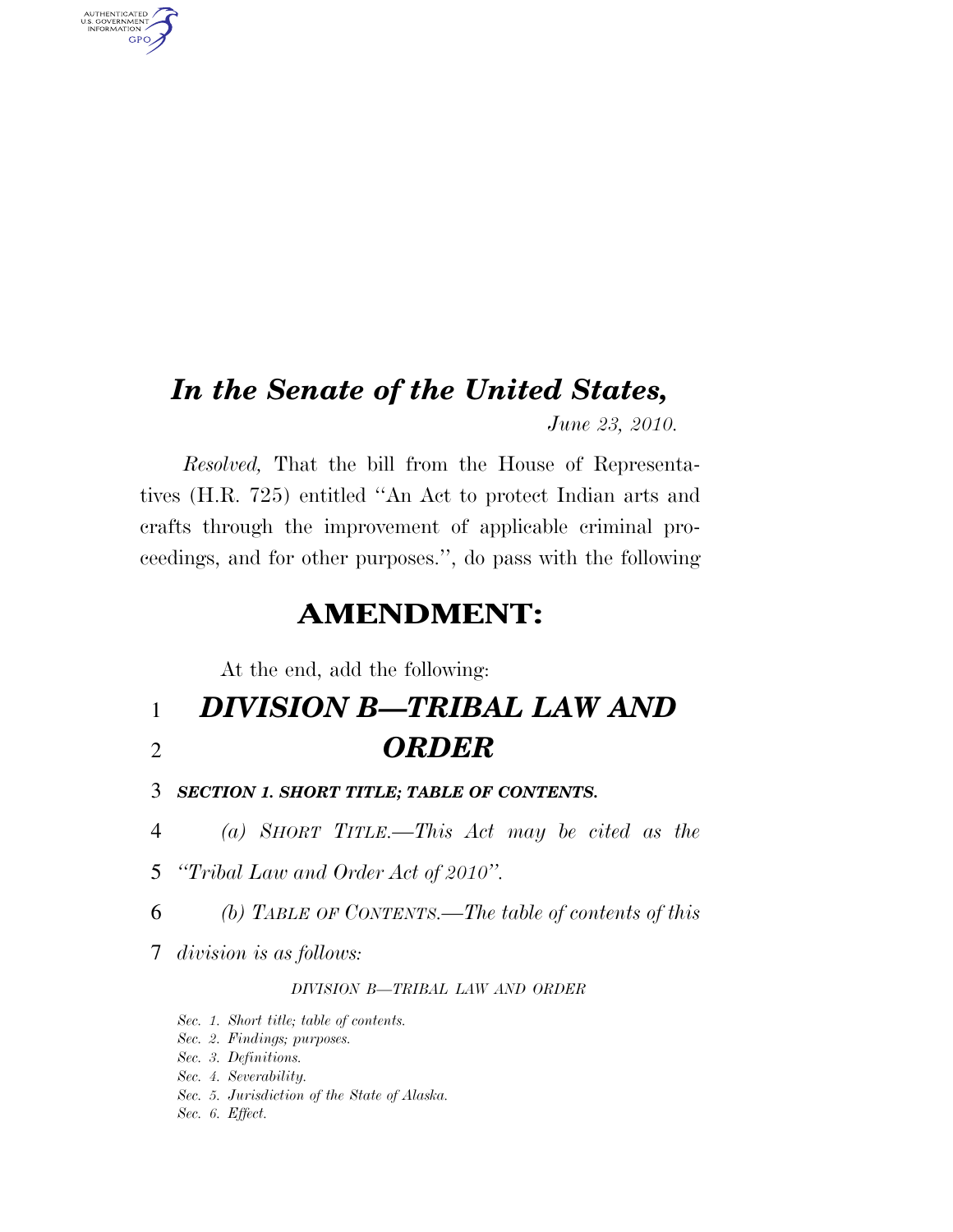#### *TITLE I—FEDERAL ACCOUNTABILITY AND COORDINATION*

- *Sec. 101. Office of Justice Services responsibilities.*
- *Sec. 102. Disposition reports.*
- *Sec. 103. Prosecution of crimes in Indian country.*
- *Sec. 104. Administration.*

#### *TITLE II—STATE ACCOUNTABILITY AND COORDINATION*

- *Sec. 201. State criminal jurisdiction and resources.*
- *Sec. 202. State, tribal, and local law enforcement cooperation.*

#### *TITLE III—EMPOWERING TRIBAL LAW ENFORCEMENT AGENCIES AND TRIBAL GOVERNMENTS*

- *Sec. 301. Tribal police officers.*
- *Sec. 302. Drug enforcement in Indian country.*
- *Sec. 303. Access to national criminal information databases.*
- *Sec. 304. Tribal court sentencing authority.*
- *Sec. 305. Indian Law and Order Commission.*
- *Sec. 306. Exemption for tribal display materials.*

#### *TITLE IV—TRIBAL JUSTICE SYSTEMS*

- *Sec. 401. Indian alcohol and substance abuse.*
- *Sec. 402. Indian tribal justice; technical and legal assistance.*
- *Sec. 403. Tribal resources grant program.*
- *Sec. 404. Tribal jails program.*
- *Sec. 405. Tribal probation office liaison program.*
- *Sec. 406. Tribal youth program.*
- *Sec. 407. Improving public safety presence in rural Alaska.*

#### *TITLE V—INDIAN COUNTRY CRIME DATA COLLECTION AND INFORMATION SHARING*

- *Sec. 501. Tracking of crimes committed in Indian country.*
- *Sec. 502. Criminal history record improvement program.*

#### *TITLE VI—DOMESTIC VIOLENCE AND SEXUAL ASSAULT PROSECUTION AND PREVENTION*

- *Sec. 601. Prisoner release and reentry.*
- *Sec. 602. Domestic and sexual violence offense training.*
- *Sec. 603. Testimony by Federal employees.*
- *Sec. 604. Coordination of Federal agencies.*
- *Sec. 605. Sexual assault protocol.*
- *Sec. 606. Study of IHS sexual assault and domestic violence response capabilities.*

#### 1 *SEC. 2. FINDINGS; PURPOSES.*

2 *(a) FINDINGS.—Congress finds that—*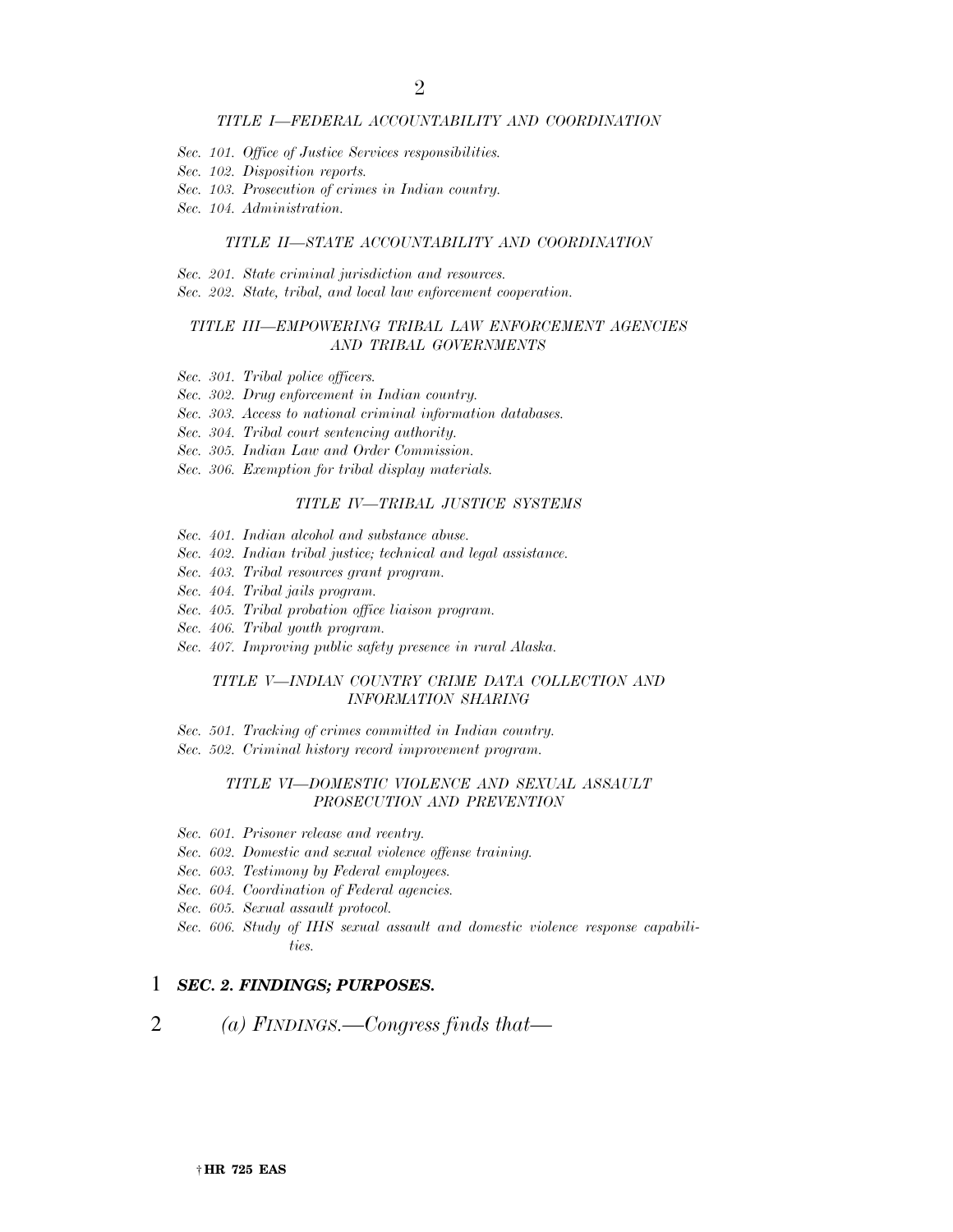| $\mathbf{1}$   | $(1)$ the United States has distinct legal, treaty,              |
|----------------|------------------------------------------------------------------|
| $\overline{2}$ | and trust obligations to provide for the public safety           |
| 3              | of Indian country;                                               |
| 4              | (2) Congress and the President have acknowl-                     |
| 5              | edged that—                                                      |
| 6              | $(A)$ tribal law enforcement officers are often                  |
| 7              | the first responders to crimes on Indian reserva-                |
| 8              | tions; and                                                       |
| 9              | $(B)$ tribal justice systems are often the most                  |
| 10             | appropriate institutions for maintaining law                     |
| 11             | and order in Indian country;                                     |
| 12             | $(3)$ less than 3,000 tribal and Federal law en-                 |
| 13             | forcement officers patrol more than $56,000,000$ acres           |
| 14             | of Indian country, which reflects less than $\frac{1}{2}$ of the |
| 15             | law enforcement presence in comparable rural com-                |
| 16             | <i>munities nationwide</i> ;                                     |
| 17             | $(4)$ the complicated jurisdictional scheme that ex-             |
| 18             | ists in Indian country—                                          |
| 19             | $(A)$ has a significant negative impact on the                   |
| 20             | ability to provide public safety to Indian com-                  |
| 21             | <i>munities</i> ;                                                |
| 22             | $(B)$ has been increasingly exploited<br>by                      |
| 23             | criminals; and                                                   |
|                |                                                                  |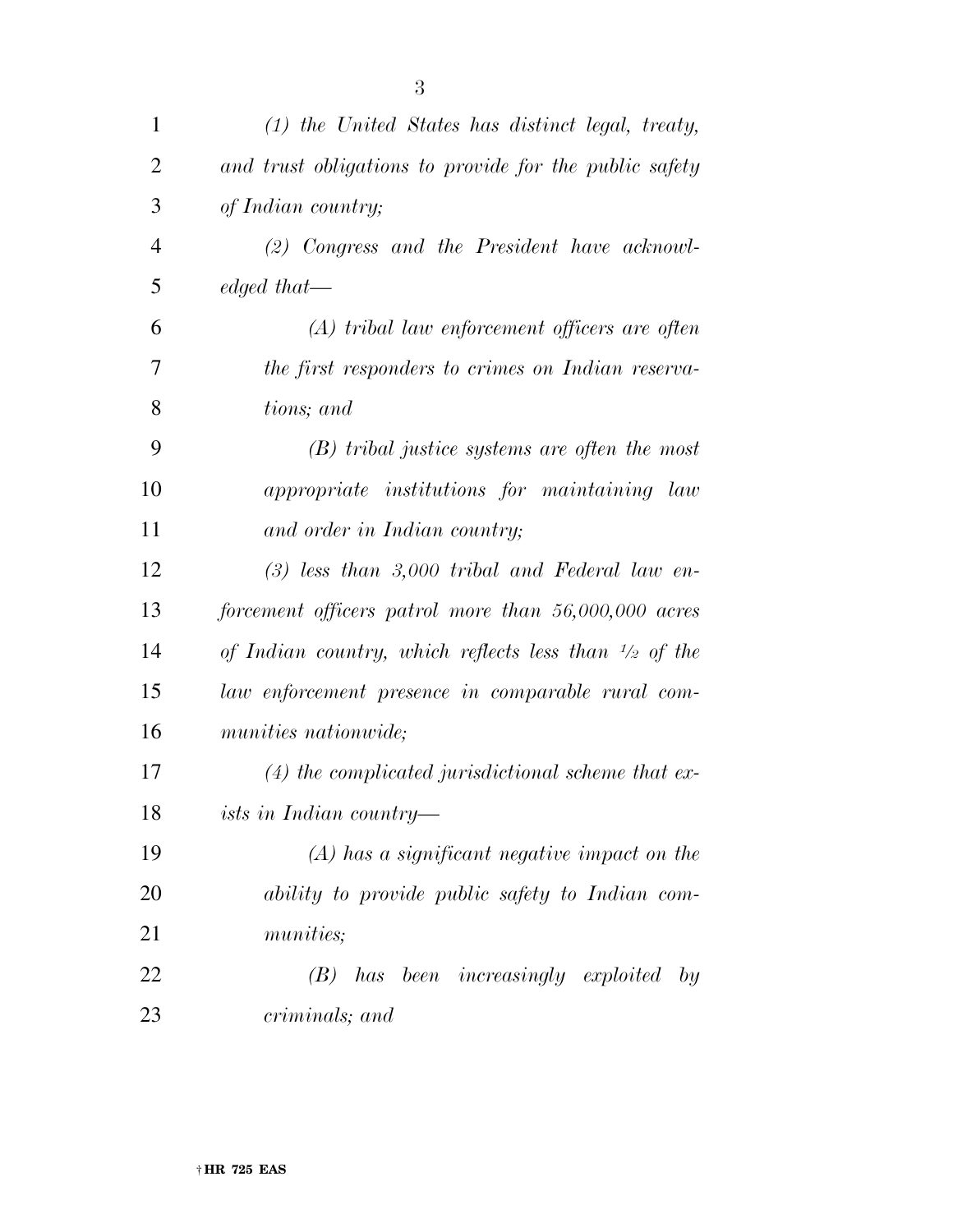| $\mathbf{1}$   | $(C)$ requires a high degree of commitment            |
|----------------|-------------------------------------------------------|
| $\overline{2}$ | and cooperation among tribal, Federal, and            |
| 3              | State law enforcement officials;                      |
| $\overline{4}$ | $(5)(A)$ domestic and sexual violence against         |
| 5              | American Indian and Alaska Native women has           |
| 6              | reached epidemic proportions;                         |
| 7              | (B) 34 percent of American Indian and Alaska          |
| 8              | Native women will be raped in their lifetimes; and    |
| 9              | (C) 39 percent of American Indian and Alaska          |
| 10             | Native women will be subject to domestic violence;    |
| 11             | (6) Indian tribes have faced significant increases    |
| 12             | in instances of domestic violence, burglary, assault, |
| 13             | and child abuse as a direct result of increased meth- |
| 14             | amphetamine use on Indian reservations; and           |
| 15             | $(7)$ crime data is a fundamental tool of law en-     |
| 16             | forcement, but for decades the Bureau of Indian Af-   |
| 17             | fairs and the Department of Justice have not been     |
| 18             | able to coordinate or consistently report crime and   |
| 19             | prosecution rates in tribal communities.              |
| 20             | (b) PURPOSES.—The purposes of this division are—      |
| 21             | $(1)$ to clarify the responsibilities of Federal,     |
| 22             | State, tribal, and local governments with respect to  |
| 23             | crimes committed in Indian country;                   |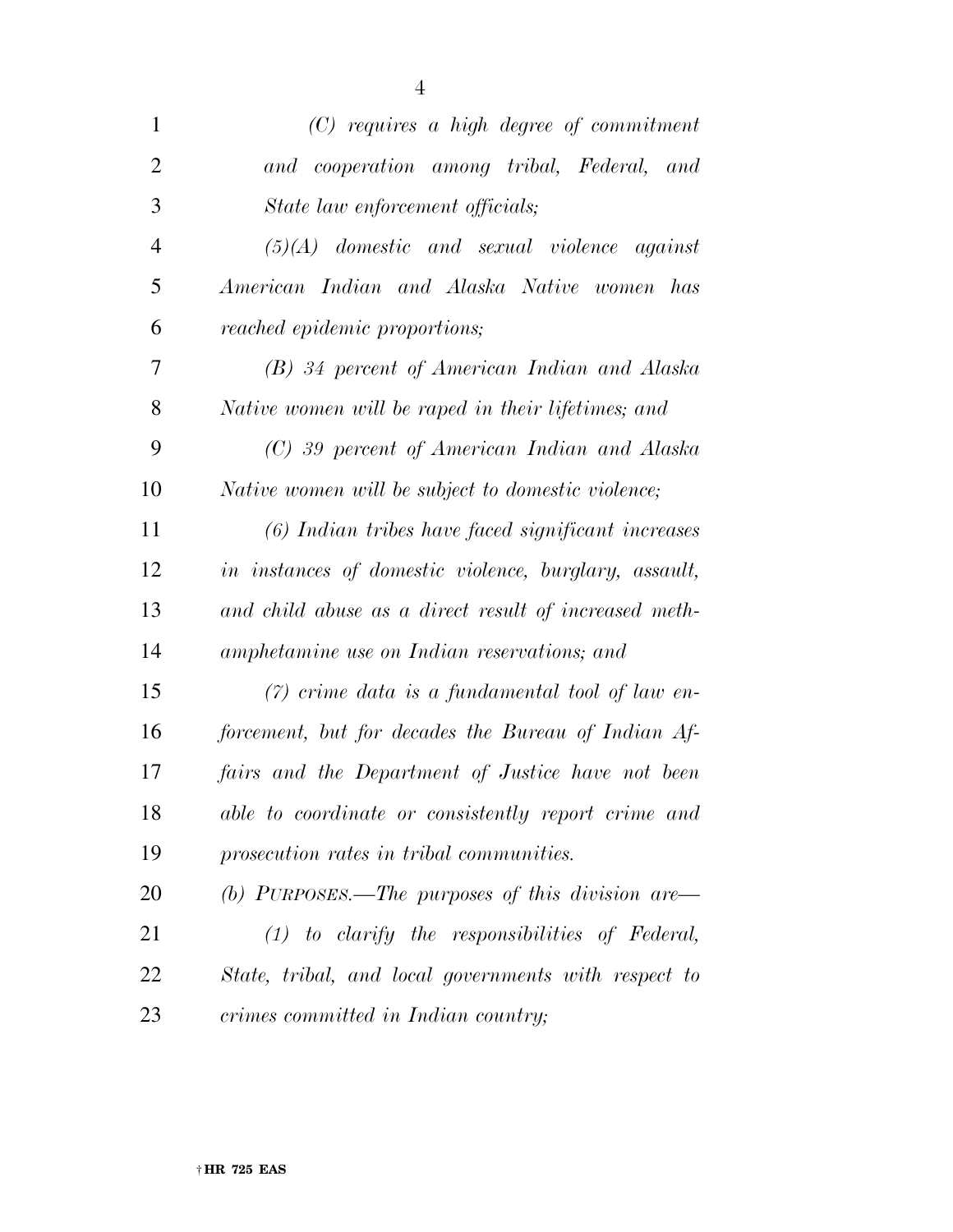| $\mathbf{1}$   | $(2)$ to increase coordination and communication        |
|----------------|---------------------------------------------------------|
| $\overline{2}$ | among Federal, State, tribal, and local law enforce-    |
| 3              | ment agencies;                                          |
| $\overline{4}$ | $(3)$ to empower tribal governments with the au-        |
| 5              | thority, resources, and information necessary to safely |
| 6              | and effectively provide public safety in Indian coun-   |
| 7              | try;                                                    |
| 8              | $(4)$ to reduce the prevalence of violent crime in      |
| 9              | Indian country and to combat sexual and domestic        |
| 10             | violence against American Indian and Alaska Native      |
| 11             | women;                                                  |
| 12             | $(5)$ to prevent drug trafficking and reduce rates      |
| 13             | of alcohol and drug addiction in Indian country; and    |
| 14             | $(6)$ to increase and standardize the collection of     |
| 15             | criminal data and the sharing of criminal history in-   |
| 16             | formation among Federal, State, and tribal officials    |
| 17             | responsible for responding to and investigating crimes  |
| 18             | <i>in Indian country.</i>                               |
| 19             | <b>SEC. 3. DEFINITIONS.</b>                             |
| 20             | (a) IN GENERAL.—In this division:                       |
| 21             | $(1)$ INDIAN COUNTRY.—The term "Indian coun-            |
| 22             | try" has the meaning given the term in section 1151     |
| 23             | of title 18, United States Code.                        |
| 24             | (2) INDIAN TRIBE.—The term "Indian tribe" has           |
| 25             | the meaning given the term in section 102 of the Fed-   |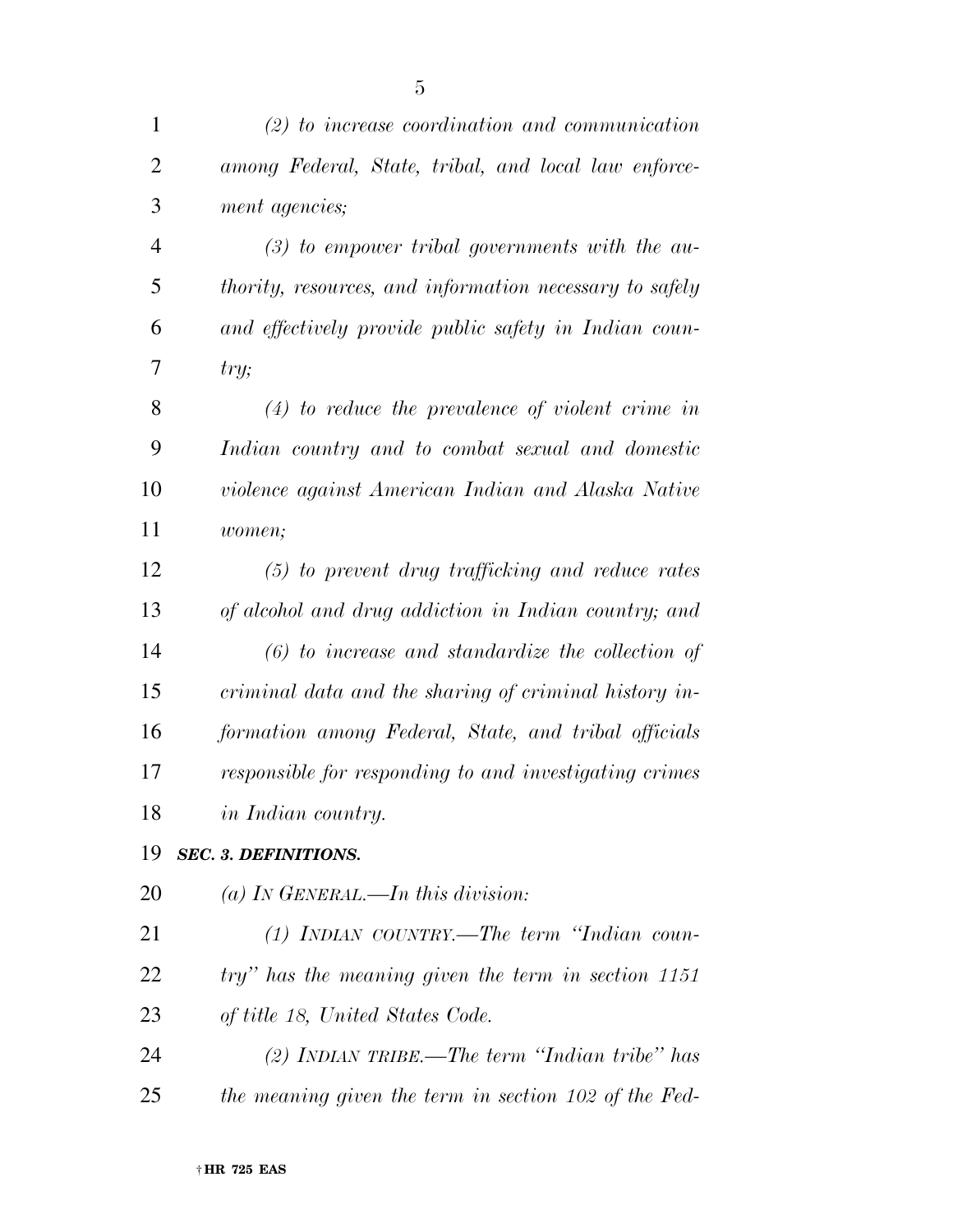| $\mathbf{1}$   | erally Recognized Indian Tribe List Act of 1994 (25            |
|----------------|----------------------------------------------------------------|
| $\overline{2}$ | $U.S.C. 479a)$ .                                               |
| 3              | (3) SECRETARY.—The term "Secretary" means                      |
| $\overline{4}$ | the Secretary of the Interior.                                 |
| 5              | TRIBAL GOVERNMENT.—The term "tribal"<br>(4)                    |
| 6              | government" means the governing body of a federally            |
| 7              | recognized Indian tribe.                                       |
| 8              | (b) INDIAN LAW ENFORCEMENT REFORM ACT.-Sec-                    |
| 9              | tion 2 of the Indian Law Enforcement Reform Act (25            |
| 10             | $U.S.C. 2801$ ) is amended by adding at the end the following: |
| 11             | "(10) The term 'tribal justice official' means—                |
| 12             | $\lq\lq (A)$ a tribal prosecutor;                              |
| 13             | $\lq\lq(B)$ a tribal law enforcement officer; or               |
| 14             | $\lq\lq$ any other person responsible for inves-               |
| 15             | <i>tigating or prosecuting an alleged criminal of-</i>         |
| 16             | <i>fense in tribal court.</i> ".                               |
| 17             | $CFA$ <i>A</i> $CATEF$ <i>A DIT UNIT</i>                       |

*SEC. 4. SEVERABILITY.* 

 *If any provision of this division, an amendment made by this division, or the application of such a provision or amendment to any individual, entity, or circumstance, is determined by a court of competent jurisdiction to be in- valid, the remaining provisions of this division, the remain- ing amendments made by this division, and the application of those provisions and amendments to individuals, entities,*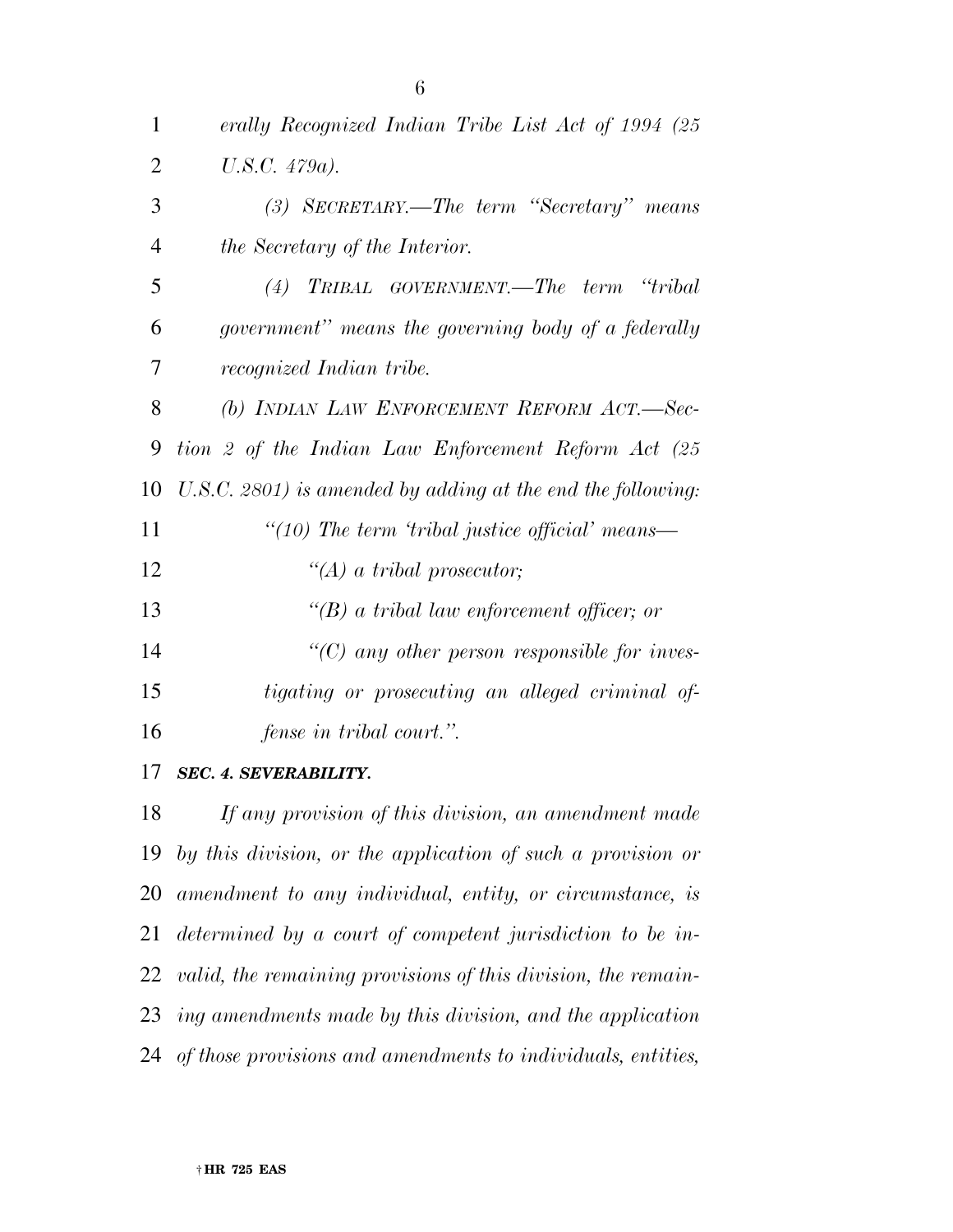*or circumstances other than the affected individual, entity,* 

*or circumstance shall not be affected.* 

### *SEC. 5. JURISDICTION OF THE STATE OF ALASKA.*

 *Nothing in this Act limits, alters, expands, or dimin- ishes the civil or criminal jurisdiction of the State of Alas- ka, any subdivision of the State of Alaska, or any Indian tribe in that State.* 

### *SEC. 6. EFFECT.*

 *Nothing in this Act confers on an Indian tribe crimi-nal jurisdiction over non-Indians.* 

## *TITLE I—FEDERAL ACCOUNT-ABILITY AND COORDINATION*

# *SEC. 101. OFFICE OF JUSTICE SERVICES RESPONSIBIL-*

## *ITIES.*

 *(a) DEFINITIONS.—Section 2 of the Indian Law En-forcement Reform Act (25 U.S.C. 2801) is amended—* 

*(1) by striking paragraph (8);* 

*(2) by redesignating paragraphs (1) through (7)* 

*as paragraphs (2) through (8), respectively;* 

 *(3) by redesignating paragraph (9) as para- graph (1) and moving the paragraphs so as to appear in numerical order; and* 

 *(4) in paragraph (1) (as redesignated by para- graph (3)), by striking ''Division of Law Enforcement Services'' and inserting ''Office of Justice Services''.*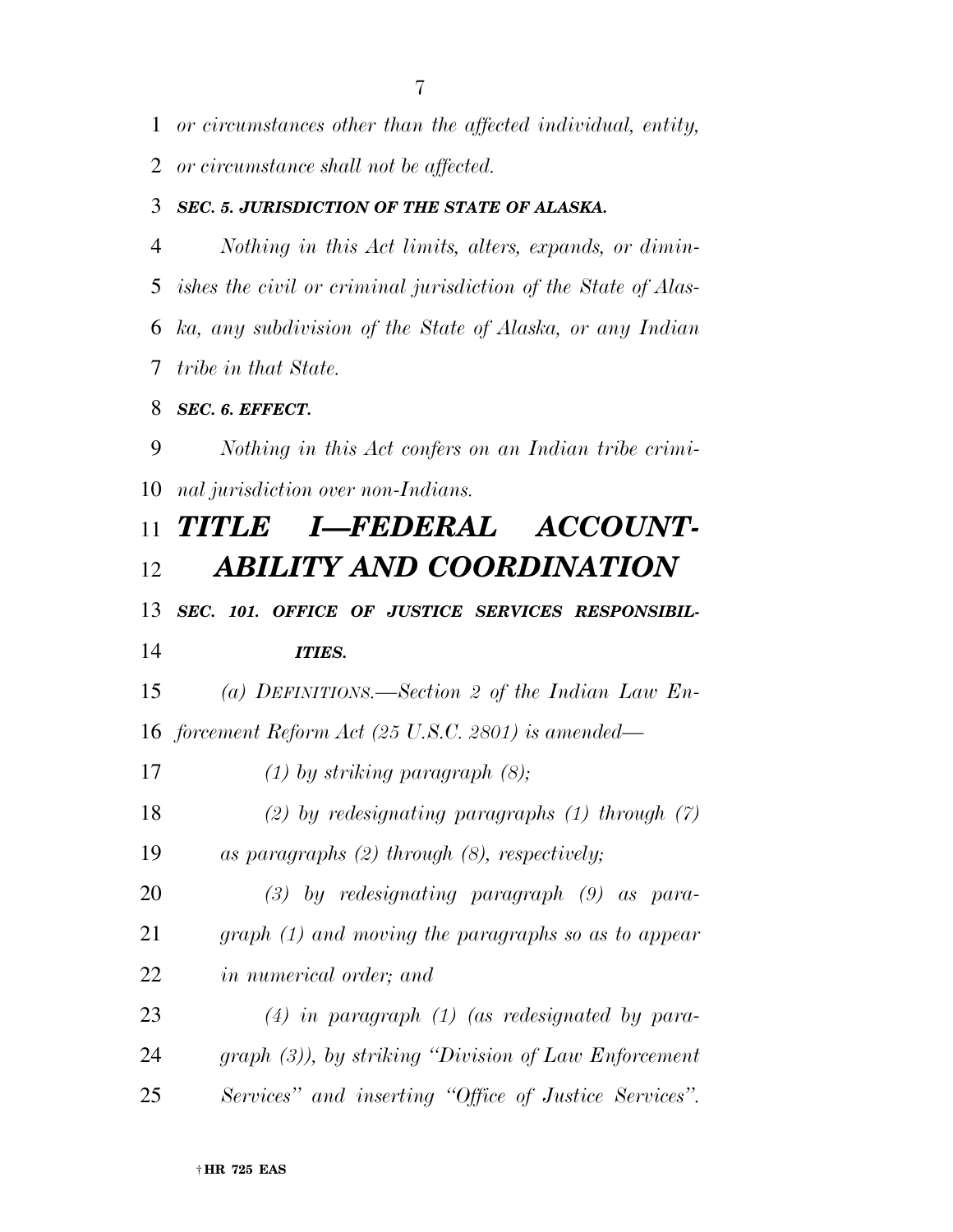| 1              | (b) ADDITIONAL RESPONSIBILITIES OF OFFICE.—Sec-            |
|----------------|------------------------------------------------------------|
| $\overline{2}$ | tion 3 of the Indian Law Enforcement Reform Act (25        |
| 3              | U.S.C. 2802) is amended—                                   |
| $\overline{4}$ | $(1)$ in subsection (b), by striking "(b) There is         |
| 5              | hereby established within the Bureau a Division of         |
| 6              | Law Enforcement Services which" and inserting the          |
| 7              | following:                                                 |
| 8              | "(b) OFFICE OF JUSTICE SERVICES.—There is estab-           |
| 9              | lished in the Bureau an office, to be known as the 'Office |
| 10             | of Justice Services', that";                               |
| 11             | $(2)$ in subsection $(c)$ —                                |
| 12             | $(A)$ in the matter preceding paragraph $(1)$ ,            |
| 13             | by striking "Division of Law Enforcement Serv-             |
| 14             | ices" and inserting "Office of Justice Services";          |
| 15             | $(B)$ in paragraph $(8)$ , by striking "and" at            |
| 16             | the end;                                                   |
| 17             | $(C)$ in paragraph $(9)$ , by striking the period          |
| 18             | at the end and inserting a semicolon; and                  |
| 19             | $(D)$ by adding at the end the following:                  |
| 20             | $\lq(10)$ the development and provision of dispatch        |
| 21             | and emergency and $E-911$ services;                        |
| 22             | $\lq(11)$ communicating with tribal leaders, tribal        |
| 23             | community and victims' advocates, tribal justice offi-     |
| 24             | cials, indigent defense representatives, and residents     |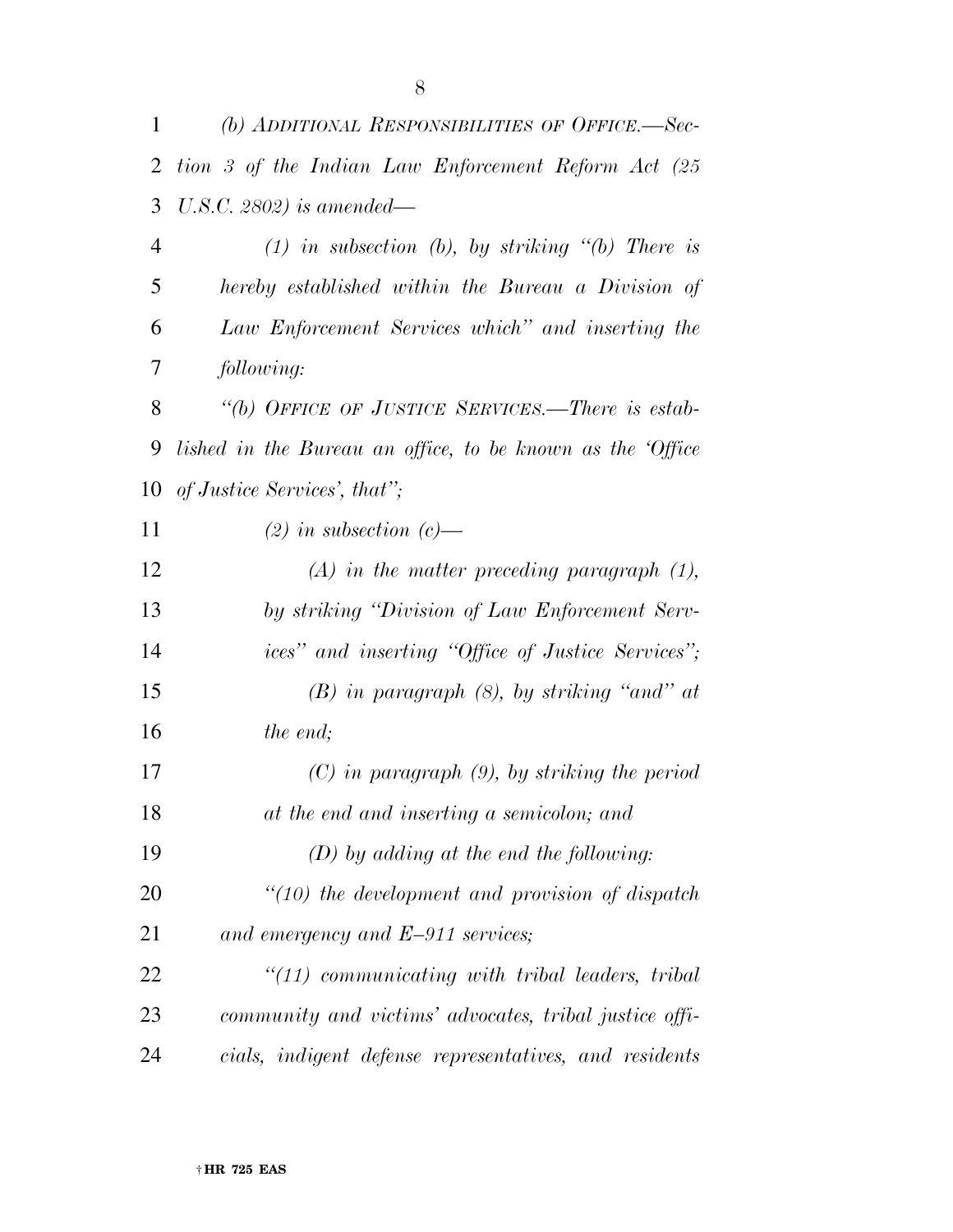*of Indian country on a regular basis regarding public safety and justice concerns facing tribal communities; ''(12) conducting meaningful and timely con- sultation with tribal leaders and tribal justice offi- cials in the development of regulatory policies and other actions that affect public safety and justice in Indian country; ''(13) providing technical assistance and train-*

 *ing to tribal law enforcement officials to gain access and input authority to utilize the National Criminal Information Center and other national crime infor- mation databases pursuant to section 534 of title 28, United States Code;* 

 *''(14) in coordination with the Attorney General pursuant to subsection (g) of section 302 of the Omni- bus Crime Control and Safe Streets Act of 1968 (42 U.S.C. 3732), collecting, analyzing, and reporting data regarding Indian country crimes on an annual basis;* 

 *''(15) on an annual basis, sharing with the De- partment of Justice all relevant crime data, including Uniform Crime Reports, that the Office of Justice Services prepares and receives from tribal law en- forcement agencies on a tribe-by-tribe basis to ensure that individual tribal governments providing data are*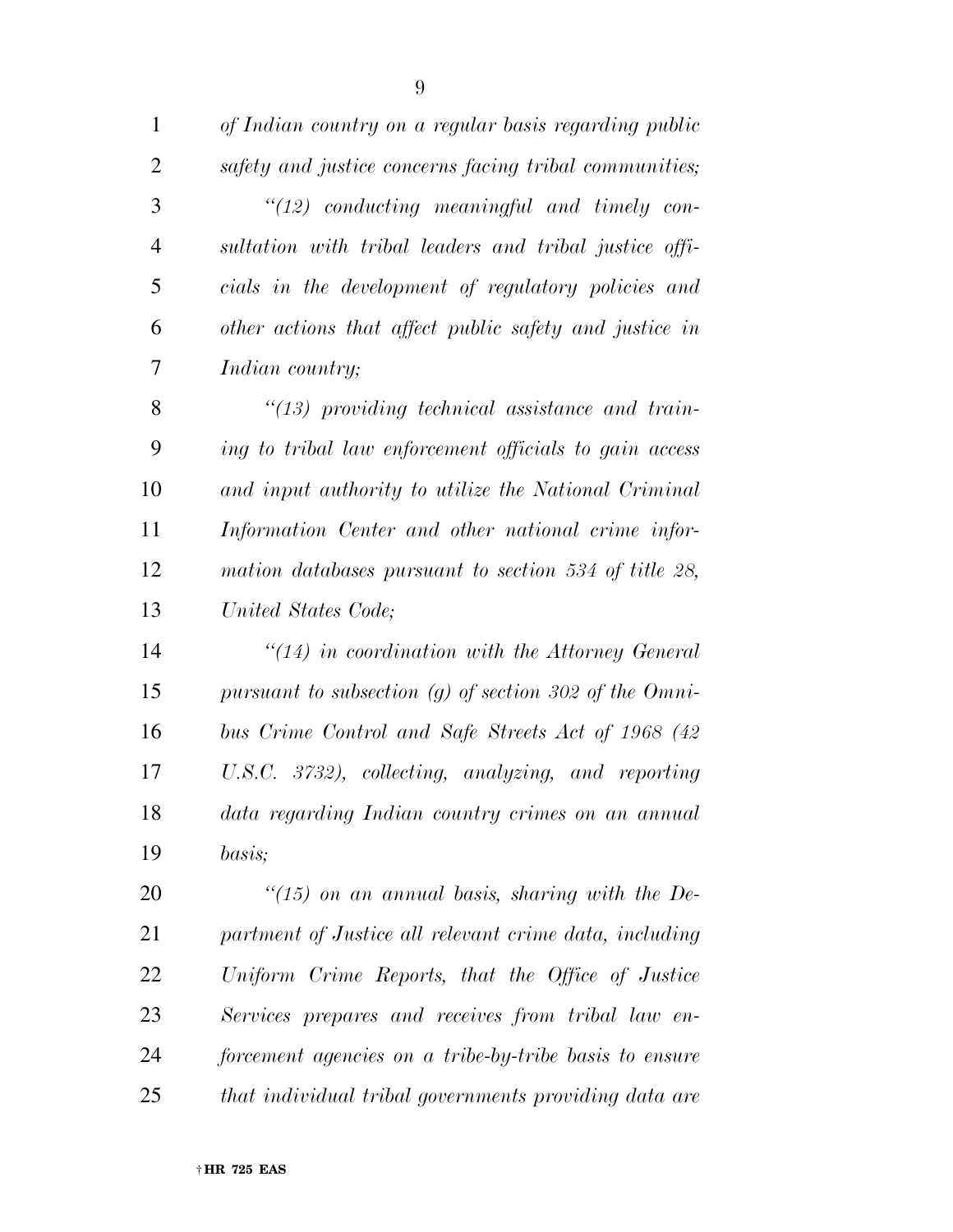| $\mathbf 1$    | eligible for programs offered by the Department of                                                                                                                                                                                                                                                      |
|----------------|---------------------------------------------------------------------------------------------------------------------------------------------------------------------------------------------------------------------------------------------------------------------------------------------------------|
| $\overline{2}$ | <i>Justice</i> ;                                                                                                                                                                                                                                                                                        |
| 3              | $"(16)$ submitting to the appropriate committees                                                                                                                                                                                                                                                        |
| $\overline{4}$ | of Congress, for each fiscal year, a detailed spending                                                                                                                                                                                                                                                  |
| 5              | report regarding tribal public safety and justice pro-                                                                                                                                                                                                                                                  |
| 6              | grams that includes—                                                                                                                                                                                                                                                                                    |
| 7              | $\lq (A)(i)$ the number of full-time employees of                                                                                                                                                                                                                                                       |
| 8              | the Bureau and tribal governments who serve                                                                                                                                                                                                                                                             |
| 9              | $as-$                                                                                                                                                                                                                                                                                                   |
| 10             | $\lq (I) \lq (I) \rq (I) \rq (I) \rq (I) \rq (I) \rq (I) \rq (I) \rq (I) \rq (I) \rq (I) \rq (I) \rq (I) \rq (I) \rq (I) \rq (I) \rq (I) \rq (I) \rq (I) \rq (I) \rq (I) \rq (I) \rq (I) \rq (I) \rq (I) \rq (I) \rq (I) \rq (I) \rq (I) \rq (I) \rq (I) \rq (I) \rq (I) \rq (I) \rq (I) \rq (I) \rq ($ |
| 11             | "(II) uniform police;                                                                                                                                                                                                                                                                                   |
| 12             | "(III) police and emergency<br>$dis-$                                                                                                                                                                                                                                                                   |
| 13             | patchers;                                                                                                                                                                                                                                                                                               |
| 14             | $\lq\lq (IV)$ detention officers;                                                                                                                                                                                                                                                                       |
| 15             | $``(V)$ executive personnel, including                                                                                                                                                                                                                                                                  |
| 16             | special agents in charge, and directors and                                                                                                                                                                                                                                                             |
| 17             | deputies of various offices in the Office of                                                                                                                                                                                                                                                            |
| 18             | Justice Services; and                                                                                                                                                                                                                                                                                   |
| 19             | $``(VI)$ tribal court judges, prosecutors,                                                                                                                                                                                                                                                              |
| 20             | public defenders, appointed defense counsel,                                                                                                                                                                                                                                                            |
| 21             | or related staff; and                                                                                                                                                                                                                                                                                   |
| 22             | $``(ii)$ the amount of appropriations obli-                                                                                                                                                                                                                                                             |
| 23             | gated for each category described in clause (i) for                                                                                                                                                                                                                                                     |
| 24             | each fiscal year;                                                                                                                                                                                                                                                                                       |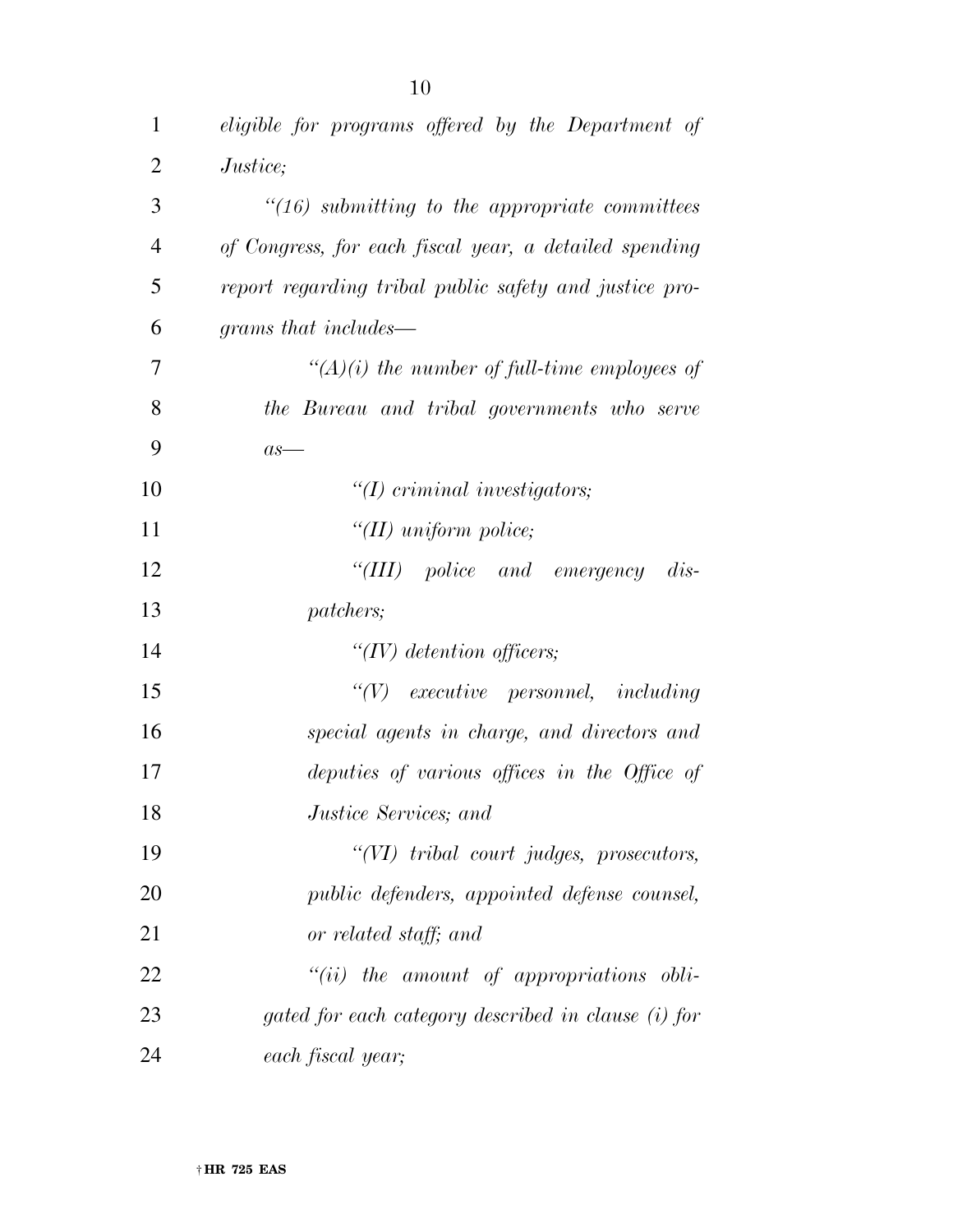| $\mathbf{1}$   | "(B) a list of amounts dedicated to law en-         |
|----------------|-----------------------------------------------------|
| $\overline{2}$ | forcement and corrections, vehicles, related trans- |
| 3              | portation costs, equipment, inmate transpor-        |
| $\overline{4}$ | tation costs, inmate transfer costs, replacement,   |
| 5              | improvement, and repair of facilities, personnel    |
| 6              | transfers, detailees and costs related to their de- |
| 7              | tails, emergency events, public safety and justice  |
| 8              | communications and technology costs, and tribal     |
| 9              | court personnel, facilities, indigent defense, and  |
| 10             | <i>related program costs;</i>                       |
| 11             | "(C) a list of the unmet staffing needs of          |
| 12             | law enforcement, corrections, and court personnel   |
| 13             | (including indigent defense and prosecution         |
| 14             | staff) at tribal and Bureau of Indian Affairs jus-  |
| 15             | tice agencies, the replacement and repair needs     |
| 16             | of tribal and Bureau corrections facilities, needs  |
| 17             | for tribal police and court facilities, and public  |
| 18             | safety and emergency communications and tech-       |
| 19             | nology needs; and                                   |
| 20             | $\lq\lq D$ the formula, priority list or other      |
| 21             | methodology used to determine the method of dis-    |
| 22             | bursement of funds for the public safety and jus-   |
| 23             | tice programs administered by the Office of Jus-    |
| 24             | tice Services;                                      |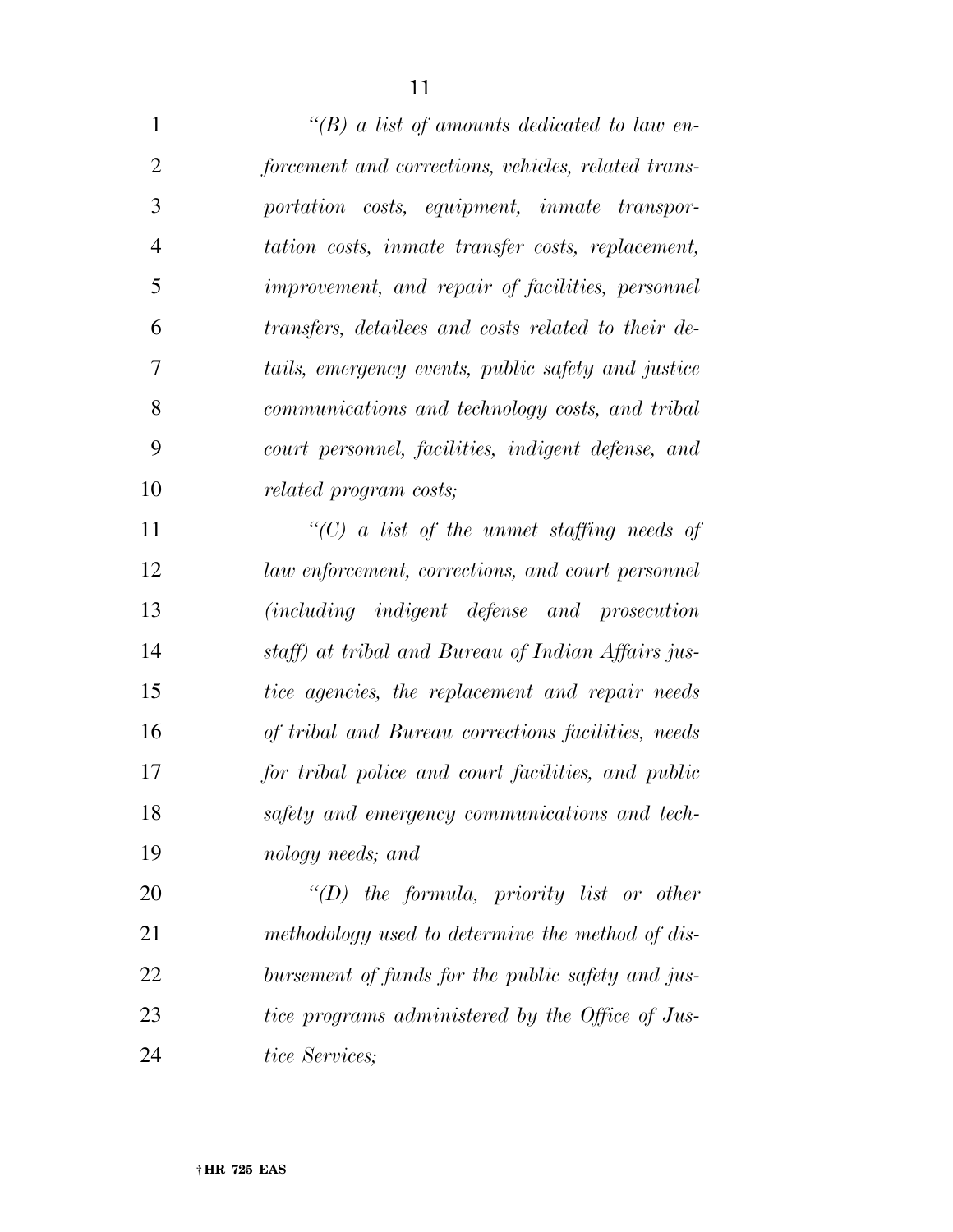| $\mathbf{1}$   | $\lq(17)$ submitting to the appropriate committees       |
|----------------|----------------------------------------------------------|
| $\overline{2}$ | of Congress, for each fiscal year, a report summa-       |
| 3              | rizing the technical assistance, training, and other     |
| $\overline{4}$ | support provided to tribal law enforcement and cor-      |
| 5              | rections agencies that operate relevant programs pur-    |
| 6              | suant to self-determination contracts or self-govern-    |
| 7              | ance compacts with the Secretary; and                    |
| 8              | " $(18)$ promulgating regulations to carry out this      |
| 9              | Act, and routinely reviewing and updating, as nec-       |
| 10             | essary, the regulations contained in subchapter B of     |
| 11             | title 25, Code of Federal Regulations (or successor reg- |
| 12             | $ulations).$ ";                                          |
| 13             | $(3)$ in subsection $(d)$ —                              |
| 14             | $(A)$ in paragraph $(1)$ , by striking "Division"        |
| 15             | of Law Enforcement Services" and inserting               |
| 16             | "Office of Justice Services"; and                        |
| 17             | $(B)$ in paragraph $(4)(i)$ , in the first sen-          |
| 18             | tence, by striking "Division" and inserting "Of-         |
| 19             | fice of Justice Services";                               |
| 20             | $(4)$ in subsection (e), by striking "Division of        |
| 21             | Law Enforcement Services" each place it appears and      |
| 22             | <i>inserting "Office of Justice Services"</i> ; and      |
| 23             | $(5)$ by adding at the end the following:                |
| 24             | "(f) LONG-TERM PLAN FOR TRIBAL DETENTION PRO-            |
| 25             | GRAMS.—Not later than 1 year after the date of enactment |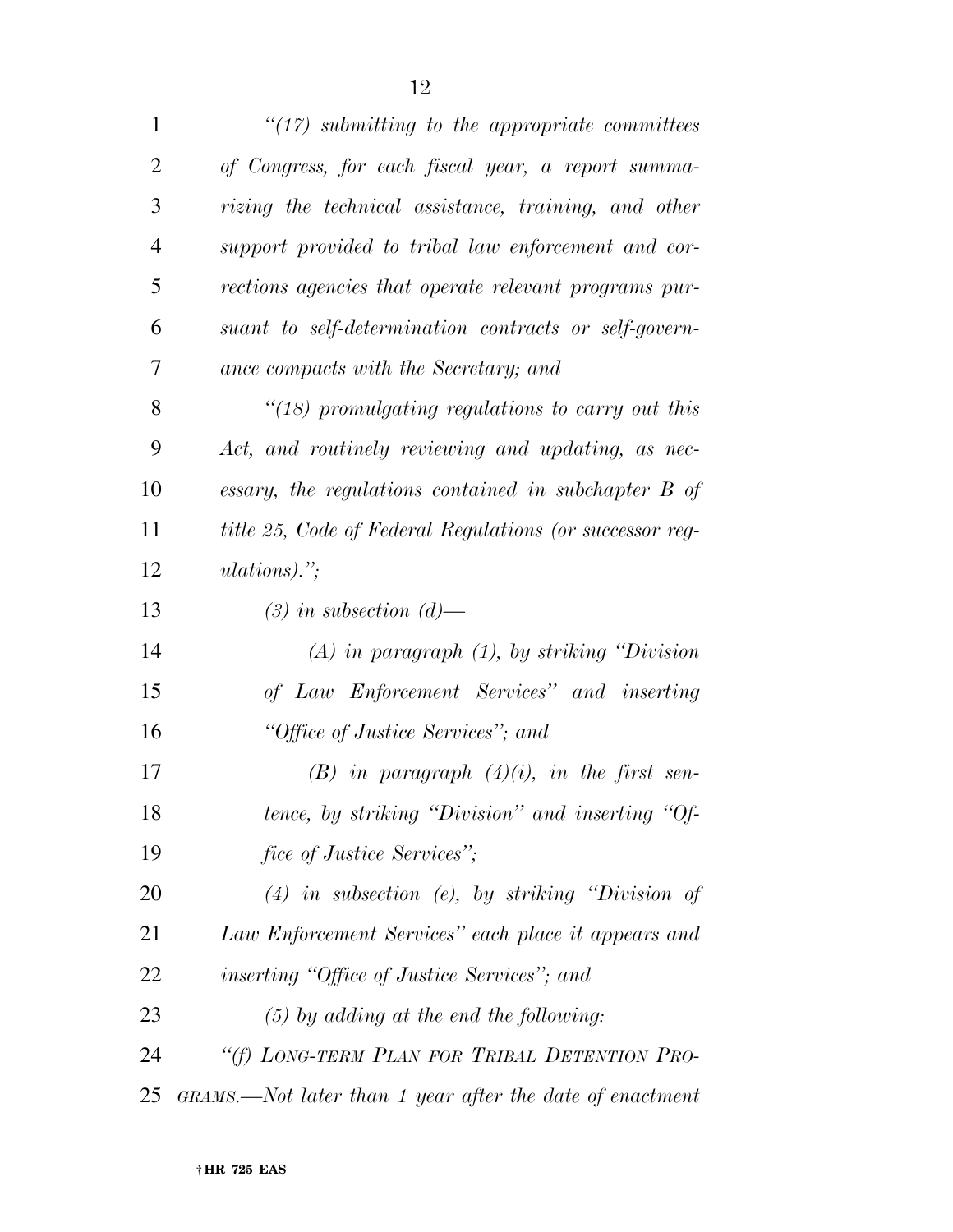| $\mathbf{1}$ | of this subsection, the Secretary, acting through the Bureau,    |
|--------------|------------------------------------------------------------------|
| 2            | in coordination with the Department of Justice and in con-       |
| 3            | sultation with tribal leaders, tribal courts, tribal law en-     |
| 4            | forcement officers, and tribal corrections officials, shall sub- |
| 5            | mit to Congress a long-term plan to address incarceration        |
| 6            | in Indian country, including—                                    |
| 7            | "(1) a description of proposed activities for-                   |
| 8            | $\lq (A)$ the construction, operation, and main-                 |
| 9            | tenance of juvenile (in accordance with section                  |
| 10           | $4220(a)(3)$ of the Indian Alcohol and Substance                 |
| 11           | Abuse Prevention and Treatment Act of 1986 (25                   |
| 12           | U.S.C. $2453(a)(3)$ and adult detention facilities               |
| 13           | (including regional facilities) in Indian country;               |
| 14           | $\lq\lq(B)$ contracting with State and local de-                 |
| 15           | tention centers, upon approval of affected tribal                |
| 16           | governments; and                                                 |
| 17           | $\lq (C)$ alternatives to incarceration, developed               |
| 18           | in cooperation with tribal court systems;                        |
| 19           | $\lq(2)$ an assessment and consideration of the con-             |
| <b>20</b>    | struction of Federal detention facilities in Indian              |
| 21           | country; and                                                     |
| 22           | $\lq(3)$ any other alternatives as the Secretary, in             |
| 23           | coordination with the Attorney General and in con-               |
| 24           | sultation with Indian tribes, determines to be nec-              |

† **HR 725 EAS** 

*essary.''.*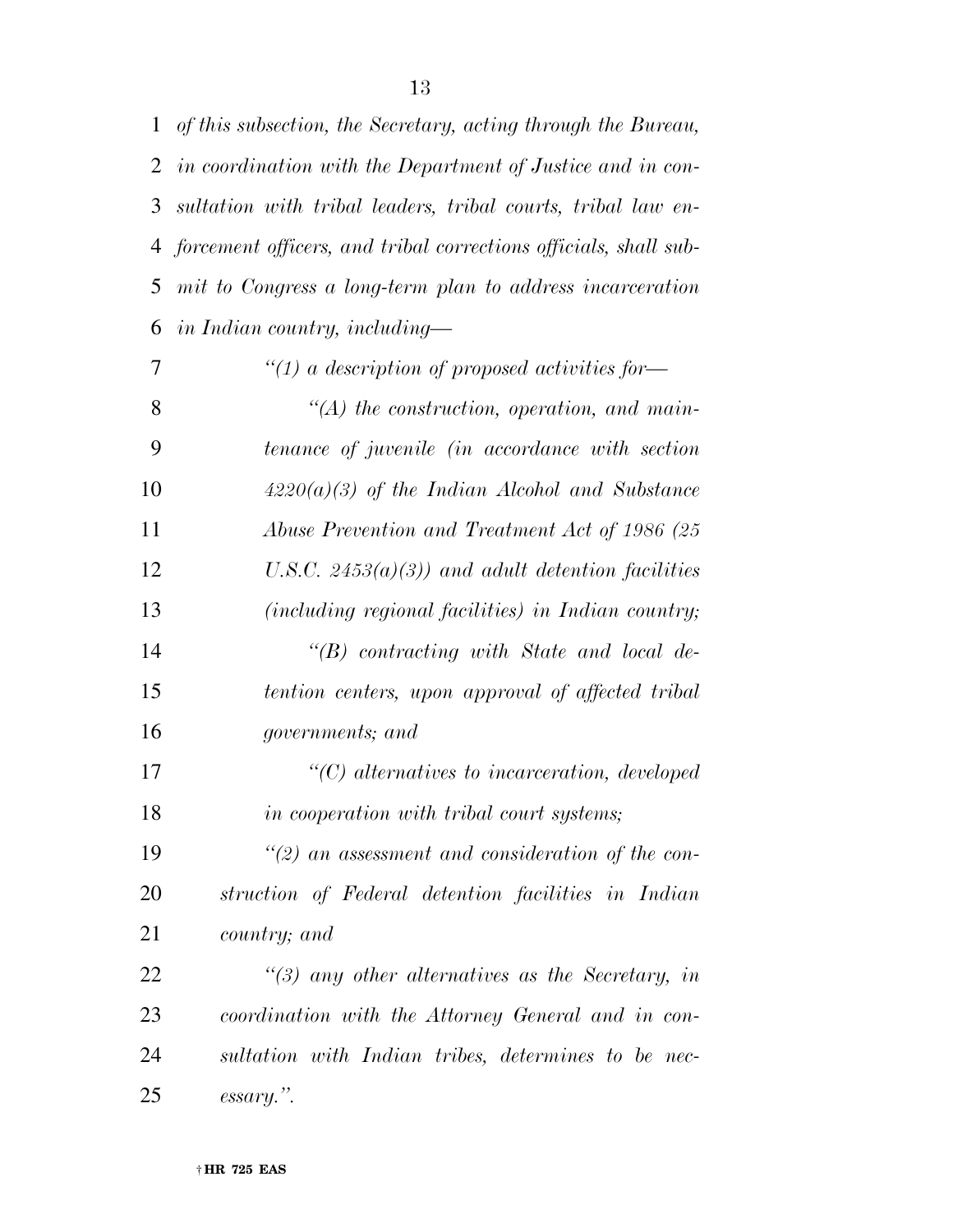| 1              | (c) LAW ENFORCEMENT AUTHORITY.—Section 4 of the        |
|----------------|--------------------------------------------------------|
| 2              | Indian Law Enforcement Reform Act (25 U.S.C. 2803) is  |
| 3              | $amended-$                                             |
| $\overline{4}$ | (1) in paragraph $(2)(A)$ , by striking ", or" and     |
| 5              | inserting "or offenses processed by the Central Viola- |
| 6              | tions Bureau); or"; and                                |
| 7              | $(2)$ in paragraph $(3)$ —                             |
| 8              | $(A)$ in subparagraph $(B)$ , by striking ", or"       |
| 9              | at the end and inserting a semicolon;                  |
| 10             | $(B)$ in subparagraphs $(B)$ and $(C)$ , by strik-     |
| 11             | ing "reasonable grounds" each place it appears         |
| 12             | and inserting "probable cause";                        |
| 13             | $(C)$ in subparagraph $(C)$ , by adding "or" at        |
| 14             | the end; and                                           |
| 15             | $(D)$ by adding at the end the following:              |
| 16             | "(D)(i) the offense involves—                          |
| 17             | a misdemeanor controlled sub-<br>$\lq(T)$              |
| 18             | stance offense in violation of-                        |
| 19             | $``(aa)$ the Controlled Substances                     |
| 20             | Act (21 U.S.C. 801 et seq.);                           |
| 21             | "(bb) title IX of the Personal Re-                     |
| 22             | sponsibility and Work Opportunity                      |
| 23             | Reconciliation Act of 1996 (21 U.S.C.                  |
| 24             | 862a et seq.); or                                      |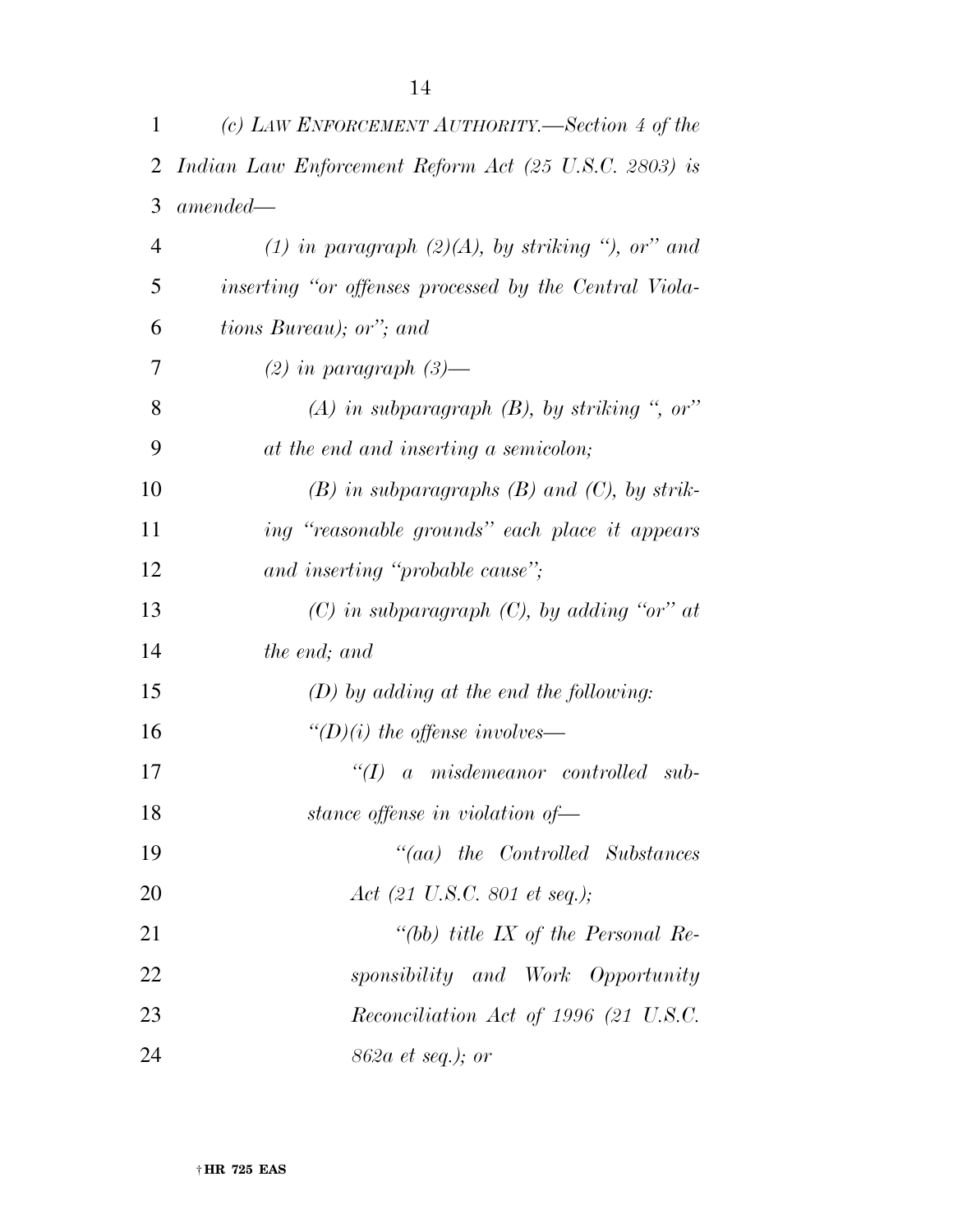| 1              | "(cc) section $731$ of the USA PA-                                 |
|----------------|--------------------------------------------------------------------|
| $\overline{2}$ | TRIOT Improvement and Reauthor-                                    |
| 3              | ization Act of 2005 (21 U.S.C. 865);                               |
| $\overline{4}$ | $\lq\lq (II)$ a misdemeanor firearms offense                       |
| 5              | in violation of chapter 44 of title 18, United                     |
| 6              | States Code;                                                       |
| 7              | "(III) a misdemeanor assault in viola-                             |
| 8              | tion of chapter 7 of title 18, United States                       |
| 9              | Code; or                                                           |
| 10             | $\lq (IV)$ a misdemeanor liquor trafficking                        |
| 11             | offense in violation of chapter 59 of title 18,                    |
| 12             | United States Code; and                                            |
| 13             | "(ii) the employee has probable cause to be-                       |
| 14             | lieve that the individual to be arrested has com-                  |
| 15             | mitted, or is committing, the crime;".                             |
| 16             | <b>SEC. 102. DISPOSITION REPORTS.</b>                              |
| 17             | Section 10 of the Indian Law Enforcement Reform Act                |
| 18             | $(25 \text{ U.S.C. } 2809)$ is amended by striking subsections (a) |
| 19             | <i>through (d) and inserting the following:</i>                    |
| 20             | "(a) COORDINATION AND DATA COLLECTION.—                            |
| 21             | "(1) INVESTIGATIVE COORDINATION.—Subject to                        |
| 22             | subsection $(c)$ , if a law enforcement officer or em-             |
| 23             | ployee of any Federal department or agency termi-                  |
| 24             | nates an investigation of an alleged violation of Fed-             |
| 25             | eral criminal law in Indian country without referral               |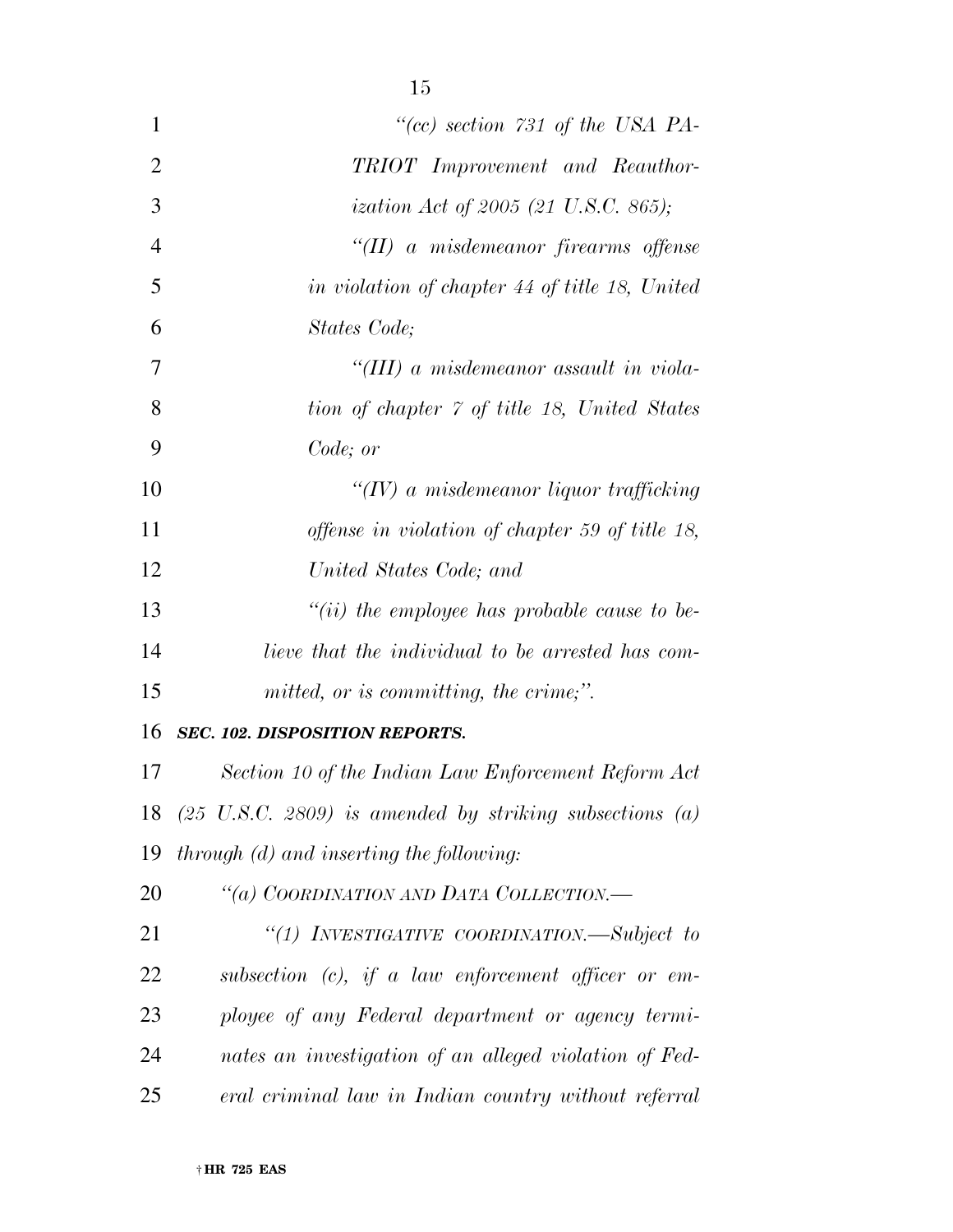| $\mathbf{1}$   | for prosecution, the officer or employee shall coordi-  |
|----------------|---------------------------------------------------------|
| $\overline{2}$ | nate with the appropriate tribal law enforcement offi-  |
| 3              | cials regarding the status of the investigation and the |
| $\overline{4}$ | use of evidence relevant to the case in a tribal court  |
| 5              | with authority over the crime alleged.                  |
| 6              | "(2) INVESTIGATION DATA.—The Federal Bureau             |
| 7              | of Investigation shall compile, on an annual basis      |
| 8              | and by Field Division, information regarding deci-      |
| 9              | sions not to refer to an appropriate prosecuting au-    |
| 10             | thority cases in which investigations had been opened   |
| 11             | into an alleged crime in Indian country, including—     |
| 12             | "(A) the types of crimes alleged;                       |
| 13             | "(B) the statuses of the accused as Indians             |
| 14             | or non-Indians;                                         |
| 15             | $\lq\lq C$ the statuses of the victims as Indians       |
| 16             | or non-Indians; and                                     |
| 17             | $\lq\lq(D)$ the reasons for deciding against refer-     |
| 18             | ring the investigation for prosecution.                 |
| 19             | ``(3)<br>PROSECUTORIAL COORDINATION.-Subject            |
| 20             | to subsection (c), if a United States Attorney declines |
| 21             | to prosecute, or acts to terminate prosecution of, an   |
| 22             | alleged violation of Federal criminal law in Indian     |
| 23             | country, the United States Attorney shall coordinate    |
| 24             | with the appropriate tribal justice officials regarding |
| 25             | the status of the investigation and the use of evidence |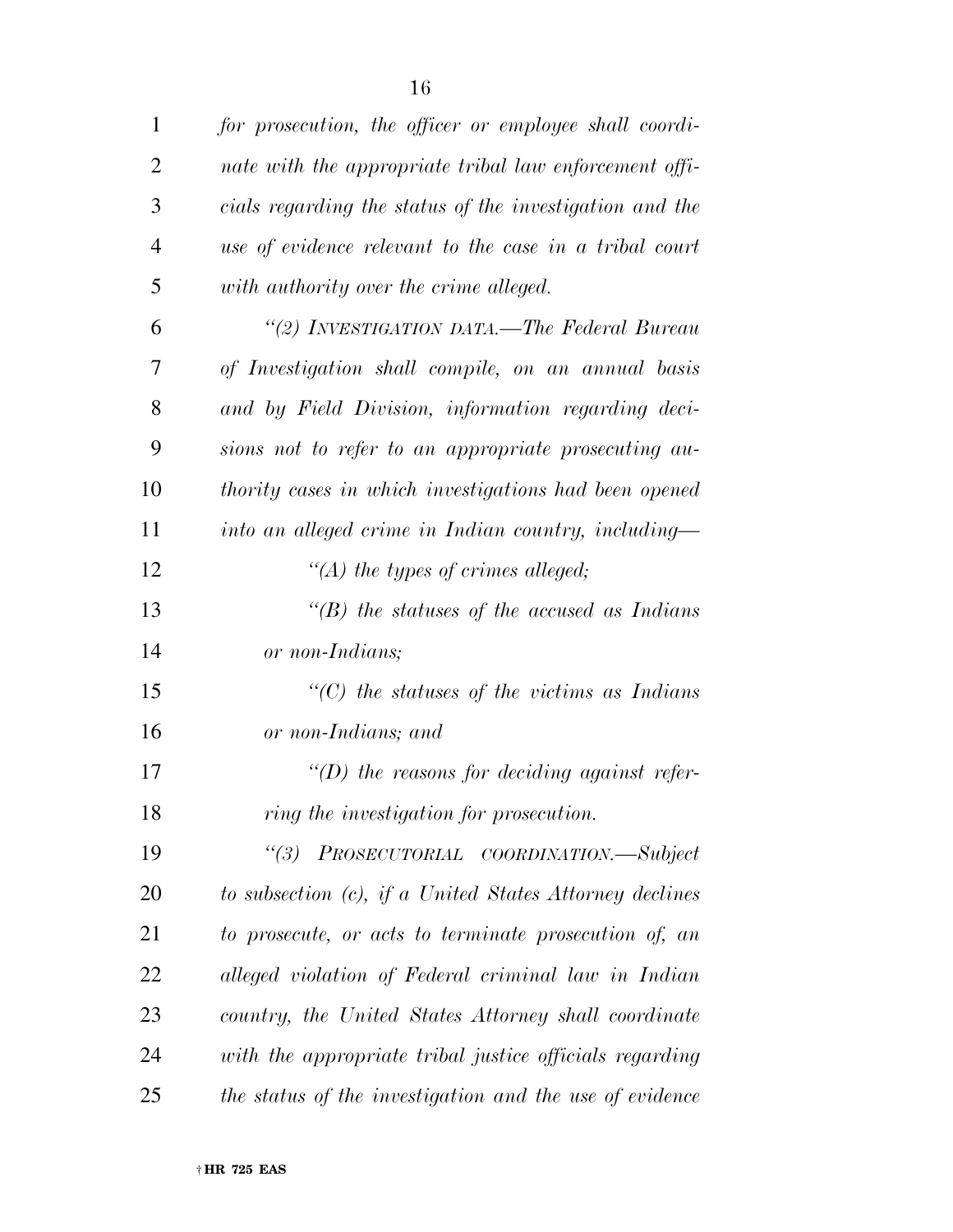| $\overline{2}$ | over the crime alleged.                                    |
|----------------|------------------------------------------------------------|
| 3              | "(4) PROSECUTION DATA.—The United States                   |
| $\overline{4}$ | Attorney shall submit to the Native American Issues        |
| 5              | Coordinator to compile, on an annual basis and by          |
| 6              | Federal judicial district, information regarding all       |
| 7              | declinations of alleged violations of Federal criminal     |
| 8              | law that occurred in Indian country that were re-          |
| 9              | ferred for prosecution by law enforcement agencies,        |
| 10             | $including-$                                               |
| 11             | "(A) the types of crimes alleged;                          |
| 12             | "(B) the statuses of the accused as Indians                |
| 13             | or non-Indians;                                            |
| 14             | " $(C)$ the statuses of the victims as Indians"            |
| 15             | or non-Indians; and                                        |
| 16             | $\lq (D)$ the reasons for deciding to decline or           |
| 17             | <i>terminate the prosecutions.</i>                         |
| 18             | "(b) ANNUAL REPORTS.—The Attorney General shall            |
| 19             | submit to Congress annual reports containing, with respect |
| 20             | to the applicable calendar year, the information compiled  |
| 21             | under paragraphs $(2)$ and $(4)$ of subsection $(a)$ —     |
| 22             | $"(1)$ organized—                                          |
| 23             | $\lq (A)$ in the aggregate; and                            |
| 24             | " $(B)(i)$ for the Federal Bureau of Investiga-            |
| 25             | tion, by Field Division; and                               |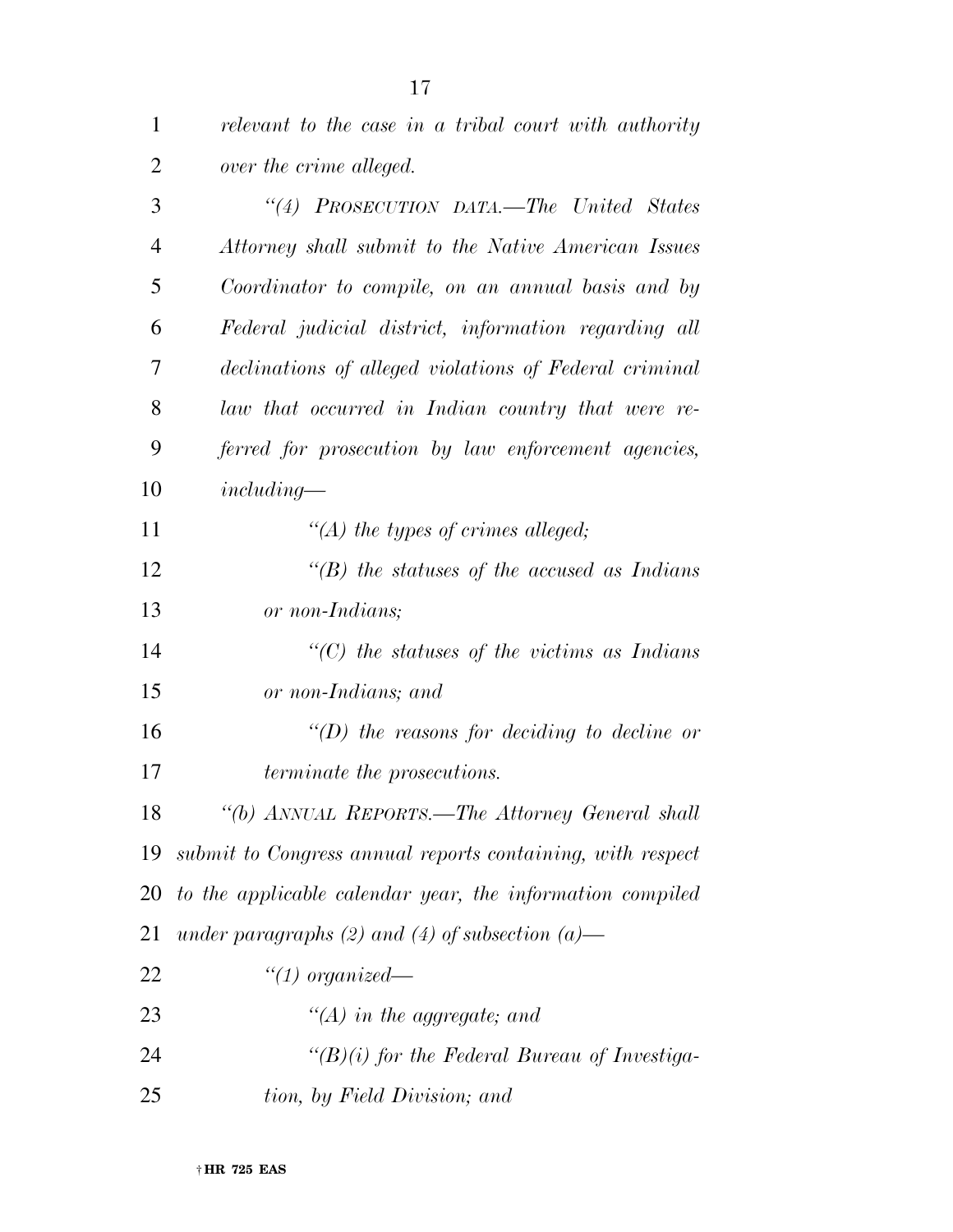| 1              | "(ii) for United States Attorneys, by Fed-             |
|----------------|--------------------------------------------------------|
| $\overline{2}$ | eral judicial district; and                            |
| 3              | $\lq(2)$ including any relevant explanatory state-     |
| $\overline{4}$ | ments.                                                 |
| 5              | "(c) EFFECT OF SECTION.—                               |
| 6              | "(1) IN GENERAL.—Nothing in this section re-           |
| 7              | quires any Federal agency or official to transfer or   |
| 8              | disclose any confidential, privileged, or statutorily  |
| 9              | protected communication, information, or source to     |
| 10             | an official of any Indian tribe.                       |
| 11             | "(2) FEDERAL RULES OF CRIMINAL PROCE-                  |
| 12             | DURE.—Nothing in this section affects or limits the    |
| 13             | requirements of Rule 6 of the Federal Rules of Crimi-  |
| 14             | nal Procedure.                                         |
| 15             | "(3) REGULATIONS.—The Attorney General shall           |
| 16             | establish, by regulation, standards for the protection |
| 17             | of the confidential or privileged communications, in-  |
| 18             | formation, and sources described in this section.".    |
| 19             | SEC. 103. PROSECUTION OF CRIMES IN INDIAN COUNTRY.     |
| 20             | (a) APPOINTMENT OF SPECIAL PROSECUTORS.—               |
| 21             | $(1)$ IN GENERAL.—Section 543 of title 28,             |
| 22             | United States Code, is amended—                        |
| 23             | $(A)$ in subsection $(a)$ , by inserting before the    |
| 24             | period at the end the following: ", including the      |
| 25             | appointment of qualified tribal prosecutors and        |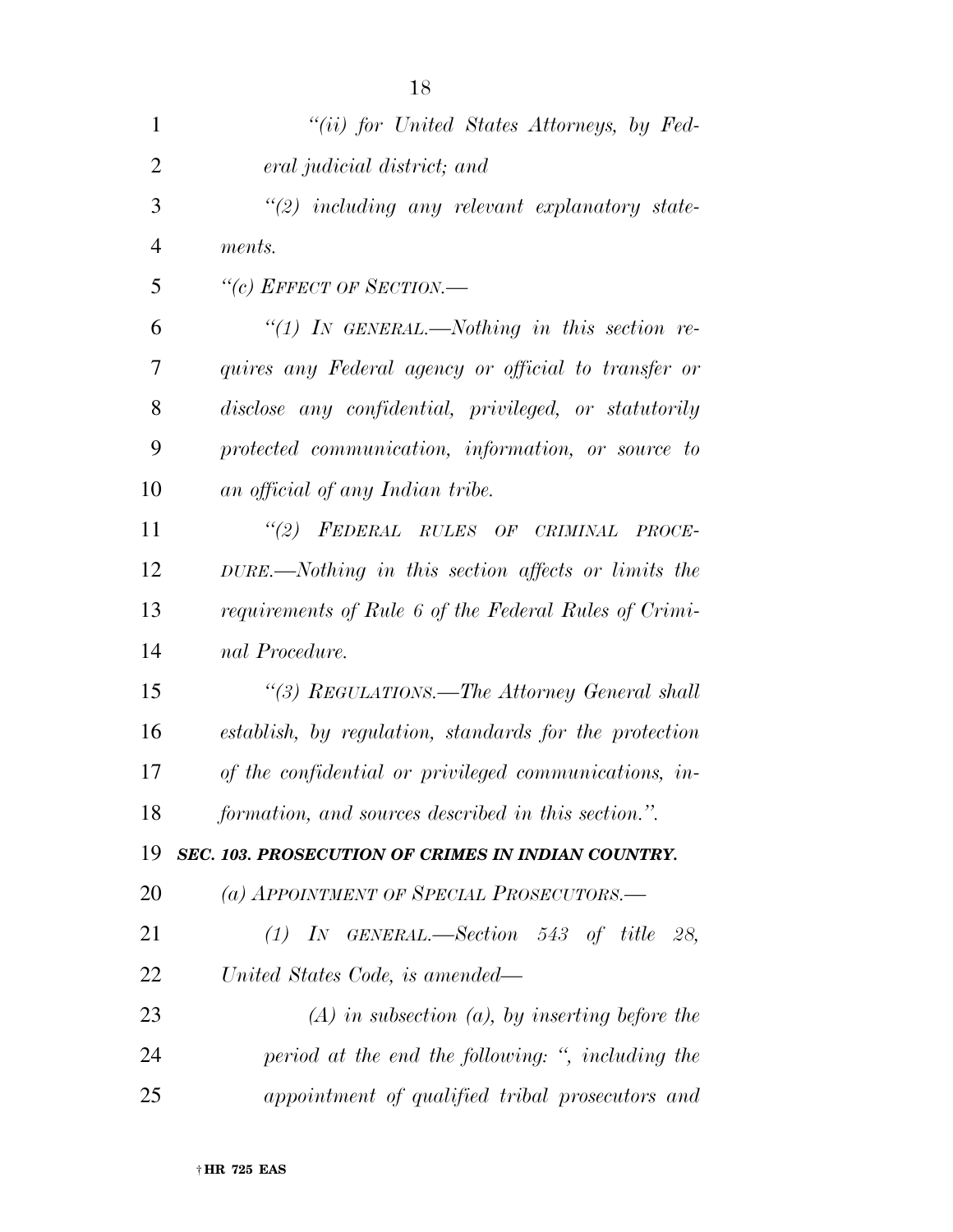| $\mathbf{1}$   | other qualified attorneys to assist in prosecuting           |
|----------------|--------------------------------------------------------------|
| $\overline{2}$ | Federal offenses committed in Indian country";               |
| 3              | and                                                          |
| $\overline{4}$ | $(B)$ by adding at the end the following:                    |
| 5              | "(c) INDIAN COUNTRY.—In this section, the term $T_{n-1}$     |
| 6              | dian country' has the meaning given that term in section     |
| 7              | 1151 of title 18.".                                          |
| 8              | (2) SENSE OF CONGRESS REGARDING CONSULTA-                    |
| 9              | $TION$ —It is the sense of Congress that, in appointing      |
| 10             | attorneys under section 543 of title 28, United States       |
| 11             | Code, to serve as special prosecutors in Indian coun-        |
| 12             | try, the Attorney General should consult with tribal         |
| 13             | justice officials of each Indian tribe that would be af-     |
| 14             | fected by the appointment.                                   |
| 15             | (b) TRIBAL LIAISONS.—                                        |
| 16             | (1) IN GENERAL.—The Indian Law Enforcement                   |
| 17             | Reform Act (25 U.S.C. 2801 et seq.) is amended by            |
| 18             | adding at the end the following:                             |
| 19             | "SEC. 13. ASSISTANT UNITED STATES ATTORNEY TRIBAL LI-        |
| 20             | AISONS.                                                      |
| 21             | "(a) APPOINTMENT.—The United States Attorney for             |
| 22             | each district that includes Indian country shall appoint not |
| 23             | less than 1 assistant United States Attorney to serve as a   |
| 24             | <i>tribal liaison for the district.</i>                      |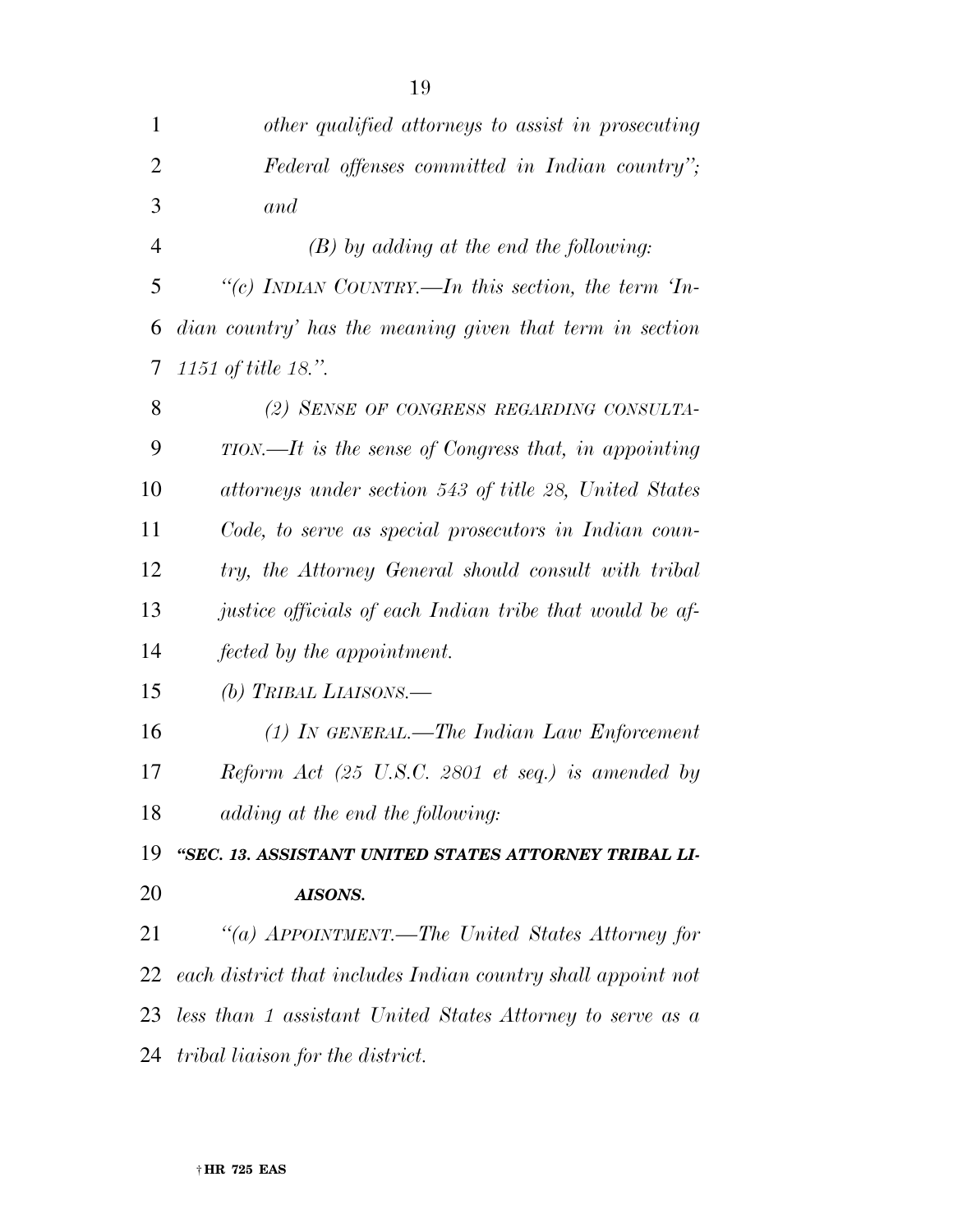*''(b) DUTIES.—The duties of a tribal liaison shall in-clude the following:* 

|          | $\lq(1)$ Coordinating the prosecution of Federal |  |  |
|----------|--------------------------------------------------|--|--|
| $\Delta$ | crimes that occur in Indian country.             |  |  |

 *''(2) Developing multidisciplinary teams to com- bat child abuse and domestic and sexual violence of-fenses against Indians.* 

 *''(3) Consulting and coordinating with tribal justice officials and victims' advocates to address any backlog in the prosecution of major crimes in Indian country in the district.* 

 *''(4) Developing working relationships and maintaining communication with tribal leaders, trib- al community and victims' advocates, and tribal jus- tice officials to gather information from, and share appropriate information with, tribal justice officials.* 

 *''(5) Coordinating with tribal prosecutors in cases in which a tribal government has concurrent ju- risdiction over an alleged crime, in advance of the ex-piration of any applicable statute of limitation.* 

 *''(6) Providing technical assistance and training regarding evidence gathering techniques and strategies to address victim and witness protection to tribal jus-tice officials and other individuals and entities that*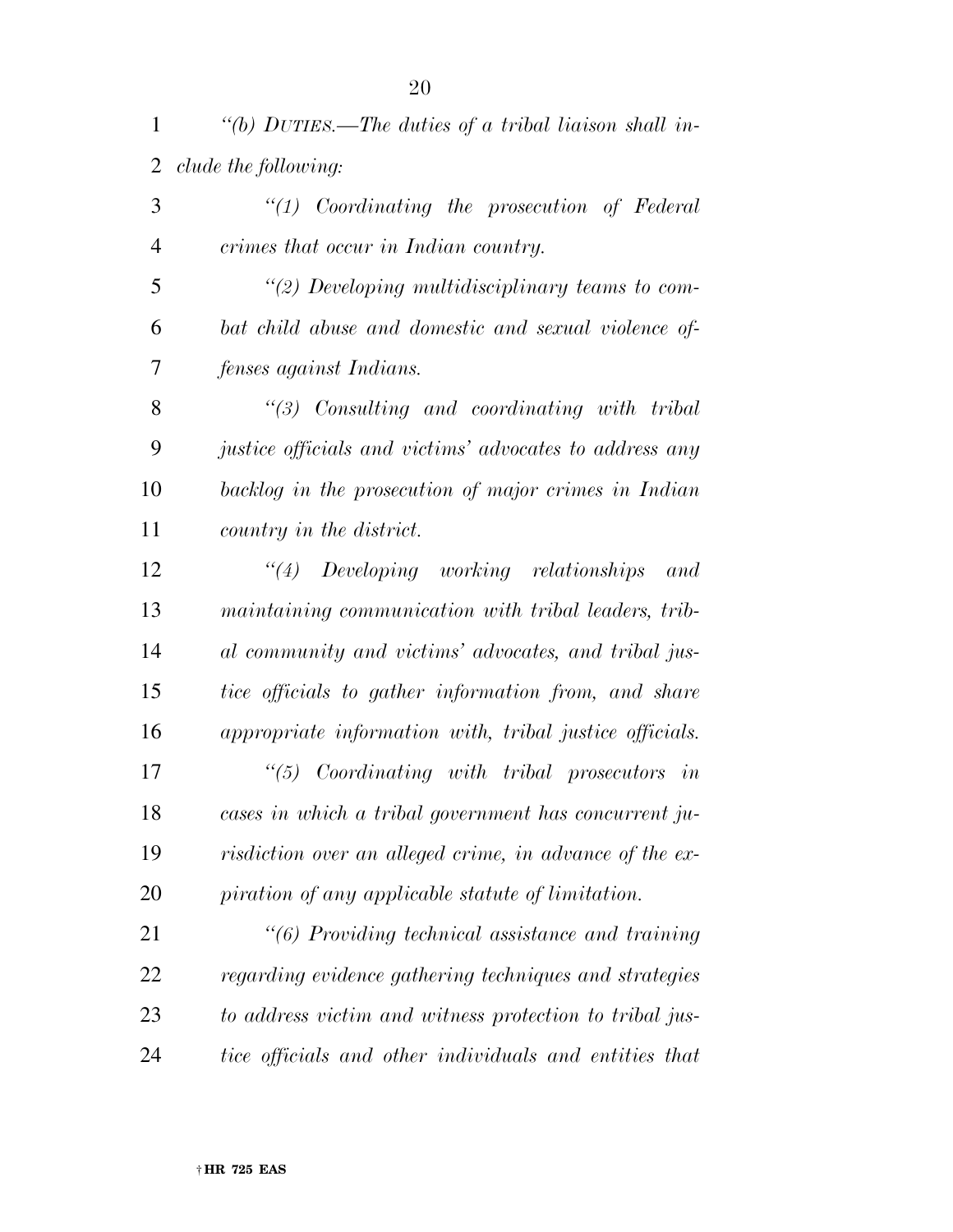*are instrumental to responding to Indian country crimes.* 

 *''(7) Conducting training sessions and seminars to certify special law enforcement commissions to tribal justice officials and other individuals and enti- ties responsible for responding to Indian country crimes.* 

 *''(8) Coordinating with the Office of Tribal Jus-tice, as necessary.* 

 *''(9) Conducting such other activities to address and prevent violent crime in Indian country as the applicable United States Attorney determines to be appropriate.* 

 *''(c) EFFECT OF SECTION.—Nothing in this section limits the authority of any United States Attorney to deter- mine the duties of a tribal liaison officer to meet the needs of the Indian tribes located within the relevant Federal dis-trict.* 

 *''(d) ENHANCED PROSECUTION OF MINOR CRIMES.— ''(1) IN GENERAL.—Each United States Attorney serving a district that includes Indian country is au-thorized and encouraged—* 

 *''(A) to appoint Special Assistant United States Attorneys pursuant to section 543(a) of title 28, United States Code, to prosecute crimes*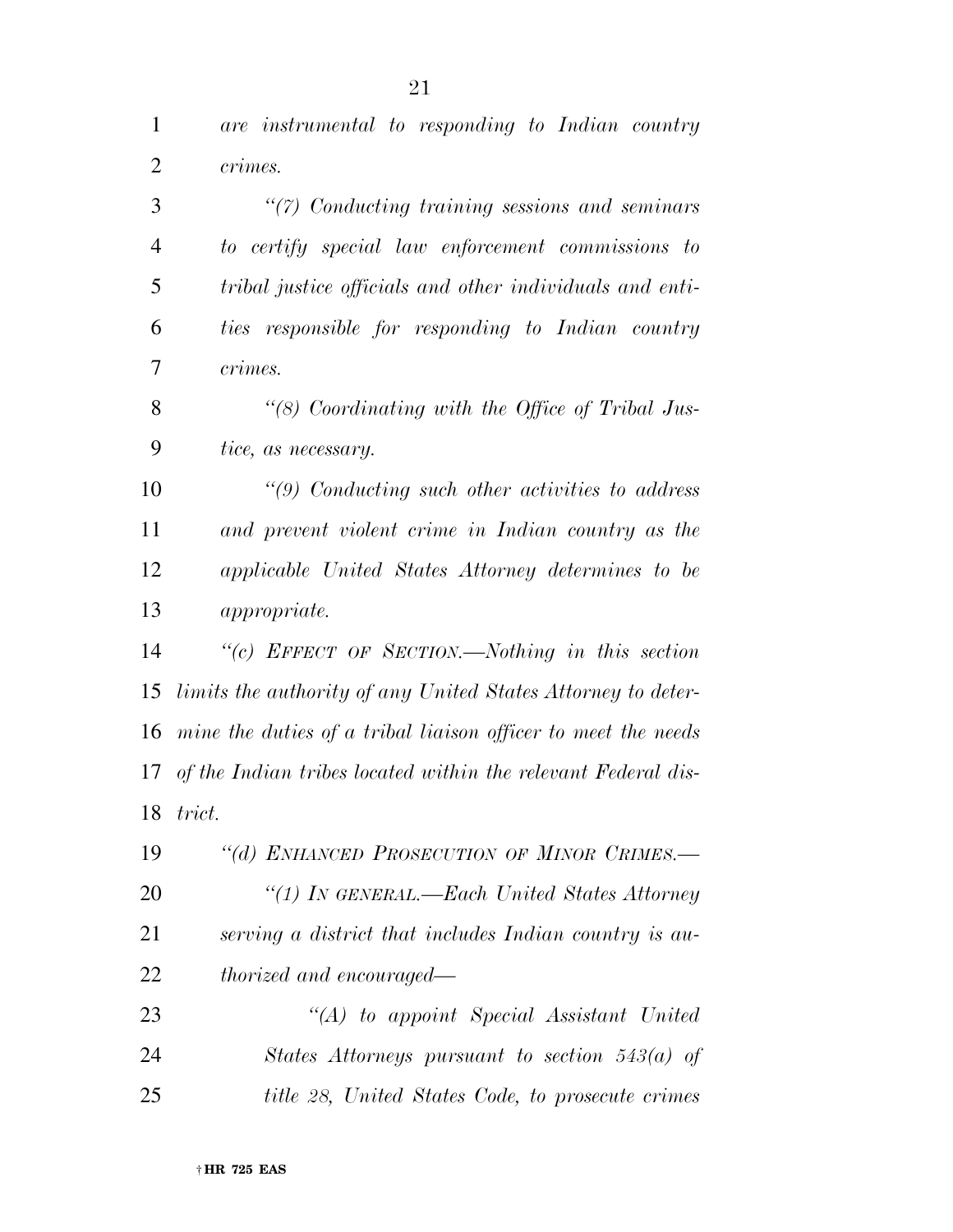| $\mathbf{1}$   | in Indian country as necessary to improve the            |
|----------------|----------------------------------------------------------|
| $\overline{2}$ | administration of justice, and particularly              |
| 3              | $when-$                                                  |
| $\overline{4}$ | $``(i)$ the crime rate exceeds the national              |
| 5              | <i>average crime rate; or</i>                            |
| 6              | $``(ii)$ the rate at which criminal of-                  |
| 7              | fenses are declined to be prosecuted exceeds             |
| 8              | the national average declination rate;                   |
| 9              | $\lq\lq B$ to coordinate with applicable United          |
| 10             | States district courts regarding scheduling of In-       |
| 11             | dian country matters and holding trials or other         |
| 12             | proceedings in Indian country, as appropriate;           |
| 13             | $"(C)$ to provide to appointed Special Assist-           |
| 14             | ant United States Attorneys appropriate train-           |
| 15             | ing, supervision, and staff support; and                 |
| 16             | $\lq\lq(D)$ to provide technical and other assist-       |
| 17             | ance to tribal governments and tribal court sys-         |
| 18             | tems to ensure that the goals of this subsection         |
| 19             | are achieved.                                            |
| 20             | "(2) SENSE OF CONGRESS REGARDING CON-                    |
| 21             | SULTATION.—It is the sense of Congress that, in ap-      |
| 22             | pointing Special Assistant United States Attorneys       |
| 23             | under this subsection, a United States Attorney          |
| 24             | should consult with tribal justice officials of each In- |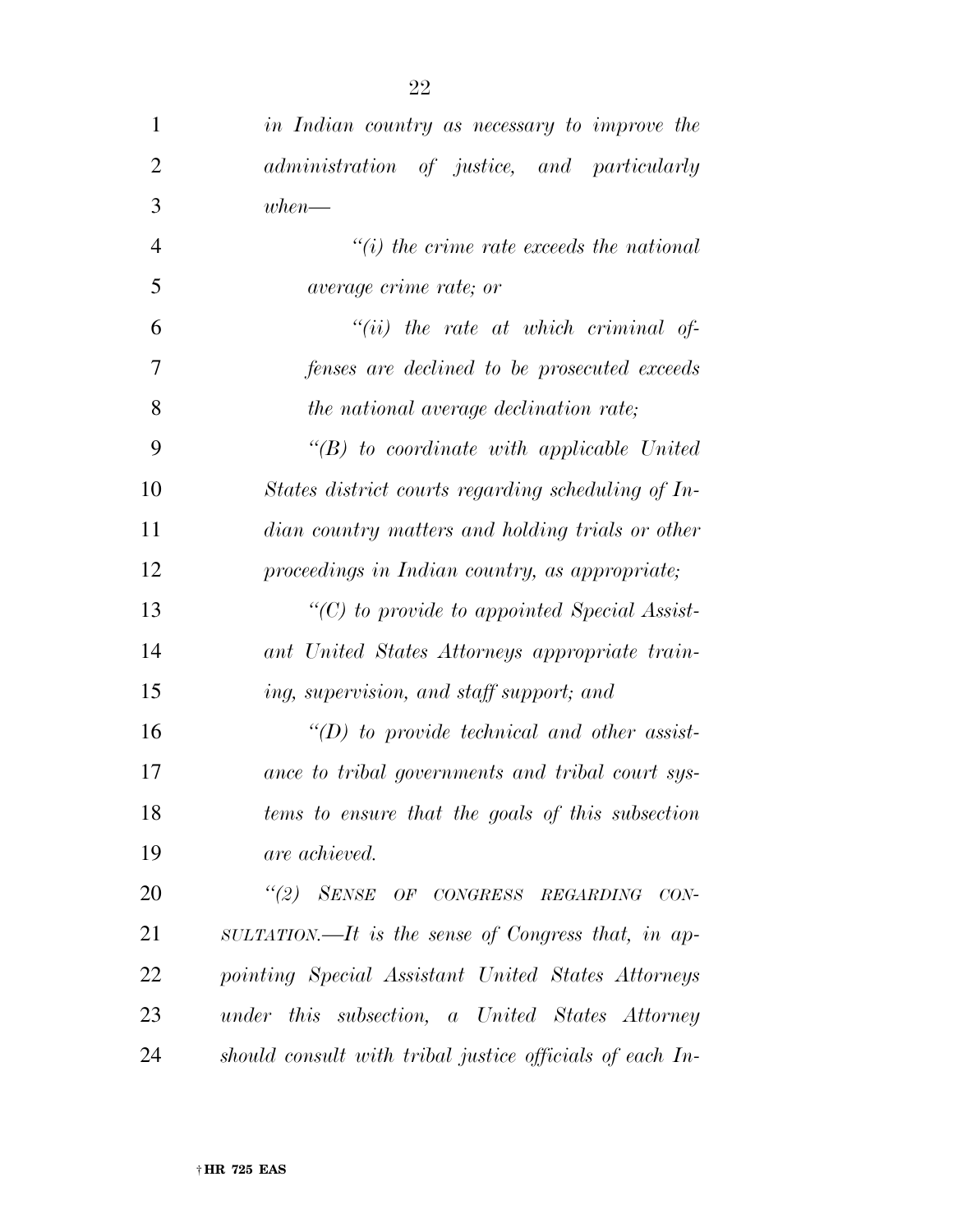| $\mathbf{1}$   | dian tribe that would be affected by the appoint- |
|----------------|---------------------------------------------------|
| 2              | ment.".                                           |
| 3              | (2) SENSE OF CONGRESS REGARDING EVALUA-           |
| $\overline{4}$ | TIONS OF TRIBAL LIAISONS.-                        |
| 5              | $(A)$ FINDINGS.—Congress finds that—              |
| 6              | $(i)$ many residents of Indian country            |
| 7              | rely solely on United States Attorneys of-        |
| 8              | fices to prosecute felony and misdemeanor         |
| 9              | crimes occurring on Indian land; and              |
| 10             | (ii) tribal liaisons have dual obliga-            |
| 11             | tions of $-$                                      |
| 12             | $(I)$ coordinating prosecutions<br>of             |
| 13             | Indian country crime; and                         |
| 14             | $(II)$ developing relationships with              |
| 15             | residents of Indian country and serv-             |
| 16             | ing as a link between Indian country              |
| 17             | residents and the Federal justice proc-           |
| 18             | ess.                                              |
| 19             | $(B)$ SENSE OF CONGRESS.—It is the sense of       |
| 20             | Congress that the Attorney General should—        |
| 21             | $(i)$ take all appropriate actions to en-         |
| 22             | courage the aggressive prosecution of all         |
| 23             | Federal crimes committed in Indian coun-          |
| 24             | try; and                                          |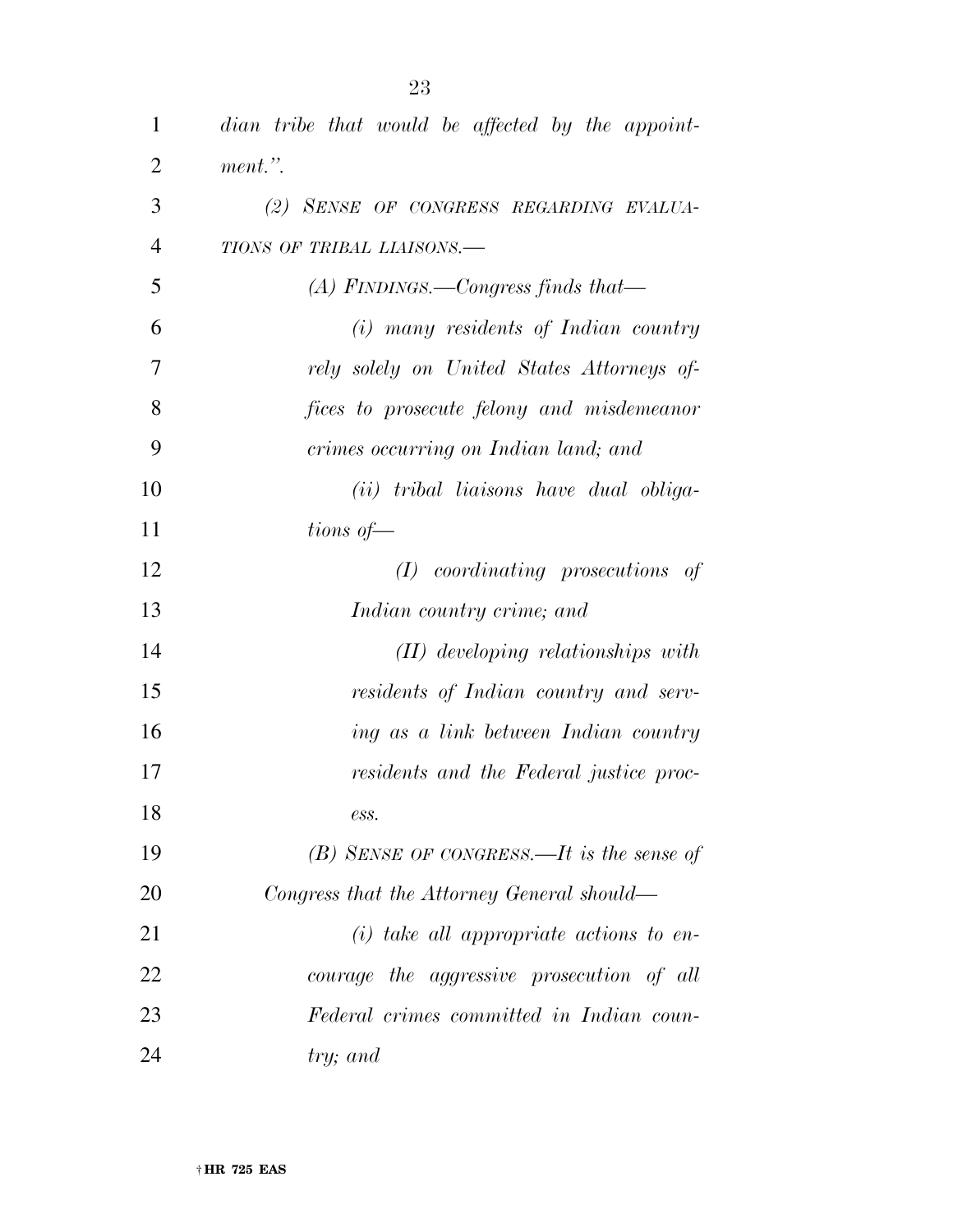| 1              | (ii) when appropriate, take into con-                 |
|----------------|-------------------------------------------------------|
| $\overline{2}$ | sideration the dual responsibilities of tribal        |
| 3              | liaisons described in subparagraph $(A)(ii)$          |
| $\overline{4}$ | in evaluating the performance of the tribal           |
| 5              | liaisons.                                             |
| 6              | SEC. 104. ADMINISTRATION.                             |
| 7              | (a) OFFICE OF TRIBAL JUSTICE.—                        |
| 8              | (1) DEFINITIONS.—Section 4 of the Indian Trib-        |
| 9              | al Justice Technical and Legal Assistance Act of 2000 |
| 10             | $(25 \text{ U.S.C. } 3653)$ is amended—               |
| 11             | $(A)$ by redesignating paragraphs<br>(2)              |
| 12             | through $(7)$ as paragraphs $(3)$ through $(8)$ , re- |
| 13             | spectively; and                                       |
| 14             | $(B)$ by inserting after paragraph $(1)$ the fol-     |
| 15             | lowing:                                               |
| 16             | "(2) $DIRECTOR$ —The term 'Director' means the        |
| 17             | Director of the Office of Tribal Justice.".           |
| 18             | (2) STATUS.—Title I of the Indian Tribal Jus-         |
| 19             | tice Technical and Legal Assistance Act of 2000 is    |
| 20             | $amended-$                                            |
| 21             | $(A)$ by redesignating section 106 (25 U.S.C.)        |
| 22             | $3666$ ) as section 107; and                          |
| 23             | by inserting after section $105$ (25)<br>(B)          |
| 24             | U.S.C. $3665$ ) the following:                        |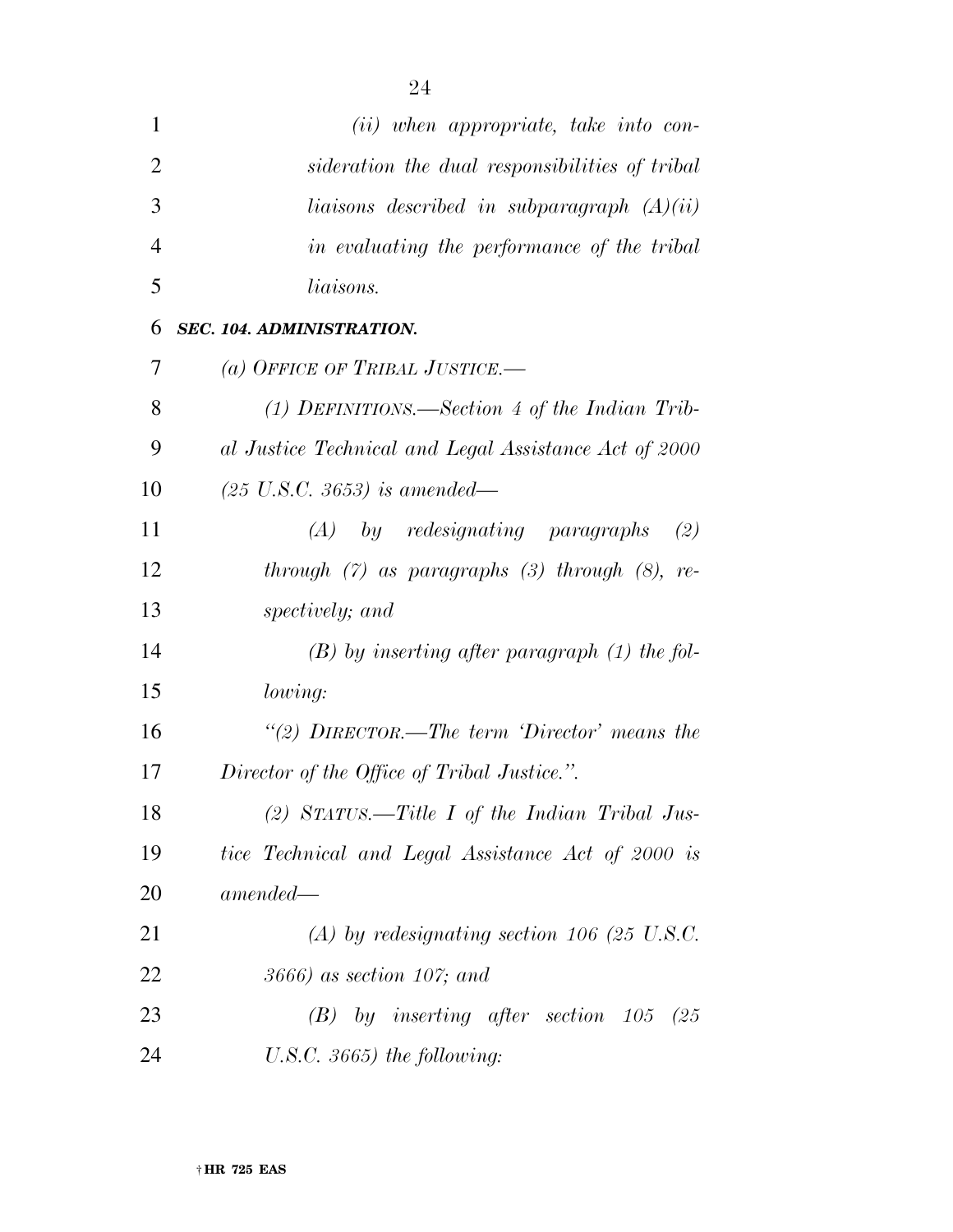*''SEC. 106. OFFICE OF TRIBAL JUSTICE.* 

 *''(a) IN GENERAL.—Not later than 90 days after the date of enactment of the Tribal Law and Order Act of 2010, the Attorney General shall establish the Office of Tribal Jus-tice as a component of the Department.* 

 *''(b) PERSONNEL AND FUNDING.—The Attorney Gen- eral shall provide to the Office of Tribal Justice such per- sonnel and funds as are necessary to establish the Office of Tribal Justice as a component of the Department under subsection (a).* 

*''(c) DUTIES.—The Office of Tribal Justice shall—* 

 *''(1) serve as the program and legal policy advi- sor to the Attorney General with respect to the treaty and trust relationship between the United States and Indian tribes;* 

 *''(2) serve as the point of contact for federally recognized tribal governments and tribal organiza- tions with respect to questions and comments regard- ing policies and programs of the Department and issues relating to public safety and justice in Indian country; and* 

 *''(3) coordinate with other bureaus, agencies, of- fices, and divisions within the Department of Justice to ensure that each component has an accountable process to ensure meaningful and timely consultation*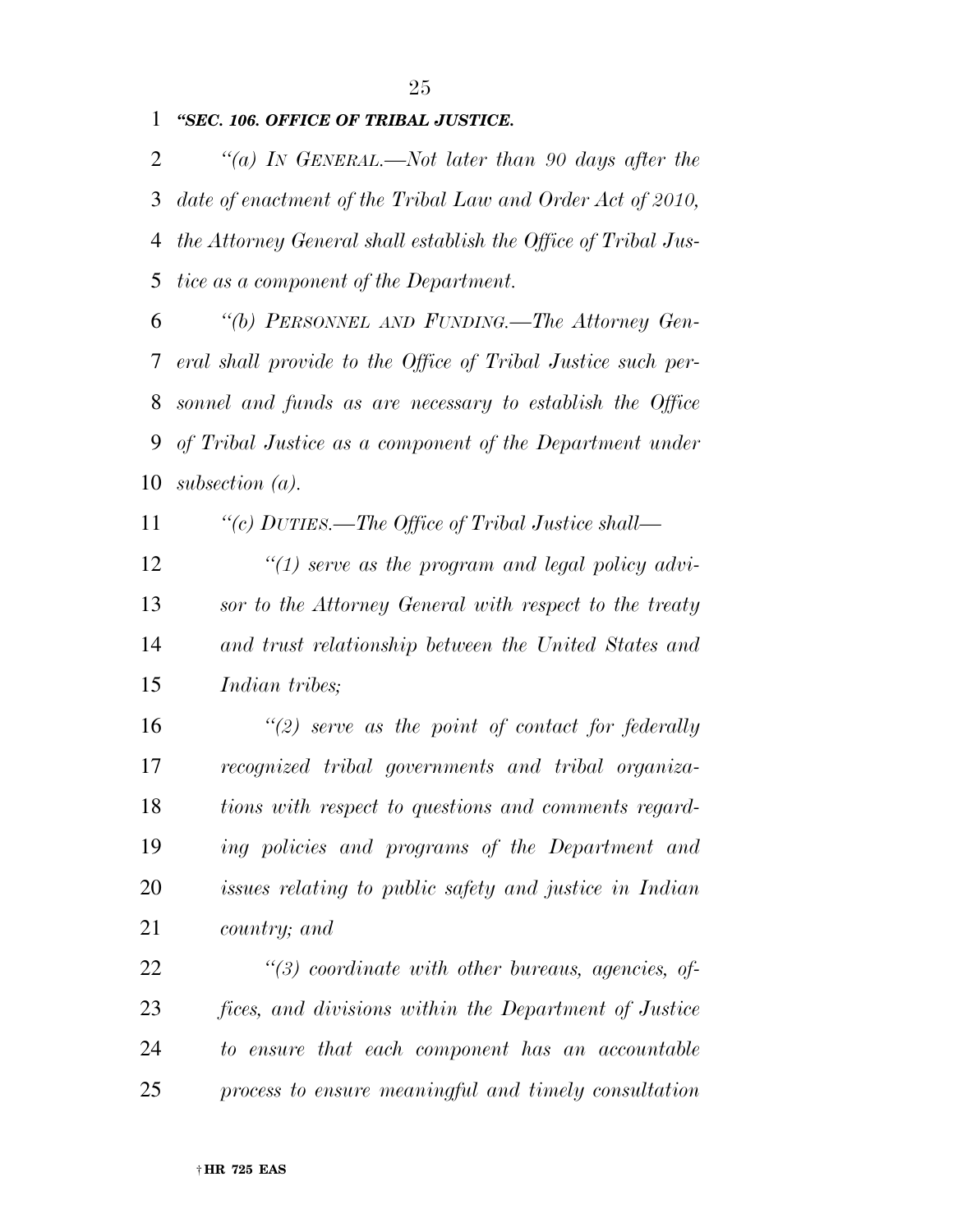| $\mathbf{1}$   | with tribal leaders in the development of regulatory         |
|----------------|--------------------------------------------------------------|
| $\overline{2}$ | policies and other actions that affect—                      |
| 3              | $\lq (A)$ the trust responsibility of the United             |
| 4              | States to Indian tribes;                                     |
| 5              | " $(B)$ any tribal treaty provision;                         |
| 6              | $\lq\lq C$ the status of Indian tribes as sovereign          |
| 7              | governments; or                                              |
| 8              | "(D) any other tribal interest.".                            |
| 9              | (b) NATIVE AMERICAN ISSUES COORDINATOR.-The                  |
| 10             | Indian Law Enforcement Reform Act (25 U.S.C. 2801 et         |
| 11             | seq.) (as amended by section $103(b)$ ) is amended by adding |
| 12             | at the end the following:                                    |
| 13             | "SEC. 14. NATIVE AMERICAN ISSUES COORDINATOR.                |
| 14             | "(a) ESTABLISHMENT.—There is established in the Ex-          |
| 15             | ecutive Office for United States Attorneys of the Depart-    |
| 16             | ment of Justice a position to be known as the 'Native Amer-  |
|                | 17 <i>ican Issues Coordinator'</i> .                         |
| 18             | "(b) DUTIES.—The Native American Issues Coordi-              |
| 19             | nator shall—                                                 |
| 20             | $\lq(1)$ coordinate with the United States Attorneys         |
| 21             | that have authority to prosecute crimes in Indian            |
| 22             | <i>country</i> ;                                             |
| 23             | $"(2)$ coordinate prosecutions of crimes of na-              |
| 24             | tional significance in Indian country, as determined         |
| 25             | by the Attorney General;                                     |
|                |                                                              |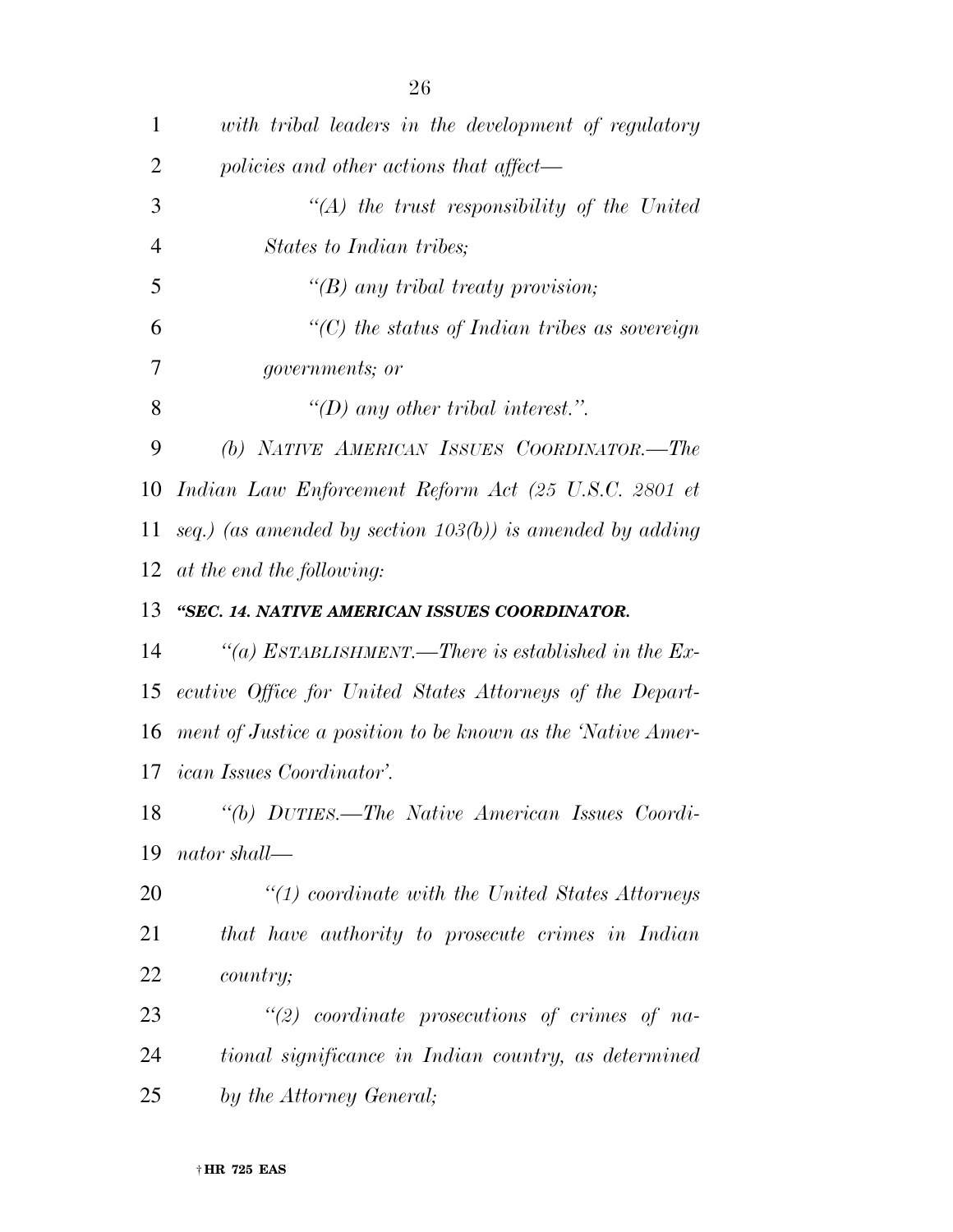| 1              | $\lq(3)$ coordinate as necessary with other compo-         |
|----------------|------------------------------------------------------------|
| $\overline{2}$ | nents of the Department of Justice and any relevant        |
| 3              | advisory groups to the Attorney General or the Dep-        |
| $\overline{4}$ | uty Attorney General; and                                  |
| 5              | $\lq(4)$ carry out such other duties as the Attorney       |
| 6              | General may prescribe.".                                   |
| $\overline{7}$ | II-STATE ACCOUNT-<br><b>TITLE</b>                          |
| 8              | <b>ABILITY AND COORDINATION</b>                            |
| 9              | <b>SEC.</b> 201.<br>STATE CRIMINAL JURISDICTION AND<br>RE- |
| 10             | <b>SOURCES.</b>                                            |
| 11             | (a) CONCURRENT AUTHORITY OF UNITED STATES.-                |
| 12             | Section 401(a) of the Indian Civil Rights Act of 1968 (25  |
| 13             | U.S.C. 1321(a)) is amended—                                |
| 14             | $(1)$ by striking the section designation and head-        |
| 15             | ing and all that follows through "The consent of the       |
| 16             | United States" and inserting the following:                |
| 17             | "SEC. 401. ASSUMPTION BY STATE OF CRIMINAL JURISDIC-       |
| 18             | TION.                                                      |
| 19             | "(a) CONSENT OF UNITED STATES.-                            |
| 20             | "(1) In GENERAL.—The consent of the United                 |
| 21             | States"; and                                               |
| 22             | $(2)$ by adding at the end the following:                  |
| 23             | "(2) $CONCURRENT$ JURISDICTION.— $At$ the<br>re            |
| 24             | quest of an Indian tribe, and after consultation with      |
| 25             | and consent by the Attorney General, the United            |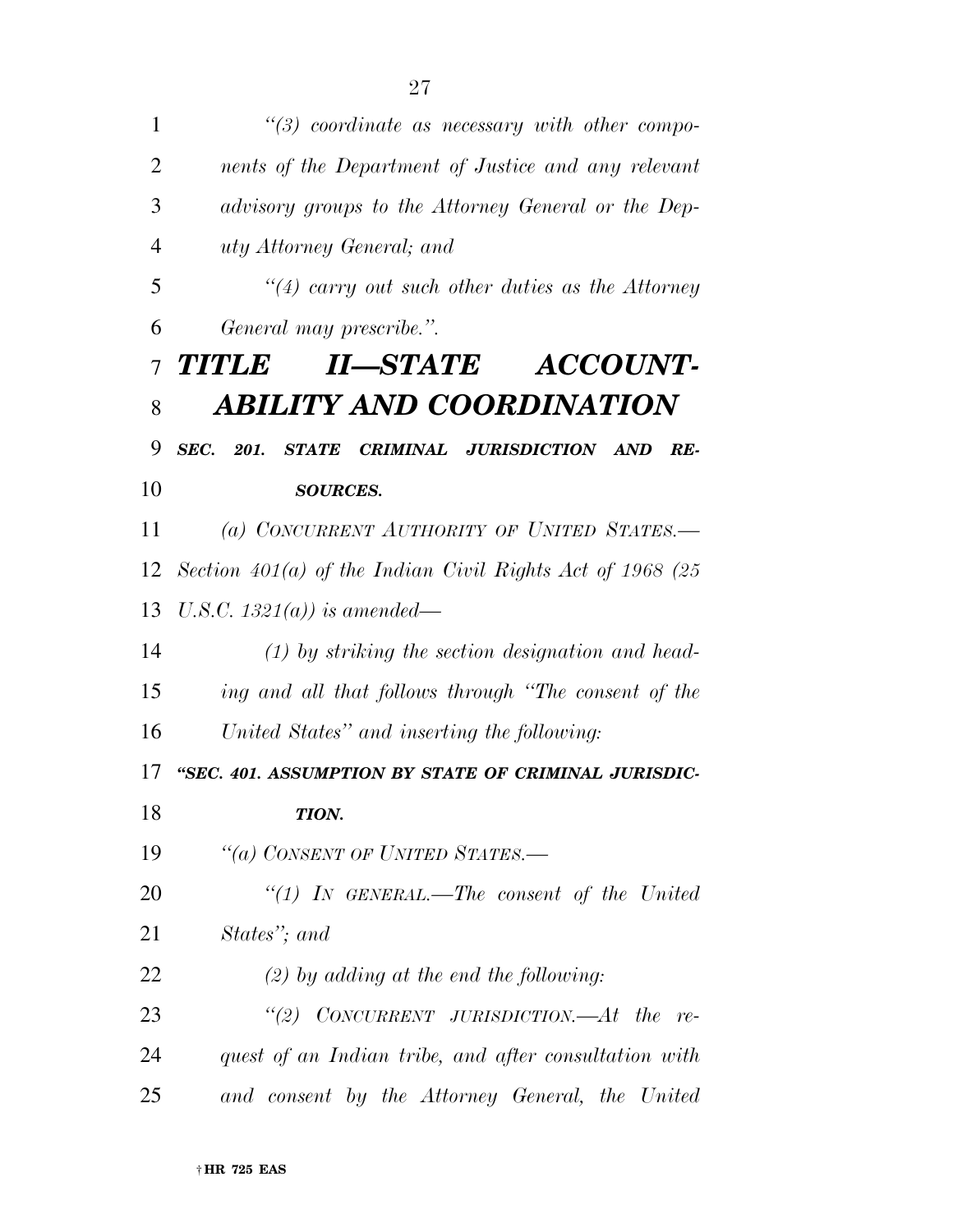*States shall accept concurrent jurisdiction to pros- ecute violations of sections 1152 and 1153 of title 18, United States Code, within the Indian country of the Indian tribe.''.* 

 *(b) APPLICABLE LAW.—Section 1162 of title 18, United States Code, is amended by adding at the end the following:* 

 *''(d) Notwithstanding subsection (c), at the request of an Indian tribe, and after consultation with and consent by the Attorney General—* 

 *''(1) sections 1152 and 1153 shall apply in the areas of the Indian country of the Indian tribe; and ''(2) jurisdiction over those areas shall be concur- rent among the Federal Government, State govern-ments, and, where applicable, tribal governments.''.* 

*SEC. 202. STATE, TRIBAL, AND LOCAL LAW ENFORCEMENT* 

### *COOPERATION.*

 *The Attorney General may provide technical and other assistance to State, tribal, and local governments that enter into cooperative agreements, including agreements relating to mutual aid, hot pursuit of suspects, and cross-deputiza-tion for the purposes of—* 

 *(1) improving law enforcement effectiveness; (2) reducing crime in Indian country and near-by communities; and*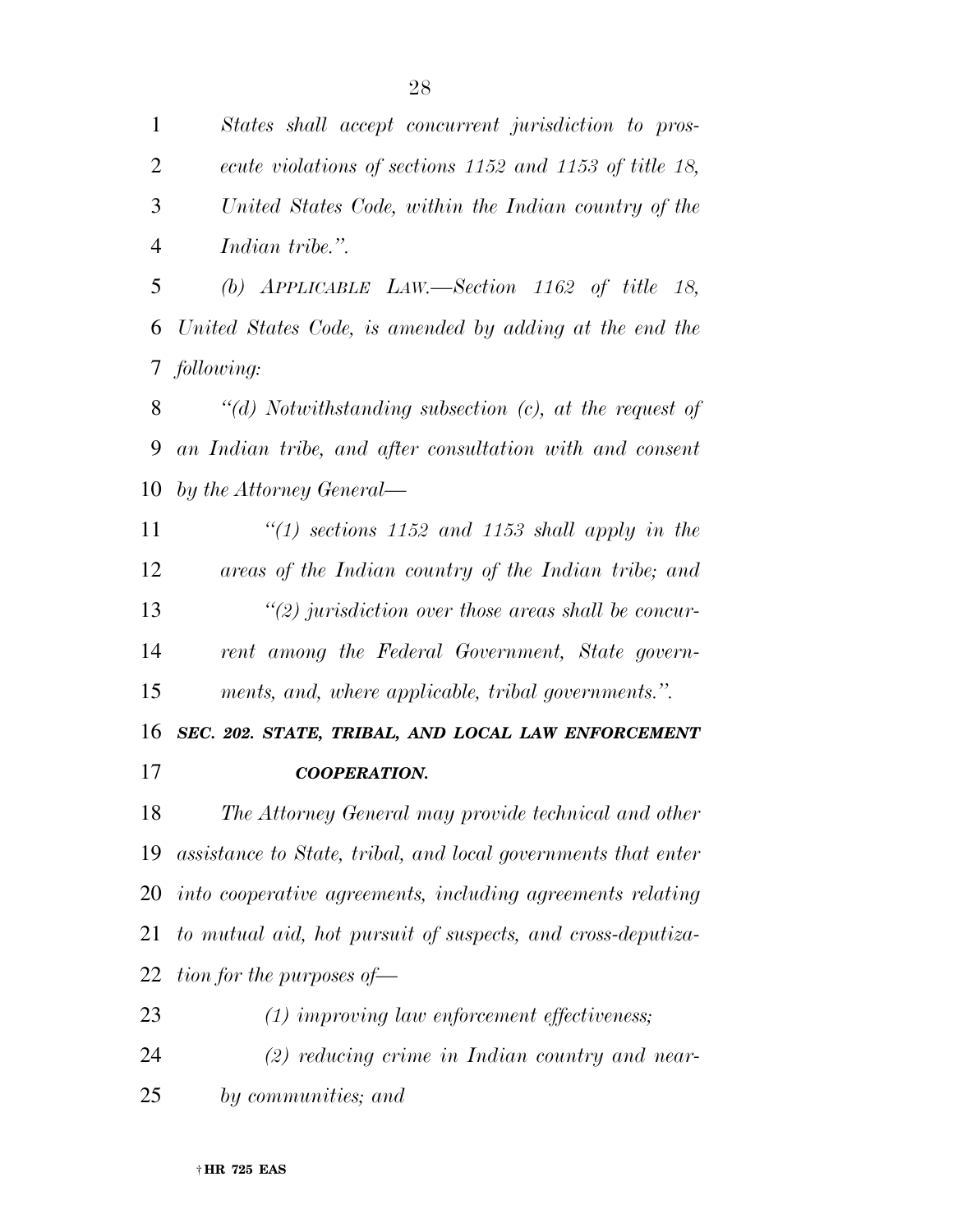| $\mathbf{1}$   | $(3)$ developing successful cooperative relation-                  |
|----------------|--------------------------------------------------------------------|
| 2              | ships that effectively combat crime in Indian country              |
| 3              | and nearby communities.                                            |
| $\overline{4}$ | TITLE III—EMPOWERING TRIBAL                                        |
| 5              | ENFORCEMENT AGEN-<br>$\bm{L}\mathbf{A}\bm{W}$                      |
| 6              | CIES AND TRIBAL GOVERN-                                            |
| 7              | <b>MENTS</b>                                                       |
| 8              | <b>SEC. 301. TRIBAL POLICE OFFICERS.</b>                           |
| 9              | (a) FLEXIBILITY IN TRAINING LAW ENFORCEMENT OF-                    |
| 10             | FICERS SERVING INDIAN COUNTRY.—Section $3(e)$ of the In-           |
| 11             | dian Law Enforcement Reform Act $(25 \text{ U.S.C. } 2802(e))$ (as |
| 12             | amended by section $101(b)(4)$ is amended—                         |
| 13             | $(1)$ in paragraph $(1)$ —                                         |
| 14             | (A) by striking " $(e)(1)$ The Secretary" and                      |
| 15             | <i>inserting the following:</i>                                    |
| 16             | "(e) STANDARDS OF EDUCATION AND EXPERIENCE                         |
| 17             | AND CLASSIFICATION OF POSITIONS.—                                  |
| 18             | "(1) STANDARDS OF EDUCATION AND EXPERI-                            |
| 19             | $ENCE$ .                                                           |
| 20             | "(A) IN GENERAL.—The Secretary"; and                               |
| 21             | $(B)$ by adding at the end the following:                          |
| 22             | "(B) REQUIREMENTS FOR TRAINING.—The                                |
| 23             | training standards established under subpara-                      |
| 24             | graph $(A)$ —                                                      |

† **HR 725 EAS**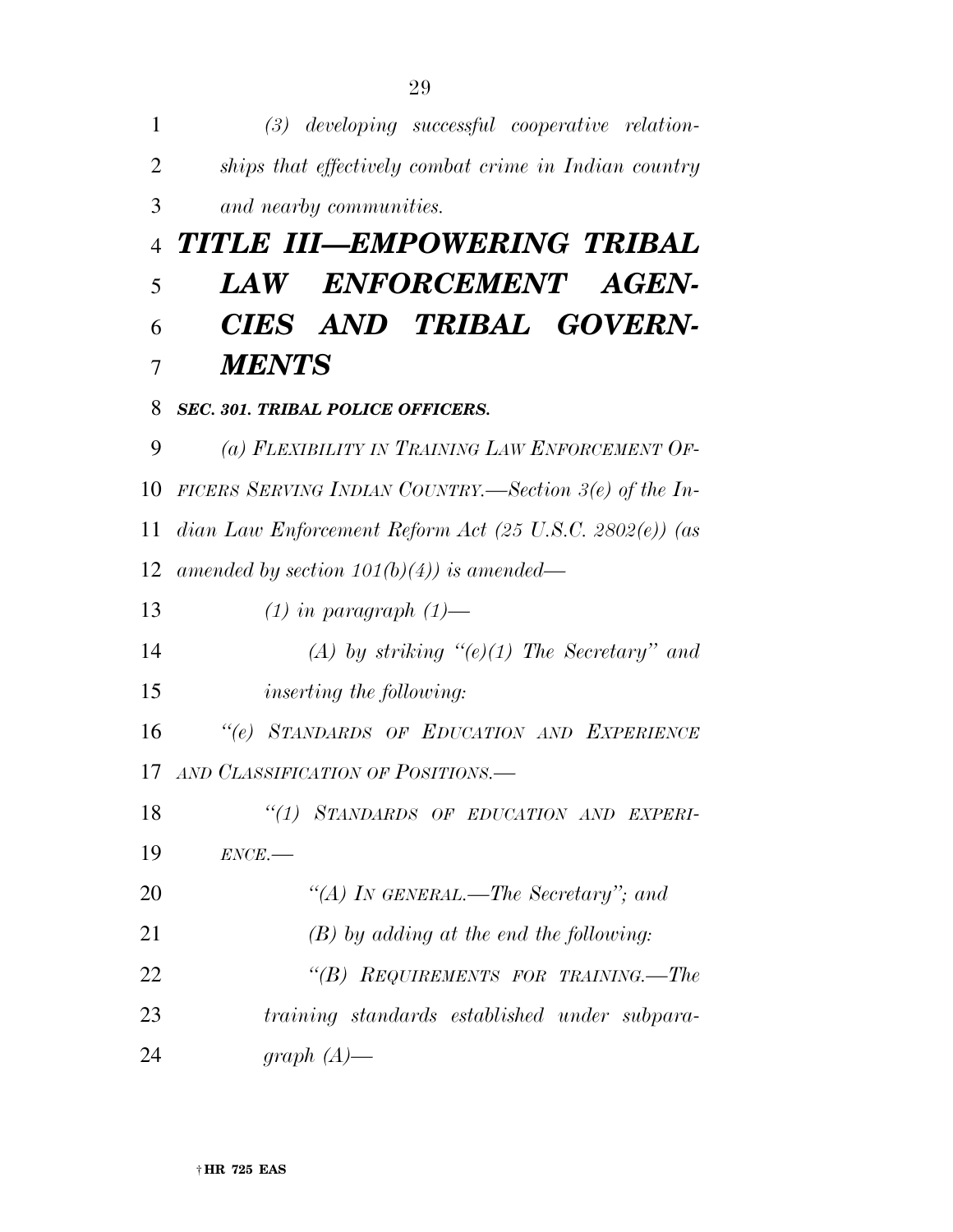| $\mathbf{1}$   | $\lq\lq(i)$ shall be consistent with standards        |
|----------------|-------------------------------------------------------|
| $\overline{2}$ | accepted by the Federal Law Enforcement               |
| 3              | Training Accreditation commission for law             |
| $\overline{4}$ | enforcement officers attending similar pro-           |
| 5              | grams; and                                            |
| 6              | $``(ii)$ shall include, or be supplemented            |
| 7              | by, instruction regarding Federal sources of          |
| 8              | authority and jurisdiction, Federal crimes,           |
| 9              | Federal rules of criminal procedure, and              |
| 10             | constitutional law to bridge the gap between          |
| 11             | State training and Federal requirements.              |
| 12             | "(C) TRAINING AT STATE, TRIBAL, AND                   |
| 13             | LOCAL ACADEMIES.—Law enforcement personnel            |
| 14             | of the Office of Justice Services or an Indian        |
| 15             | tribe may satisfy the training standards estab-       |
| 16             | lished under subparagraph (A) through training        |
| 17             | at a State or tribal police academy, a State, re-     |
| 18             | gional, local, or tribal college or university, or    |
| 19             | other training academy (including any program         |
| 20             | at a State, regional, local, or tribal college or     |
| 21             | university) that meets the appropriate Peace Of-      |
| 22             | <i>ficer Standards of Training.</i>                   |
| 23             | "(D) MAXIMUM AGE REQUIREMENT.-- $Pur$ -               |
| 24             | suant to section 3307 $(e)$ of title 5, United States |
| 25             | Code, the Secretary may employ as a law en-           |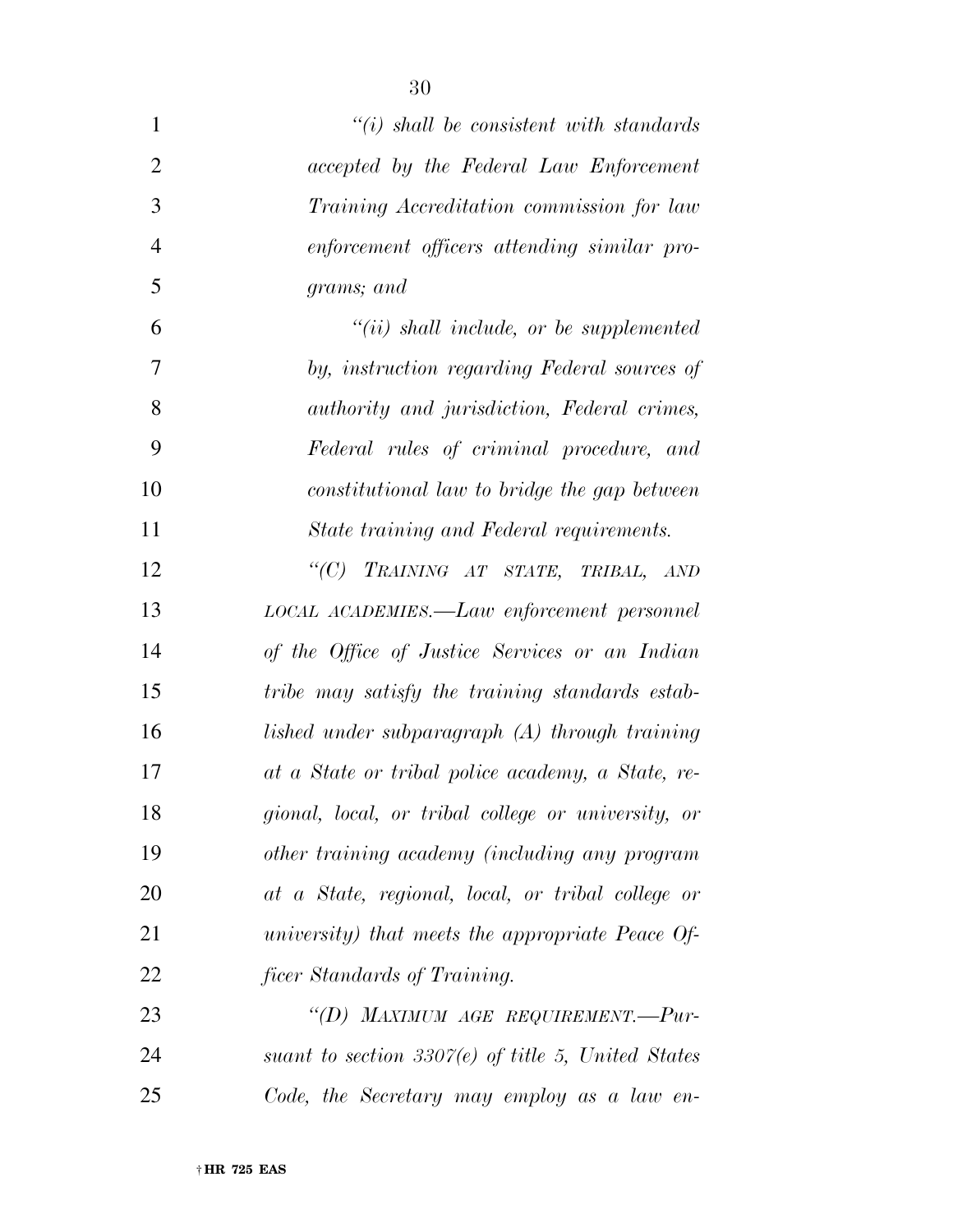| 1              | forcement officer under section 4 any individual                      |
|----------------|-----------------------------------------------------------------------|
| $\overline{2}$ | under the age of 47, if the individual meets all                      |
| 3              | other applicable hiring requirements for the ap-                      |
| 4              | plicable law enforcement position.";                                  |
| 5              | $(2)$ in paragraph $(3)$ , by striking "Agencies" and                 |
| 6              | inserting "agencies"; and                                             |
| 7              | $(3)$ by adding at the end the following:                             |
| 8              | "(4) BACKGROUND CHECKS FOR TRIBAL JUSTICE                             |
| 9              | OFFICIALS.-                                                           |
| 10             | "(A) IN GENERAL.—The Office of Justice                                |
| 11             | Services shall develop standards and deadlines                        |
| 12             | for the provision of background checks to tribal                      |
| 13             | law enforcement and corrections officials.                            |
| 14             | "(B) TIMING.—If a request for a back-                                 |
| 15             | ground check is made by an Indian tribe that                          |
| 16             | has contracted or entered into a compact for law                      |
| 17             | enforcement or corrections services with the Bu-                      |
| 18             | reau of Indian Affairs pursuant to the Indian                         |
| 19             | Self-Determination and Education Assistance                           |
| 20             | Act $(25 \text{ U.S.C. } 450 \text{ et seq.}),$ the Office of Justice |
| 21             | Services shall complete the check not later than                      |
| 22             | 60 days after the date of receipt of the request,                     |
| 23             | unless an adequate reason for failure to respond                      |
| 24             | by that date is provided to the Indian tribe in                       |
| 25             | <i>writing.</i> "                                                     |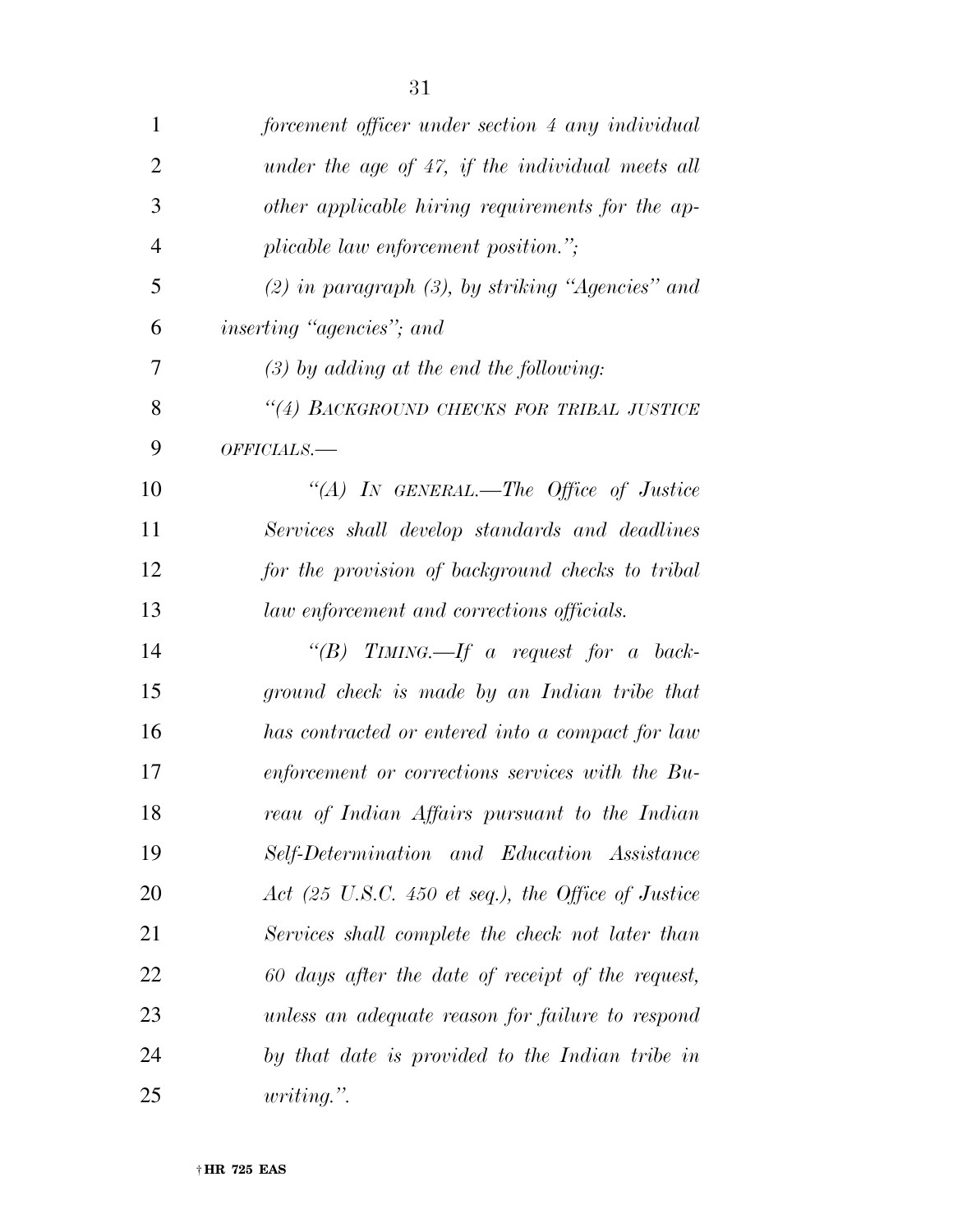| 1              | (b) SPECIAL LAW ENFORCEMENT COMMISSIONS.—Sec-                       |
|----------------|---------------------------------------------------------------------|
| 2              | tion 5 of the Indian Law Enforcement Reform Act (25                 |
| 3              | U.S.C. 2804) is amended—                                            |
| $\overline{4}$ | $(1)$ by striking " $(a)$ The Secretary may enter                   |
| 5              | into an agreement" and inserting the following:                     |
| 6              | $``(a)$ AGREEMENTS.—                                                |
| 7              | "(1) IN GENERAL.—Not later than 180 days                            |
| 8              | after the date of enactment of the Tribal Law and                   |
| 9              | Order Act of 2010, the Secretary shall establish proce-             |
| 10             | dures to enter into memoranda of agreement";                        |
| 11             | $(2)$ in the second sentence, by striking "The Sec-                 |
| 12             | retary" and inserting the following:                                |
| 13             | "(2) CERTAIN ACTIVITIES.—The Secretary"; and                        |
| 14             | $(3)$ by adding at the end the following:                           |
| 15             | "(3) PROGRAM ENHANCEMENT.-                                          |
| 16             | "(A) TRAINING SESSIONS IN INDIAN COUN-                              |
| 17             | $TRY$ .                                                             |
| 18             | "(i) IN GENERAL.—The procedures de-                                 |
| 19             | scribed in paragraph (1) shall include the                          |
| 20             | development of a plan to enhance the certifi-                       |
| 21             | cation and provision of special law enforce-                        |
| 22             | ment commissions to tribal law enforcement                          |
| 23             | <i>officials</i> , and, <i>subject</i> to <i>subsection</i><br>(d), |
| 24             | State and local law enforcement officials,                          |
| 25             | pursuant to this section.                                           |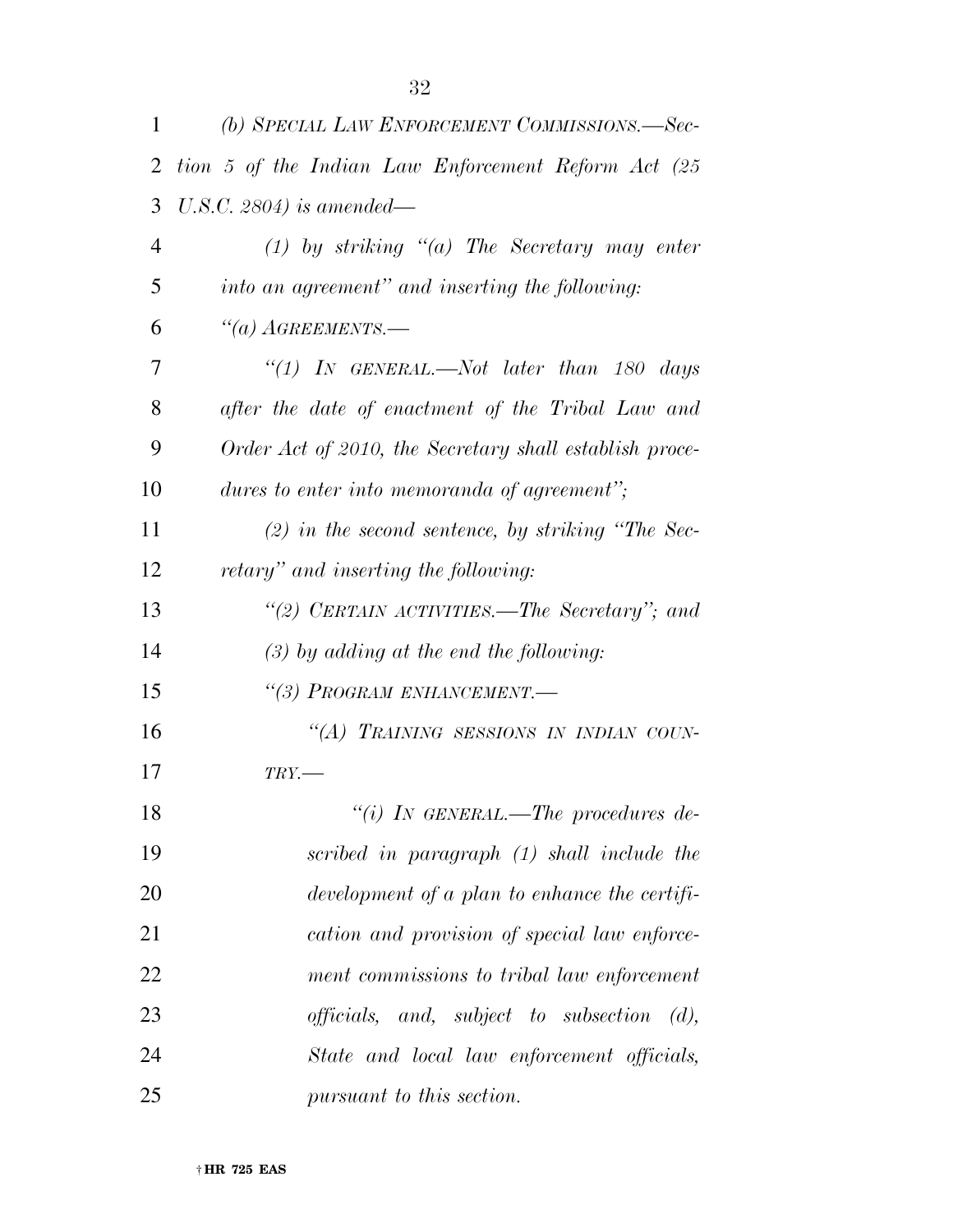| $\mathbf{1}$   | "(ii) $INCLUSIONS$ . The plan under              |
|----------------|--------------------------------------------------|
| $\overline{2}$ | clause $(i)$ shall include the hosting of re-    |
| 3              | gional training sessions in Indian country,      |
| $\overline{4}$ | not less frequently than bianmually, to edu-     |
| 5              | cate and certify candidates for the special      |
| 6              | law enforcement commissions.                     |
| 7              | "(B) MEMORANDA OF AGREEMENT.-                    |
| 8              | "(i) IN GENERAL.—Not later than $180$            |
| 9              | days after the date of enactment of the Trib-    |
| 10             | al Law and Order Act of 2010, the Sec-           |
| 11             | retary, in consultation with Indian tribes       |
| 12             | and tribal law enforcement agencies, shall       |
| 13             | develop minimum requirements to be in-           |
| 14             | cluded in special law enforcement commis-        |
| 15             | sion agreements pursuant to this section.        |
| 16             | "(ii) SUBSTANCE OF AGREEMENTS.-                  |
| 17             | Each agreement entered into pursuant to          |
| 18             | this section shall reflect the status of the ap- |
| 19             | plicable certified individual as a Federal       |
| 20             | law enforcement officer under subsection (f),    |
| 21             | acting within the scope of the duties de-        |
| 22             | scribed in section $\beta(c)$ .                  |
| 23             | "(iii) $A$ GREEMENT.—Not later than 60           |
| 24             | days after the date on which the Secretary       |
| 25             | determines that all applicable requirements      |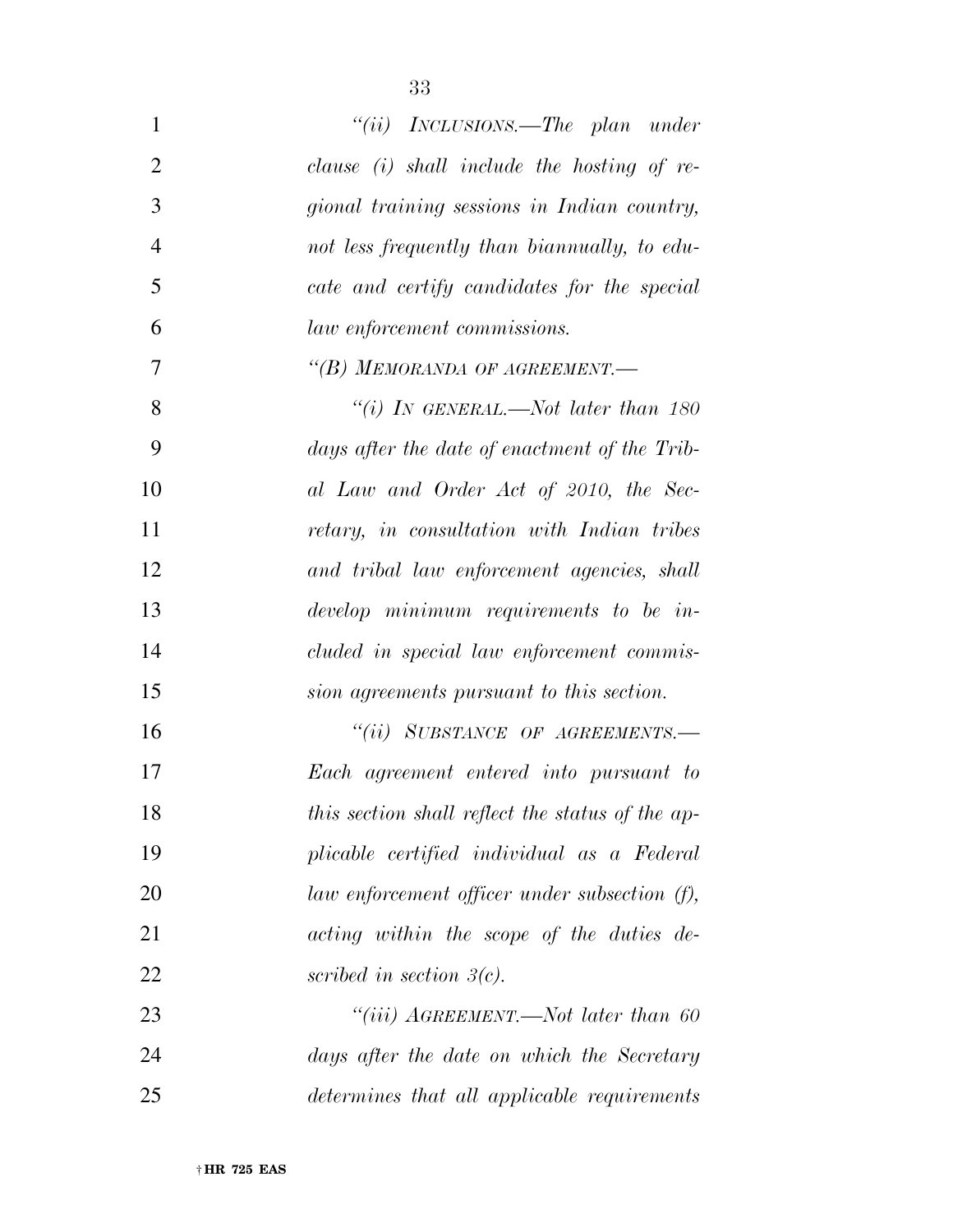|                | 34                                                                         |
|----------------|----------------------------------------------------------------------------|
| 1              | under clause (i) are met, the Secretary shall                              |
| $\overline{2}$ | offer to enter into a special law enforcement                              |
| 3              | commission agreement with the Indian                                       |
| $\overline{4}$ | $tribe.$ ".                                                                |
| 5              | (c) INDIAN LAW ENFORCEMENT FOUNDATION.—The                                 |
| 6              | Indian Self-Determination and Education Assistance Act                     |
| 7              | $(25 \text{ U.S.C. } 450 \text{ et seq.})$ is amended by adding at the end |
| 8              | <i>the following:</i>                                                      |
| 9              | "TITLE VII—INDIAN LAW                                                      |
| 10             | <b>ENFORCEMENT FOUNDATION</b>                                              |
| 11             | "SEC. 701. DEFINITIONS.                                                    |
| 12             | $\lq$ <sup>Th</sup> this title:                                            |
| 13             | "(1) $BoARD$ —The term 'Board' means<br><i>the</i>                         |
| 14             | Board of Directors of the Foundation.                                      |
| 15             | "(2) $BUREAU$ . The term 'Bureau' means the                                |
| 16             | Office of Justice Services of the Bureau of Indian Af-                     |
| 17             | fairs.                                                                     |
| 18             | "(3) COMMITTEE.—The term 'Committee' means                                 |
| 19             | the Committee for the Establishment of the Indian                          |
| 20             | Law Enforcement Foundation established under sec-                          |
| 21             | <i>tion</i> $702(e)(1)$ .                                                  |
| 22             | "(4) $FOUNDATION.$ The term 'Foundation'                                   |
| 23             | means the Indian Law Enforcement Foundation es-                            |
| 24             | tablished under section 702.                                               |

† **HR 725 EAS**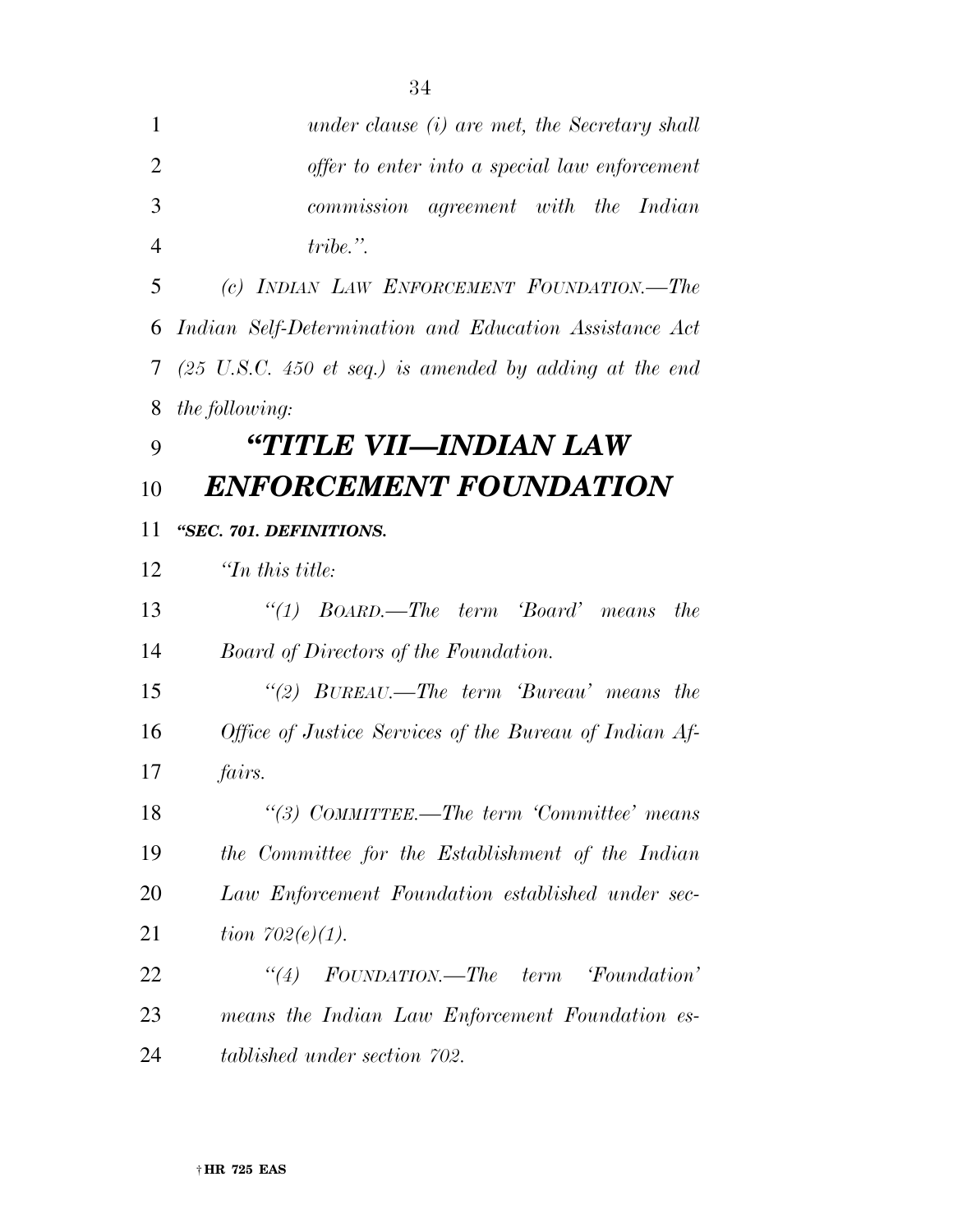| $\mathbf{1}$   | "(5) SECRETARY.—The term 'Secretary' means               |
|----------------|----------------------------------------------------------|
| $\overline{2}$ | <i>the Secretary of the Interior.</i>                    |
| 3              | "SEC. 702. INDIAN LAW ENFORCEMENT FOUNDATION.            |
| $\overline{4}$ | $``(a)$ Establishment.—                                  |
| 5              | "(1) IN GENERAL.—As soon as practicable after            |
| 6              | the date of enactment of this title, the Secretary shall |
| 7              | establish, under the laws of the District of Columbia    |
| 8              | and in accordance with this title, a foundation, to be   |
| 9              | known as the 'Indian Law Enforcement Foundation'.        |
| 10             | "(2) FUNDING DETERMINATIONS.—No funds,                   |
| 11             | gift, property, or other item of value (including any    |
| 12             | interest accrued on such an item) acquired by the        |
| 13             | Foundation shall—                                        |
| 14             | $\lq (A)$ be taken into consideration for pur-           |
| 15             | poses of determining Federal appropriations re-          |
| 16             | lating to the provision of public safety or justice      |
| 17             | services to Indians; or                                  |
| 18             | $\lq\lq(B)$ otherwise limit, diminish, or affect the     |
| 19             | Federal responsibility for the provision of public       |
| 20             | safety or justice services to Indians.                   |
| 21             | "(b) NATURE OF CORPORATION.—The Foundation—              |
| 22             | $\lq(1)$ shall be a charitable and nonprofit federally   |
| 23             | <i>chartered corporation; and</i>                        |
| 24             | $\lq(2)$ shall not be an agency or instrumentality of    |
| 25             | <i>the United States.</i>                                |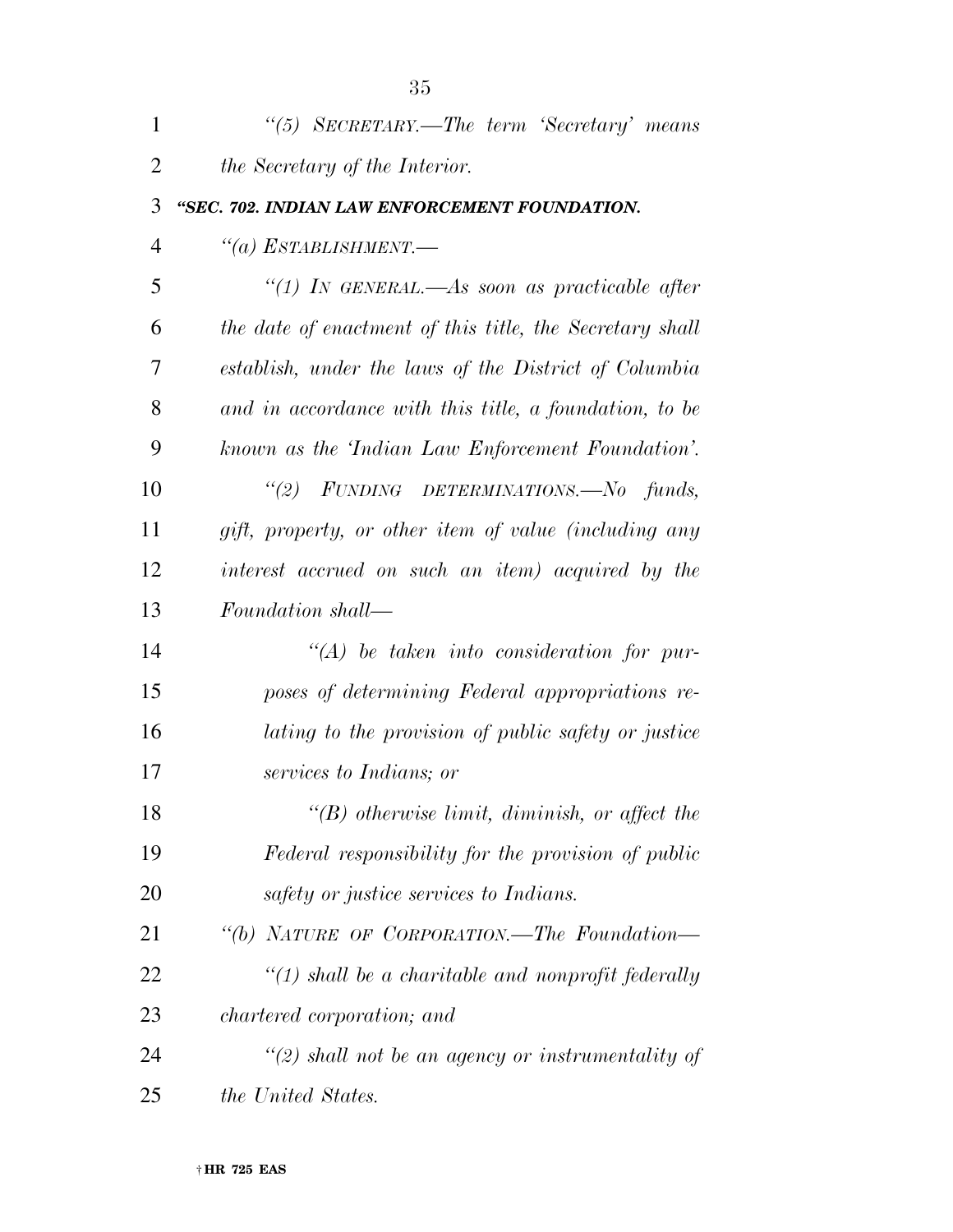- *''(d) DUTIES.—The Foundation shall— ''(1) encourage, accept, and administer, in ac- cordance with the terms of each donation, private gifts of real and personal property, and any income from or interest in such gifts, for the benefit of, or in support of, public safety and justice services in Amer- ican Indian and Alaska Native communities; and ''(2) assist the Office of Justice Services of the Bureau of Indian Affairs and Indian tribal govern- ments in funding and conducting activities and pro- viding education to advance and support the provi- sion of public safety and justice services in American Indian and Alaska Native communities. ''(e) COMMITTEE FOR THE ESTABLISHMENT OF THE INDIAN LAW ENFORCEMENT FOUNDATION.—*
- *''(1) IN GENERAL.—The Secretary shall establish a committee, to be known as the 'Committee for the Establishment of the Indian Law Enforcement Foun- dation', to assist the Secretary in establishing the Foundation.*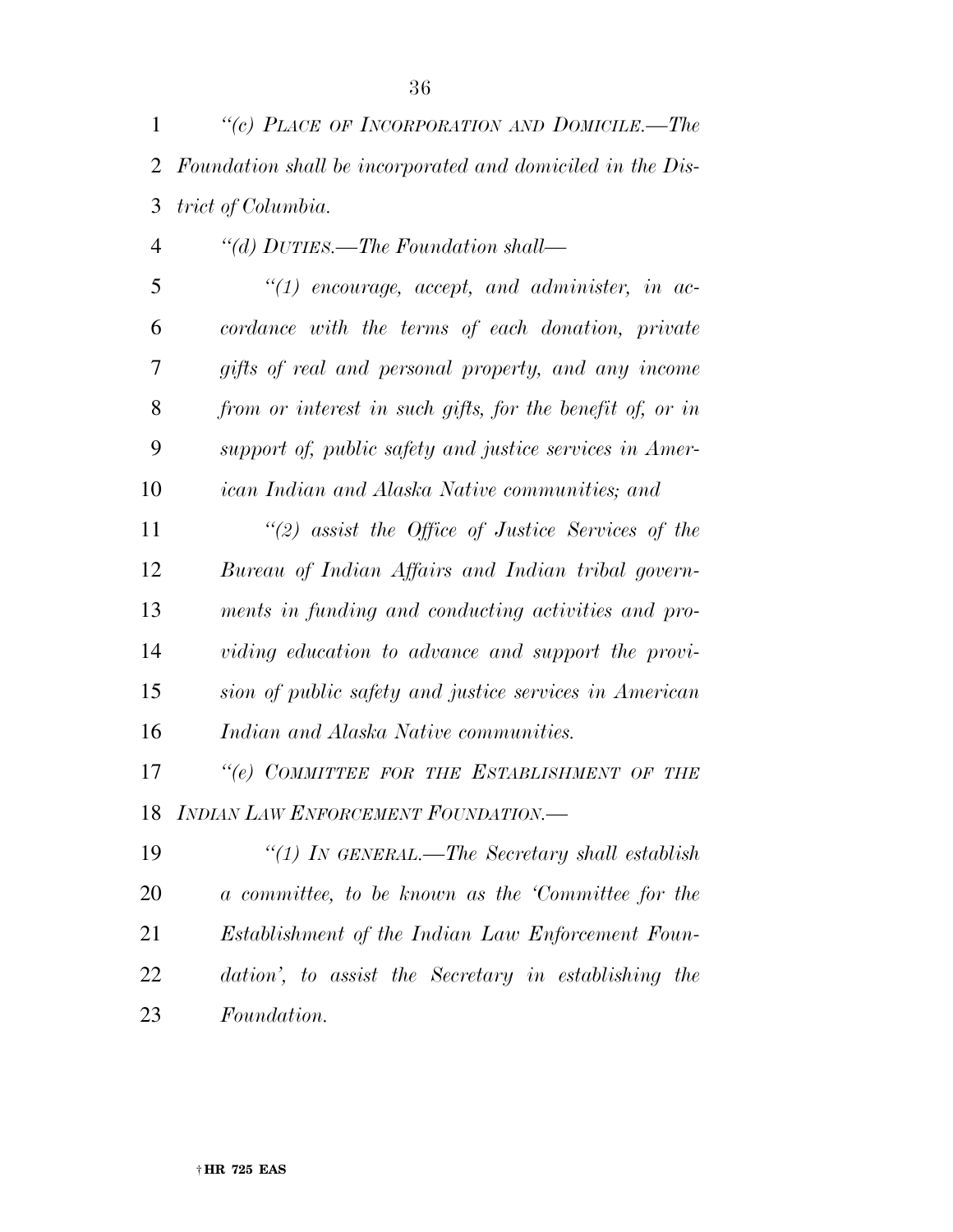| $\mathbf{1}$   | "(2) DUTIES.—Not later than 180 days after the          |
|----------------|---------------------------------------------------------|
| $\overline{2}$ | date of enactment of this section, the Committee        |
| 3              | shall                                                   |
| $\overline{4}$ | $\lq (A)$ carry out such activities as are nec-         |
| 5              | essary to incorporate the Foundation under the          |
| 6              | laws of the District of Columbia, including act-        |
| 7              | ing as incorporators of the Foundation;                 |
| 8              | $\lq\lq(B)$ ensure that the Foundation qualifies        |
| 9              | for and maintains the status required to carry          |
| 10             | out this section, until the date on which the           |
| 11             | Board is established;                                   |
| 12             | $\lq$ (C) establish the constitution and initial        |
| 13             | bylaws of the Foundation;                               |
| 14             | "(D) provide for the initial operation of the           |
| 15             | Foundation, including providing for temporary           |
| 16             | or interim quarters, equipment, and staff; and          |
| 17             | $\lq\lq (E)$ appoint the initial members of the         |
| 18             | Board in accordance with the constitution and           |
| 19             | <i>initial bylaws of the Foundation.</i>                |
| 20             | "(f) BOARD OF DIRECTORS.-                               |
| 21             | "(1) IN GENERAL.—The Board of Directors shall           |
| 22             | be the governing body of the Foundation.                |
| 23             | "(2) POWERS.—The Board may exercise, or pro-            |
| 24             | vide for the exercise of, the powers of the Foundation. |
| 25             |                                                         |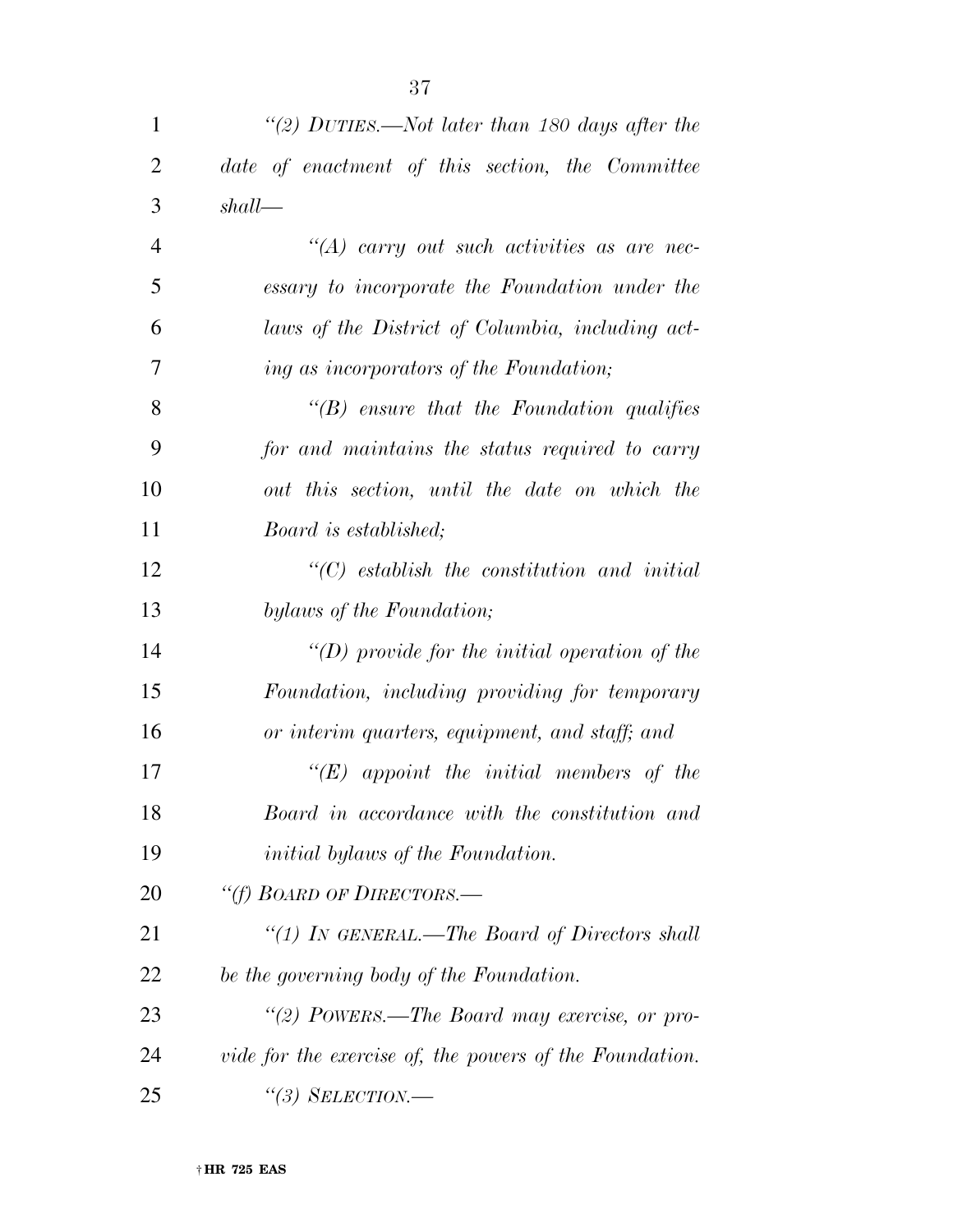| 1              | "(A) IN GENERAL.—Subject to subpara-                |
|----------------|-----------------------------------------------------|
| $\overline{2}$ | graph $(B)$ , the number of members of the Board,   |
| 3              | the manner of selection of the members (includ-     |
| $\overline{4}$ | ing the filling of vacancies), and the terms of of- |
| 5              | fice of the members shall be as provided in the     |
| 6              | constitution and bylaws of the Foundation.          |
| 7              | "(B) REQUIREMENTS.—                                 |
| 8              | $``(i)$ NUMBER OF MEMBERS.—The                      |
| 9              | Board shall be composed of not less than 7          |
| 10             | <i>members.</i>                                     |
| 11             | "(ii) INITIAL VOTING MEMBERS.—The                   |
| 12             | <i>initial voting members of the Board—</i>         |
| 13             | $\lq (I)$ shall be appointed by the                 |
| 14             | Committee not later than 180 days                   |
| 15             | after the date on which the Foundation              |
| 16             | <i>is established; and</i>                          |
| 17             | "(II) shall serve for staggered                     |
| 18             | terms.                                              |
| 19             | "(iii) $QUALIFICATION$ —The members                 |
| 20             | of the Board shall be United States citizens        |
| 21             | with knowledge or experience regarding              |
| 22             | public safety and justice in Indian and             |
| 23             | <i>Alaska Native communities.</i>                   |
| 24             | "(C) COMPENSATION.—A member of the                  |
| 25             | Board shall not receive compensation for service    |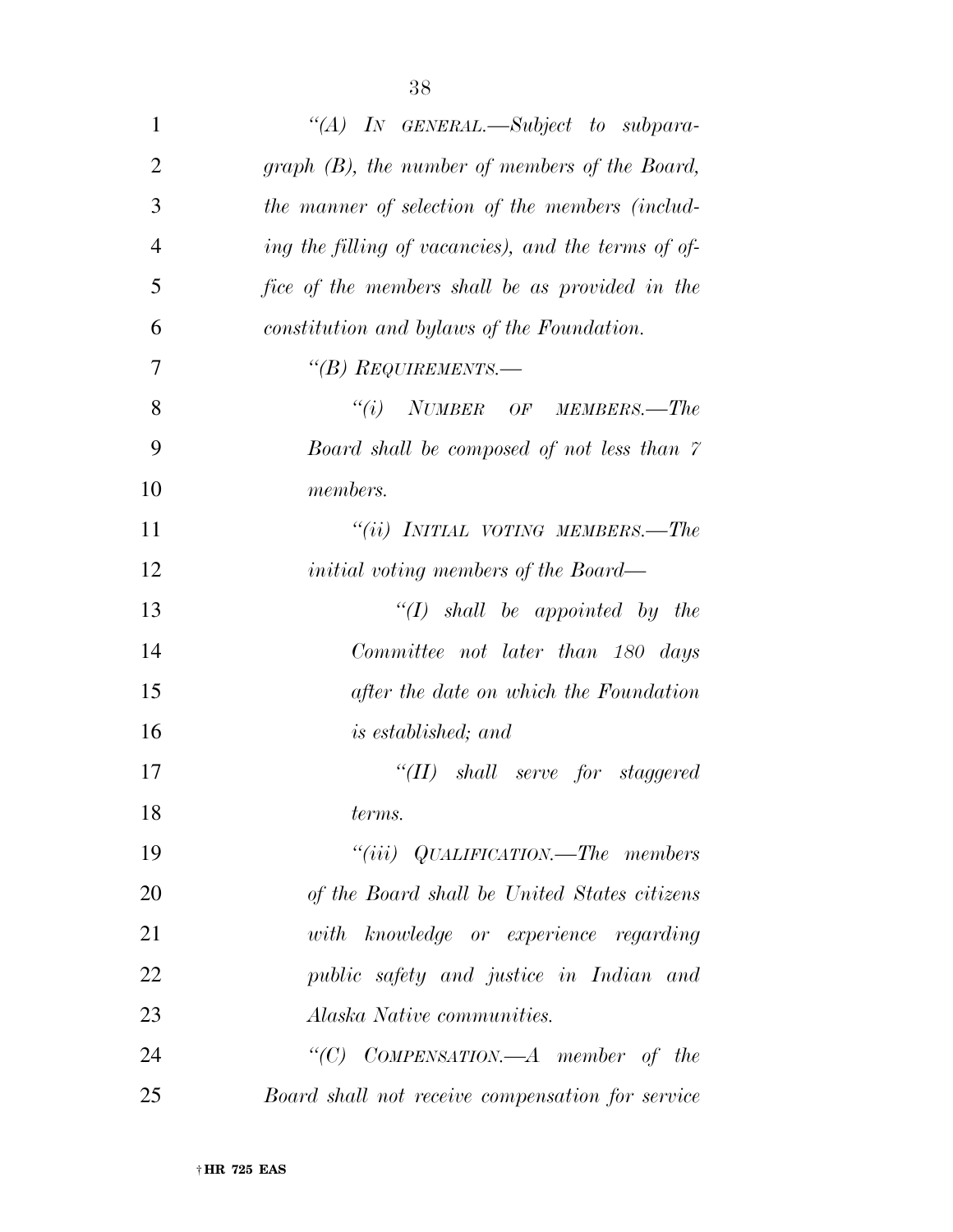| $\mathbf{1}$   | as a member, but shall be reimbursed for actual         |
|----------------|---------------------------------------------------------|
| $\overline{2}$ | and necessary travel and subsistence expenses in-       |
| 3              | curred in the performance of the duties of the          |
| $\overline{4}$ | Foundation.                                             |
| 5              | "(g) OFFICERS.—                                         |
| 6              | "(1) IN GENERAL.—The officers of the Founda-            |
| 7              | tion shall be—                                          |
| 8              | $\lq (A)$ a Secretary, elected from among the           |
| 9              | members of the Board; and                               |
| 10             | "(B) any other officers provided for in the             |
| 11             | constitution and bylaws of the Foundation.              |
| 12             | "(2) CHIEF OPERATING OFFICER.-                          |
| 13             | "(A) SECRETARY.—Subject to subparagraph                 |
| 14             | (B), the Secretary of the Foundation may serve,         |
| 15             | at the direction of the Board, as the chief oper-       |
| 16             | ating officer of the Foundation.                        |
| 17             | "(B) APPOINTMENT.—The Board may ap-                     |
| 18             | point a chief operating officer in lieu of the Sec-     |
| 19             | retary of the Foundation under subparagraph             |
| 20             | $(A)$ , who shall serve at the direction of the         |
| 21             | Board.                                                  |
| 22             | "(3) ELECTION.—The manner of election, term             |
| 23             | of office, and duties of the officers of the Foundation |
| 24             | shall be as provided in the constitution and bylaws     |
| 25             | of the Foundation.                                      |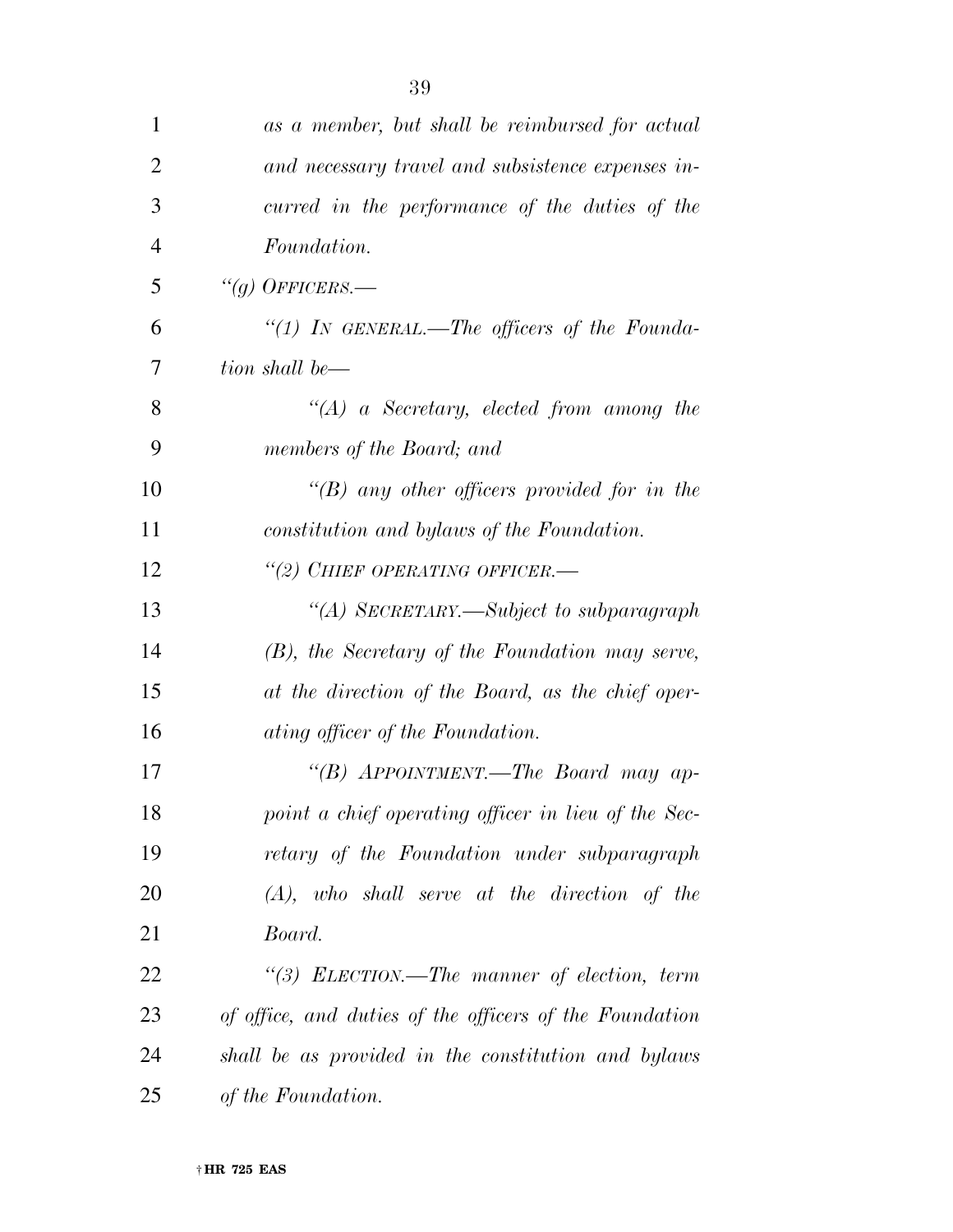| 1              | "(h) POWERS.—The Foundation—                               |
|----------------|------------------------------------------------------------|
| $\overline{2}$ | $\lq(1)$ shall adopt a constitution and bylaws for         |
| 3              | the management of the property of the Foundation           |
| $\overline{4}$ | and the regulation of the affairs of the Foundation;       |
| 5              | $\lq(2)$ may adopt and alter a corporate seal;             |
| 6              | $\lq(3)$ may enter into contracts;                         |
| 7              | $\lq(4)$ may acquire (through gift or otherwise),          |
| 8              | own, lease, encumber, and transfer real or personal        |
| 9              | property as necessary or convenient to carry out the       |
| 10             | purposes of the Foundation;                                |
| 11             | $\degree$ (5) may sue and be sued; and                     |
| 12             | $"(6)$ may perform any other act necessary and             |
| 13             | proper to carry out the purposes of the Foundation.        |
| 14             | $``(i)$ Principal Office.—                                 |
| 15             | "(1) IN GENERAL.—The principal office of the               |
| 16             | Foundation shall be located in the District of Colum-      |
| 17             | bia.                                                       |
| 18             | "(2) ACTIVITIES; OFFICES.—The activities of the            |
| 19             | Foundation may be conducted, and offices may be            |
| 20             | maintained, throughout the United States in accord-        |
| 21             | ance with the constitution and bylaws of the Founda-       |
| 22             | tion.                                                      |
| 23             | "(i) SERVICE OF PROCESS.—The Foundation shall              |
| 24             | comply with the law on service of process of each State in |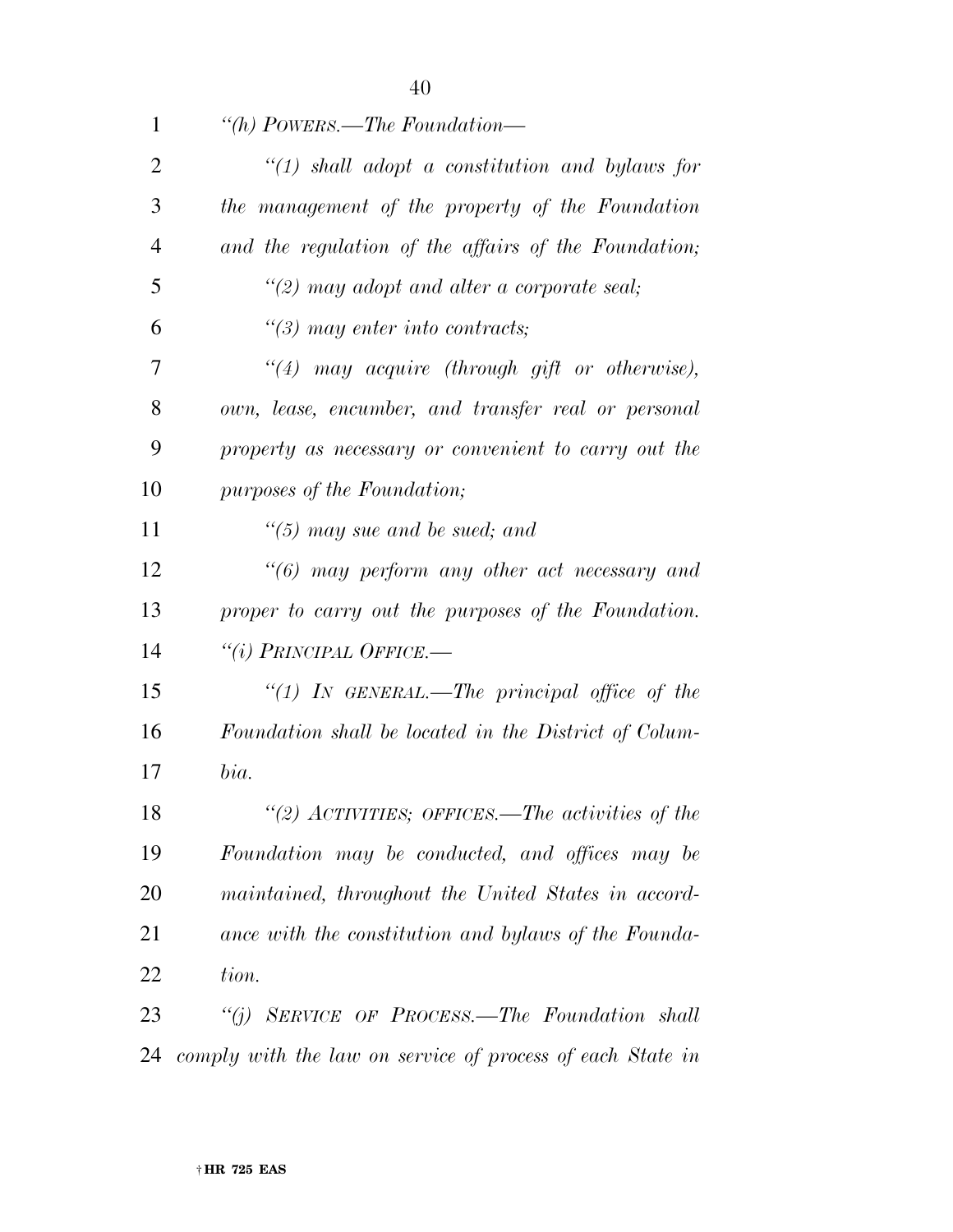| $\mathbf{1}$   | which the Foundation is incorporated and of each State in   |
|----------------|-------------------------------------------------------------|
| 2              | which the Foundation carries on activities.                 |
| 3              | LIABILITY OF OFFICERS, EMPLOYEES,<br>$\lq (k)$<br>AND       |
| $\overline{4}$ | $A\textit{GENTS}$ . —                                       |
| 5              | "(1) IN GENERAL.—The Foundation shall be lia-               |
| 6              | ble for the acts of the officers, employees, and agents     |
| 7              | of the Foundation acting within the scope of the au-        |
| 8              | thority of the officers, employees, and agents.             |
| 9              | "(2) PERSONAL LIABILITY.—A member of the                    |
| 10             | Board shall be personally liable only for gross neg-        |
| 11             | ligence in the performance of the duties of the mem-        |
| 12             | ber.                                                        |
| 13             | "(l) RESTRICTIONS.—                                         |
| 14             | $\lq(1)$<br>LIMITATION ON SPENDING.—Beginning               |
| 15             | with the fiscal year following the first full fiscal year   |
| 16             | during which the Foundation is in operation, the ad-        |
| 17             | ministrative costs of the Foundation shall not exceed       |
| 18             | the percentage described in paragraph $(2)$ of the sum      |
| 19             | $of$ —                                                      |
| 20             | $\lq (A)$ the amounts transferred to the Foun-              |
| 21             | $\textit{dation under subsection}$ (n) during the preceding |
| 22             | <i>fiscal year</i> ; and                                    |
| 23             | $\lq (B)$<br>donations received from private                |
| 24             | sources during the preceding fiscal year.                   |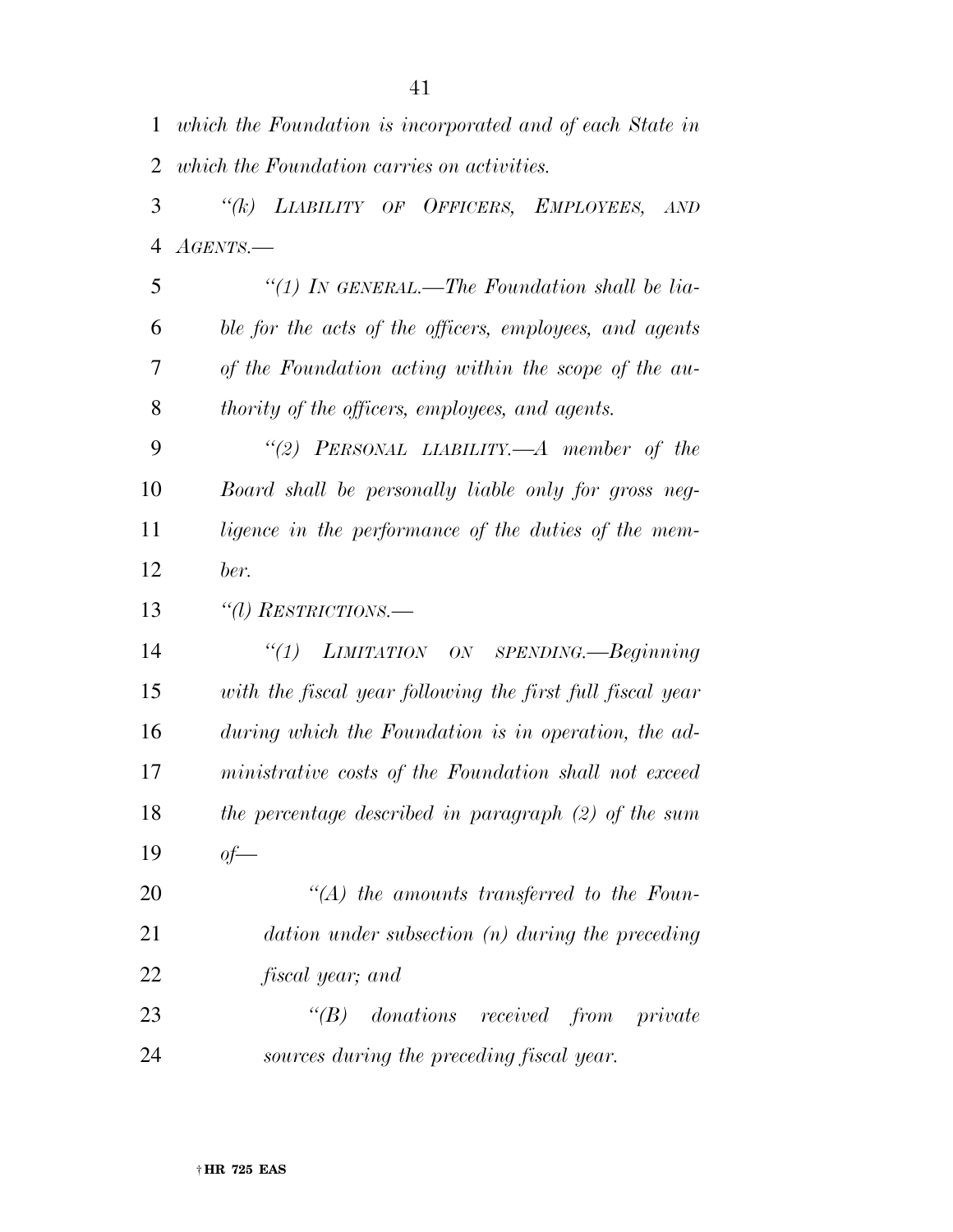| $\mathbf{1}$   | "(2) PERCENTAGES.—The percentages referred to                 |
|----------------|---------------------------------------------------------------|
| $\overline{2}$ | in paragraph $(1)$ are —                                      |
| 3              | $\lq (A)$ for the first 2 fiscal years described in           |
| $\overline{4}$ | that paragraph, 25 percent;                                   |
| 5              | "(B) for the following fiscal year, 20 per-                   |
| 6              | cent; and                                                     |
| 7              | " $(C)$ for each fiscal year thereafter, 15 per-              |
| 8              | cent.                                                         |
| 9              | "(3) APPOINTMENT AND HIRING.—The appoint-                     |
| 10             | ment of officers and employees of the Foundation              |
| 11             | shall be subject to the availability of funds.                |
| 12             | "(4) STATUS.—A member of the Board or officer,                |
| 13             | employee, or agent of the Foundation shall not by             |
| 14             | reason of association with the Foundation be consid-          |
| 15             | ered to be an officer, employee, or agent of the United       |
| 16             | States.                                                       |
| 17             | "(m) $AUDITS$ . The Foundation shall comply with sec-         |
| 18             | tion 10101 of title 36, United States Code, as if the Founda- |
| 19             | tion were a corporation under part B of subtitle II of that   |
| 20             | title.                                                        |
| 21             | "(n) FUNDING.—For each of fiscal years $2011$ through         |
| 22             | 2015, out of any unobligated amounts available to the Sec-    |
| 23             | retary, the Secretary may use to carry out this section not   |
| 24             | more than \$500,000.                                          |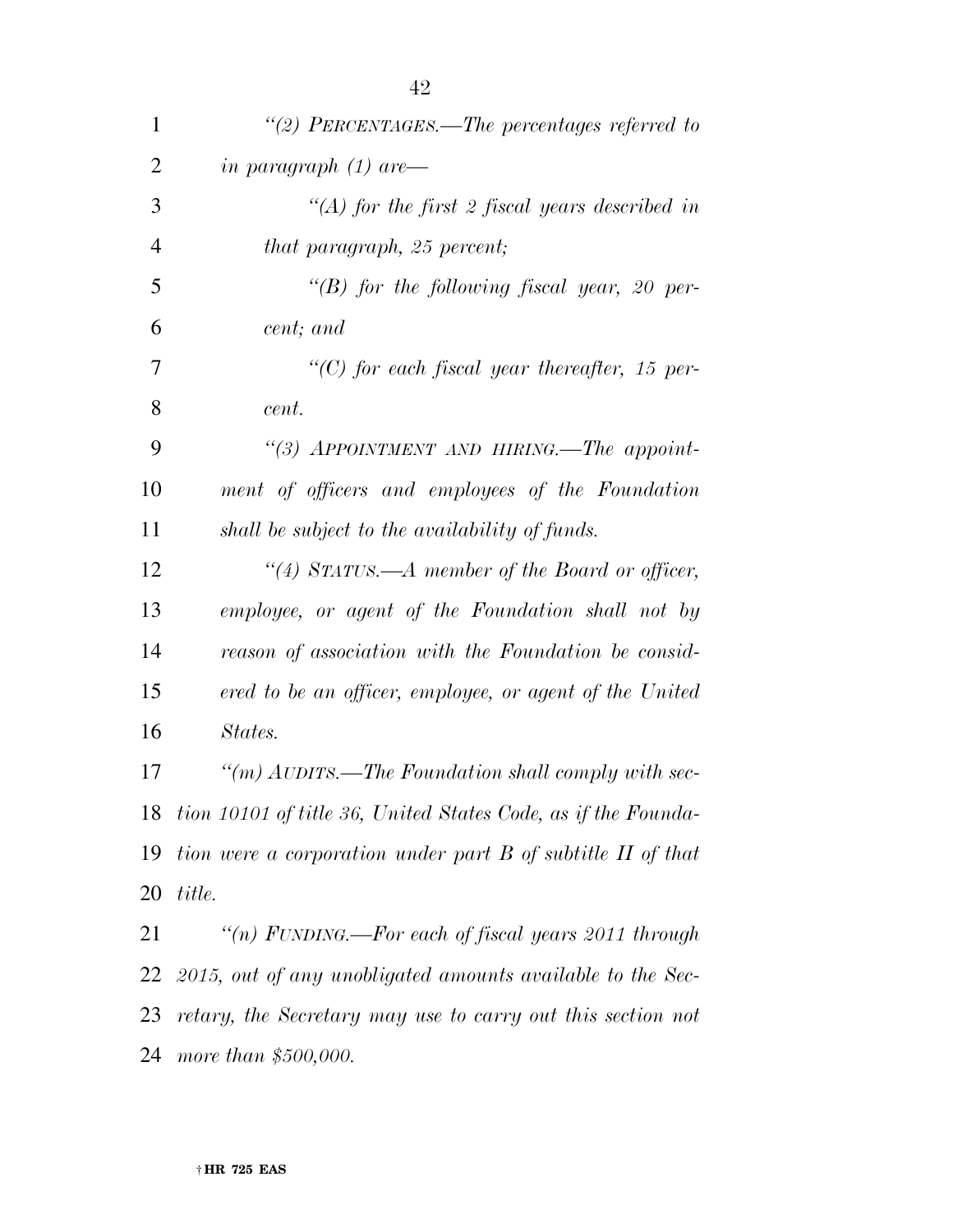| $\mathbf{1}$ | "SEC. 703. ADMINISTRATIVE SERVICES AND SUPPORT.               |
|--------------|---------------------------------------------------------------|
| 2            | "(a) PROVISION OF SUPPORT BY SECRETARY.-Sub-                  |
| 3            | ject to subsection $(b)$ , during the 5-year period beginning |
| 4            | on the date on which the Foundation is established, the Sec-  |
| 5            | $return$ —                                                    |
| 6            | $\lq(1)$ may provide personnel, facilities, and other         |
| 7            | administrative support services to the Foundation;            |
| 8            | $\lq(2)$ may provide funds for initial operating              |
| 9            | costs and to reimburse the travel expenses of the mem-        |
| 10           | bers of the Board; and                                        |
| 11           | $\lq(3)$ shall require and accept reimbursements              |
| 12           | from the Foundation for-                                      |
| 13           | "(A) services provided under paragraph $(1)$ ;                |
| 14           | and                                                           |
| 15           | "(B) funds provided under paragraph $(2)$ .                   |
| 16           | REIMBURSEMENT.—Reimbursements accepted<br>$\lq(a)$            |
| 17           | under subsection $(a)(3)$ —                                   |
| 18           | $\lq(1)$ shall be deposited in the Treasury of the            |
| 19           | United States to the credit of the applicable appro-          |
| 20           | priations account; and                                        |
| 21           | $\lq(2)$ shall be chargeable for the cost of providing        |
| 22           | services described in subsection $(a)(1)$ and travel ex-      |
| 23           | penses described in subsection $(a)(2)$ .                     |
| 24           | "(c) CONTINUATION OF CERTAIN SERVICES.—The Sec-               |
| 25           | retary may continue to provide facilities and necessary sup-  |
| 26           | port services to the Foundation after the termination of the  |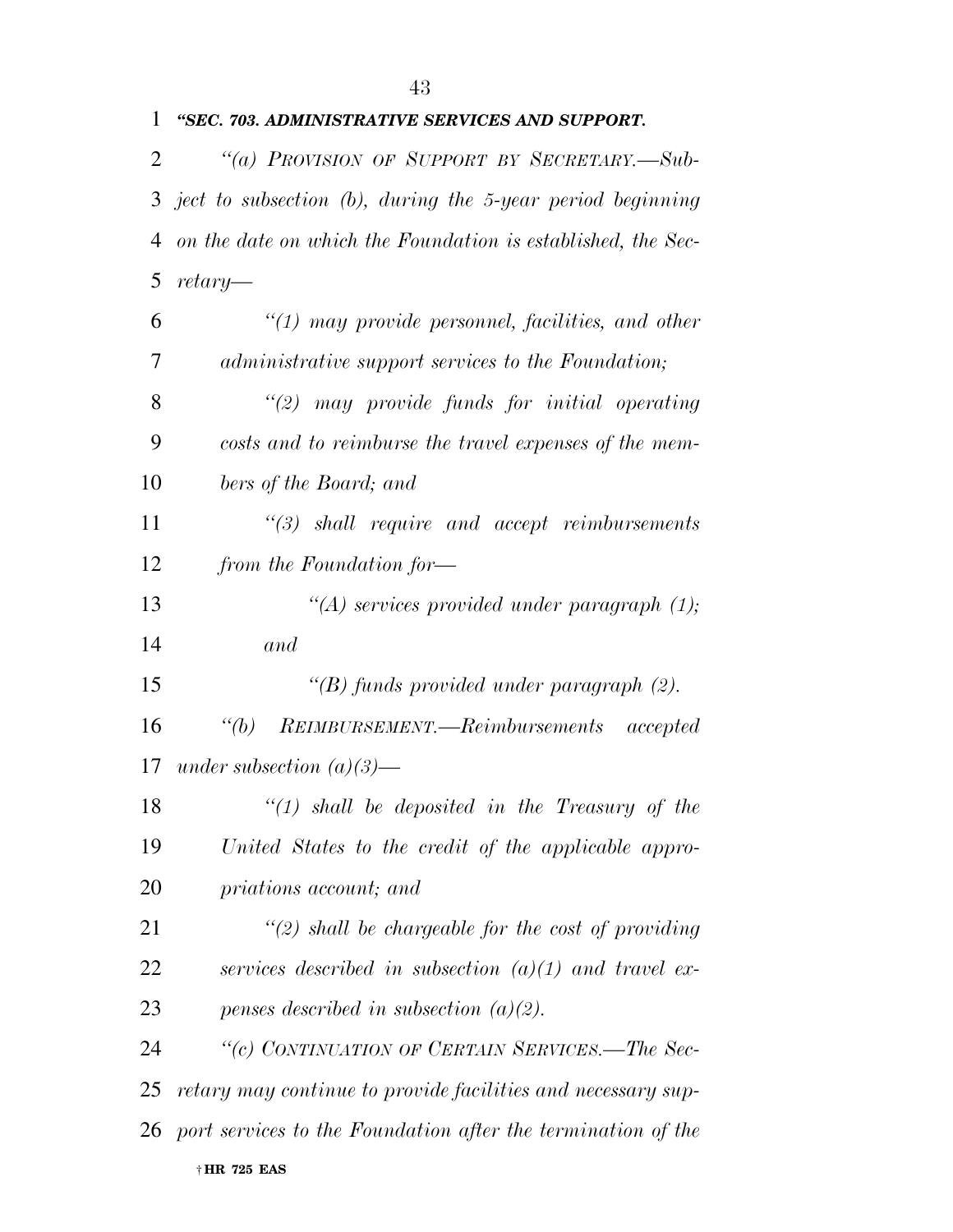| 1              | 5-year period specified in subsection $(a)$ if the facilities and |
|----------------|-------------------------------------------------------------------|
| $\overline{2}$ | services are—                                                     |
| 3              | $\lq(1)$ available; and                                           |
| $\overline{4}$ | $\lq(2)$ provided on reimbursable cost basis.".                   |
| 5              | (d) TECHNICAL AMENDMENTS.—The Indian Self-De-                     |
| 6              | termination and Education Assistance Act is amended—              |
| 7              | (1) by redesignating title V (25 U.S.C. 458bb et                  |
| 8              | seq.) as title VIII and moving the title so as to appear          |
| 9              | at the end of the Act;                                            |
| 10             | $(2)$ by redesignating sections 501, 502, and 503                 |
| 11             | $(25 \text{ U.S.C. } 458bbb, 458bbb-1, 458bbb-2)$ as sections     |
| 12             | 801, 802, and 803, respectively; and                              |
| 13             | (3) in subsection (a)(2) of section 802 and para-                 |
| 14             | $graph$ (2) of section 803 (as redesignated by para-              |
| 15             | $graph$ (2)), by striking "section 501" and inserting             |
| 16             | "section $801$ ".                                                 |
| 17             | (e) ACCEPTANCE AND ASSISTANCE.—Section 5 of the                   |
|                | 18 Indian Law Enforcement Reform Act (25 U.S.C. 2804) is          |
|                | 19 amended by adding at the end the following:                    |
| 20             | "(g) ACCEPTANCE OF ASSISTANCE.—The Bureau may                     |
| 21             | accept reimbursement, resources, assistance, or funding           |
|                | 22 $from-$                                                        |
| 23             | $"(1)$ a Federal, tribal, State, or other government              |
|                |                                                                   |

*agency; or*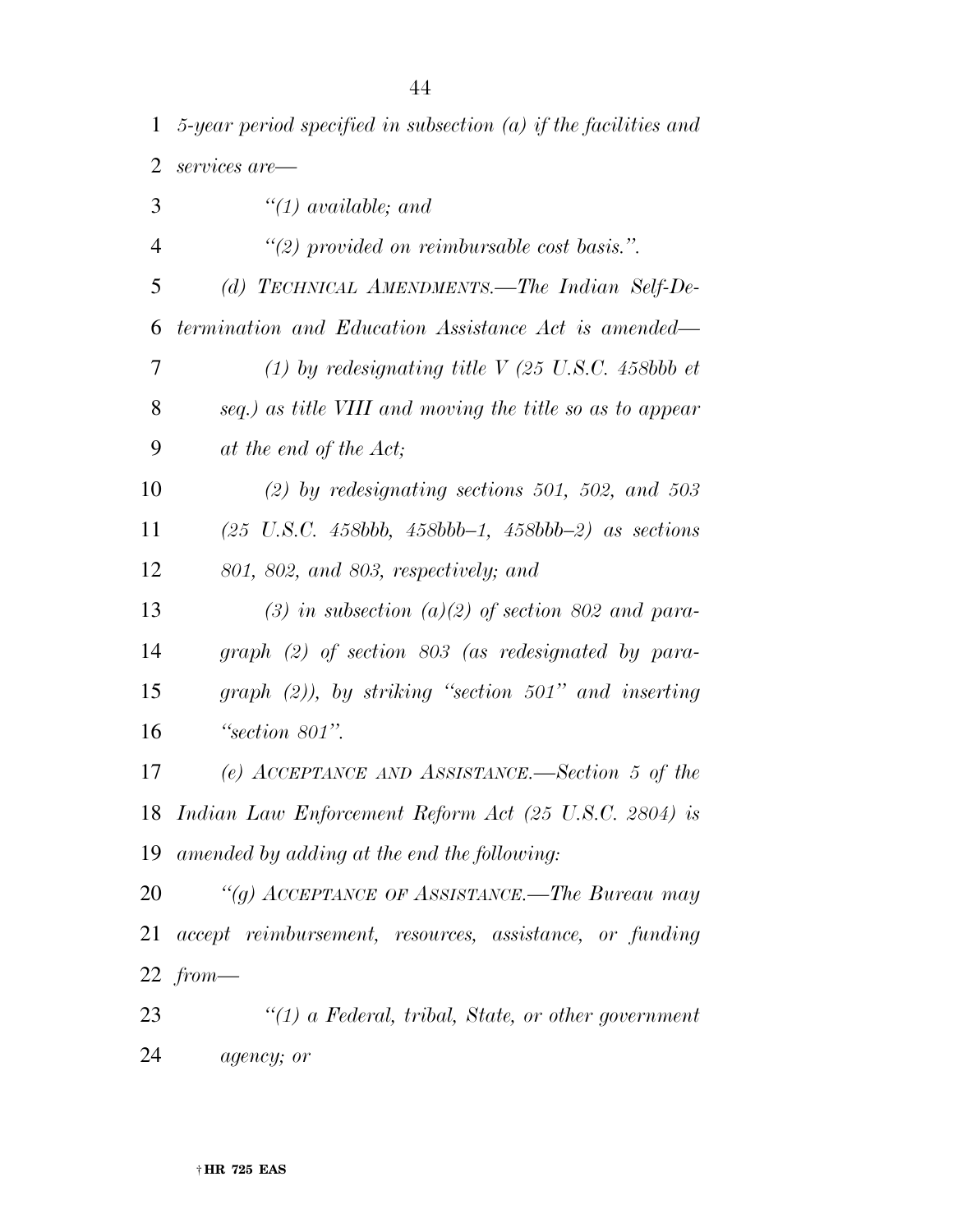| $\mathbf{1}$   | $\lq(2)$ the Indian Law Enforcement Foundation                     |
|----------------|--------------------------------------------------------------------|
| $\overline{2}$ | established under section $701(a)$ of the Indian Self-             |
| 3              | Determination and Education Assistance Act.".                      |
| 4              | SEC. 302. DRUG ENFORCEMENT IN INDIAN COUNTRY.                      |
| 5              | (a) EDUCATION AND RESEARCH PROGRAMS.—Section                       |
| 6              | 502 of the Controlled Substances Act $(21 \text{ U.S.C. } 872)$ is |
| 7              | amended in subsections $(a)(1)$ and $(c)$ , by inserting "trib-    |
| 8              | al," after "State," each place it appears.                         |
| 9              | (b) PUBLIC-PRIVATE EDUCATION PROGRAM.-Section                      |
| 10             | 503 of the Comprehensive Methamphetamine Control Act of            |
| 11             | 1996 (21 U.S.C. 872a) is amended—                                  |
| 12             | $(1)$ in subsection $(a)$ , by inserting "tribal," after           |
| 13             | "State,"; and                                                      |
| 14             | (2) in subsection (b)(2), by inserting ", tribal,"                 |
| 15             | after "State".                                                     |
| 16             | (c) COOPERATIVE ARRANGEMENTS.—Section 503 of                       |
| 17             | the Controlled Substances Act $(21 \text{ U.S.C. } 873)$ is amend- |
|                | $18$ ed $-$                                                        |
| 19             | $(1)$ in subsection $(a)$ —                                        |
| 20             | $(A)$ by inserting "tribal," after "State,"                        |
| 21             | each place it appears; and                                         |
| 22             | $(B)$ in paragraphs $(6)$ and $(7)$ , by inserting                 |
| 23             | ", tribal," after "State" each place it appears;                   |
| 24             | and                                                                |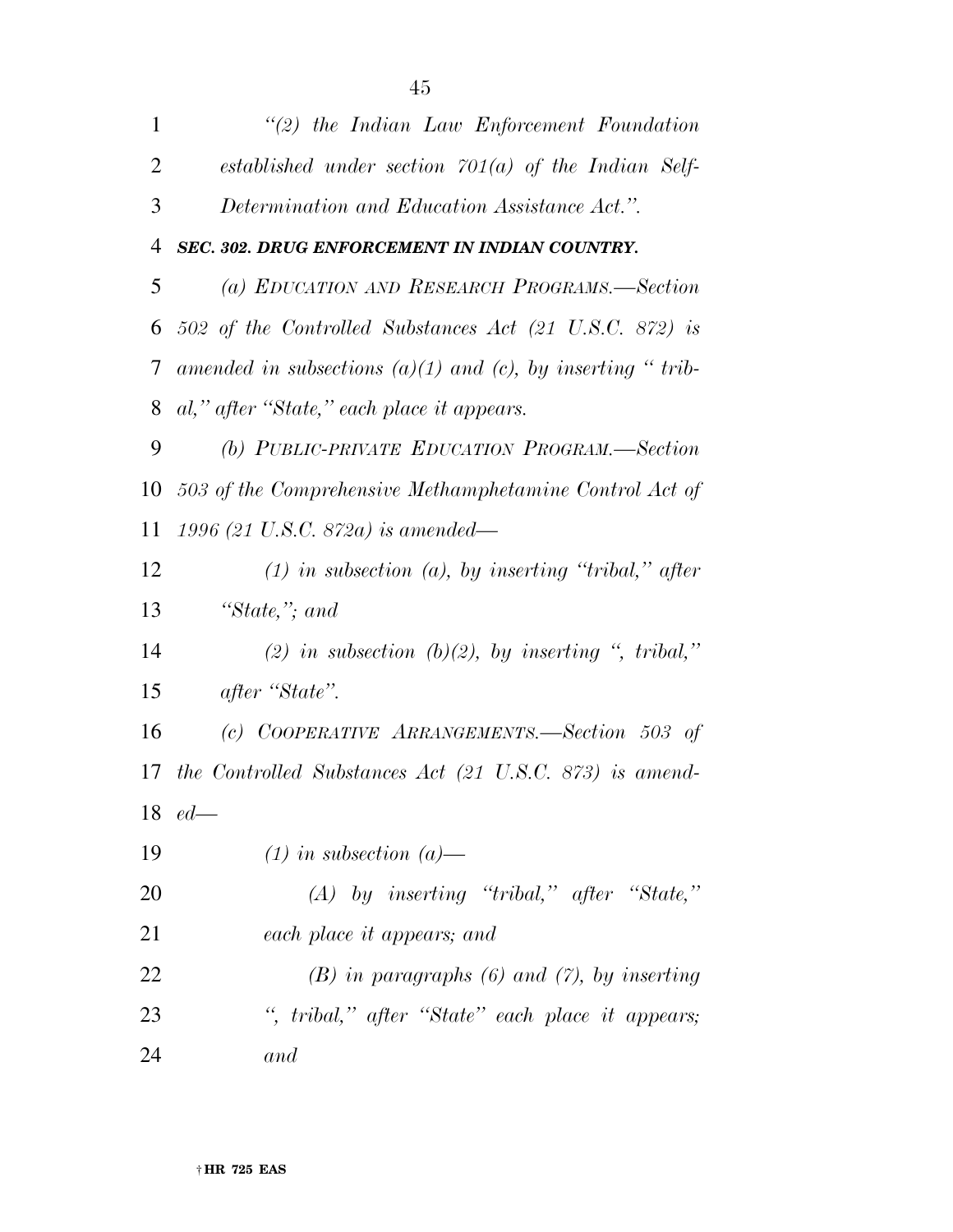| 1  | (2) in subsection (d)(1), by inserting ", tribal,"           |
|----|--------------------------------------------------------------|
| 2  | after "State".                                               |
| 3  | (d) POWERS OF ENFORCEMENT PERSONNEL.—Section                 |
| 4  | $508(a)$ of the Controlled Substances Act (21 U.S.C. 878(a)) |
| 5  | is amended in the matter preceding paragraph (1) by in-      |
| 6  | serting ", tribal," after "State".                           |
| 7  | (e) EFFECT OF GRANTS.—Nothing in this section or             |
| 8  | any amendment made by this section—                          |
| 9  | $(1)$ allows the grant to be made to, or used by,            |
| 10 | an entity for law enforcement activities that the enti-      |
| 11 | ty lacks jurisdiction to perform; or                         |
| 12 | $(2)$ has any effect other than to authorize, award,         |
| 13 | or deny a grant of funds to a federally recognized In-       |
| 14 | dian tribe for the purposes described in the relevant        |
| 15 | grant program.                                               |
| 16 | SEC. 303. ACCESS TO NATIONAL CRIMINAL INFORMATION            |
| 17 | DATABASES.                                                   |
| 18 | (a) ACCESS TO NATIONAL CRIMINAL INFORMATION                  |
| 19 | DATABASES.—Section 534 of title 28, United States Code,      |
| 20 | <i>is amended—</i>                                           |
| 21 | (1) in subsection (a)(4), by inserting "Indian               |
| 22 | tribes," after "the States,";                                |
| 23 | $(2)$ by striking subsection $(d)$ and inserting the         |
| 24 | following:                                                   |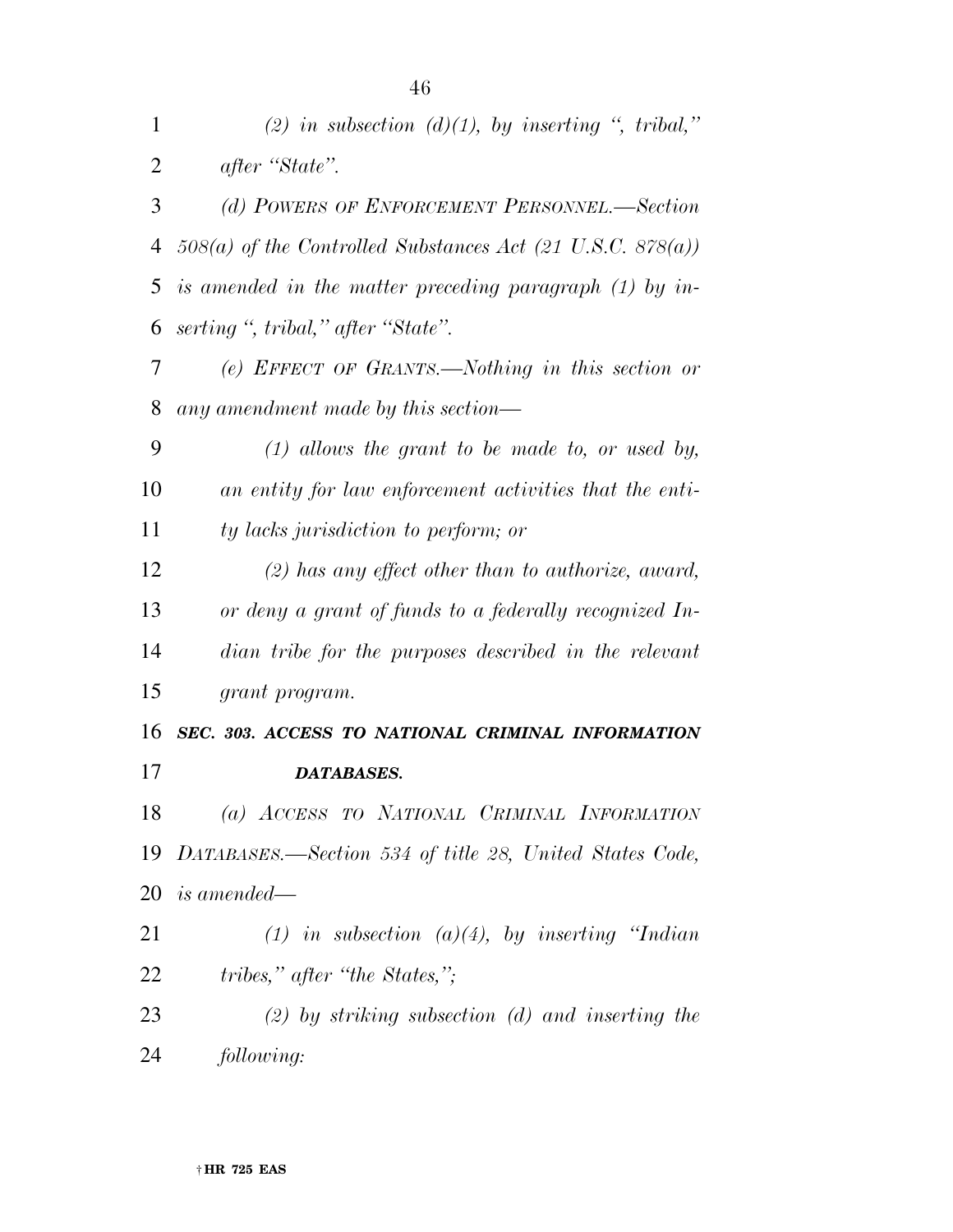| 1              | "(d) INDIAN LAW ENFORCEMENT AGENCIES.—The At-            |
|----------------|----------------------------------------------------------|
| 2              | torney General shall permit tribal and Bureau of Indian  |
| 3              | Affairs law enforcement agencies—                        |
| $\overline{4}$ | $"(1)$ to access and enter information into Federal      |
| 5              | criminal information databases; and                      |
| 6              | $\lq(2)$ to obtain information from the databases.";     |
| 7              | $(3)$ by redesignating the second subsection (e) as      |
| 8              | subsection $(f)$ ; and                                   |
| 9              | (4) in paragraph (2) of subsection (f) (as redes-        |
| 10             | ignated by paragraph $(3)$ ), in the matter preceding    |
| 11             | $subparagraph (A), by inserting ", tribal," after "Fed-$ |
| 12             | $eral$ ".                                                |
| 13             | (b) REQUIREMENT.—                                        |
| 14             | $(1)$ In GENERAL.—The Attorney General shall             |
| 15             | ensure that tribal law enforcement officials that meet   |
| 16             | applicable Federal or State requirements be permitted    |
| 17             | access to national crime information databases.          |
| 18             | $(2)$ SANCTIONS.—For purpose of sanctions for            |
| 19             | noncompliance with requirements of, or misuse of, na-    |
| 20             | tional crime information databases and information       |
| 21             | obtained from those databases, a tribal law enforce-     |
| 22             | ment agency or official shall be treated as Federal law  |
| 23             | enforcement agency or official.                          |

 *(3) NCIC.—Each tribal justice official serving an Indian tribe with criminal jurisdiction over In-*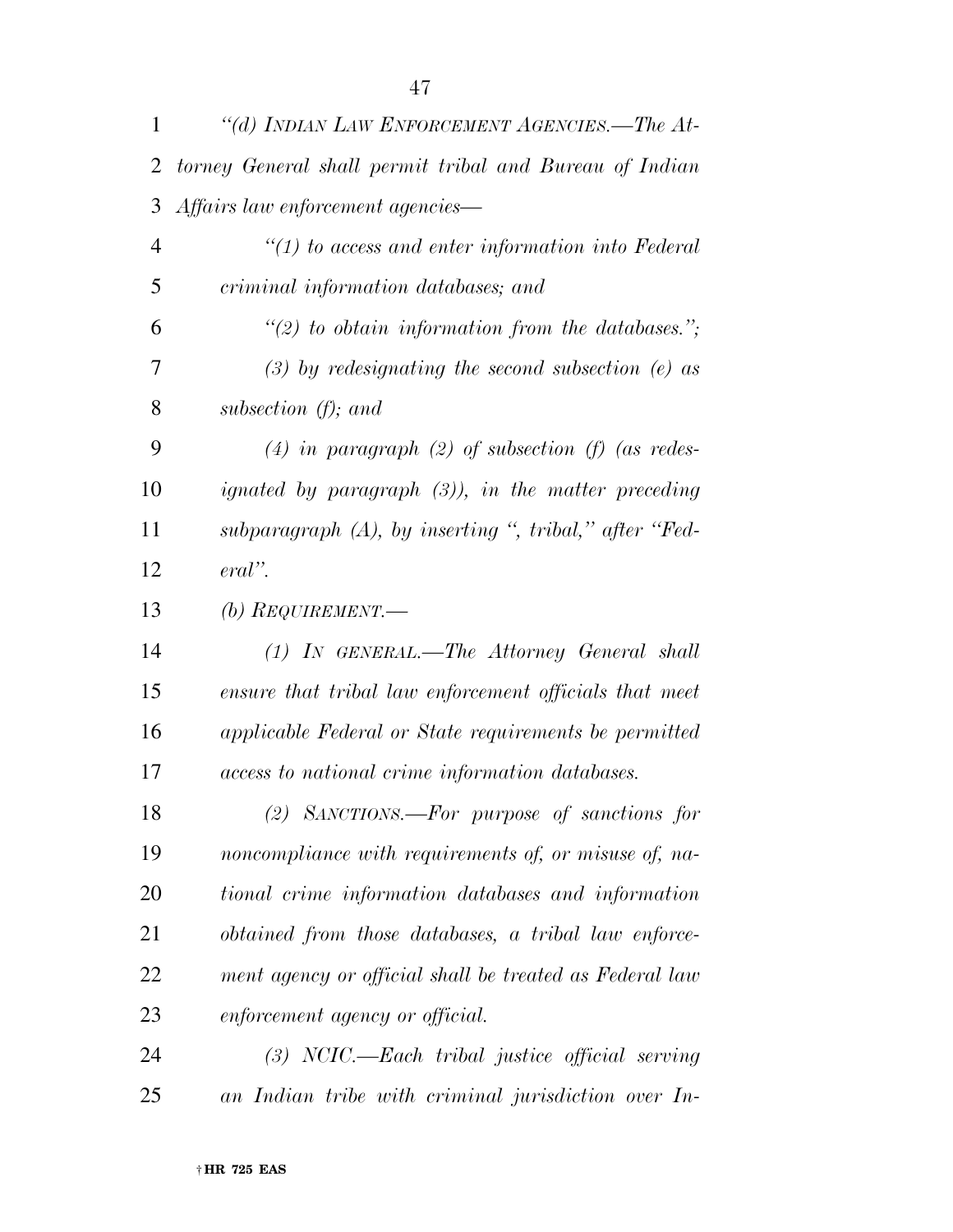| $\mathbf{1}$   | dian country shall be considered to be an authorized    |
|----------------|---------------------------------------------------------|
| $\overline{2}$ | law enforcement official for purposes of access to the  |
| 3              | National Crime Information Center of the Federal        |
| $\overline{4}$ | Bureau of Investigation.                                |
| 5              | SEC. 304. TRIBAL COURT SENTENCING AUTHORITY.            |
| 6              | (a) INDIVIDUAL RIGHTS.—Section 202 of the Indian        |
| 7              | Civil Rights Act of 1968 (25 U.S.C. 1302), is amended—  |
| 8              | $(1)$ in the matter preceding paragraph $(1)$ , by      |
| 9              | striking "No Indian tribe" and inserting the fol-       |
| 10             | <i>lowing:</i>                                          |
| 11             | "(a) In GENERAL.—No Indian tribe";                      |
| 12             | $(2)$ in subsection (a) (as designated by para-         |
| 13             | graph $(1)$ )—                                          |
| 14             | $(A)$ in paragraph $(B)$ by inserting "(except          |
| 15             | as provided in subsection $(b)$ ) after "assistance of  |
| 16             | counsel for his defense"; and                           |
| 17             | $(B)$ by striking paragraph $(7)$ and inserting         |
| 18             | <i>the following:</i>                                   |
| 19             | $\lq(7)(A)$ require excessive bail, impose excessive    |
| 20             | <i>fines, or inflict cruel and unusual punishments;</i> |
| 21             | $\lq\lq(B)$ except as provided in subparagraph $(C)$ ,  |
| 22             | impose for conviction of any 1 offense any penalty or   |
| 23             | punishment greater than imprisonment for a term of      |
| 24             | 1 year or a fine of \$5,000, or both;                   |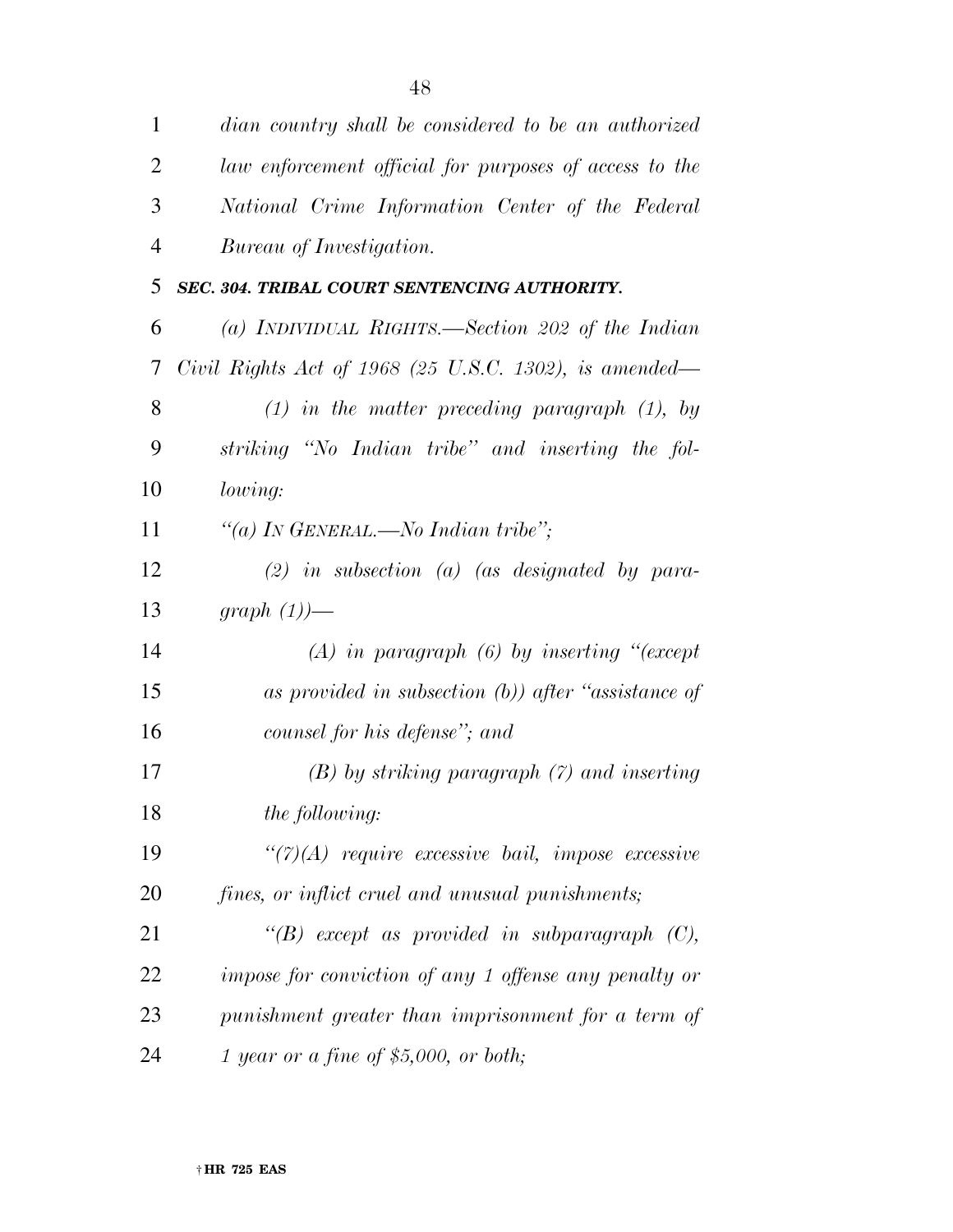| $\mathbf{1}$   | $\lq (C)$ subject to subsection (b), impose for convic-     |
|----------------|-------------------------------------------------------------|
| $\overline{2}$ | tion of any 1 offense any penalty or punishment             |
| 3              | greater than imprisonment for a term of 3 years or          |
| $\overline{4}$ | a fine of \$15,000, or both; or                             |
| 5              | "(D) impose on a person in a criminal pro-                  |
| 6              | ceeding a total penalty or punishment greater than          |
| 7              | <i>imprisonment for a term of 9 years;"; and</i>            |
| 8              | $(3)$ by adding at the end the following:                   |
| 9              | "(b) OFFENSES SUBJECT TO GREATER THAN 1-YEAR                |
| 10             | IMPRISONMENT OR A FINE GREATER THAN \$5,000.-A              |
| 11             | tribal court may subject a defendant to a term of imprison- |
| 12             | ment greater than 1 year but not to exceed 3 years for any  |
| 13             | 1 offense, or a fine greater than \$5,000 but not to exceed |
| 14             | \$15,000, or both, if the defendant is a person accused of  |
| 15             | a criminal offense who-                                     |
| 16             | $\lq(1)$ has been previously convicted of the same or       |
| 17             | a comparable offense by any jurisdiction in the             |
| 18             | United States; or                                           |
| 19             | $\lq(2)$ is being prosecuted for an offense com-            |
|                |                                                             |

 *parable to an offense that would be punishable by more than 1 year of imprisonment if prosecuted by the United States or any of the States.* 

 *''(c) RIGHTS OF DEFENDANTS.—In a criminal pro-ceeding in which an Indian tribe, in exercising powers of*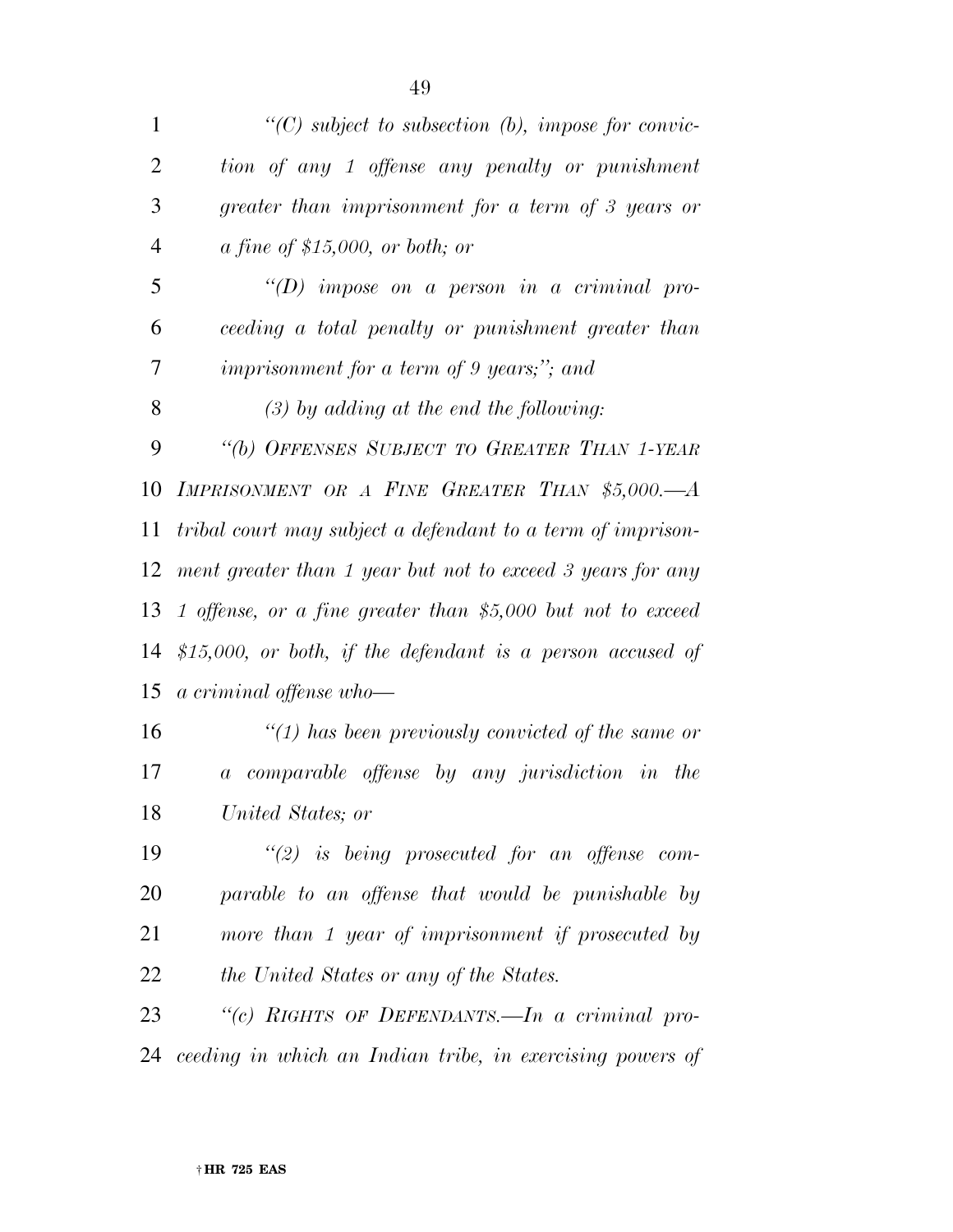| $\mathbf{1}$   | self-government, imposes a total term of imprisonment of |
|----------------|----------------------------------------------------------|
| $\overline{2}$ | more than 1 year on a defendant, the Indian tribe shall— |
| 3              | $\lq(1)$ provide to the defendant the right to effec-    |
| $\overline{4}$ | tive assistance of counsel at least equal to that guar-  |
| 5              | anteed by the United States Constitution; and            |
| 6              | $\lq(2)$ at the expense of the tribal government, pro-   |
| 7              | vide an indigent defendant the assistance of a defense   |
| 8              | attorney licensed to practice law by any jurisdiction    |
| 9              | in the United States that applies appropriate profes-    |
| 10             | sional licensing standards and effectively ensures the   |
| 11             | competence and professional responsibility of its li-    |
| 12             | censed attorneys;                                        |
| 13             | $\lq(3)$ require that the judge presiding over the       |
| 14             | criminal proceeding—                                     |
| 15             | "(A) has sufficient legal training to preside            |
| 16             | over criminal proceedings; and                           |
| 17             | "(B) is licensed to practice law by any ju-              |
| 18             | risdiction in the United States;                         |
| 19             | $\lq(4)$ prior to charging the defendant, make pub-      |
| 20             | licly available the criminal laws (including regula-     |
| 21             | tions and interpretative documents), rules of evidence,  |
| 22             | and rules of criminal procedure (including rules gov-    |
| 23             | erning the recusal of judges in appropriate cir-         |
| 24             | cumstances) of the tribal government; and                |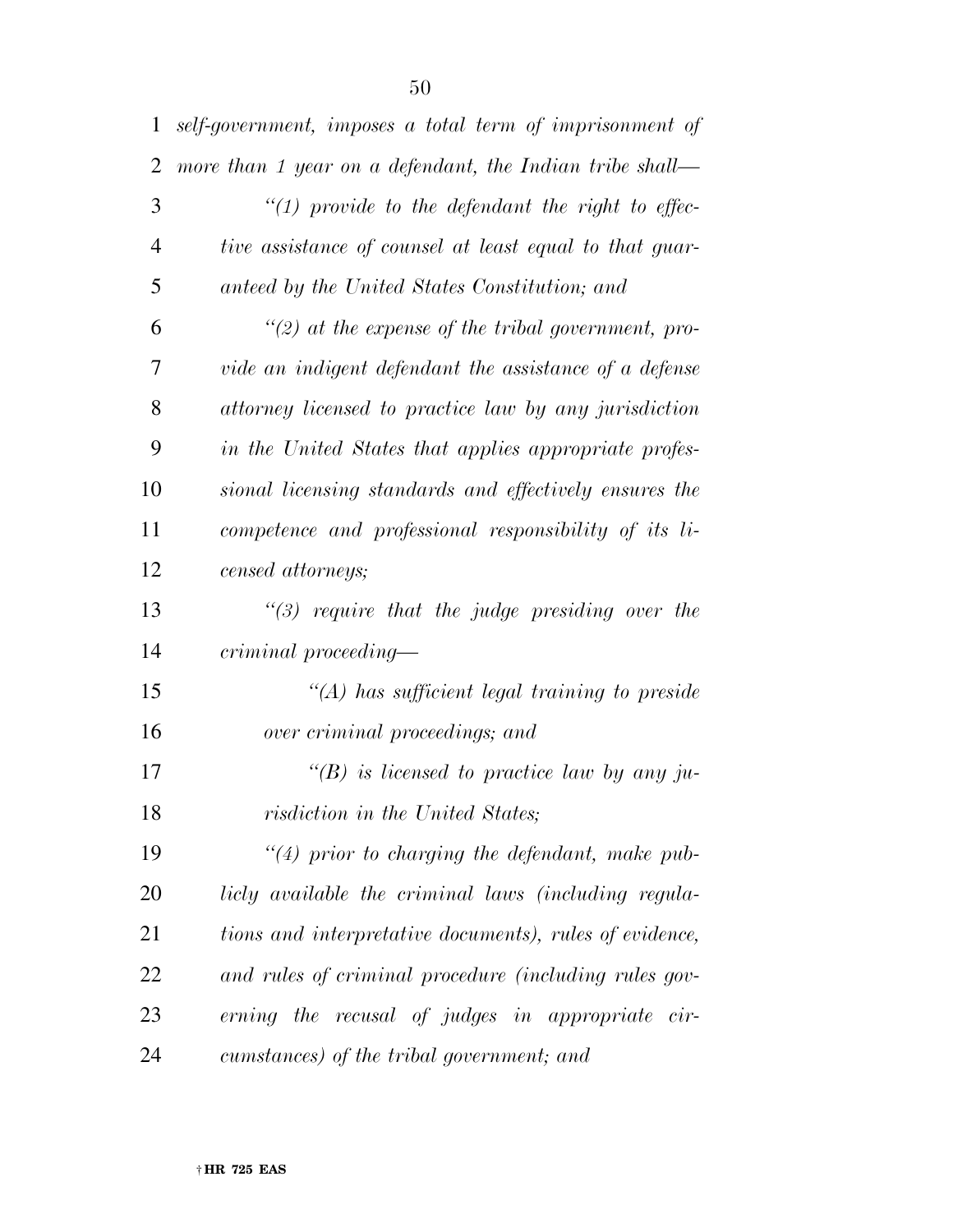| $\mathbf{1}$   | $\lq(5)$ maintain a record of the criminal pro-                  |
|----------------|------------------------------------------------------------------|
| 2              | ceeding, including an audio or other recording of the            |
| 3              | <i>trial proceeding.</i>                                         |
| $\overline{4}$ | "(d) SENTENCES.—In the case of a defendant sen-                  |
| 5              | tenced in accordance with subsections $(b)$ and $(c)$ , a tribal |
| 6              | court may require the defendant—                                 |
| 7              | $\lq(1)$ to serve the sentence—                                  |
| 8              | $\lq (A)$ in a tribal correctional center that has               |
| 9              | been approved by the Bureau of Indian Affairs                    |
| 10             | for long-term incarceration, in accordance with                  |
| 11             | guidelines to be developed by the Bureau of In-                  |
| 12             | dian Affairs (in consultation with Indian tribes)                |
| 13             | not later than 180 days after the date of enact-                 |
| 14             | ment of the Tribal Law and Order Act of 2010;                    |
| 15             | "(B) in the nearest appropriate Federal fa-                      |
| 16             | cility, at the expense of the United States pursu-               |
| 17             | ant to the Bureau of Prisons tribal prisoner                     |
| 18             | pilot program described in section $304(c)$ of the               |
| 19             | Tribal Law and Order Act of 2010;                                |
| 20             | $``(C)$ in a State or local government-ap-                       |
| 21             | proved detention or correctional center pursuant                 |
| 22             | to an agreement between the Indian tribe and                     |
| 23             | the State or local government; or                                |
| 24             | $\lq\lq D$ in an alternative rehabilitation center               |
| 25             | of an Indian tribe; or                                           |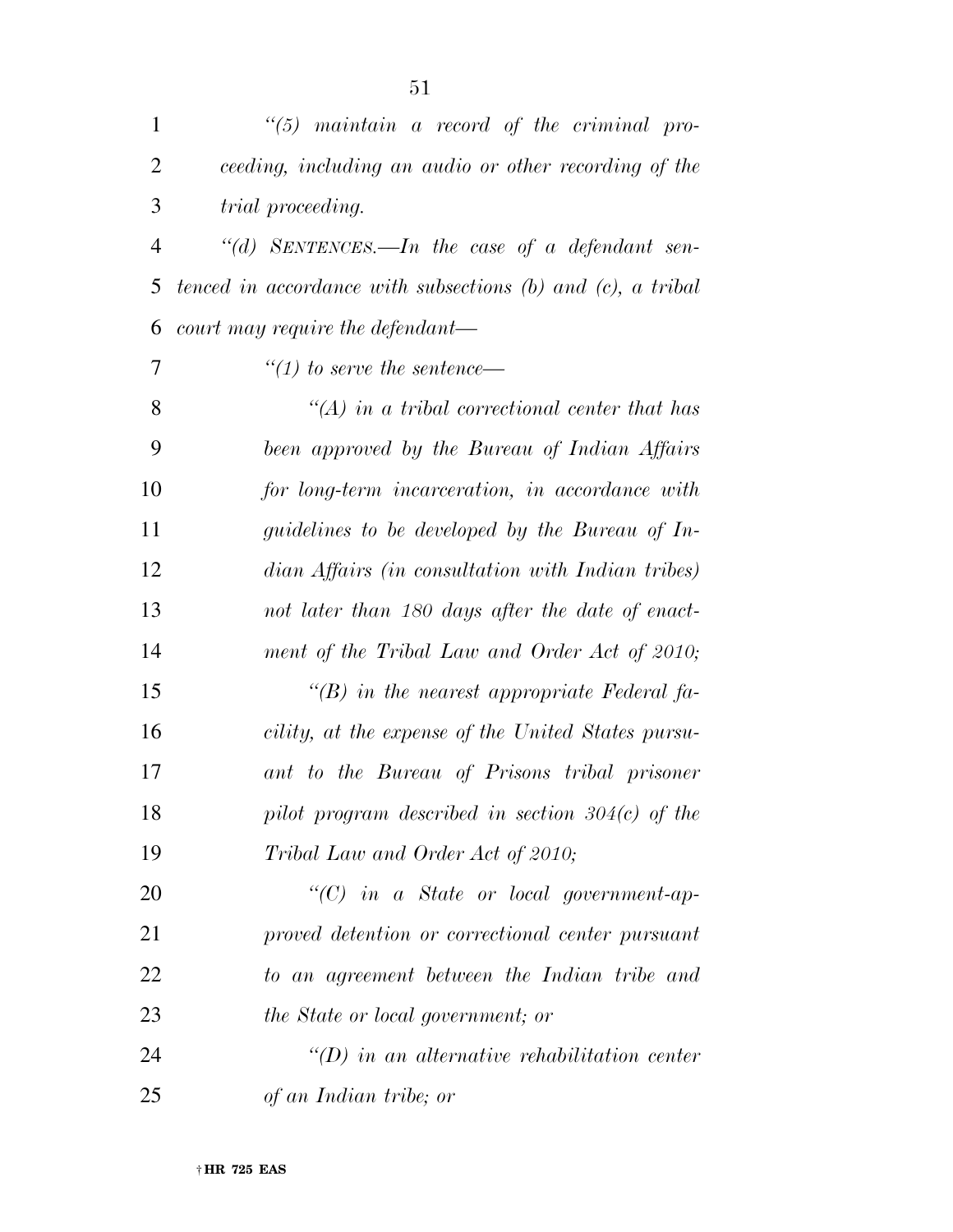*''(2) to serve another alternative form of punish- ment, as determined by the tribal court judge pursu-ant to tribal law.* 

 *''(e) DEFINITION OF OFFENSE.—In this section, the term 'offense' means a violation of a criminal law.* 

 *''(f) EFFECT OF SECTION.—Nothing in this section af- fects the obligation of the United States, or any State gov- ernment that has been delegated authority by the United States, to investigate and prosecute any criminal violation in Indian country.''.* 

 *(b) REPORT.—Not later than 4 years after the date of enactment of this Act, the Attorney General, in coordina- tion with the Secretary of the Interior, shall submit a report to the appropriate committees of Congress that includes—* 

 *(1) a description of the effectiveness of enhanced tribal court sentencing authority in curtailing vio- lence and improving the administration of justice on Indian lands; and* 

 *(2) a recommendation of whether enhanced sen- tencing authority should be discontinued, enhanced, or maintained at the level authorized under this divi-sion.* 

 *(c) BUREAU OF PRISONS TRIBAL PRISONER PILOT PROGRAM.—*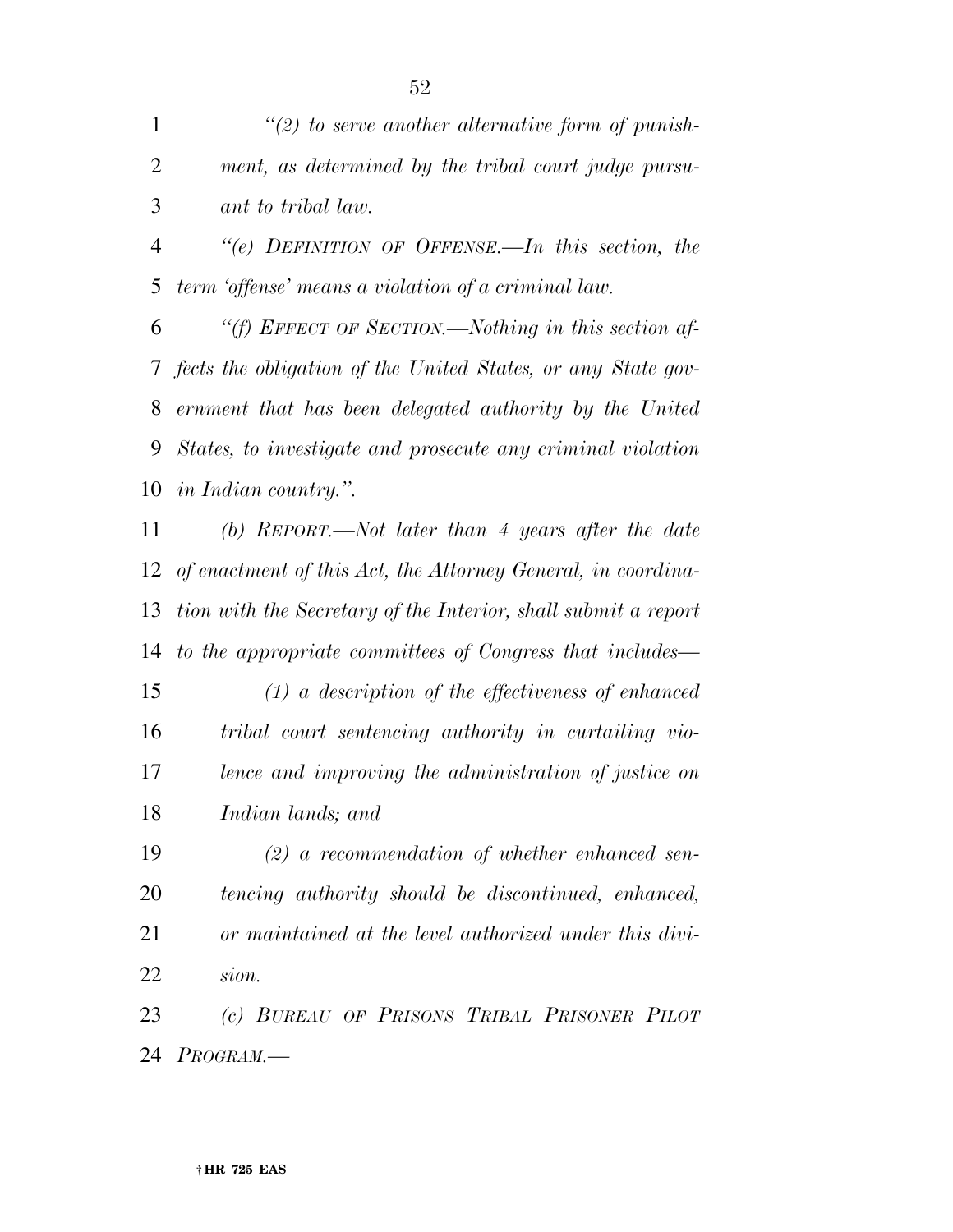*(1) IN GENERAL.—Not later than 120 days after the date of enactment of this division, the Director of the Bureau of Prisons shall establish a pilot program under which the Bureau of Prisons shall accept of- fenders convicted in tribal court pursuant to section 202 of the Indian Civil Rights Act of 1968 (25 U.S.C. 1302) (as amended by this section), subject to the con-ditions described in paragraph (2).* 

## *(2) CONDITIONS.—*

 *(A) IN GENERAL.—As a condition of par- ticipation in the pilot program described in paragraph (1), the tribal court shall submit to the Attorney General a request for confinement of the offender, for approval by the Attorney Gen- eral (or a designee) by not later than 30 days after the date of submission.* 

 *(B) LIMITATIONS.—Requests for confine- ment shall be limited to offenders convicted of a violent crime (comparable to the violent crimes described in section 1153(a) of title 18, United States Code) for which the sentence includes a term of imprisonment of 2 or more years.* 

 *(C) CUSTODY CONDITIONS.—The imprison- ment by the Bureau of Prisons shall be subject to the conditions described in section 5003 of*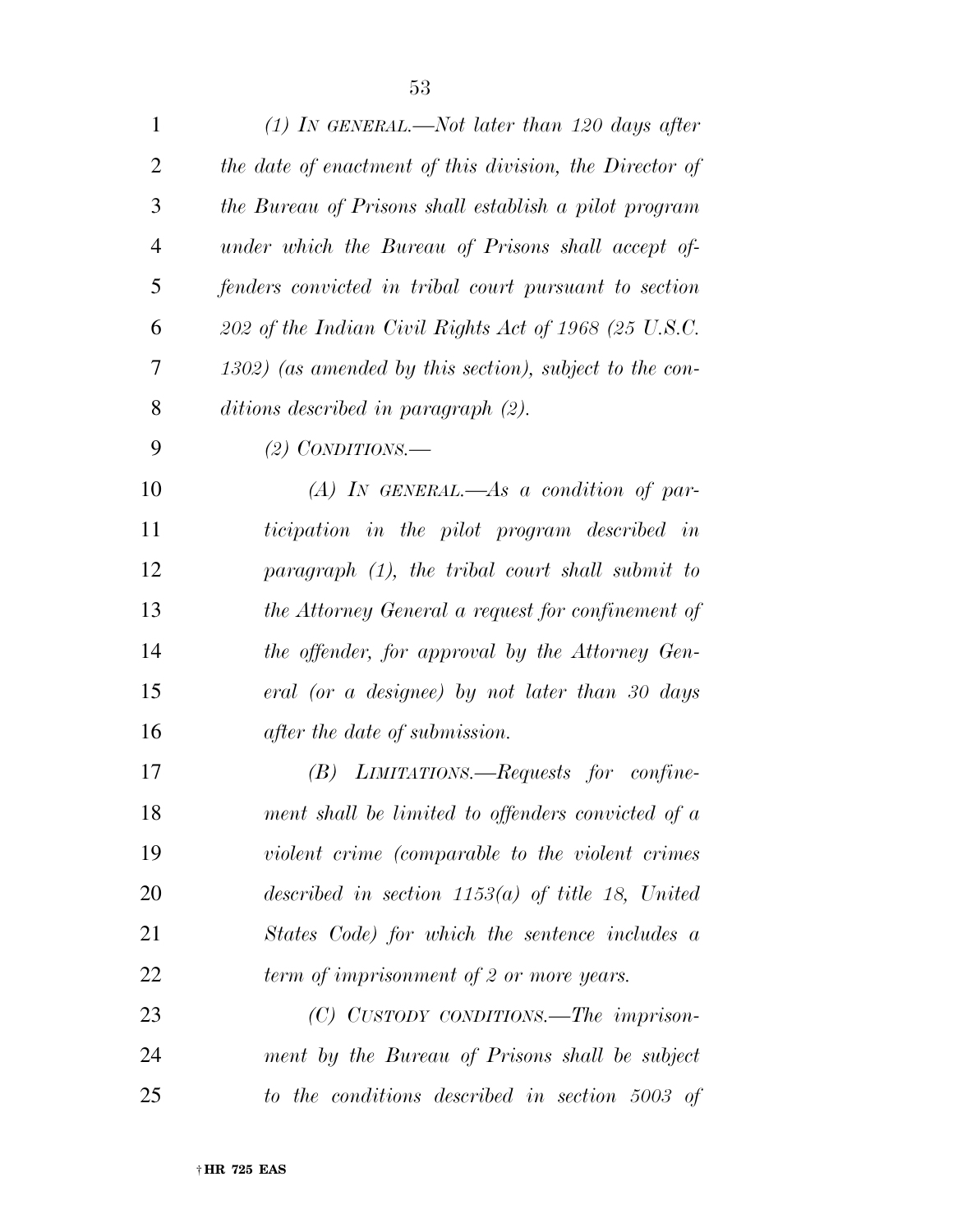| $\mathbf{1}$   | title 18, United States Code, regarding the cus-       |
|----------------|--------------------------------------------------------|
| $\overline{2}$ | tody of State offenders, except that the offender      |
| 3              | shall be placed in the nearest available and ap-       |
| $\overline{4}$ | propriate Federal facility, and imprisoned at the      |
| 5              | expense of the United States.                          |
| 6              | (D) CAP.—The Bureau of Prisons shall con-              |
| 7              | fine not more than 100 tribal offenders at any         |
| 8              | time.                                                  |
| 9              | (3) RESCINDING REQUESTS.—                              |
| 10             | $(A)$ IN GENERAL.—The applicable tribal                |
| 11             | government shall retain the authority to rescind       |
| 12             | the request for confinement of a tribal offender       |
| 13             | by the Bureau of Prisons under this paragraph          |
| 14             | at any time during the sentence of the offender.       |
| 15             | (B) RETURN TO TRIBAL CUSTODY.— $On$ re-                |
| 16             | scission of a request under subparagraph $(A)$ , a     |
| 17             | tribal offender shall be returned to tribal custody.   |
| 18             | (4) REASSESSMENT.—If tribal court demand for           |
| 19             | participation in this pilot program exceeds 100 tribal |
| <b>20</b>      | offenders, a representative of the Bureau of Prisons   |
| 21             | shall notify Congress.                                 |
| 22             | $(5)$ REPORT.—Not later than 3 years after the         |
| 23             | date of establishment of the pilot program, the Attor- |
| 24             | ney General shall submit to Congress a report describ- |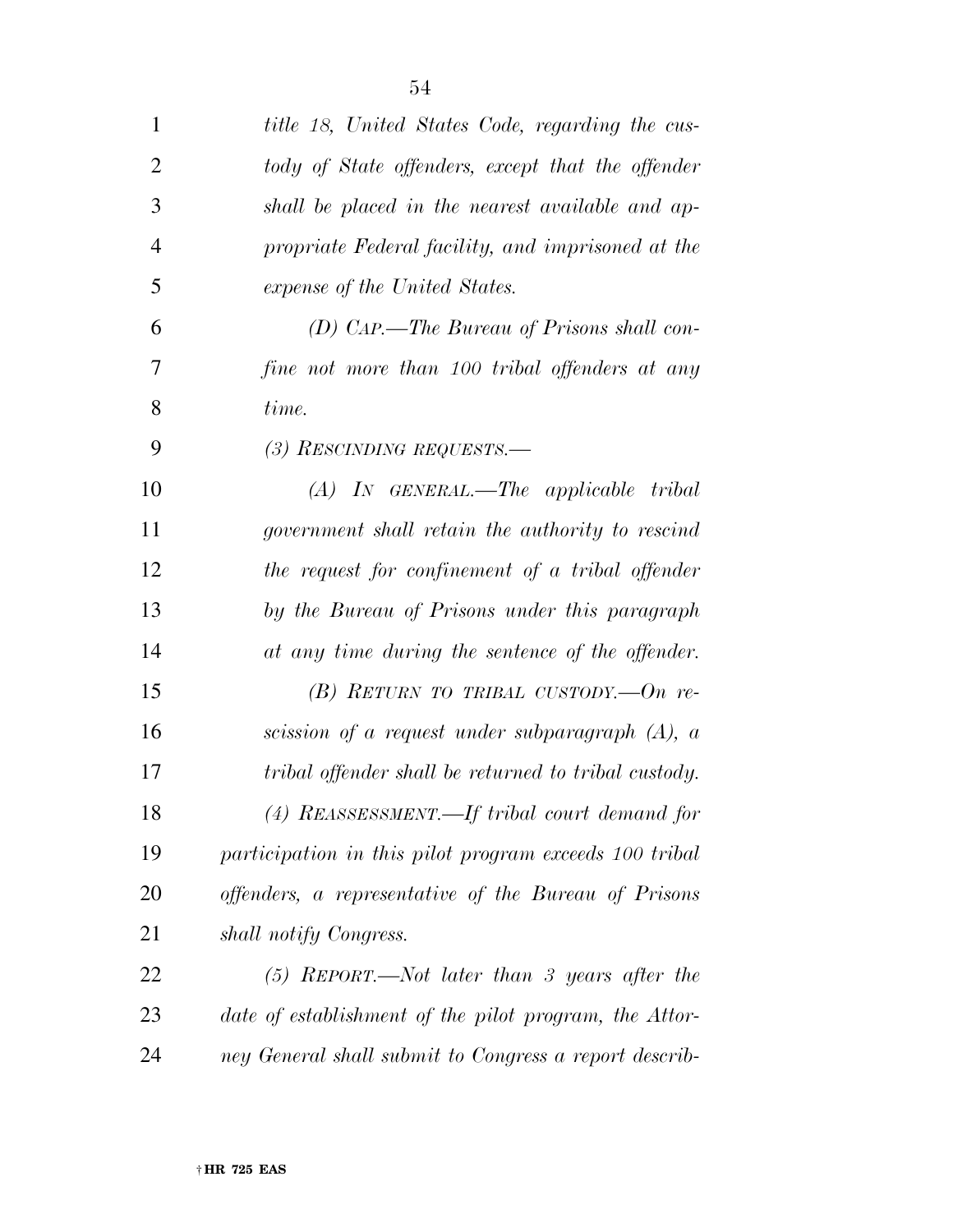| $\mathbf{1}$ | ing the status of the program, including recommenda-             |
|--------------|------------------------------------------------------------------|
| 2            | tions regarding the future of the program, if any.               |
| 3            | $(6)$ TERMINATION.—Except as otherwise pro-                      |
| 4            | vided by an Act of Congress, the pilot program under             |
| 5            | this paragraph shall expire on the date that is 4                |
| 6            | years after the date on which the program is estab-              |
| 7            | lished.                                                          |
| 8            | (d) GRANTS AND CONTRACTS.—Section $1007(b)$ of the               |
| 9            | <i>Economic Opportunity Act of 1964 (42 U.S.C. 2996f(b))</i>     |
|              | 10 is amended by striking paragraph $(2)$ and inserting the fol- |
| 11           | lowing:                                                          |
| 12           | $\lq(2)$ to provide legal assistance with respect to             |
| 13           | any criminal proceeding, except to provide assistance            |
| 14           | to a person charged with an offense in an Indian                 |

*tribal court;''.* 

## *SEC. 305. INDIAN LAW AND ORDER COMMISSION.*

 *The Indian Law Enforcement Reform Act (25 U.S.C. 2801 et seq.) (as amended by section 104(b)) is amended by adding at the end the following:* 

## *''SEC. 15. INDIAN LAW AND ORDER COMMISSION.*

 *''(a) ESTABLISHMENT.—There is established a com- mission to be known as the Indian Law and Order Commis-sion (referred to in this section as the 'Commission').* 

*''(b) MEMBERSHIP.—*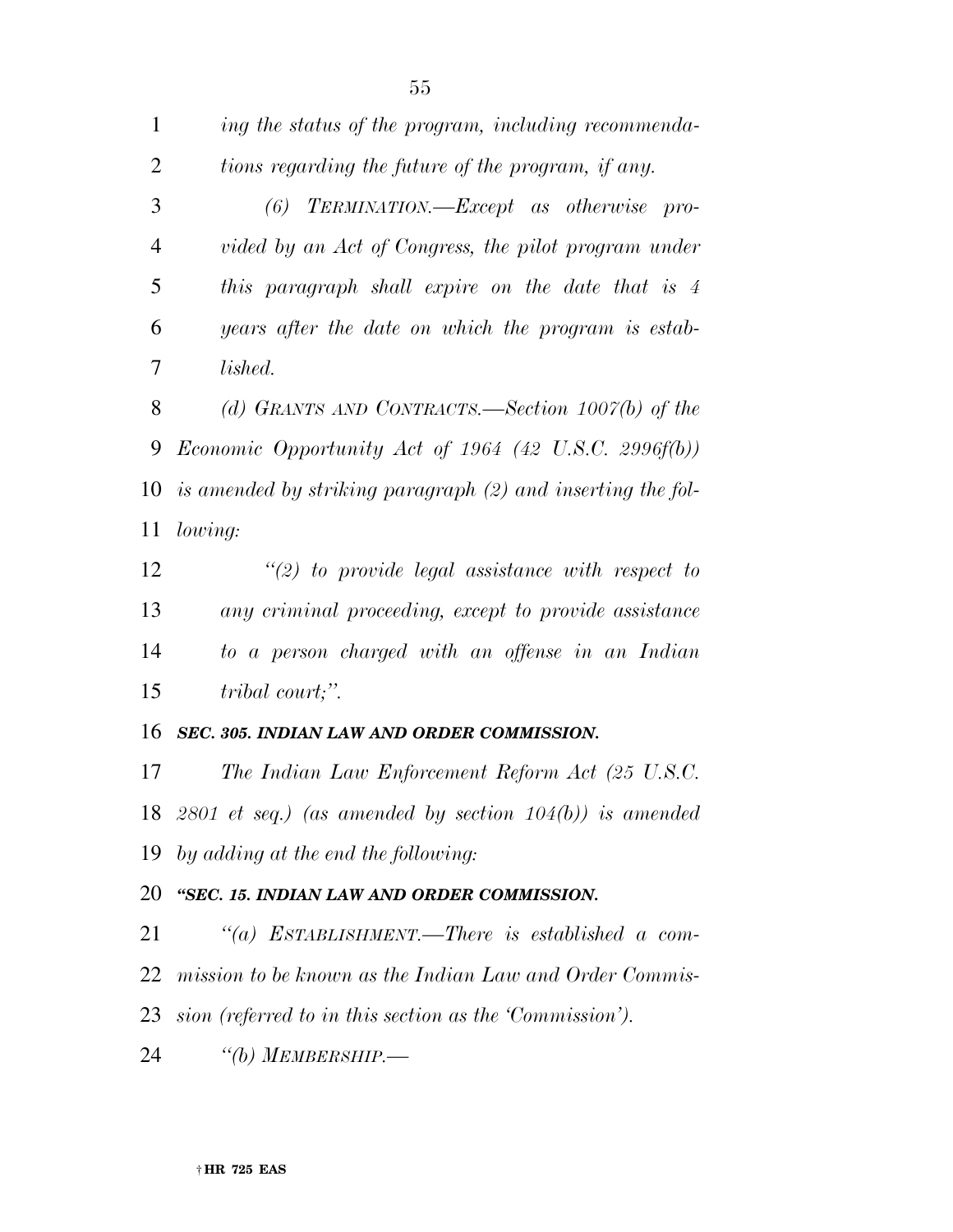| 1              | "(1) IN GENERAL.—The Commission shall be         |
|----------------|--------------------------------------------------|
| $\overline{2}$ | composed of 9 members, of whom-                  |
| 3              | "(A) 3 shall be appointed by the President,      |
| $\overline{4}$ | in consultation with—                            |
| 5              | $``(i)$ the Attorney General; and                |
| 6              | $``(ii)$ the Secretary;                          |
| 7              | $\lq\lq(B)$ 2 shall be appointed by the Majority |
| 8              | Leader of the Senate, in consultation with the   |
| 9              | Chairpersons of the Committees on Indian Af-     |
| 10             | fairs and the Judiciary of the Senate;           |
| 11             | " $(C)$ 1 shall be appointed by the Minority     |
| 12             | Leader of the Senate, in consultation with the   |
| 13             | Vice Chairperson and Ranking Member of the       |
| 14             | Committees on Indian Affairs and the Judiciary   |
| 15             | of the Senate;                                   |
| 16             | "(D) 2 shall be appointed by the Speaker of      |
| 17             | the House of Representatives, in consultation    |
| 18             | with the Chairpersons of the Committees on the   |
| 19             | Judiciary and Natural Resources of the House of  |
| 20             | Representatives; and                             |
| 21             | "(E) 1 shall be appointed by the Minority        |
| 22             | Leader of the House of Representatives, in con-  |
| 23             | sultation with the Ranking Members of the Com-   |
| 24             | mittees on the Judiciary and Natural Resources   |
| 25             | of the House of Representatives.                 |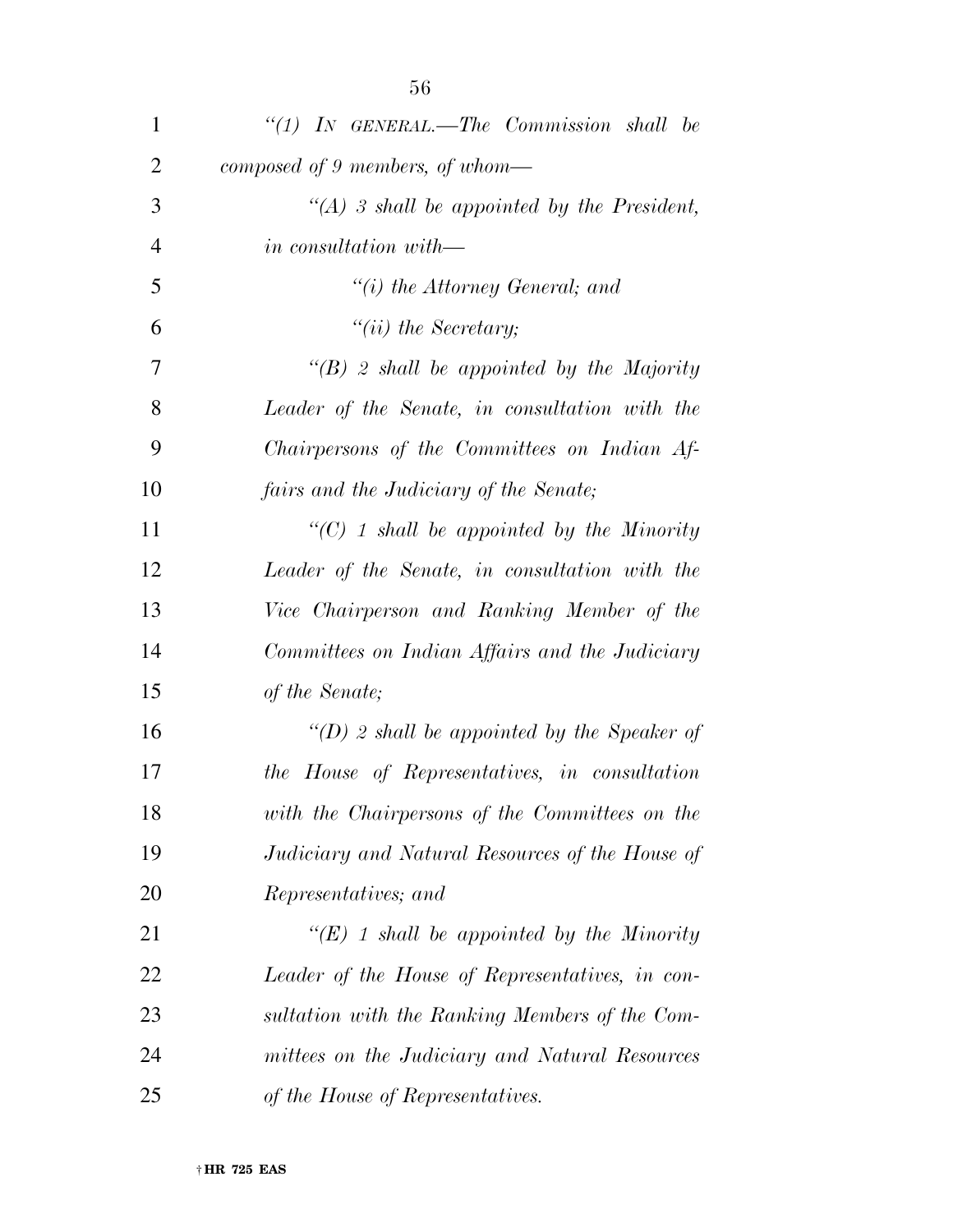| $\mathbf{1}$   | (2)<br>REQUIREMENTS FOR ELIGIBILITY.-Each              |
|----------------|--------------------------------------------------------|
| $\overline{2}$ | member of the Commission shall have significant ex-    |
| 3              | perience and expertise in-                             |
| $\overline{4}$ | $\lq (A)$ the Indian country criminal justice          |
| 5              | system; and                                            |
| 6              | $\lq\lq(B)$ matters to be studied by the Commis-       |
| 7              | sion.                                                  |
| 8              | "(3) CONSULTATION REQUIRED.—The President,             |
| 9              | the Speaker and Minority Leader of the House of        |
| 10             | Representatives, and the Majority Leader and Minor-    |
| 11             | ity Leader of the Senate shall consult before the ap-  |
| 12             | pointment of members of the Commission under para-     |
| 13             | $graph (1) to achieve, to the maximum extent prac-$    |
| 14             | ticable, fair and equitable representation of various  |
| 15             | points of view with respect to the matters to be stud- |
| 16             | <i>ied by the Commission.</i>                          |
| 17             | $\lq(4)$ TERM.—Each member shall be appointed          |
| 18             | for the life of the Commission.                        |
| 19             | TIME FOR INITIAL APPOINTMENTS.-The<br>$\frac{1}{2}$    |
| 20             | appointment of the members of the Commission shall     |
| 21             | be made not later than 60 days after the date of en-   |
| 22             | actment of this Act.                                   |
| 23             | "(6) VACANCIES.—A vacancy in the Commission            |
| 24             | shall be filled—                                       |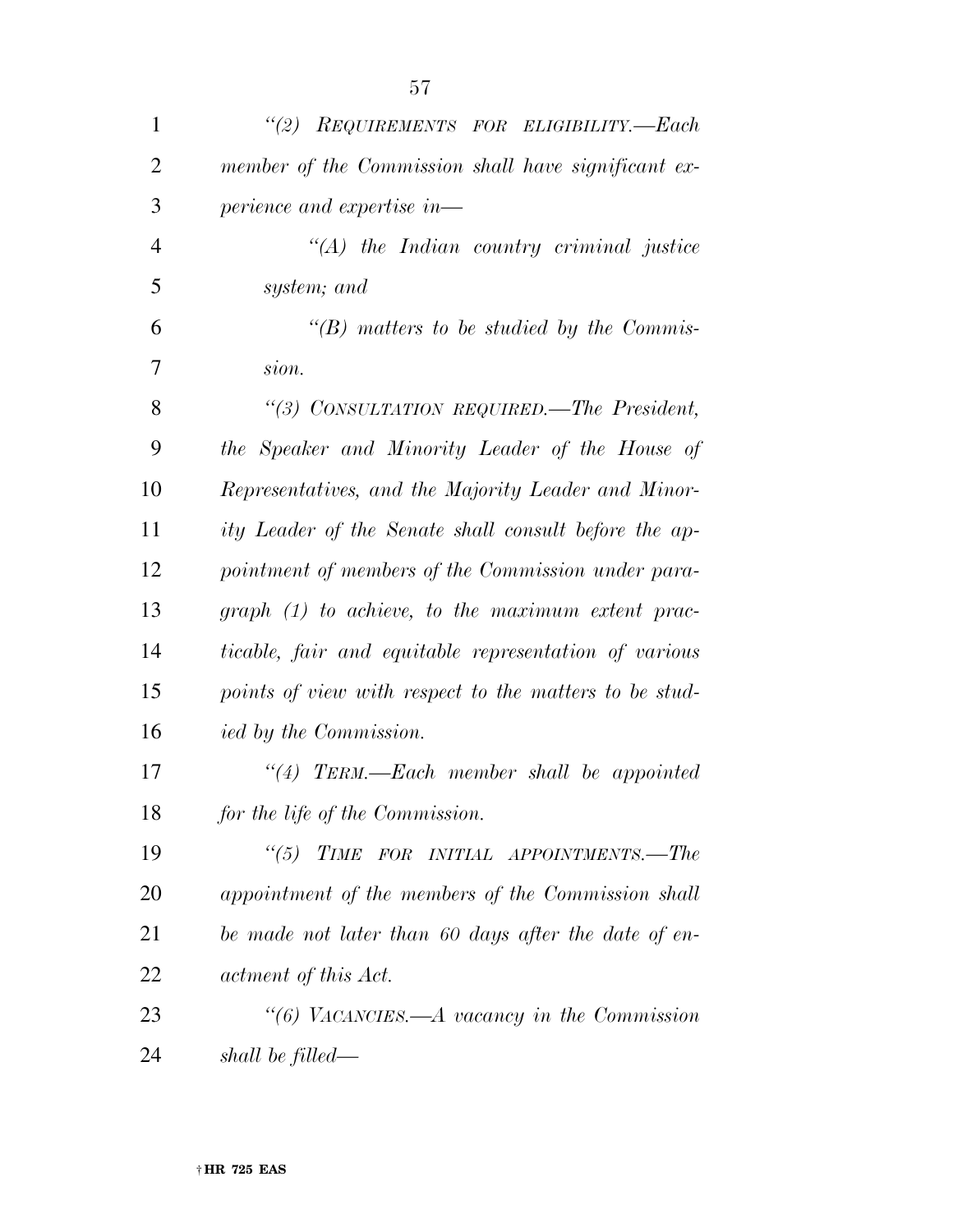| $\mathbf{1}$   | $\lq (A)$ in the same manner in which the             |
|----------------|-------------------------------------------------------|
| $\overline{2}$ | original appointment was made; and                    |
| 3              | $\lq\lq(B)$ not later than 60 days after the date     |
| $\overline{4}$ | on which the vacancy occurred.                        |
| 5              | "(c) OPERATION.—                                      |
| 6              | "(1) CHAIRPERSON.—Not later than 15 days              |
| 7              | after the date on which all members of the Commis-    |
| 8              | sion have been appointed, the Commission shall select |
| 9              | 1 member to serve as Chairperson of the Commission.   |
| 10             | $\lq (2)$ MEETINGS.—                                  |
| 11             | "(A) IN GENERAL.—The Commission shall                 |
| 12             | meet at the call of the Chairperson.                  |
| 13             | "(B) INITIAL MEETING.—The initial meet-               |
| 14             | ing shall take place not later than 30 days after     |
| 15             | the date described in paragraph (1).                  |
| 16             | "(3) QUORUM.—A majority of the members of             |
| 17             | the Commission shall constitute a quorum, but a less- |
| 18             | er number of members may hold hearings.               |
| 19             | "(4) RULES.—The Commission may establish,             |
| 20             | by majority vote, any rules for the conduct of Com-   |
| 21             | mission business, in accordance with this Act and     |
| 22             | other applicable law.                                 |
| 23             | "(d) COMPREHENSIVE STUDY OF CRIMINAL JUSTICE          |
| 24             | SYSTEM RELATING TO INDIAN COUNTRY.—The Commission     |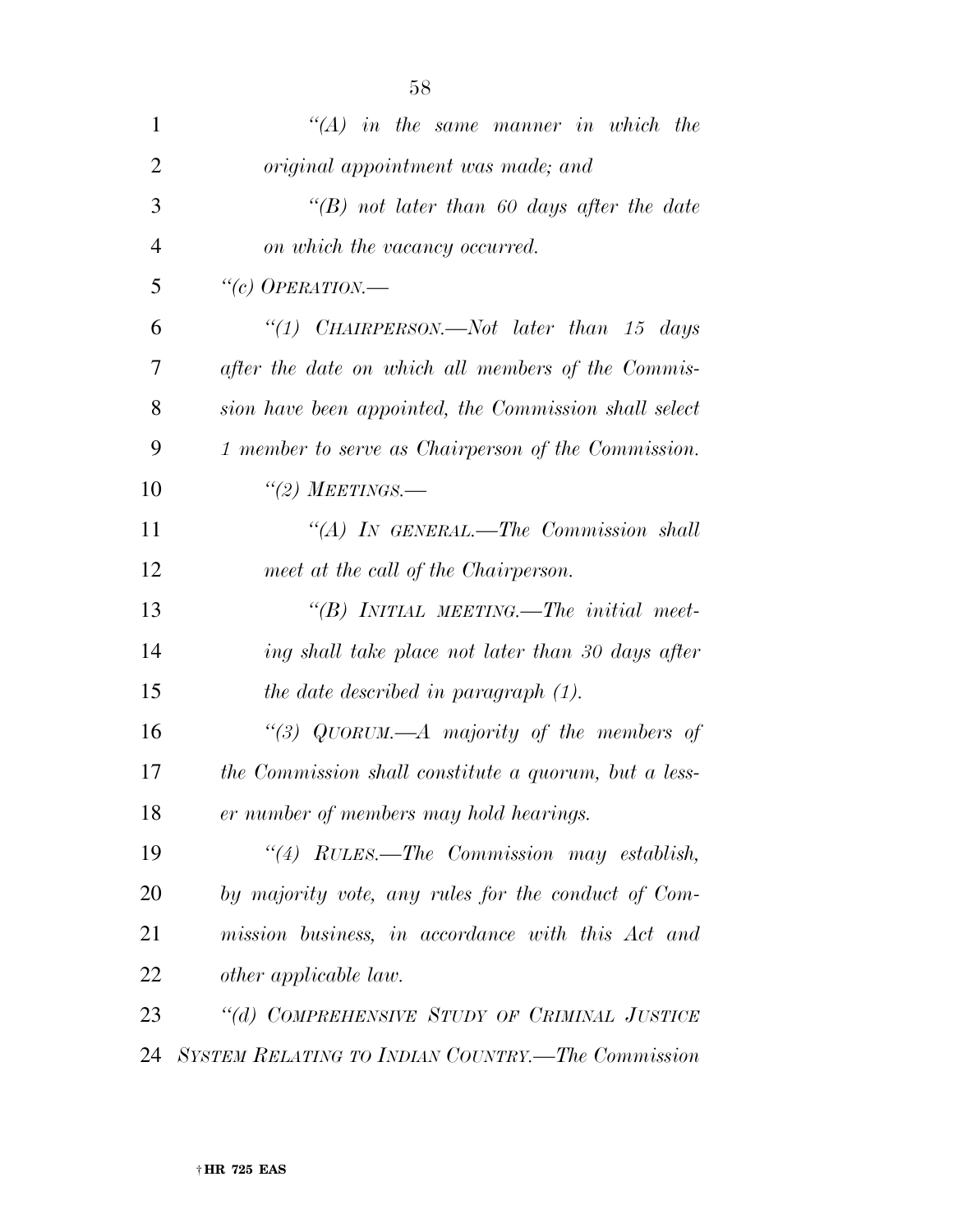| $\mathbf{1}$   | shall conduct a comprehensive study of law enforcement and |
|----------------|------------------------------------------------------------|
| $\overline{2}$ | criminal justice in tribal communities, including-         |
| 3              | $\lq(1)$ jurisdiction over crimes committed in In-         |
| $\overline{4}$ | dian country and the impact of that jurisdiction           |
| 5              | $\overline{on}$ —                                          |
| 6              | $\lq (A)$ the investigation and prosecution of             |
| 7              | Indian country crimes; and                                 |
| 8              | "(B) residents of Indian land;                             |
| 9              | $\lq(2)$ the tribal jail and Federal prisons systems       |
| 10             | and the effect of those systems with respect to-           |
| 11             | "(A) reducing Indian country crime; and                    |
| 12             | " $(B)$ rehabilitation of offenders;                       |
| 13             | $\lq(3)(A)$ tribal juvenile justice systems and the        |
| 14             | Federal juvenile justice system as relating to Indian      |
| 15             | country; and                                               |
| 16             | $\lq\lq(B)$ the effect of those systems and related pro-   |
| 17             | grams in preventing juvenile crime, rehabilitating In-     |
| 18             | dian youth in custody, and reducing recidivism             |
| 19             | among Indian youth;                                        |
| 20             | $\lq(4)$ the impact of the Indian Civil Rights Act         |
| 21             | of 1968 (25 U.S.C. 1301 et seq.) on-                       |
| 22             | "(A) the authority of Indian tribes;                       |
| 23             | $\lq\lq(B)$ the rights of defendants subject to trib-      |
| 24             | al government authority; and                               |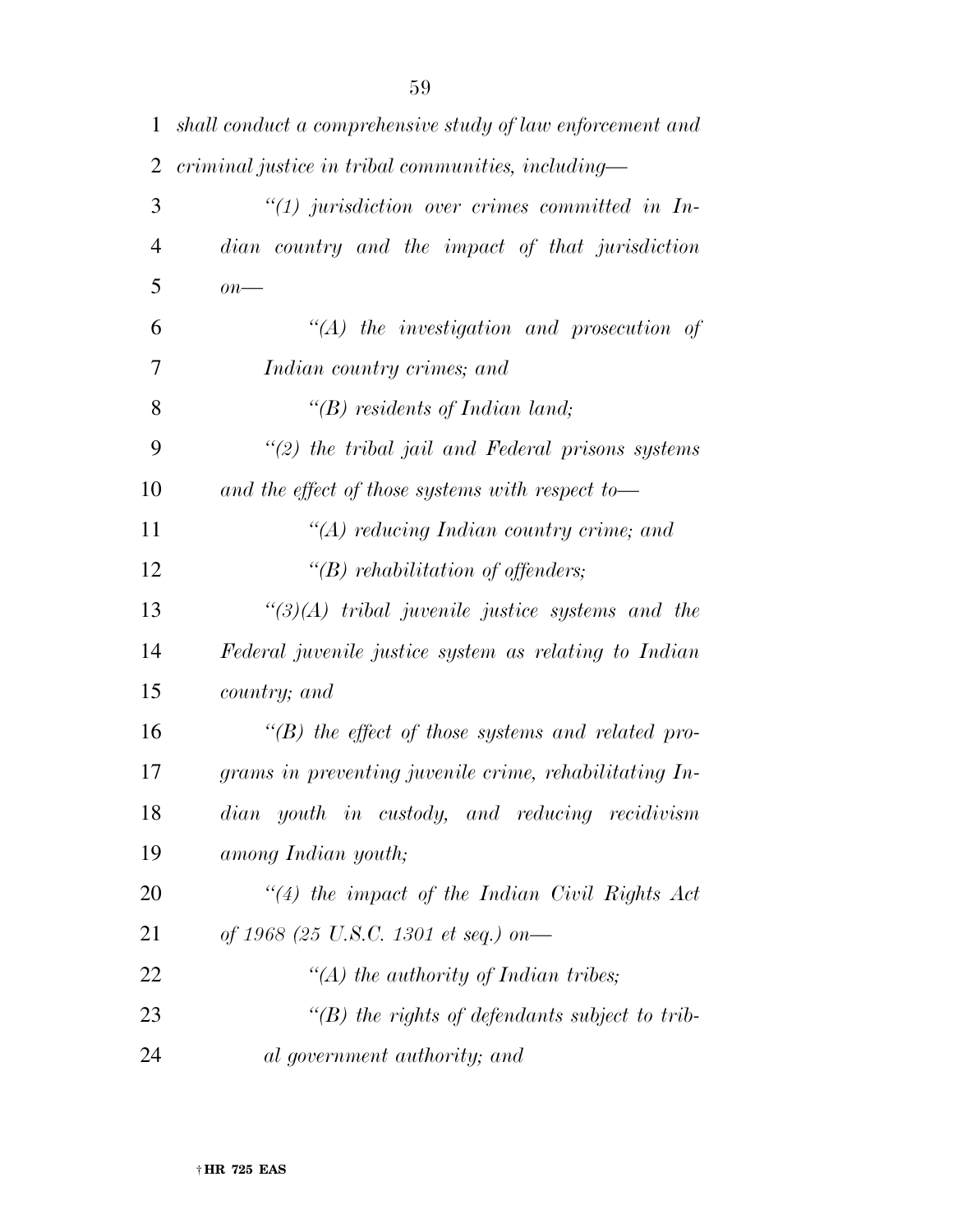| $\mathbf{1}$   | $"$ (C) the fairness and effectiveness of tribal          |
|----------------|-----------------------------------------------------------|
| $\overline{2}$ | criminal systems; and                                     |
| 3              | $\lq(5)$ studies of such other subjects as the Com-       |
| $\overline{4}$ | mission determines relevant to achieve the purposes of    |
| 5              | the Tribal Law and Order Act of 2010.                     |
| 6              | "(e) RECOMMENDATIONS.—Taking into consideration           |
| 7              | the results of the study under paragraph (1), the Commis- |
| 8              | sion shall develop recommendations on necessary modifica- |
| 9              | tions and improvements to justice systems at the tribal,  |
| 10             | Federal, and State levels, including consideration of-    |
| 11             | $\lq(1)$ simplifying jurisdiction in Indian country;      |
| 12             | $\lq(2)$ improving services and programs—                 |
| 13             | $\lq (A)$ to prevent juvenile crime on Indian             |
| 14             | land;                                                     |
| 15             | $\lq (B)$ to rehabilitate Indian youth in cus-            |
| 16             | tody; and                                                 |
| 17             | $\lq\lq C$ to reduce recidivism among Indian              |
| 18             | youth;                                                    |
| 19             | $\lq(3)$ adjustments to the penal authority of tribal     |
| 20             | courts and exploring alternatives to incarceration;       |
| 21             | $\lq(4)$ the enhanced use of chapter 43 of title 28,      |
| 22             | United States Code (commonly known as 'the Federal        |
| 23             | Magistrates Act') in Indian country;                      |
| 24             | $\lq(5)$ effective means of protecting the rights of      |
| 25             | victims and defendants in tribal criminal justice sys-    |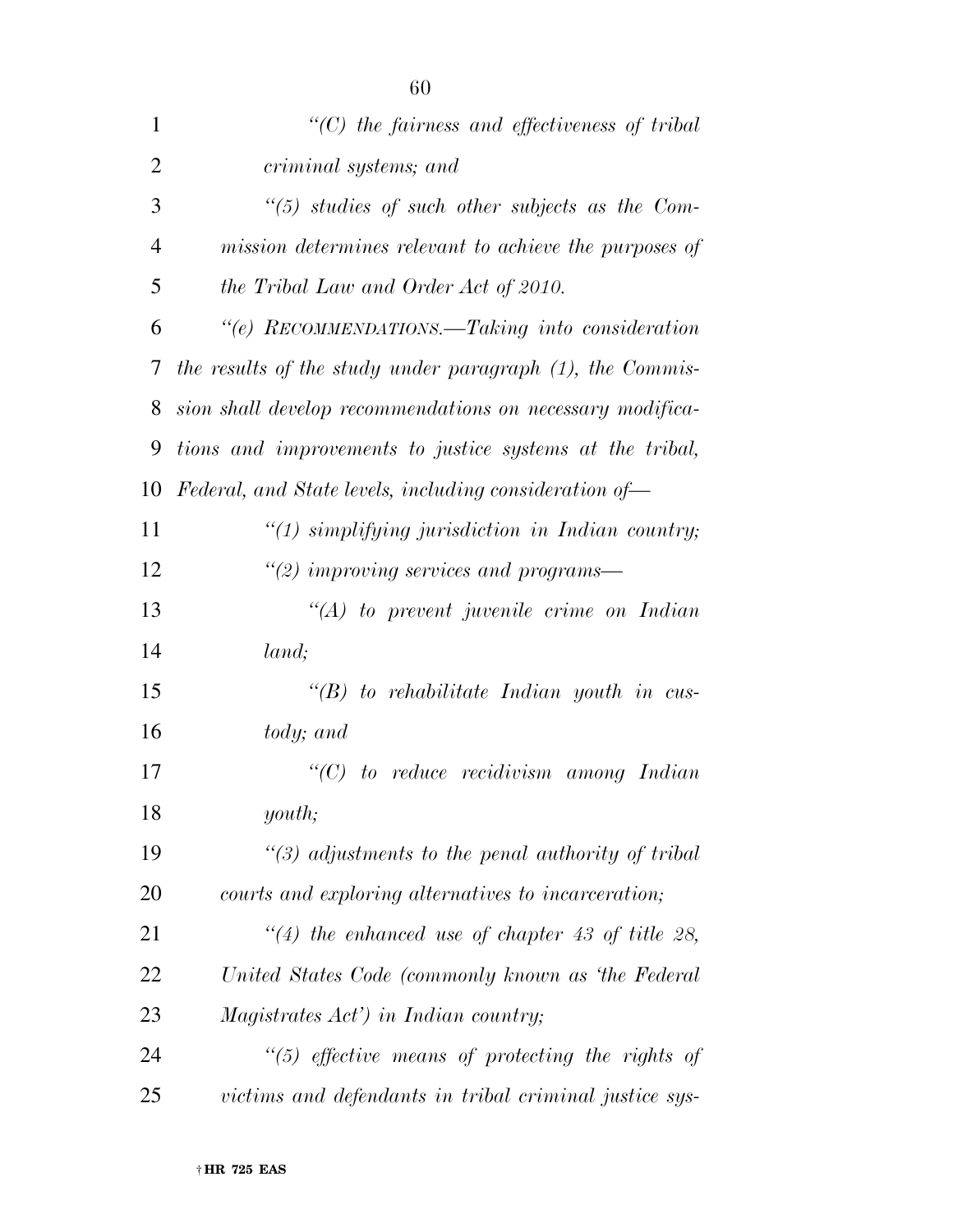| $\mathbf{1}$   | tems (including defendants incarcerated for a period     |
|----------------|----------------------------------------------------------|
| $\overline{2}$ | of less than 1 year);                                    |
| 3              | "(6) changes to the tribal jails and Federal pris-       |
| $\overline{4}$ | on systems; and                                          |
| 5              | $\lq(7)$ other issues that, as determined by the Com-    |
| 6              | mission, would reduce violent crime in Indian coun-      |
| 7              | try.                                                     |
| 8              | "(f) REPORT.—Not later than 2 years after the date       |
| 9              | of enactment of this Act, the Commission shall submit to |
| 10             | the President and Congress a report that contains—       |
| 11             | $\lq(1)$ a detailed statement of the findings and        |
| 12             | conclusions of the Commission; and                       |
| 13             | $\lq(2)$ the recommendations of the Commission for       |
| 14             | such legislative and administrative actions as the       |
| 15             | Commission considers to be appropriate.                  |
| 16             | "(g) POWERS.—                                            |
| 17             | $\lq(1)$ HEARINGS.—                                      |
| 18             | "(A) IN GENERAL.—The Commission may                      |
| 19             | hold such hearings, meet and act at such times           |
| 20             | and places, take such testimony, and receive such        |
| 21             | evidence as the Commission considers to be ad-           |
| 22             | <i>visable to carry out the duties of the Commission</i> |
| 23             | under this section.                                      |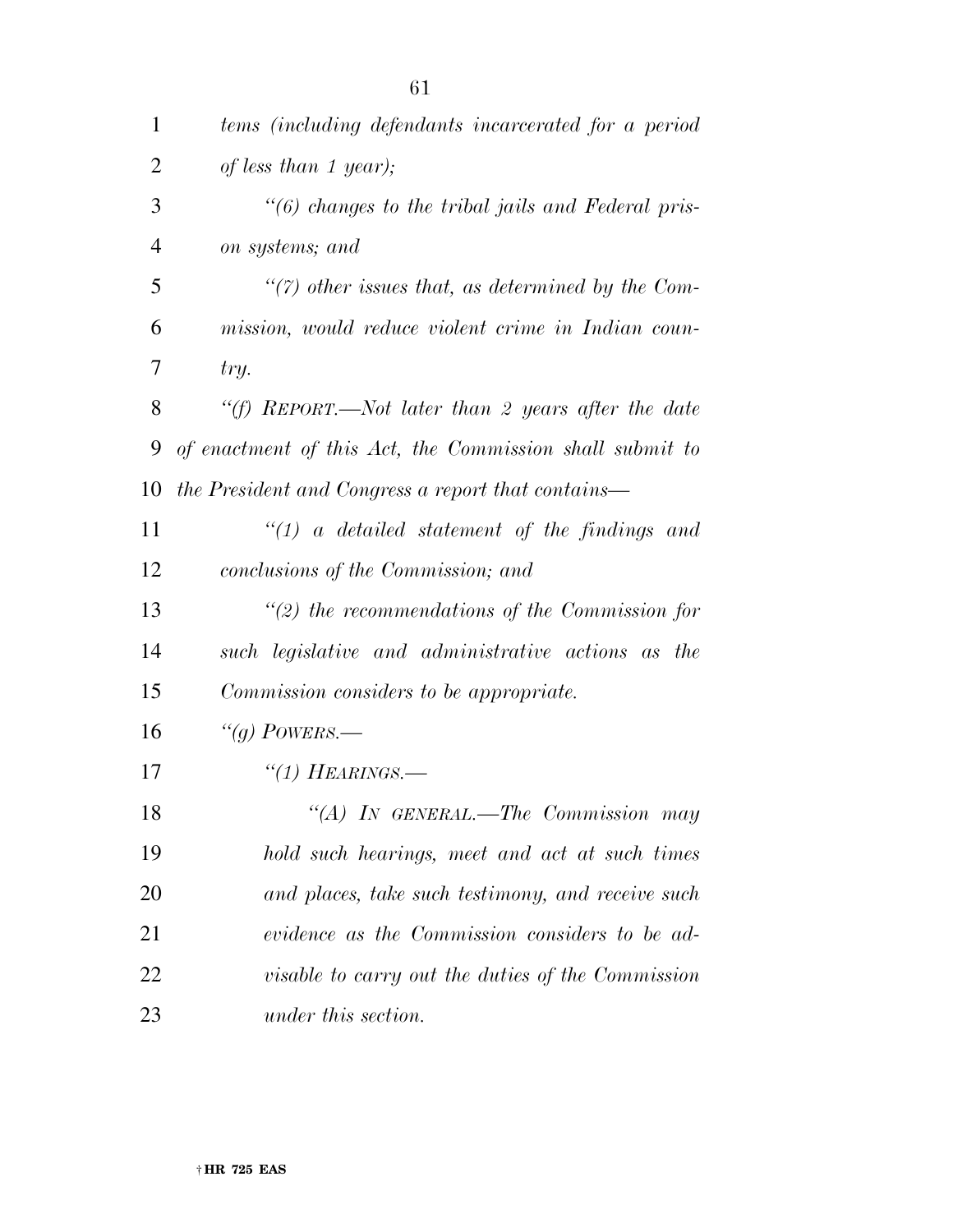| 1              | "(B) PUBLIC REQUIREMENT.—The hearings              |
|----------------|----------------------------------------------------|
| $\overline{2}$ | of the Commission under this paragraph shall be    |
| 3              | open to the public.                                |
| $\overline{4}$ | "(2) WITNESS EXPENSES.—                            |
| 5              | "(A) IN GENERAL.—A witness requested to            |
| 6              | appear before the Commission shall be paid the     |
| 7              | same fees and allowances as are paid to wit-       |
| 8              | nesses under section 1821 of title 28, United      |
| 9              | States Code.                                       |
| 10             | "(B) PER DIEM AND MILEAGE.—The fees                |
| 11             | and allowances for a witness shall be paid from    |
| 12             | funds made available to the Commission.            |
| 13             | "(3) INFORMATION FROM FEDERAL, TRIBAL, AND         |
| 14             | STATE AGENCIES.-                                   |
| 15             | "(A) IN GENERAL.—The Commission may                |
| 16             | secure directly from a Federal agency such infor-  |
| 17             | mation as the Commission considers to be nec-      |
| 18             | essary to carry out this section.                  |
| 19             | "(B) TRIBAL AND STATE AGENCIES.—The                |
| 20             | Commission may request the head of any tribal      |
| 21             | or State agency to provide to the Commission       |
| 22             | such information as the Commission considers to    |
| 23             | be necessary to carry out this section.            |
| 24             | "(4) POSTAL SERVICES.—The Commission may           |
| 25             | use the United States mails in the same manner and |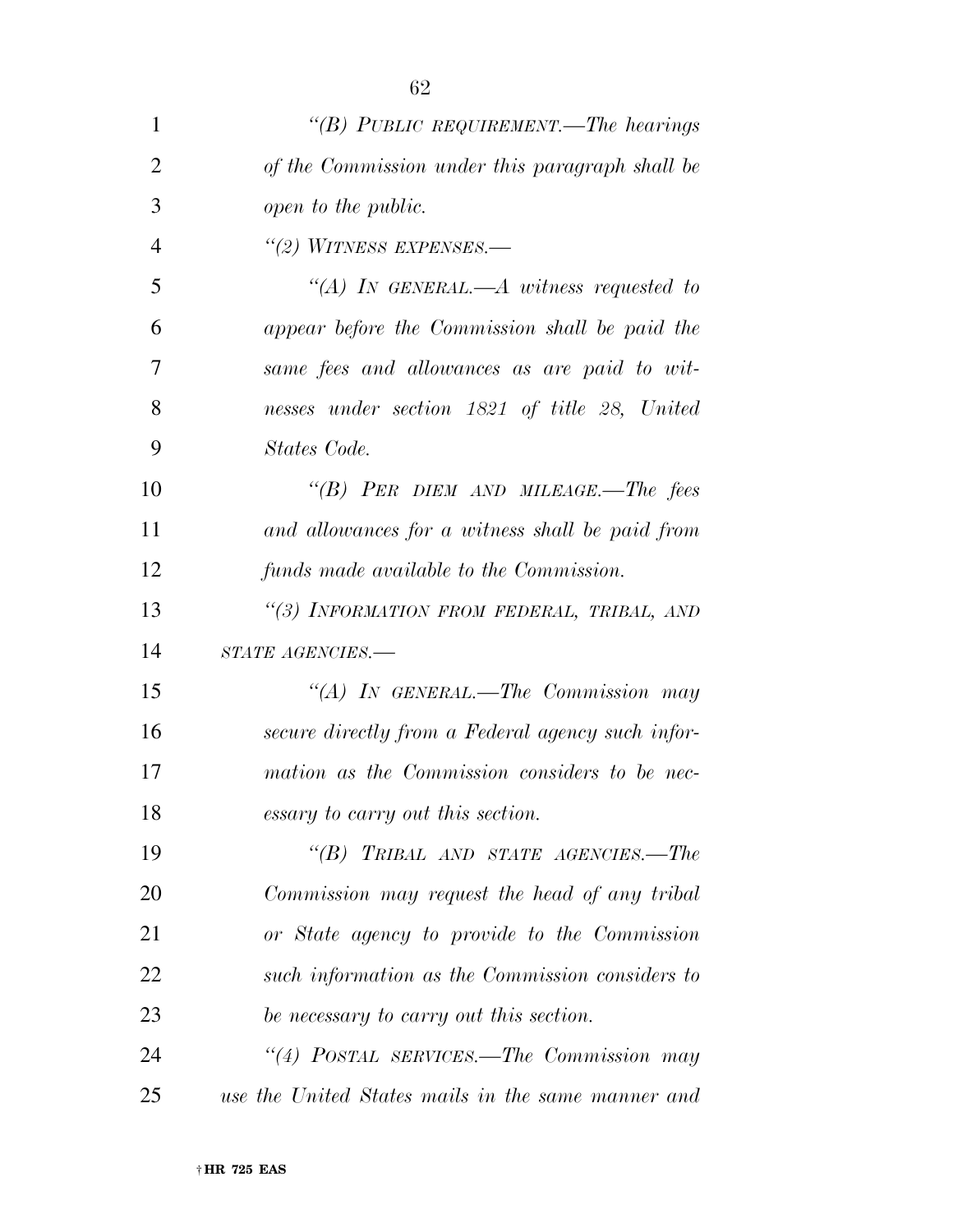| $\mathbf{1}$   | under the same conditions as other agencies of the              |
|----------------|-----------------------------------------------------------------|
| $\overline{2}$ | Federal Government.                                             |
| 3              | "(5) $GIFY.$ The Commission may accept, use,                    |
| 4              | and dispose of gifts or donations of services or prop-          |
| 5              | erty.                                                           |
| 6              | "(h) COMMISSION PERSONNEL MATTERS.-                             |
| 7              | "(1) TRAVEL EXPENSES.—A member of the Com-                      |
| 8              | mission shall be allowed travel expenses, including             |
| 9              | per diem in lieu of subsistence, at rates authorized for        |
| 10             | an employee of an agency under subchapter I of chap-            |
| 11             | ter 57 of title 5, United States Code, while away from          |
| 12             | the home or regular place of business of the member             |
| 13             | in the performance of the duties of the Commission.             |
| 14             | "(2) DETAIL OF FEDERAL EMPLOYEES.—On the                        |
| 15             | affirmative vote of $\frac{2}{3}$ of the members of the Commis- |
| 16             | sion and the approval of the appropriate Federal                |
| 17             | agency head, an employee of the Federal Government              |
| 18             | may be detailed to the Commission without reim-                 |
| 19             | bursement, and such detail shall be without interrup-           |
| 20             | tion or loss of civil service status, benefits, or privi-       |
| 21             | leges.                                                          |
| 22             | "(3) PROCUREMENT OF TEMPORARY AND INTER-                        |
| 23             | MITTENT SERVICES.—On request of the Commission,                 |

*the Attorney General shall provide to the Commission,*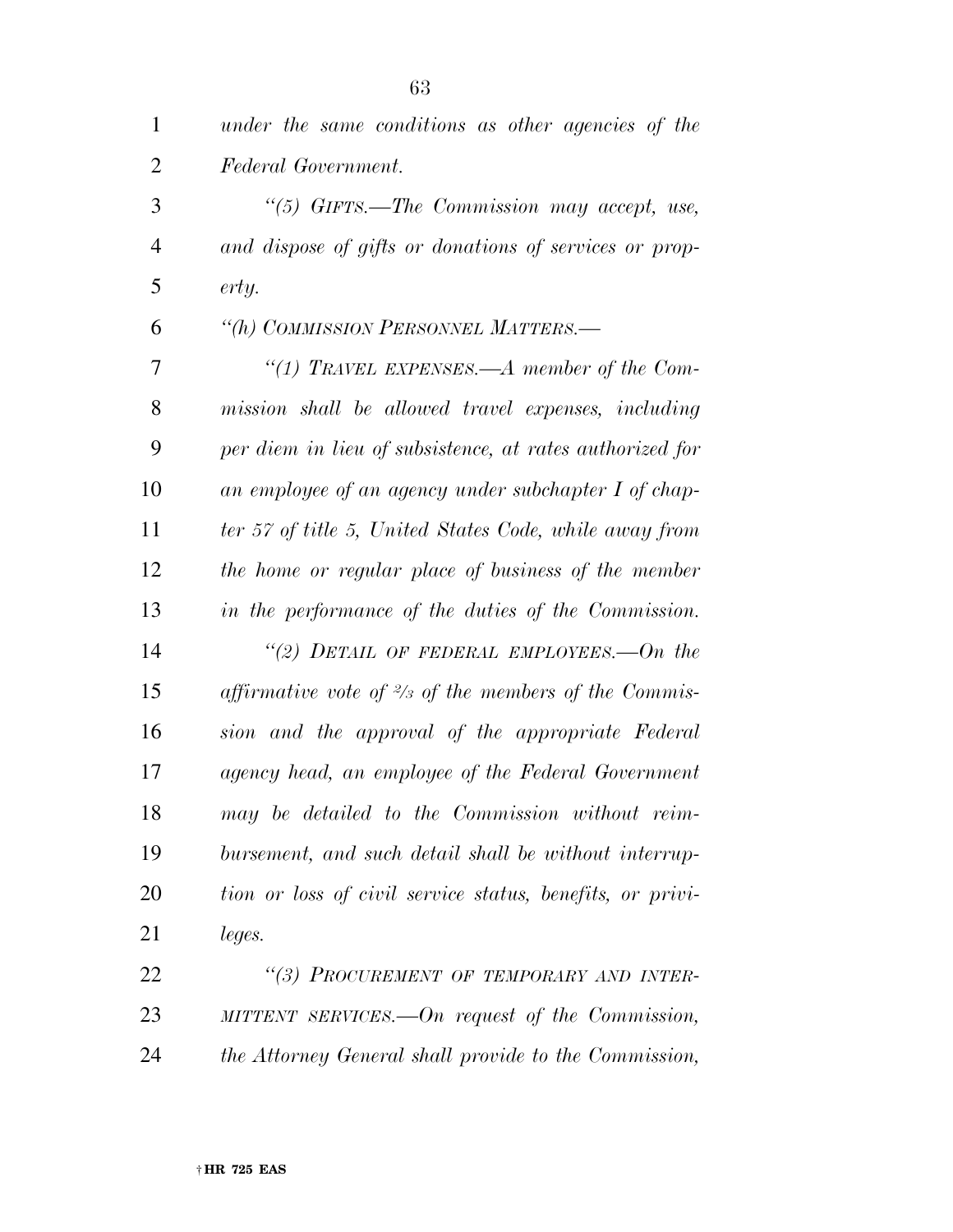| $\mathbf{1}$   | on a reimbursable basis, reasonable and appropriate     |
|----------------|---------------------------------------------------------|
| $\overline{2}$ | office space, supplies, and administrative assistance.  |
| 3              | "(i) CONTRACTS FOR RESEARCH.-                           |
| $\overline{4}$ | "(1) RESEARCHERS AND EXPERTS.-                          |
| 5              | "(A) IN GENERAL.—On an affirmative vote                 |
| 6              | of $\frac{2}{3}$ of the members of the Commission, the  |
| 7              | Commission may select nongovernmental re-               |
| 8              | searchers and experts to assist the Commission          |
| 9              | in carrying out the duties of the Commission            |
| 10             | under this section.                                     |
| 11             | "(B) NATIONAL INSTITUTE OF JUSTICE.-                    |
| 12             | The National Institute of Justice may enter into        |
| 13             | a contract with the researchers and experts se-         |
| 14             | lected by the Commission under subparagraph             |
| 15             | $(A)$ to provide funding in exchange for the serv-      |
| 16             | ices of the researchers and experts.                    |
| 17             | "(2) OTHER ORGANIZATIONS.-Nothing in this               |
| 18             | subsection limits the ability of the Commission to      |
| 19             | enter into contracts with any other entity or organi-   |
| 20             | zation to carry out research necessary to carry out the |
| 21             | duties of the Commission under this section.            |
| 22             | "(j) TRIBAL ADVISORY COMMITTEE.-                        |
| 23             | ESTABLISHMENT.—The Commission shall<br>``(1)            |
| 24             | establish a committee, to be known as the 'Tribal Ad-   |
| 25             | visory Committee'.                                      |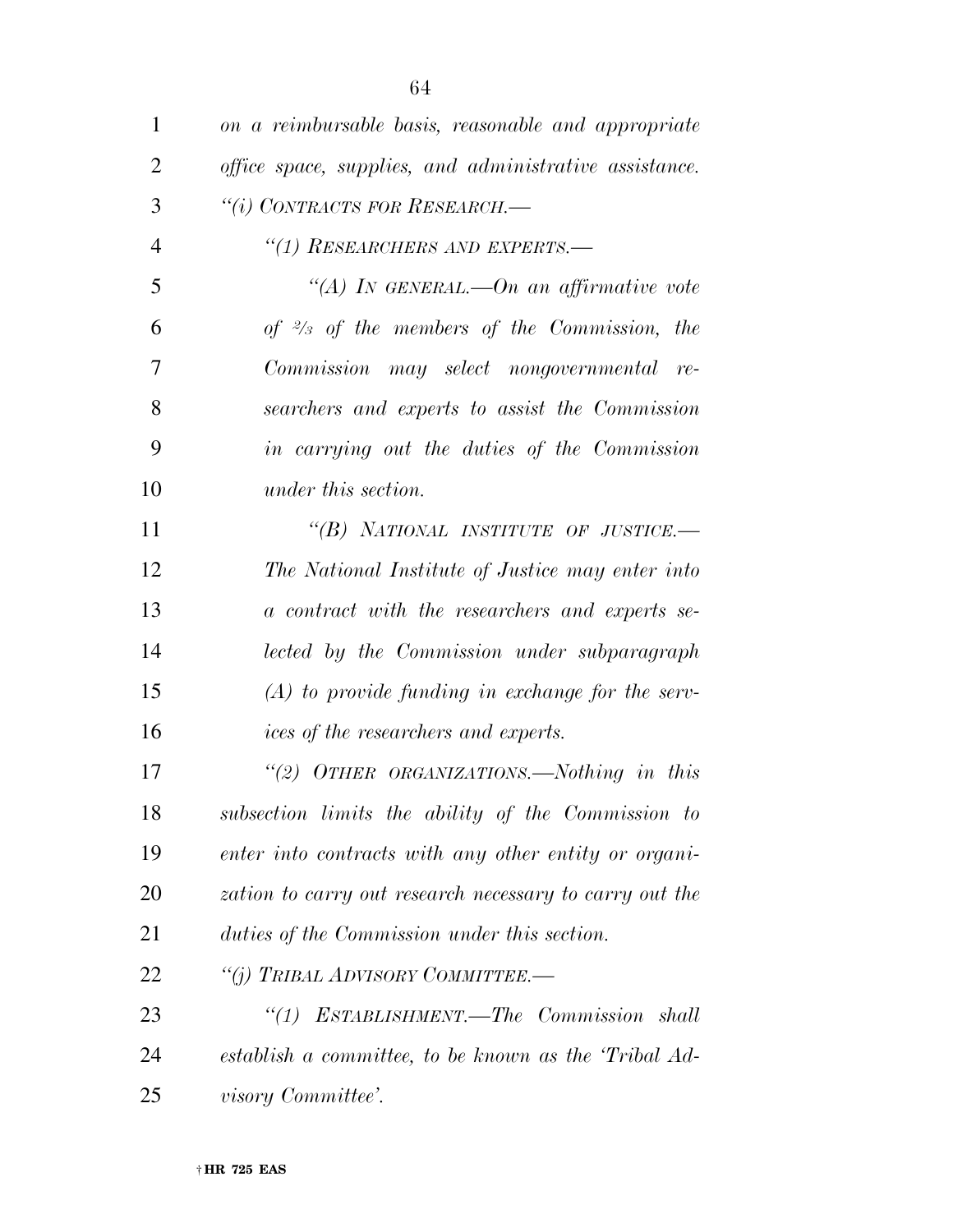| $\mathbf{1}$   | $\lq(2)$ MEMBERSHIP.-                                      |
|----------------|------------------------------------------------------------|
| $\overline{2}$ | "(A) COMPOSITION.—The Tribal Advisory                      |
| 3              | Committee shall consist of 2 representatives of            |
| $\overline{4}$ | Indian tribes from each region of the Bureau of            |
| 5              | Indian Affairs.                                            |
| 6              | "(B) QUALIFICATIONS.—Each member of                        |
| 7              | the Tribal Advisory Committee shall have experi-           |
| 8              | ence relating to-                                          |
| 9              | $\tilde{u}(i)$ justice systems;                            |
| 10             | $"(ii)$ crime prevention; or                               |
| 11             | $"(iii)$ victim services.                                  |
| 12             | "(3) DUTIES.—The Tribal Advisory Committee                 |
| 13             | shall                                                      |
| 14             | "(A) serve as an advisory body to the Com-                 |
| 15             | mission; and                                               |
| 16             | $\lq\lq(B)$ provide to the Commission advice and           |
| 17             | recommendations, submit materials, documents,              |
| 18             | testimony, and such other information as the               |
| 19             | Commission determines to be necessary to carry             |
| <b>20</b>      | out the duties of the Commission under this sec-           |
| 21             | tion.                                                      |
| 22             | "(k) FUNDING.—For the fiscal year after the date of        |
| 23             | enactment of the Tribal Law and Order Act of 2010, out     |
| 24             | of any unobligated amounts available to the Secretary of   |
| 25             | the Interior or the Attorney General, the Secretary or the |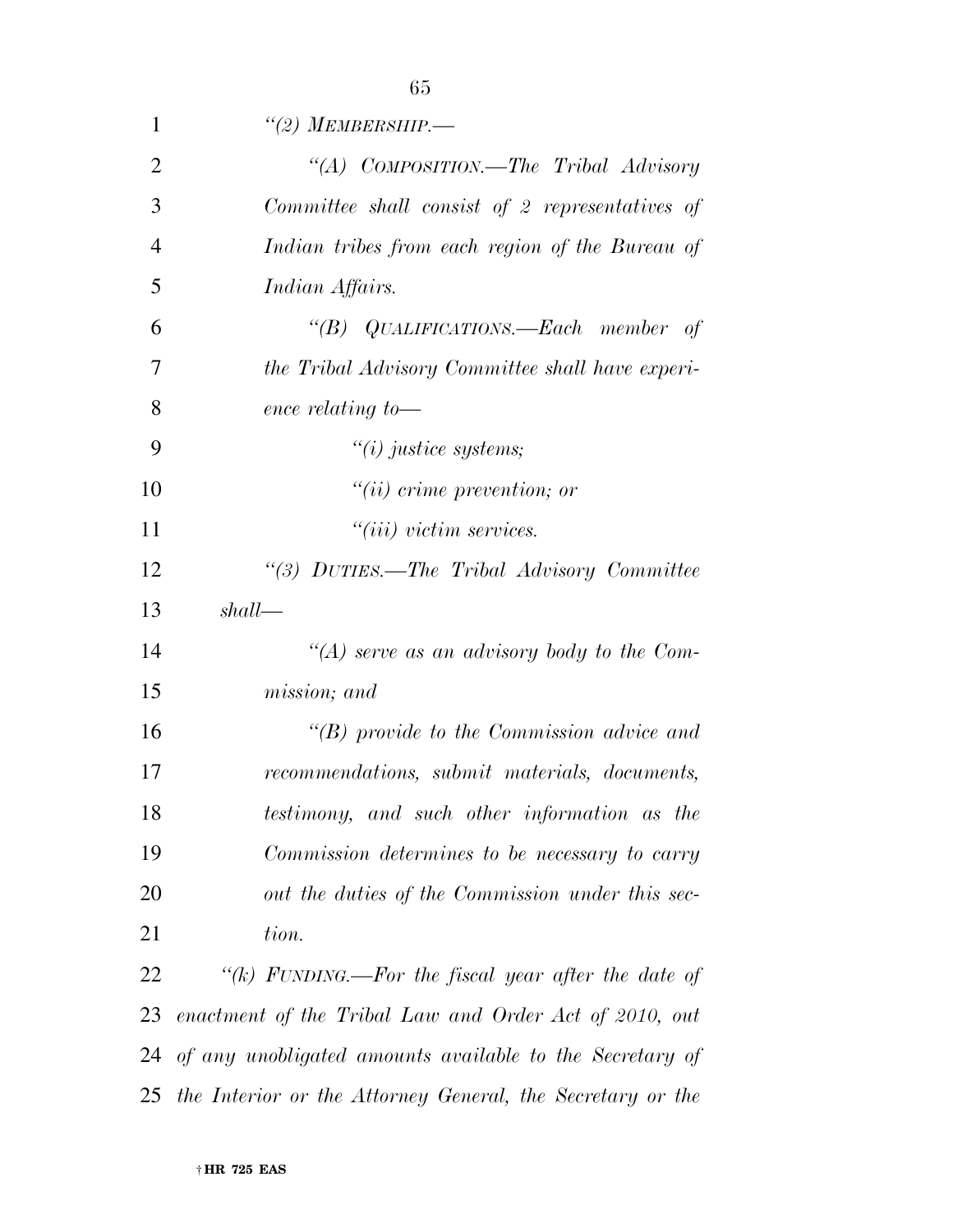*Attorney General may use to carry out this section not more than \$2,000,000.* 

 *''(l) TERMINATION OF COMMISSION.—The Commission shall terminate 90 days after the date on which the Com- mission submits the report of the Commission under sub-section (f).* 

 *''(m) NONAPPLICABILITY OF FACA.—The Federal Ad- visory Committee Act (5 U.S.C. App.) shall not apply to the Commission.''.* 

## *SEC. 306. EXEMPTION FOR TRIBAL DISPLAY MATERIALS.*

 *(a) IN GENERAL.—Section 845(a) of title 18, United States Code is amended—* 

 *(1) in paragraph (5), by striking ''and'' at the end;* 

 *(2) in paragraph (6), by striking the period at the end and inserting ''and''; and* 

*(3) by adding at the end the following:* 

 *''(7) the transportation, shipment, receipt, or im- portation of display fireworks materials for delivery to a federally recognized Indian tribe or tribal agen-cy.''.* 

 *(b) DEFINITION OF INDIAN TRIBE.—Section 841 of title 18, United States Code is amended by adding at the end the following:*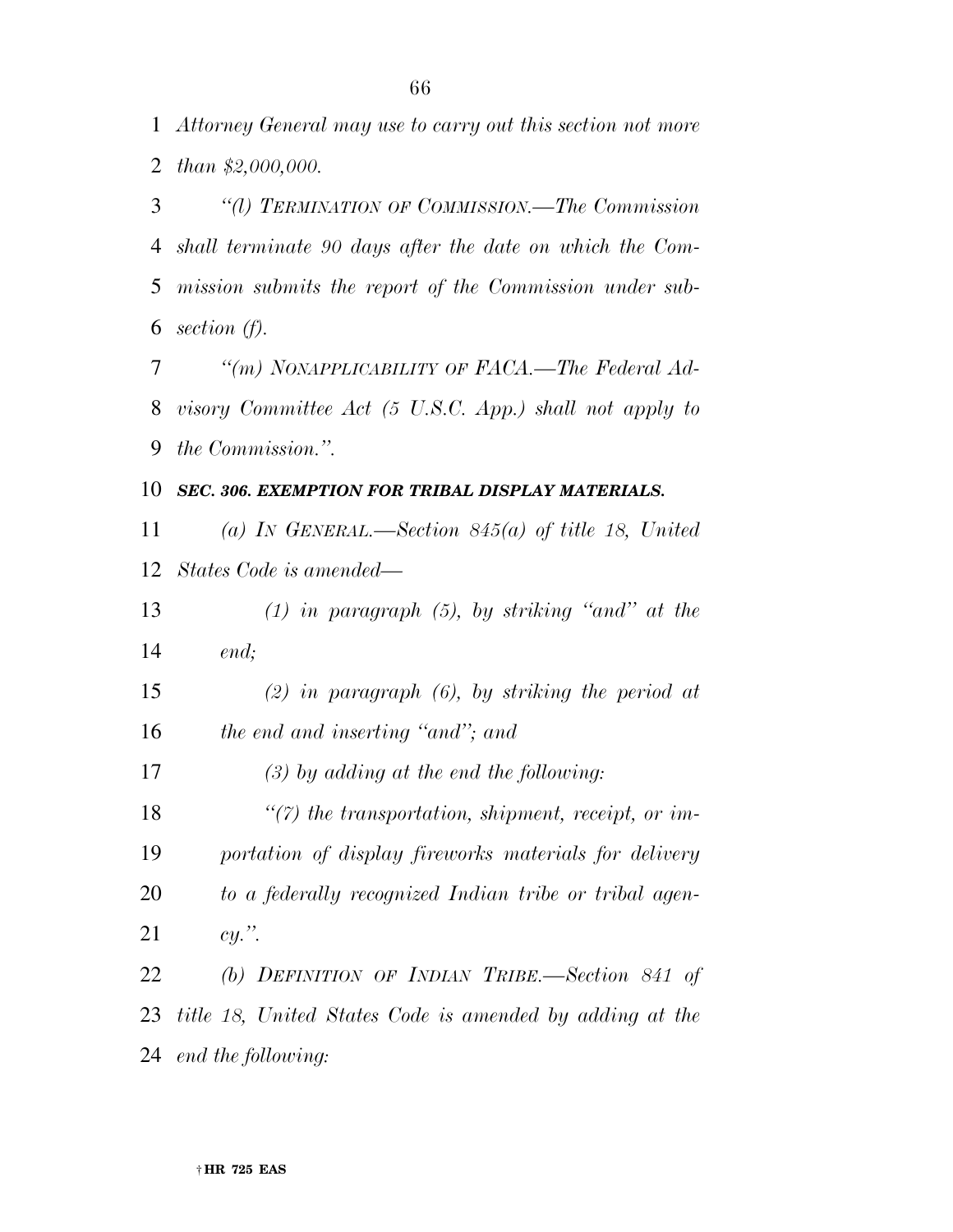| $\mathbf{1}$   | "(t) INDIAN TRIBE.—The term 'Indian tribe' has the          |
|----------------|-------------------------------------------------------------|
| $\overline{2}$ | meaning given the term in section 102 of the Federally Rec- |
| 3              | ognized Indian Tribe List Act of 1994 (25 U.S.C. 479a)).".  |
| $\overline{4}$ | (c) TECHNICAL AMENDMENTS.—Section 845 of title              |
| 5              | 18, United States Code is amended—                          |
| 6              | $(1)$ in subsection $(a)$ , by striking "subsections"       |
| 7              | in the first place it appears and inserting "sub-           |
| 8              | section"; and                                               |
| 9              | $(2)$ in subsection $(b)$ , by striking "Secretary"         |
| 10             | each place it appears and inserting "Attorney Gen-          |
| 11             | $eral$ ".                                                   |
| 12             | TITLE IV—TRIBAL JUSTICE                                     |
| 13             | <b>SYSTEMS</b>                                              |
| 14             | SEC. 401. INDIAN ALCOHOL AND SUBSTANCE ABUSE.               |
| 15             | (a) CORRECTION OF REFERENCES.-                              |
| 16             | INTER-DEPARTMENTAL MEMORANDUM<br>(1)<br>OF                  |
| 17             | AGREEMENT.—Section 4205 of the Indian Alcohol               |
| 18             | and Substance Abuse Prevention and Treatment Act            |
| 19             | of 1986 (25 U.S.C. 2411) is amended—                        |
| 20             | $(A)$ in subsection $(a)$ —                                 |
| 21             | $(i)$ in the matter preceding paragraph                     |
| 22             | $(1)$ —                                                     |
| 23             | $(I)$ by striking "Not later than                           |
| 24             | 120 days after the date of enactment of                     |
| 25             | this subtitle" and inserting "Not later                     |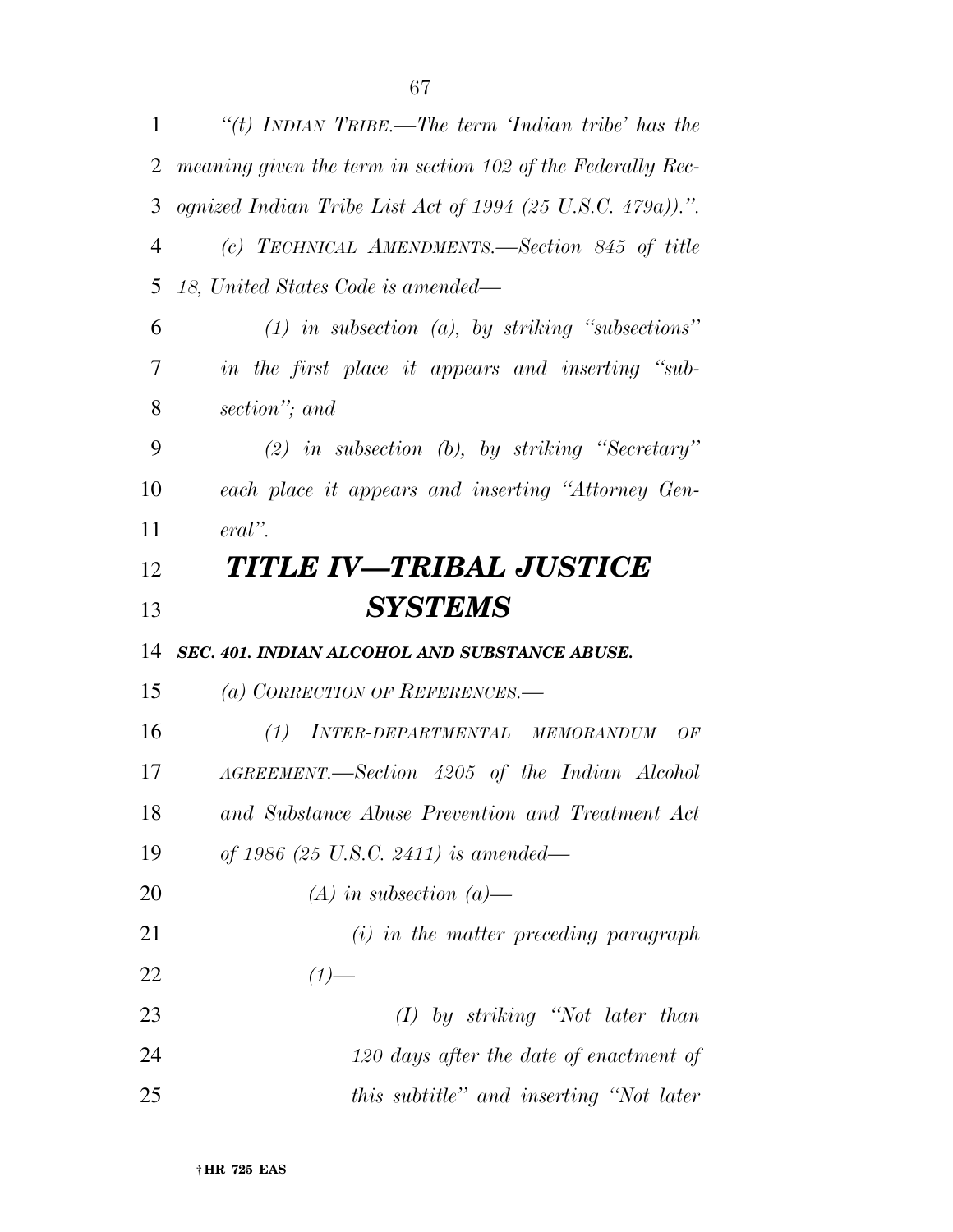| $\mathbf{1}$   | than 1 year after the date of enactment                       |
|----------------|---------------------------------------------------------------|
| $\overline{2}$ | of the Tribal Law and Order Act of                            |
| 3              | $2010$ "; and                                                 |
| $\overline{4}$ | $(II)$ by inserting ", the Attorney                           |
| 5              | General," after "Secretary of the Inte-                       |
| 6              | $rior$ :                                                      |
| 7              | (ii) in paragraph $(2)(A)$ , by inserting                     |
| 8              | $\frac{a}{\sqrt{2}}$<br>Office of Justice Programs, Substance |
| 9              | Abuse and Mental Health Services Adminis-                     |
| 10             | <i>tration,</i> " <i>after</i> "Bureau of Indian Affairs,";   |
| 11             | (iii) in paragraph $(4)$ , by inserting ",                    |
| 12             | Department of Justice, Substance Abuse                        |
| 13             | and Mental Health Services Administra-                        |
| 14             | tion," after "Bureau of Indian Affairs";                      |
| 15             | (iv) in paragraph $(5)$ , by inserting ",                     |
| 16             | Department of Justice, Substance Abuse                        |
| 17             | and Mental Health Services Administra-                        |
| 18             | tion," after "Bureau of Indian Affairs";                      |
| 19             | (v) in paragraph $(7)$ , by inserting ",                      |
| 20             | the Attorney General," after "Secretary of                    |
| 21             | the Interior";                                                |
| 22             | $(B)$ in subsection (c), by inserting ", the At-              |
| 23             | torney General," after "Secretary of the Inte-                |
| 24             | rior"; and                                                    |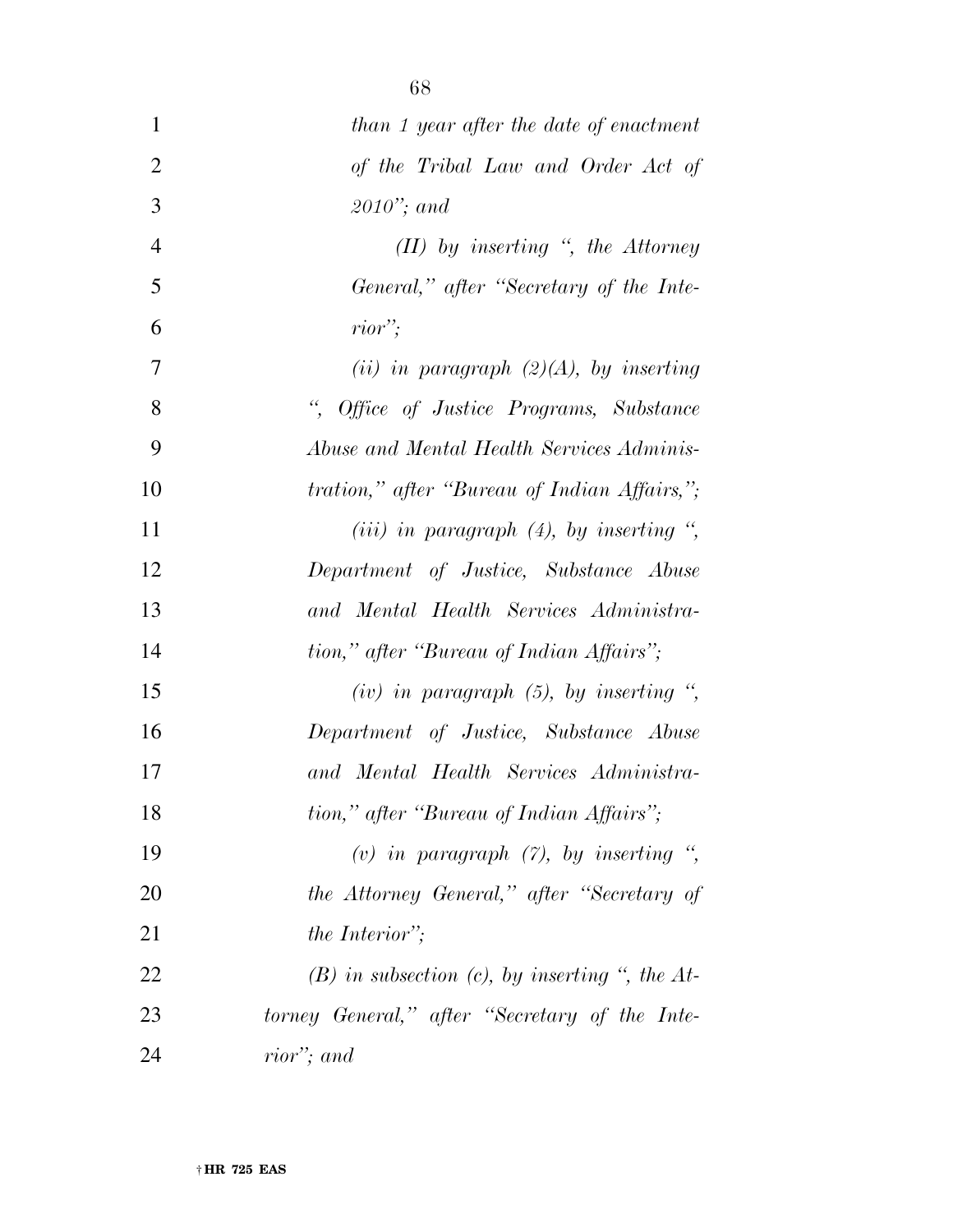| $\mathbf{1}$   | $(C)$ in subsection (d), by striking "the date"    |
|----------------|----------------------------------------------------|
| $\overline{2}$ | of enactment of this subtitle" and inserting "the  |
| 3              | date of enactment of the Tribal Law and Order      |
| $\overline{4}$ | Act of 2010".                                      |
| 5              | (2) TRIBAL ACTION PLANS.—Section 4206 of the       |
| 6              | Indian Alcohol and Substance Abuse Prevention and  |
| 7              | Treatment Act of $1986$ (25 U.S.C. 2412) is amend- |
| 8              | $ed$ —                                             |
| 9              | $(A)$ in subsection $(b)$ , in the first sentence, |
| 10             | by inserting ", the Office of Justice Programs,    |
| 11             | the Substance Abuse and Mental Health Services     |
| 12             | Administration," before "and the Indian Health     |
| 13             | Service service unit";                             |
| 14             | (B) in subsection $(c)(1)(A)(i)$ , by inserting    |
| 15             | ", the Office of Justice Programs, the Substance   |
| 16             | Abuse and Mental Health Services Administra-       |
| 17             | tion," before "and the Indian Health Service"      |
| 18             | service unit";                                     |
| 19             | $(C)$ in subsection $(d)(2)$ , by striking "fiscal |
| 20             | year 1993 and such sums as are necessary for       |
| 21             | each of the fiscal years 1994, 1995, 1996, 1997,   |
| 22             | 1998, 1999, and 2000" and inserting "the period    |
| 23             | of fiscal years 2011 through 2015";                |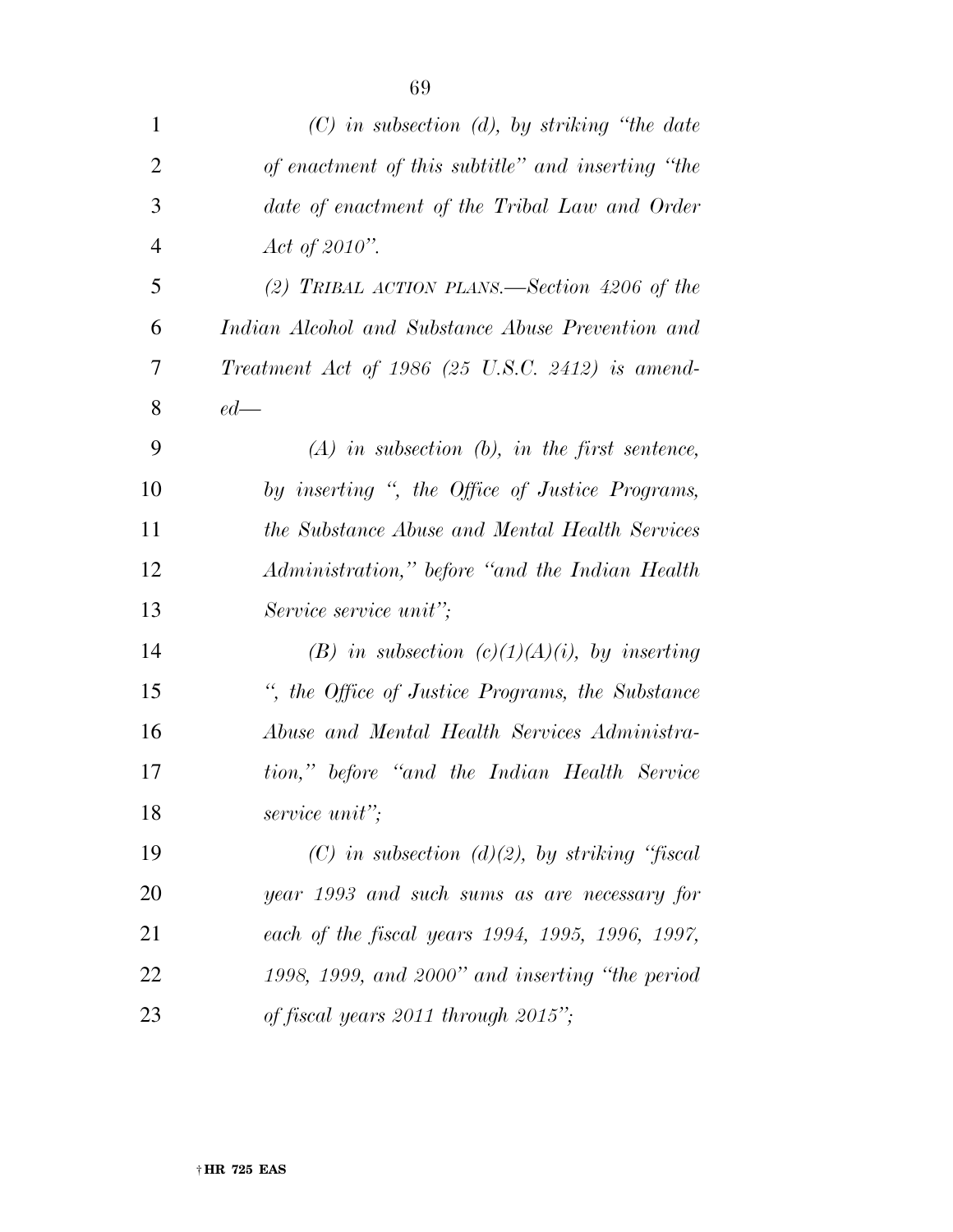| $\mathbf 1$    | $(D)$ in subsection (e), in the first sentence,               |
|----------------|---------------------------------------------------------------|
| $\overline{2}$ | by inserting ", the Attorney General," after "the             |
| 3              | Secretary of the Interior"; and                               |
| $\overline{4}$ | $(E)$ in subsection $(f)(3)$ , by striking "fiscal            |
| 5              | year 1993 and such sums as are necessary for                  |
| 6              | each of the fiscal years 1994, 1995, 1996, 1997,              |
| 7              | $1998, 1999,$ and $2000"$ and inserting "fiscal               |
| 8              | years 2011 through 2015".                                     |
| 9              | (3) DEPARTMENTAL RESPONSIBILITY.—Section                      |
| 10             | 4207 of the Indian Alcohol and Substance Abuse Pre-           |
| 11             | vention and Treatment Act of 1986 $(25 \text{ U.S.C. } 2413)$ |
| 12             | <i>is amended—</i>                                            |
| 13             | (A) in subsection (a), by inserting ", the $At$ -             |
| 14             | torney General" after "Bureau of Indian Af-                   |
| 15             | fairs                                                         |
| 16             | $(B)$ in subsection $(b)$ —                                   |
| 17             | $(i)$ by striking paragraph $(1)$ and in-                     |
| 18             | serting the following:                                        |
| 19             | $``(1)$ ESTABLISHMENT.-                                       |
| 20             | "(A) IN GENERAL.—To improve coordina-                         |
| 21             | tion among the Federal agencies and depart-                   |
| 22             | ments carrying out this subtitle, there is estab-             |
| 23             | lished within the Substance Abuse and Mental                  |
| 24             | Health Services Administration an office, to be               |
| 25             | known as the 'Office of Indian Alcohol and Sub-               |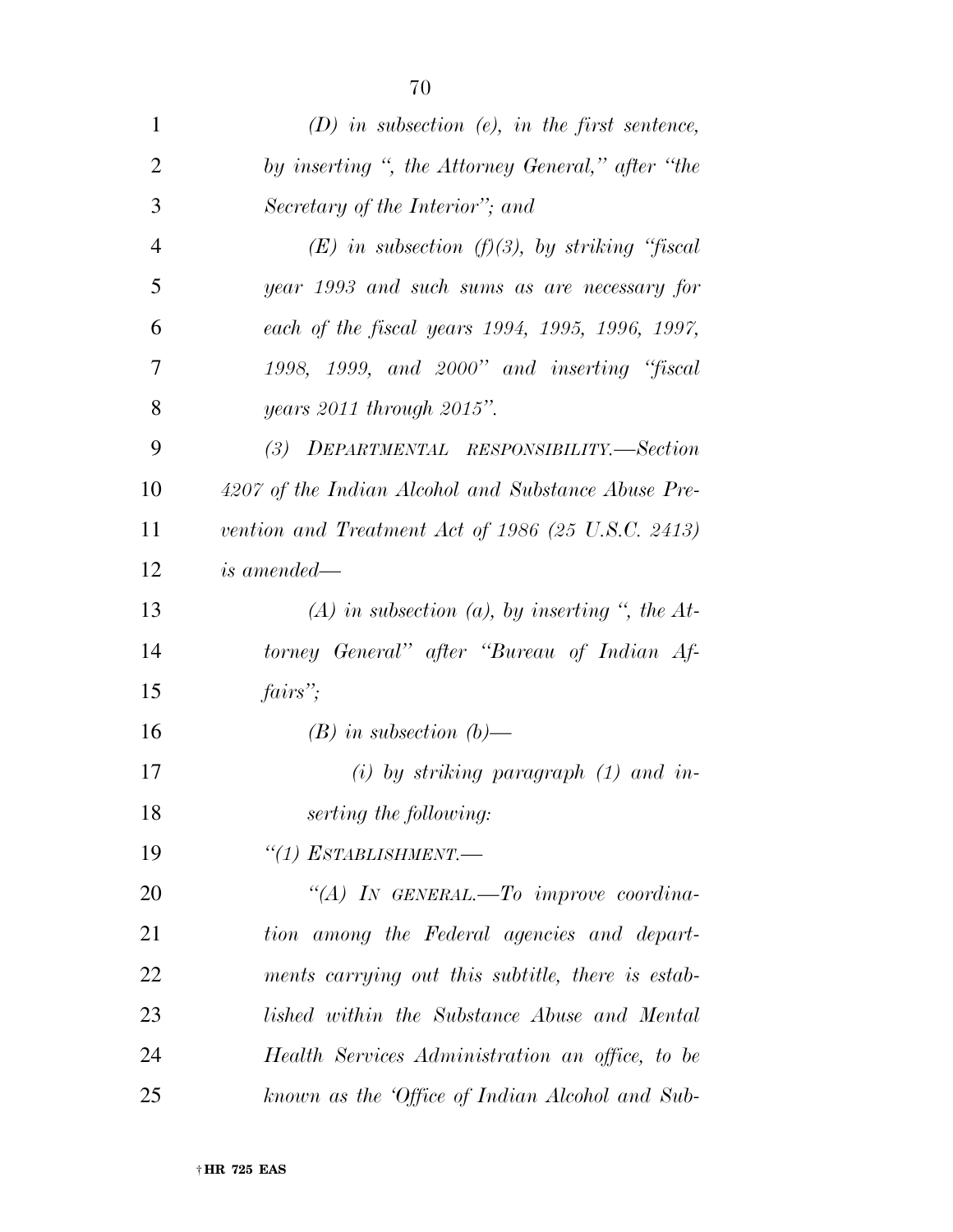| $\mathbf{1}$   | stance Abuse' (referred to in this section as the |
|----------------|---------------------------------------------------|
| 2              | $[Office$ .                                       |
| 3              | "(B) DIRECTOR.—The director of the Office         |
| $\overline{4}$ | shall be appointed by the Administrator of the    |
| 5              | Substance Abuse and Mental Health Services Ad-    |
| 6              | minisation                                        |

|    | $\lq\lq(i)$ on a permanent basis; and       |
|----|---------------------------------------------|
| 8  | "(ii) at a grade of not less than $GS-$     |
| 9  | 15 of the General Schedule.";               |
| 10 | $(ii)$ in paragraph $(2)$ —                 |
| 11 | (I) by striking $\lq(2)$ In addition"       |
| 12 | and inserting the following:                |
| 13 | RESPONSIBILITIES OF OFFICE.—In addi-<br>(2) |
| 14 | $tion$ ";                                   |

| 15 | $(II)$ by striking subparagraph $(A)$            |
|----|--------------------------------------------------|
| 16 | and inserting the following:                     |
| 17 | $\lq\lq (A)$ coordinating with other agencies to |
| 18 | monitor the performance and compliance of the    |
| 19 | relevant Federal programs in achieving the goals |
| 20 | and purposes of this subtitle and the Memo-      |
| 21 | randum of Agreement entered into under section   |
| 22 | $4205;$ ";                                       |
| 23 | (III) in subparagraph $(B)$ —                    |
|    |                                                  |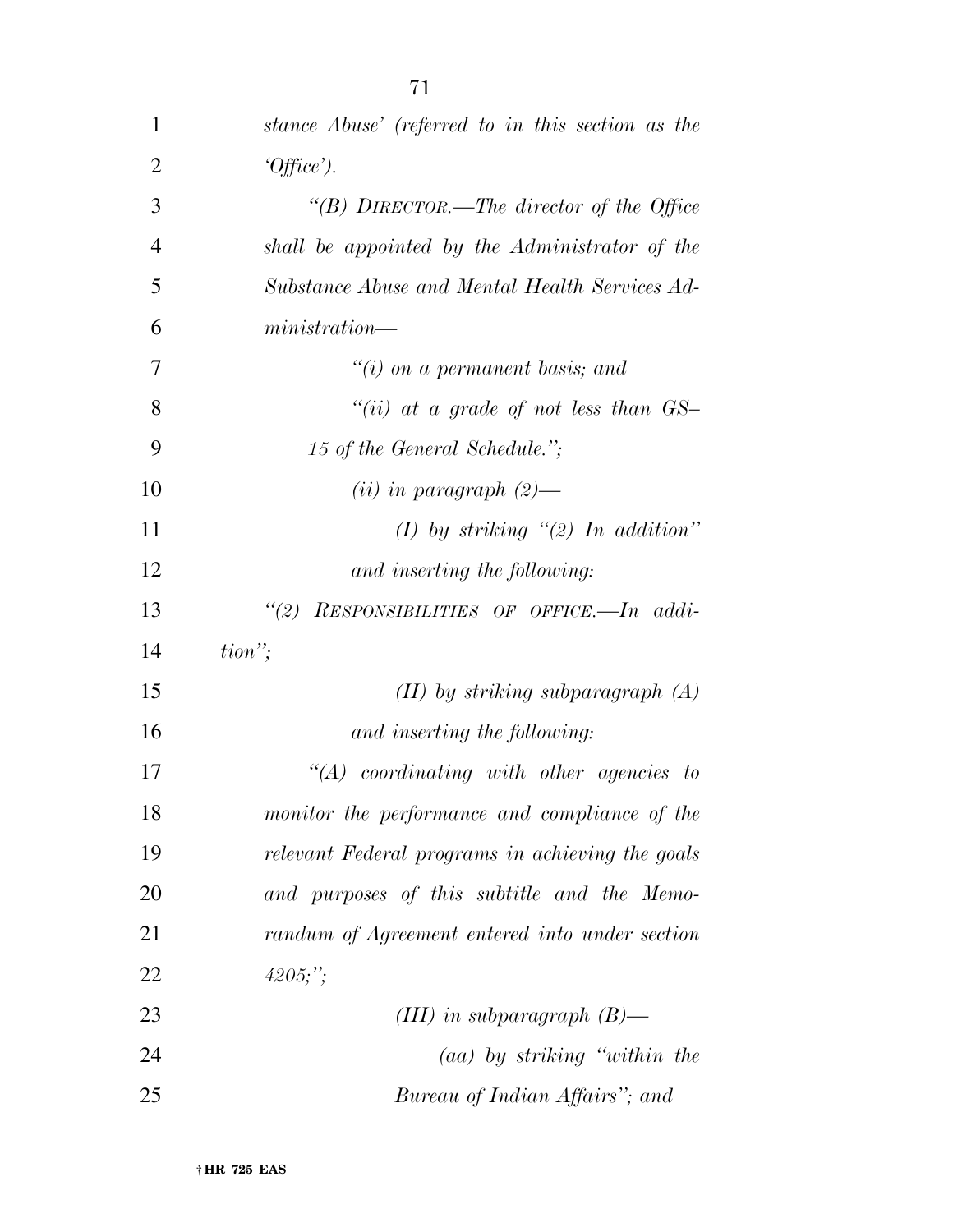| $\mathbf{1}$   | (bb) by striking the period at                     |
|----------------|----------------------------------------------------|
| $\overline{2}$ | the end and inserting "; and";                     |
| 3              | and                                                |
| $\overline{4}$ | $(IV)$ by adding at the end the fol-               |
| 5              | lowing:                                            |
| 6              | " $(C)$ not later than 1 year after the date of    |
| 7              | enactment of the Tribal Law and Order Act of       |
| 8              | $2010$ , developing, in coordination and consulta- |
| 9              | tion with tribal governments, a framework for      |
| 10             | interagency and tribal coordination that—          |
| 11             | $``(i)$ establish the goals and other de-          |
| 12             | sired outcomes of this Act;                        |
| 13             | $``(ii)$ prioritizes outcomes that<br>are          |
| 14             | aligned with the purposes of affected agen-        |
| 15             | cies;                                              |
| 16             | "( <i>iii</i> ) provides guidelines for resource   |
| 17             | and information sharing;                           |
| 18             | $``(iv)$ provides technical assistance to          |
| 19             | the affected agencies to establish effective       |
| 20             | and permanent interagency communication            |
| 21             | and coordination; and                              |
| 22             | $\lq\lq v$ determines whether collaboration        |
| 23             | is feasible, cost-effective, and within agency     |
| 24             | capability. $\dddot{y}$ , and                      |
|                |                                                    |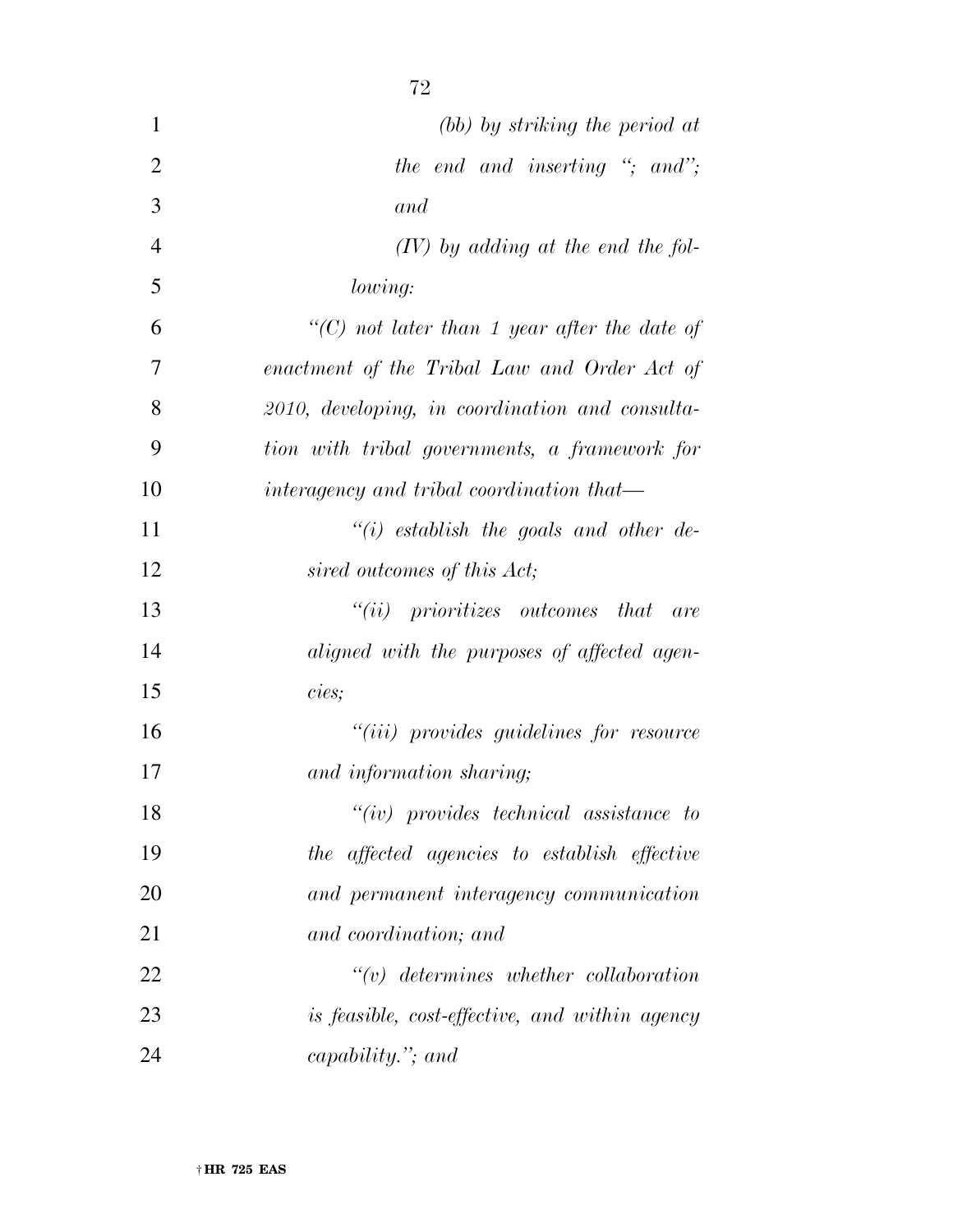| $\mathbf{1}$   | ( <i>iii</i> ) by striking paragraph $(3)$ and in-    |
|----------------|-------------------------------------------------------|
| $\overline{2}$ | serting the following:                                |
| 3              | "(3) APPOINTMENT OF EMPLOYEES.-The Ad-                |
| $\overline{4}$ | ministrator of the Substance Abuse and Mental         |
| 5              | Health Services Administration shall appoint such     |
| 6              | employees to work in the Office, and shall provide    |
| 7              | such funding, services, and equipment, as may be nec- |
| 8              | essary to enable the Office to carry out the respon-  |
| 9              | sibilities under this subsection."; and               |
| 10             | $(C)$ in subsection $(c)$ —                           |
| 11             | (i) by striking "of Alcohol and Sub-                  |
| 12             | stance Abuse" each place it appears;                  |
| 13             | $(ii)$ in paragraph $(1)$ , in the second             |
| 14             | sentence, by striking "The Assistant Sec-             |
| 15             | retary of the Interior for Indian Affairs"            |
| 16             | and inserting "The Administrator of the               |
| 17             | Substance Abuse and Mental Health Serv-               |
| 18             | <i>ices Administration</i> "; and                     |
| 19             | $(iii)$ in paragraph $(3)$ —                          |
| 20             | $(I)$ in the matter preceding sub-                    |
| 21             | paragraph (A), by striking "Youth"                    |
| 22             | and inserting "youth"; and                            |
| 23             | $(II)$ by striking "programs of the                   |
| 24             | Bureau of Indian Affairs" and insert-                 |
| 25             | ing "the applicable Federal programs".                |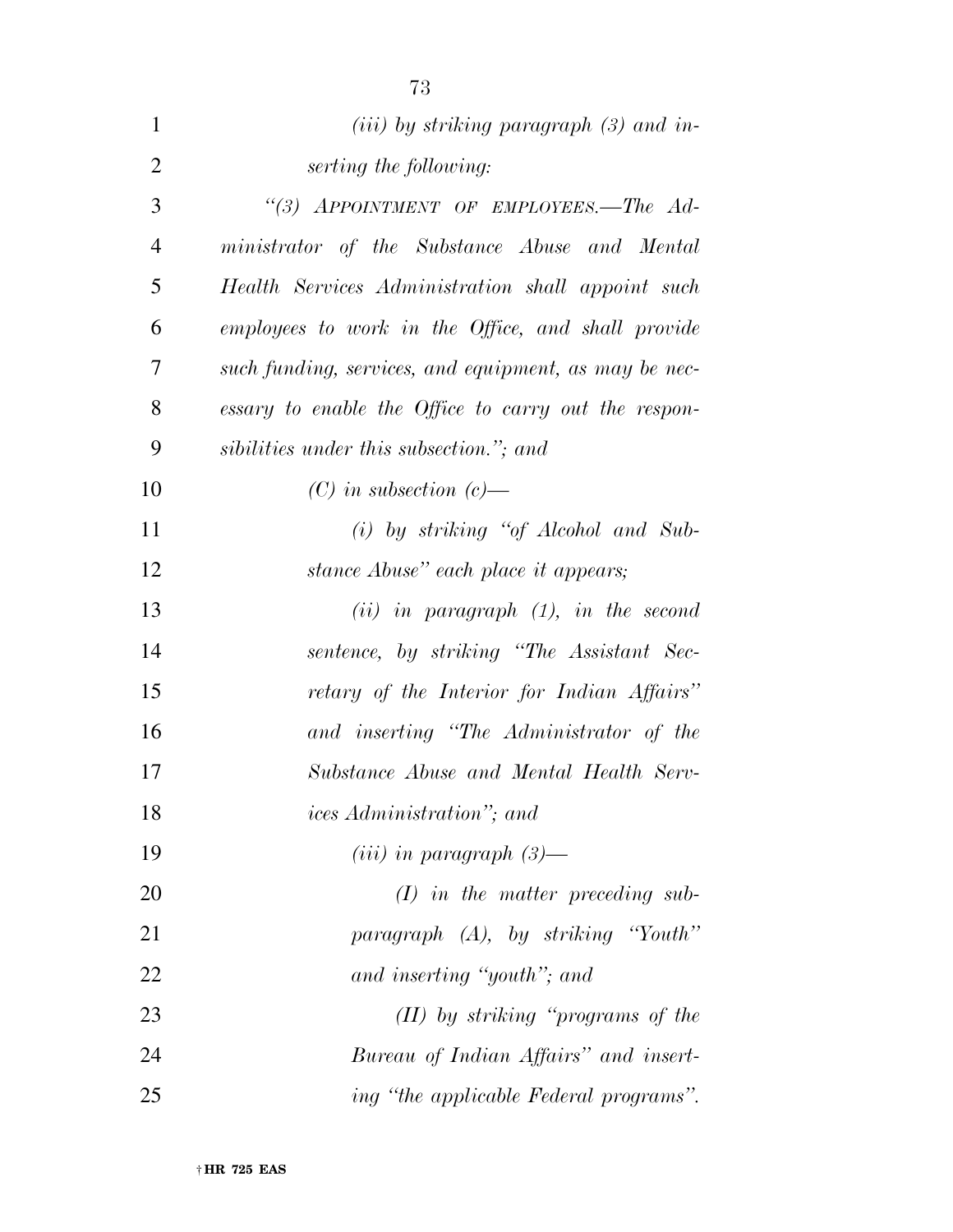| $\mathbf{1}$   | (4) REVIEW OF PROGRAMS.—Section $4208a(a)$ of         |
|----------------|-------------------------------------------------------|
| $\overline{2}$ | the Indian Alcohol and Substance Abuse Prevention     |
| 3              | and Treatment Act of 1986 (25 U.S.C. 2414 $a(a)$ ) is |
| $\overline{4}$ | amended in the matter preceding paragraph (1) by      |
| 5              | inserting ", the Attorney General," after "the Sec-   |
| 6              | retary of the Interior".                              |
| 7              | FEDERAL FACILITIES, PROPERTY,<br>(5)<br>AND           |
| 8              | EQUIPMENT.—Section 4209 of the Indian Alcohol and     |
| 9              | Substance Abuse Prevention and Treatment Act of       |
| 10             | 1986 (25 U.S.C. 2415) is amended—                     |
| 11             | $(A)$ in subsection $(a)$ , by inserting ", the At-   |
| 12             | torney General," after "the Secretary of the Inte-    |
| 13             | $rior$ ;                                              |
| 14             | $(B)$ in subsection $(b)$ —                           |
| 15             | $(i)$ in the first sentence, by inserting ",          |
| 16             | the Attorney General," after "the Secretary           |
| 17             | of the Interior";                                     |
| 18             | (ii) in the second sentence, by inserting             |
| 19             | ", nor the Attorney General," after "the              |
| 20             | Secretary of the Interior"; and                       |
| 21             | $(iii)$ in the third sentence, by inserting           |
| 22             | ", the Department of Justice," after "the             |
| 23             | Department of the Interior"; and                      |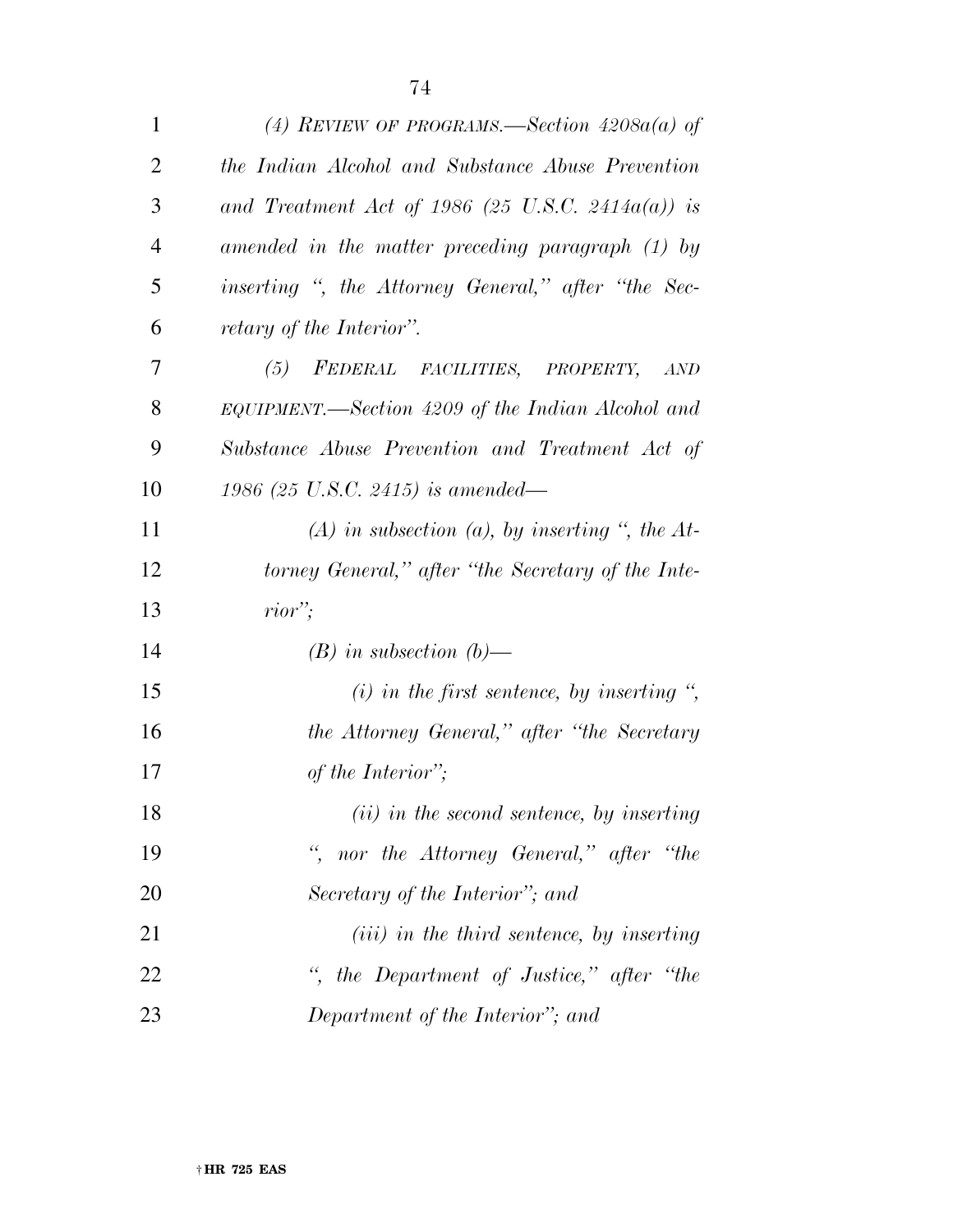| $\mathbf{1}$   | (C) in subsection (c)(1), by inserting ", the                 |
|----------------|---------------------------------------------------------------|
| $\overline{2}$ | Attorney General," after "the Secretary of the                |
| 3              | Interior".                                                    |
| $\overline{4}$ | (6) REVIEW.—Section $4211(a)$ of the Indian Al-               |
| 5              | cohol and Substance Abuse Prevention and Treatment            |
| 6              | Act of 1986 (25 U.S.C. 2431(a)) is amended in the             |
| 7              | matter preceding paragraph $(1)$ by inserting $\degree$ , the |
| 8              | Attorney General," after "the Secretary of the Inte-          |
| 9              | rior".                                                        |
| 10             | (b) INDIAN EDUCATION PROGRAMS.—Section 4212 of                |
| 11             | the Indian Alcohol and Substance Abuse Prevention Act of      |
| 12             | 1986 (25 U.S.C. 2432) is amended by striking subsection       |
| 13             | $(a)$ and inserting the following:                            |
| 14             | "(a) SUMMER YOUTH PROGRAMS.-                                  |
| 15             | "(1) In GENERAL.—The head of the Indian Alco-                 |
| 16             | hol and Substance Abuse Program, in coordination              |
| 17             | with the Assistant Secretary for Indian Affairs, shall        |
| 18             | develop and implement programs in tribal schools              |
| 19             | and schools funded by the Bureau of Indian Edu-               |
| 20             | cation (subject to the approval of the local school           |
| 21             | board or contract school board) to determine the effec-       |
| 22             | tiveness of summer youth programs in advancing the            |
| 23             | purposes and goals of this Act.                               |
| 24             | "(2) $Cosrs$ .—The head of the Indian Alcohol                 |

*and Substance Abuse Program and the Assistant Sec-*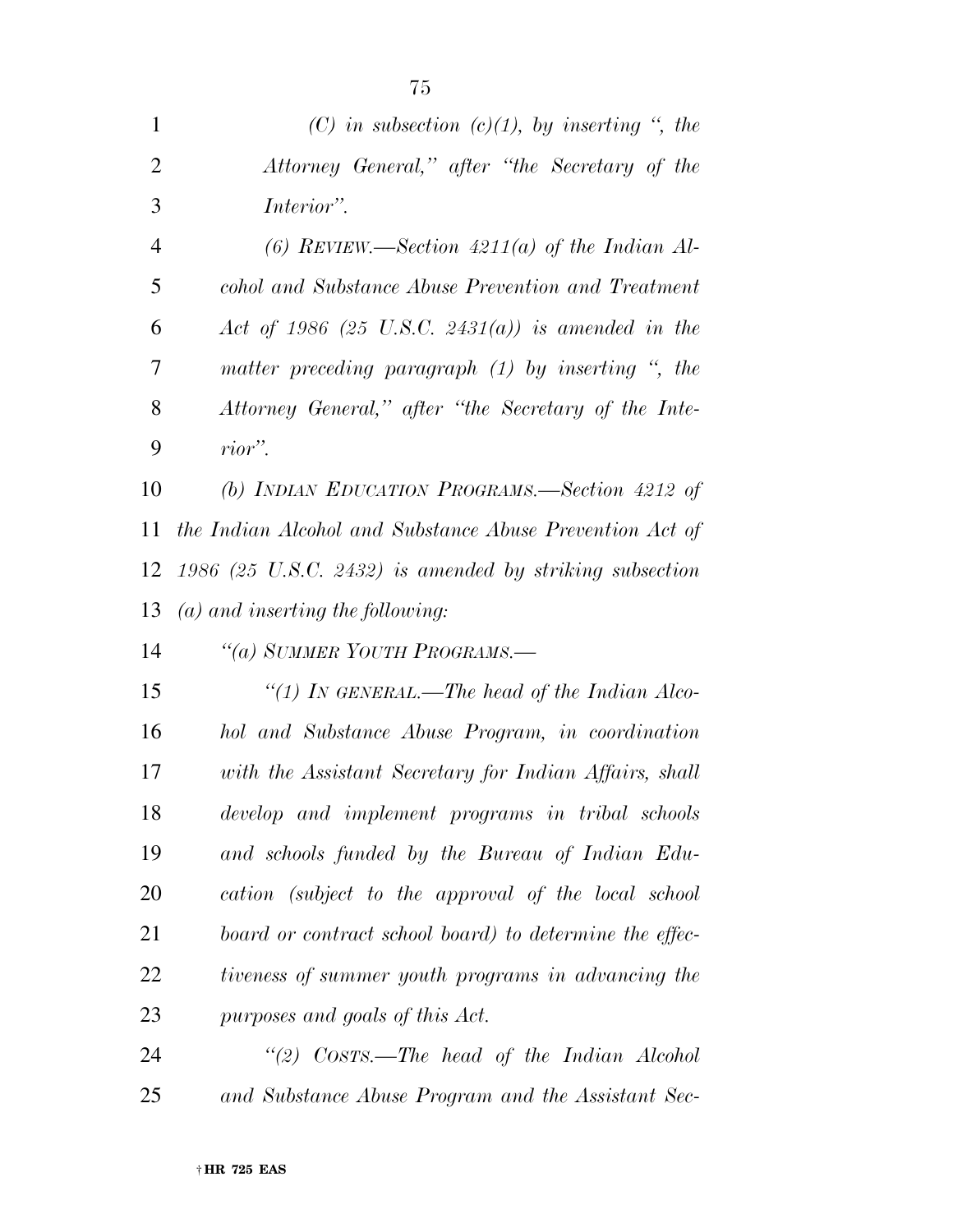| $\mathbf{1}$   | retary shall defray all costs associated with the actual   |
|----------------|------------------------------------------------------------|
| $\overline{2}$ | operation and support of the summer youth programs         |
| 3              | in a school from funds appropriated to carry out this      |
| $\overline{4}$ | subsection.                                                |
| 5              | (3)<br>AUTHORIZATION OF APPROPRIATIONS.                    |
| 6              | There are authorized to be appropriated to carry out       |
| 7              | the programs under this subsection $$5,000,000$ for        |
| 8              | each of fiscal years 2011 through 2015.".                  |
| 9              | (c) EMERGENCY SHELTERS.—Section $4213(e)$ of the           |
| 10             | Indian Alcohol and Substance Abuse Prevention and Treat-   |
| 11             | ment Act of 1986 (25 U.S.C. 2433(e)) is amended—           |
| 12             | $(1)$ in paragraph $(1)$ , by striking "fiscal year        |
| 13             | 1993 and such sums as may be necessary for each of         |
| 14             | the fiscal years 1994, 1995, 1996, 1997, 1998, 1999,       |
| 15             | and 2000." and inserting "each of fiscal years 2011        |
| 16             | through $2015$ .";                                         |
| 17             | $(2)$ in paragraph $(2)$ , by striking "each of the        |
| 18             | fiscal years 1994, 1995, 1996, 1997, 1998, 1999, and       |
| 19             | 2000." and inserting "each of fiscal years 2011            |
| 20             | through $2015$ ,"; and                                     |
| 21             | $(3)$ by indenting paragraphs $(4)$ and $(5)$ appro-       |
| 22             | <i>priately.</i>                                           |
| 23             | (d) REVIEW OF PROGRAMS.—Section $4215(a)$ of the           |
| 24             | Indian Alcohol and Substance Abuse Prevention and Treat-   |
| 25             | ment Act of 1986 (25 U.S.C. 2441(a)) is amended by insert- |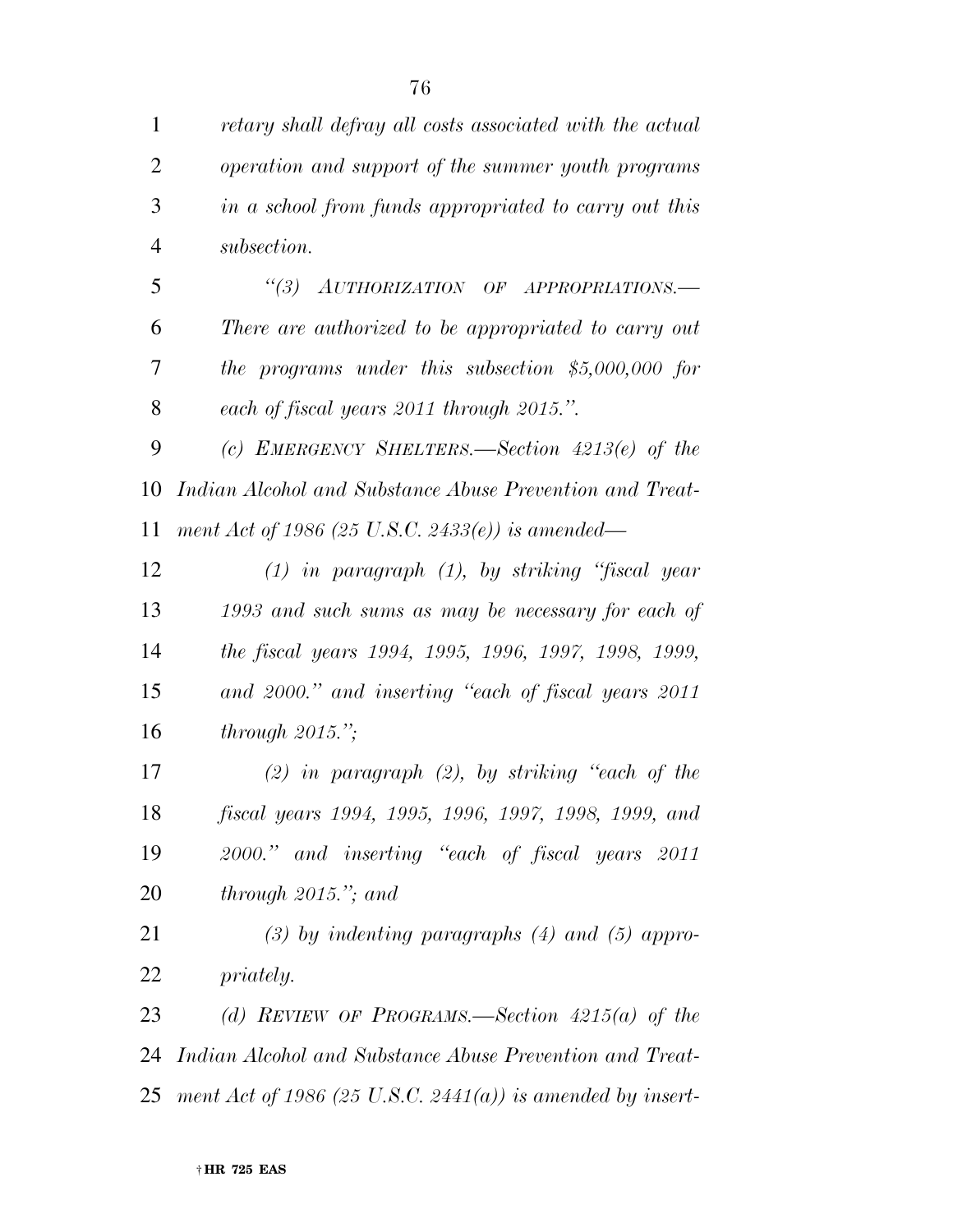*ing '', the Attorney General,'' after ''the Secretary of the* 

|    | 2 Interior".                                             |
|----|----------------------------------------------------------|
| 3  | (e) ILLEGAL NARCOTICS TRAFFICKING; SOURCE                |
| 4  | ERADICATION.—Section 4216 of the Indian Alcohol and      |
| 5  | Substance Abuse Prevention and Treatment Act of 1986 (25 |
| 6  | U.S.C. 2442) is amended—                                 |
| 7  | $(1)$ in subsection $(a)$ —                              |
| 8  | $(A)$ in paragraph $(1)$ —                               |
| 9  | $(i)$ in subparagraph $(A)$ , by striking                |
| 10 | the comma at the end and inserting a semi-               |
| 11 | colon;                                                   |
| 12 | $(ii)$ in subparagraph $(B)$ , by striking               |
| 13 | ", and" at the end and inserting a semi-                 |
| 14 | colon;                                                   |
| 15 | $(iii)$ in subparagraph $(C)$ , by striking              |
| 16 | the period at the end and inserting "; and";             |
| 17 | and                                                      |
| 18 | $(iv)$ by adding at the end the following:               |
| 19 | $``(D)$ the Blackfeet Nation of Montana for              |
| 20 | the investigation and control of illegal narcotics       |
| 21 | traffic on the Blackfeet Indian Reservation along        |
| 22 | <i>the border with Canada.</i> ";                        |
| 23 | $(B)$ in paragraph $(2)$ , by striking "United"          |
| 24 | States Custom Service" and inserting "United"            |
| 25 | States Customs and Border Protection, the Bu-            |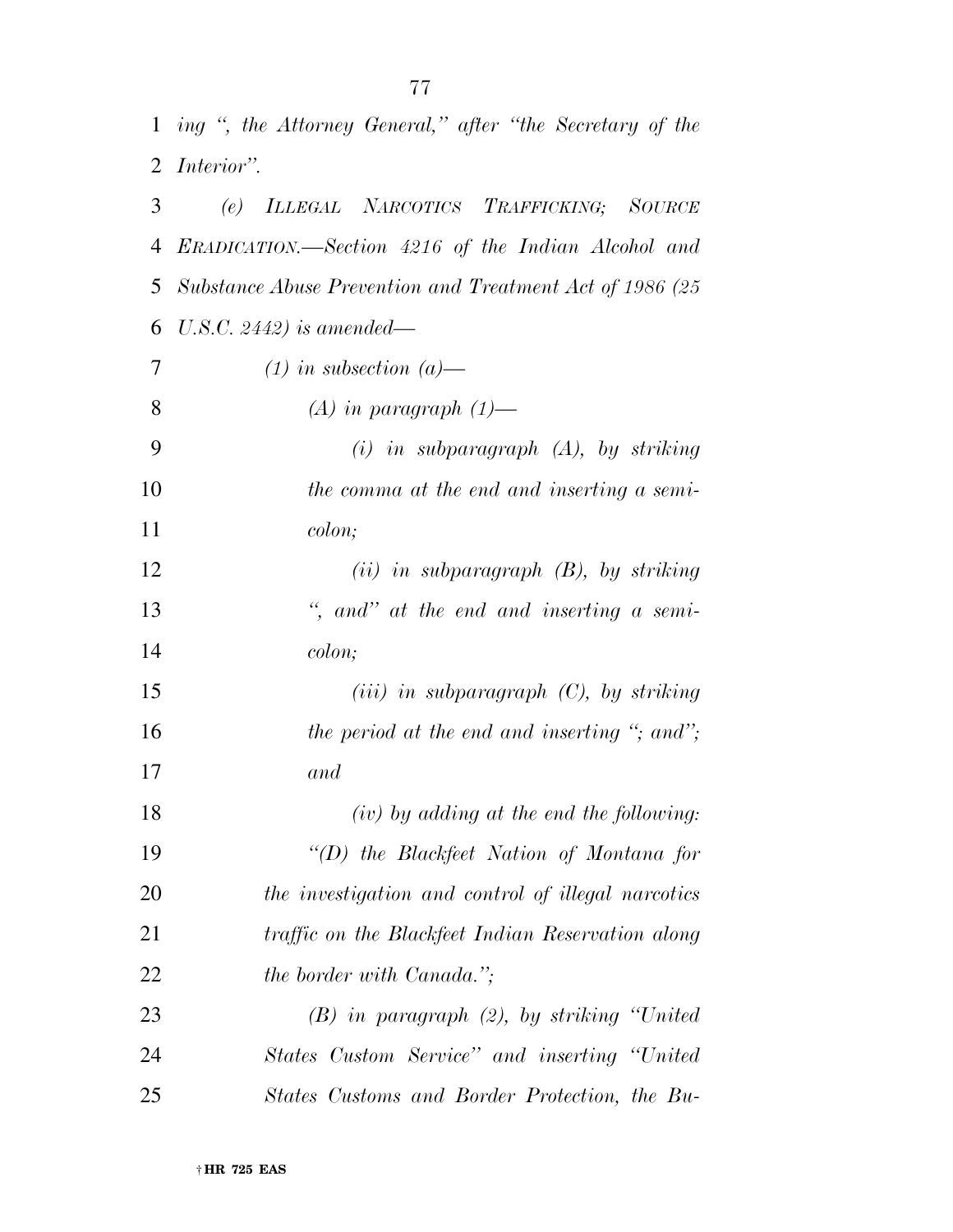| $\mathbf{1}$   | reau of Immigration and Customs Enforcement,           |
|----------------|--------------------------------------------------------|
| $\overline{2}$ | and the Drug Enforcement Administration"; and          |
| 3              | $(C)$ by striking paragraph $(3)$ and inserting        |
| $\overline{4}$ | the following:                                         |
| 5              | "(3) AUTHORIZATION OF APPROPRIATIONS.-                 |
| 6              | There is authorized to be appropriated to carry out    |
| 7              | this subsection $$2,000,000$ for each of fiscal years  |
| 8              | $2011$ through $2015$ ."; and                          |
| 9              | (2) in subsection (b)(2), by striking "for the fis-    |
| 10             | cal year 1993 and such sums as may be necessary for    |
| 11             | each of the fiscal years 1994, 1995, 1996, 1997, 1998, |
| 12             | 1999, and 2000" and "for each of fiscal years 2011     |
| 13             | through $2015$ .".                                     |
| 14             | (f) LAW ENFORCEMENT AND JUDICIAL TRAINING.             |
| 15             | Section 4218 of the Indian Alcohol and Substance Abuse |
| 16             | Prevention and Treatment Act of 1986 (25 U.S.C. 2451)  |
|                | $17$ is amended—                                       |
| 18             | $(1)$ by striking subsection $(a)$ and inserting the   |
| 19             | following:                                             |
| 20             | "(a) TRAINING PROGRAMS.—                               |
| 21             | "(1) IN GENERAL.—The Secretary of the Inte-            |
| 22             | rior, in coordination with the Attorney General, the   |
| 23             | Administrator of the Drug Enforcement Administra-      |
| 24             | tion, and the Director of the Federal Bureau of Inves- |
| 25             | tigation, shall ensure, through the establishment of a |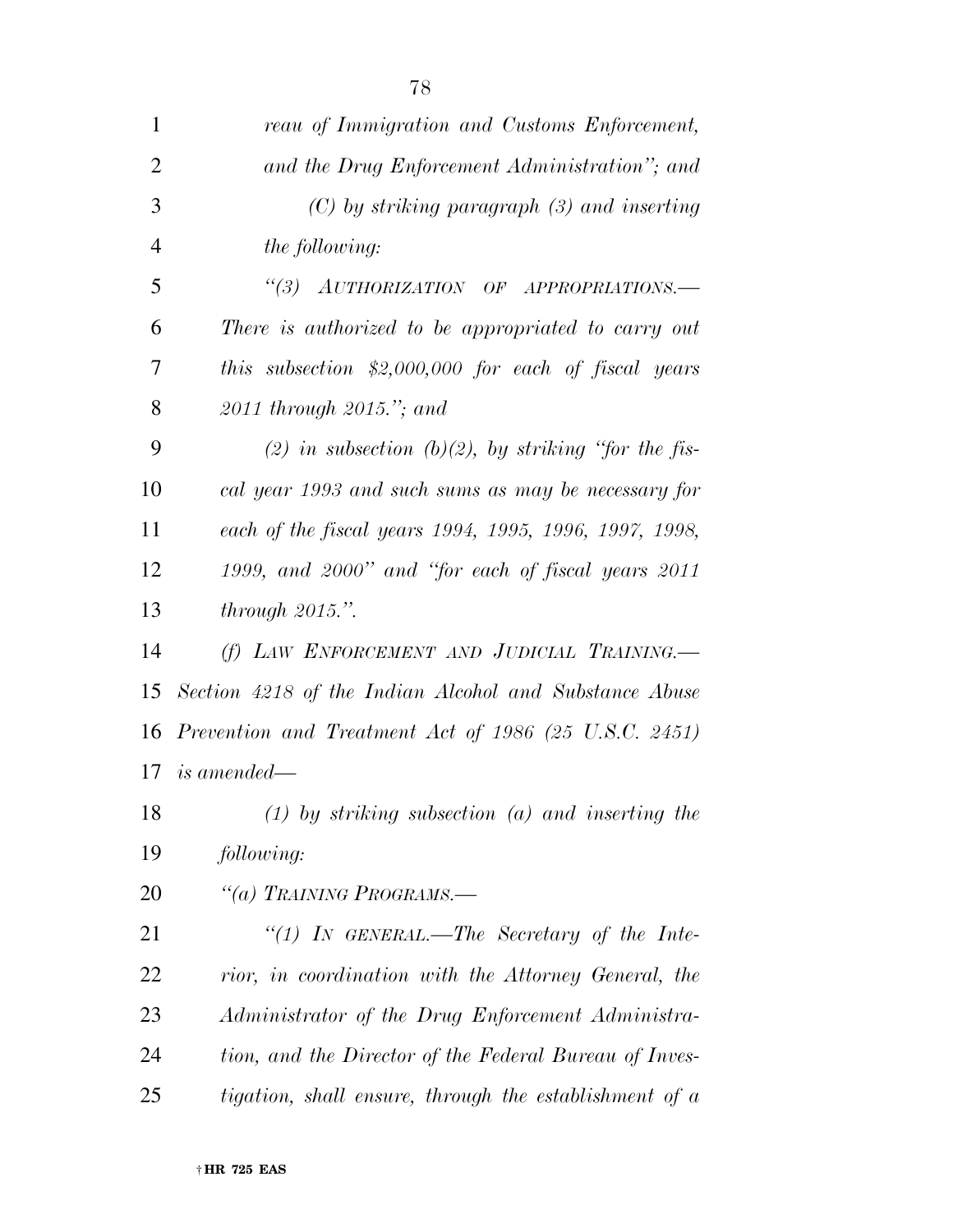| $\mathbf{1}$ | new training program or by supplementing existing        |
|--------------|----------------------------------------------------------|
| 2            | training programs, that all Bureau of Indian Affairs     |
| 3            | and tribal law enforcement and judicial personnel        |
| 4            | have access to training regarding—                       |
| 5            | $\lq (A)$ the investigation and prosecution of of-       |
| 6            | fenses relating to illegal narcotics; and                |
| 7            | $\lq\lq(B)$ alcohol and substance abuse prevention       |
| 8            | and treatment.                                           |
| 9            | "(2) YOUTH-RELATED TRAINING.—Any training                |
| 10           | provided to Bureau of Indian Affairs or tribal law       |
| 11           | enforcement or judicial personnel under paragraph        |
| 12           | $(1)$ shall include training in issues relating to youth |
| 13           | alcohol and substance abuse prevention and treat-        |
| 14           | ment."; and                                              |
| 15           | $(2)$ in subsection (b), by striking "as may be nec-     |
| 16           | essary" and all that follows through the end of the      |
| 17           | subsection and inserting "as are necessary for each of   |
| 18           | fiscal years 2011 through 2015.".                        |
| 19           | (g) JUVENILE DETENTION CENTERS.—Section 4220 of          |
| 20           | the Indian Alcohol and Substance Abuse Prevention and    |
| 21           | Treatment Act of 1986 (25 U.S.C. 2453) is amended—       |
| 22           | $(1)$ in subsection $(a)$ —                              |
| 23           | $(A)$ by striking "The Secretary" the first              |
| 24           | place it appears and inserting the following:            |
| 25           | "(1) In GENERAL.—The Secretary";                         |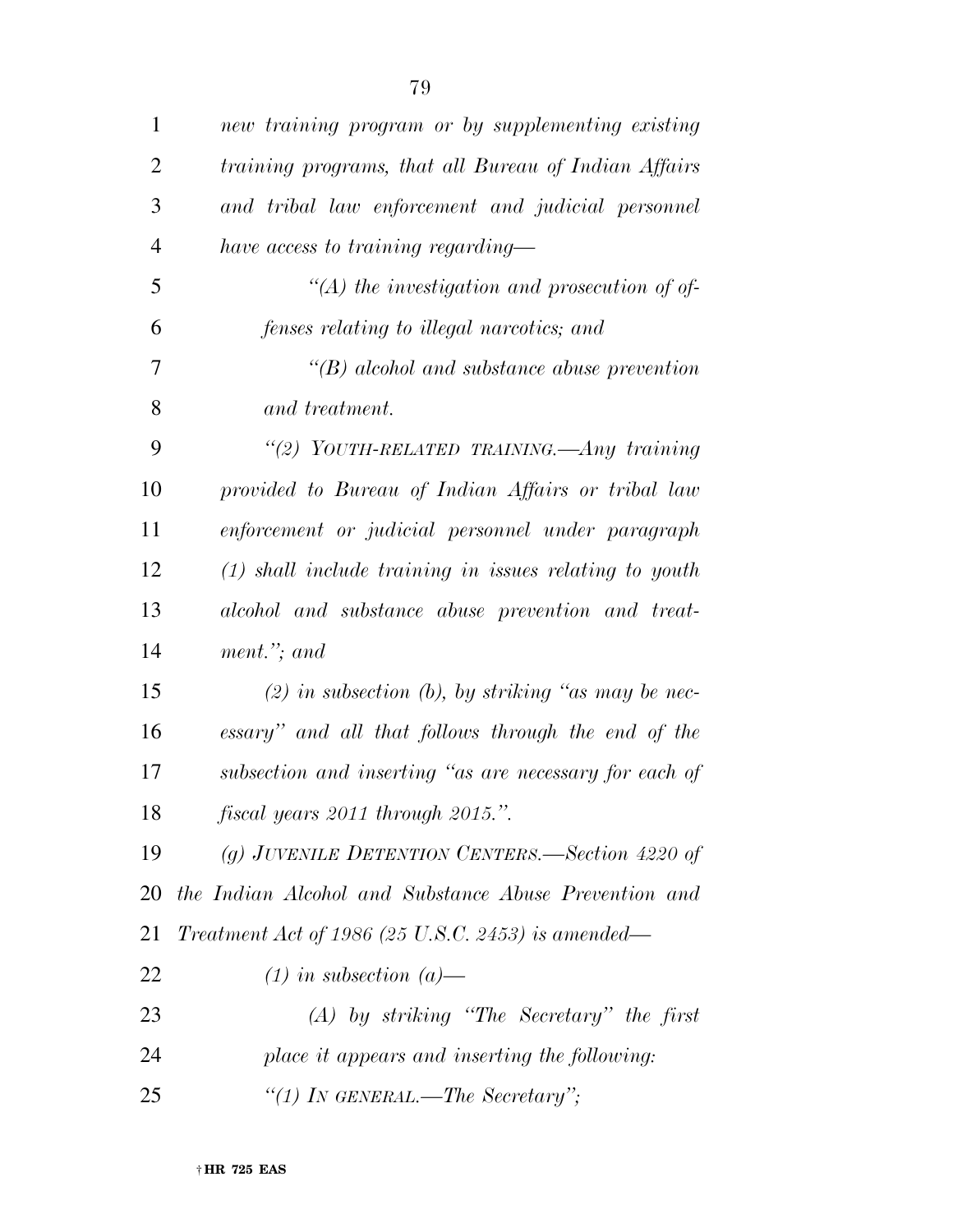| $\mathbf{1}$   | $(B)$ in the second sentence, by striking "The             |
|----------------|------------------------------------------------------------|
| $\overline{2}$ | Secretary shall" and inserting the following:              |
| 3              | "(2) CONSTRUCTION AND OPERATION.—The Sec-                  |
| $\overline{4}$ | retary shall"; and                                         |
| 5              | $(C)$ by adding at the end the following:                  |
| 6              | "(3) DEVELOPMENT OF PLAN.—                                 |
| 7              | "(A) In GENERAL.—Not later than 1 year                     |
| 8              | after the date of enactment of this paragraph, the         |
| 9              | Secretary and the Attorney General, in consulta-           |
| 10             | tion with tribal leaders and tribal justice offi-          |
| 11             | cials, shall develop a long-term plan for the con-         |
| 12             | struction, renovation, and operation of Indian             |
| 13             | <i>juvenile detention and treatment centers and al-</i>    |
| 14             | <i>ternatives to detention for juvenile offenders.</i>     |
| 15             | "(B) COORDINATION.—The plan under sub-                     |
| 16             | paragraph $(A)$ shall require the Bureau of In-            |
| 17             | dian Education and the Indian Health Service               |
| 18             | to coordinate with tribal and Bureau of Indian             |
| 19             | <i>Affairs juvenile detention centers to provide serv-</i> |
| 20             | <i>ices to those centers.</i> "; and                       |
| 21             | (2) in paragraphs (1) and (2) of subsection $(b)$ —        |
| 22             | $(A)$ by striking "for fiscal year 1993 and                |
| 23             | such sums as may be necessary for each of the              |
| 24             | fiscal years 1994, 1995, 1996, 1997, 1998, 1999,           |
| 25             | and 2000" each place it appears and inserting              |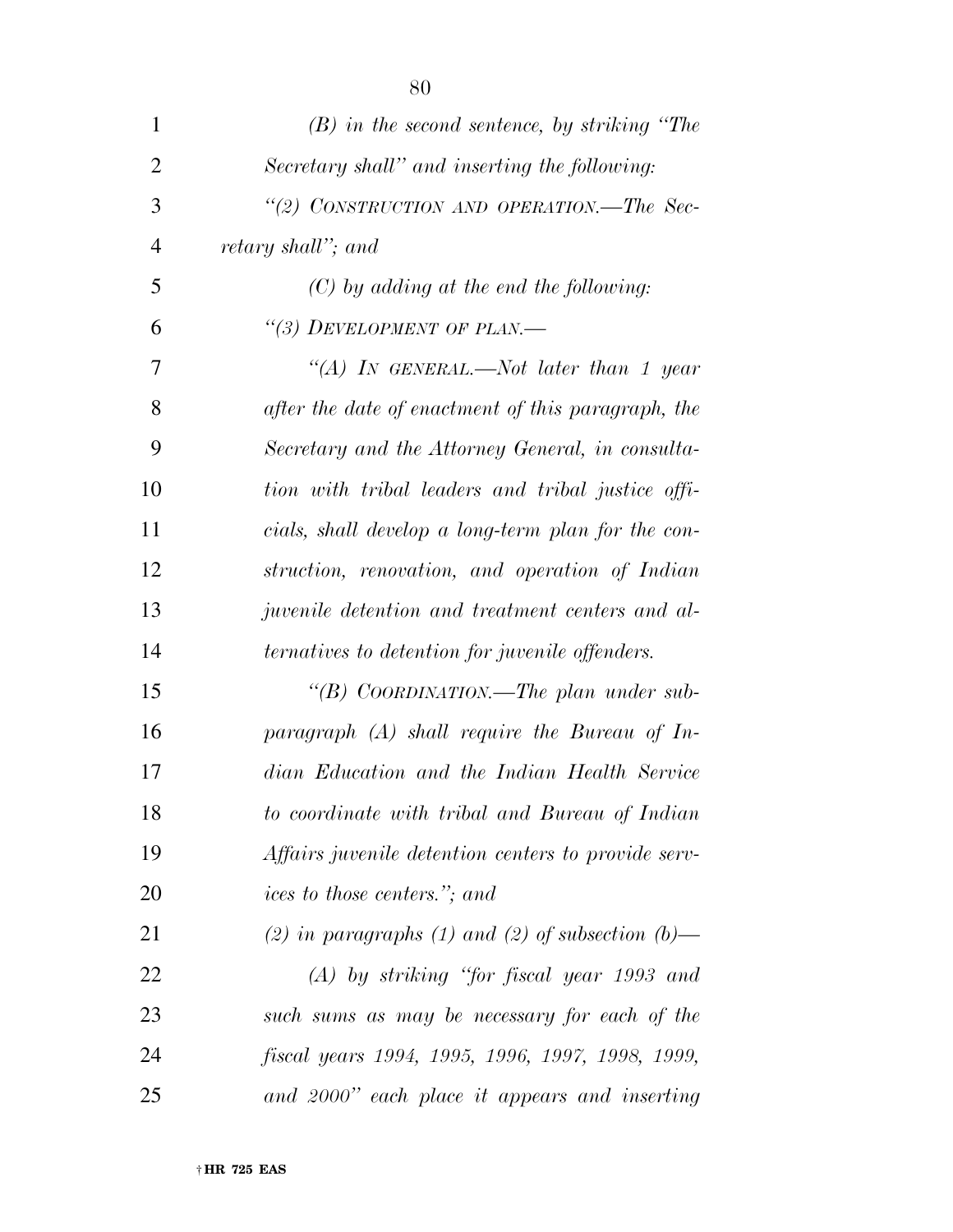| 1              | "for each of fiscal years $2011$ through $2015$ ";              |
|----------------|-----------------------------------------------------------------|
| $\overline{2}$ | and                                                             |
| 3              | by indenting paragraph (2) appro-<br>(B)                        |
| $\overline{4}$ | <i>priately.</i>                                                |
| 5              | SEC. 402. INDIAN TRIBAL JUSTICE; TECHNICAL AND LEGAL            |
| 6              | <b>ASSISTANCE.</b>                                              |
| 7              | (a) INDIAN TRIBAL JUSTICE.—                                     |
| 8              | (1) BASE SUPPORT FUNDING.—Section 103(b) of                     |
| 9              | the Indian Tribal Justice Act $(25 \text{ U.S.C. } 3613(b))$ is |
| 10             | amended by striking paragraph (2) and inserting the             |
| 11             | following:                                                      |
| 12             | $\lq(2)$ the employment of tribal court personnel,              |
| 13             | including tribal court judges, prosecutors, public de-          |
| 14             | fenders, appointed defense counsel, guardians ad                |
| 15             | litem, and court-appointed special advocates for chil-          |
| 16             | dren and juveniles;".                                           |
| 17             | (2) TRIBAL JUSTICE SYSTEMS.—Section 201 of                      |
| 18             | the Indian Tribal Justice Act $(25 \text{ U.S.C. } 3621)$ is    |
| 19             | $amended-$                                                      |
| 20             | $(A)$ in subsection $(a)$ —                                     |
| 21             | $(i)$ by striking "the provisions of sec-                       |
| 22             | tions 101 and 102 of this Act" and insert-                      |
| 23             | ing "sections 101 and 102"; and                                 |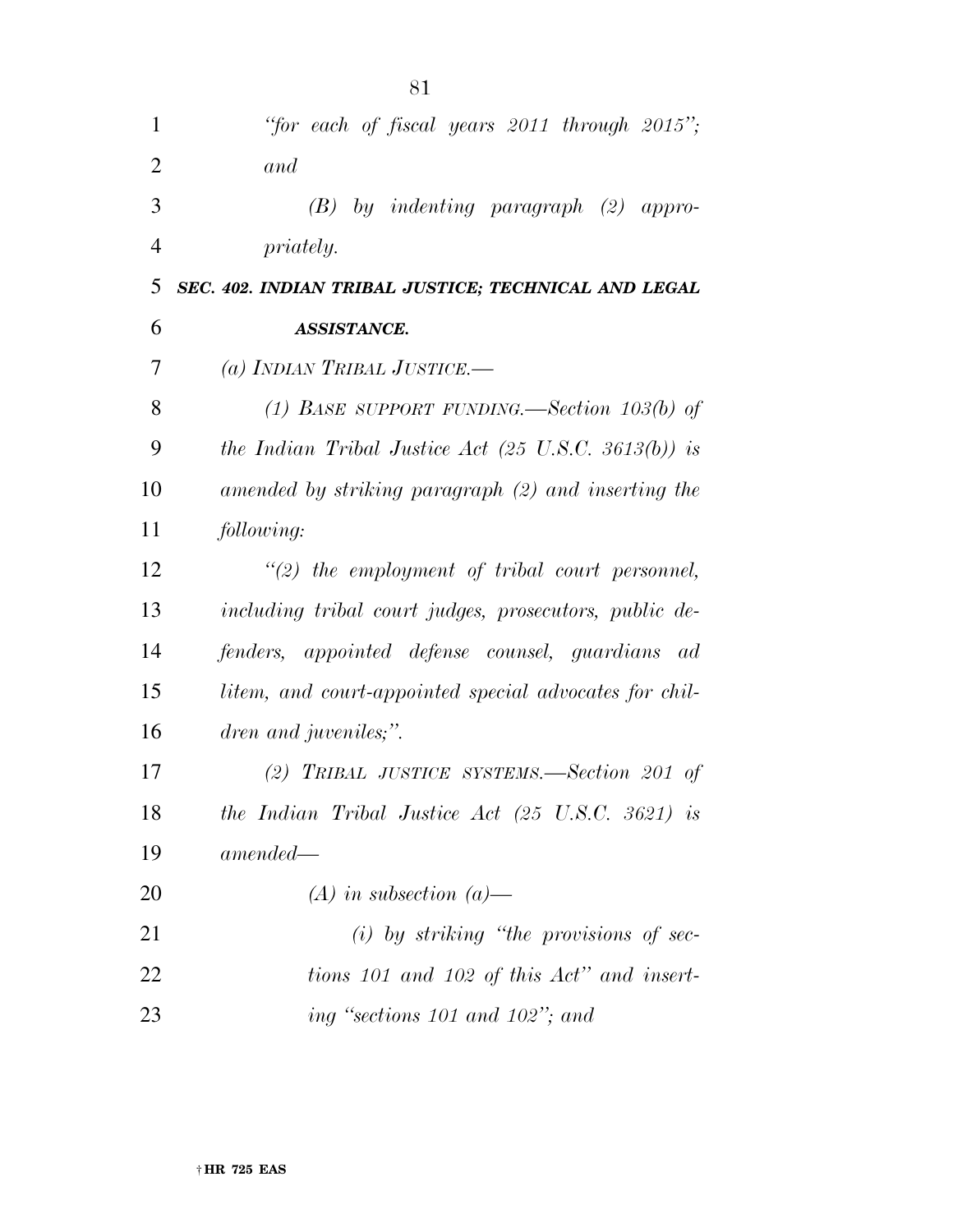| $\mathbf{1}$   | (ii) by striking "the fiscal years 2000                                           |
|----------------|-----------------------------------------------------------------------------------|
| $\overline{2}$ | through 2007" and inserting "fiscal years"                                        |
| 3              | 2011 through 2015";                                                               |
| $\overline{4}$ | $(B)$ in subsection $(b)$ —                                                       |
| 5              | $(i)$ by striking "the provisions of sec-                                         |
| 6              | tion 103 of this Act" and inserting "section                                      |
| 7              | $103$ "; and                                                                      |
| 8              | (ii) by striking "the fiscal years 2000                                           |
| 9              | through 2007" and inserting "fiscal years"                                        |
| 10             | $2011$ through $2015$ ";                                                          |
| 11             | $(C)$ in subsection $(c)$ , by striking "the fiscal                               |
| 12             | years 2000 through 2007" and inserting "fiscal                                    |
| 13             | years 2011 through 2015"; and                                                     |
| 14             | $(D)$ in subsection (d), by striking "the fiscal                                  |
| 15             | years 2000 through 2007" and inserting "fiscal                                    |
| 16             | years $2011$ through $2015$ ".                                                    |
| 17             | (b) TECHNICAL AND LEGAL ASSISTANCE.-                                              |
| 18             | (1) TRIBAL CIVIL LEGAL ASSISTANCE GRANTS.-                                        |
| 19             | Section 102 of the Indian Tribal Justice Technical                                |
| 20             | and Legal Assistance Act of 2000 (25 U.S.C. 3662) is                              |
| 21             | amended by inserting "(including guardians ad litem                               |
| 22             | and court-appointed special advocates for children                                |
| 23             | and juveniles)" after "civil legal assistance".                                   |
| 24             | (2)<br><b>TRIBAL</b><br>$\label{eq:CRIMINAL} CRIMINAL-LEGAL$<br><b>ASSISTANCE</b> |
| 25             | GRANTS.—Section 103 of the Indian Tribal Justice                                  |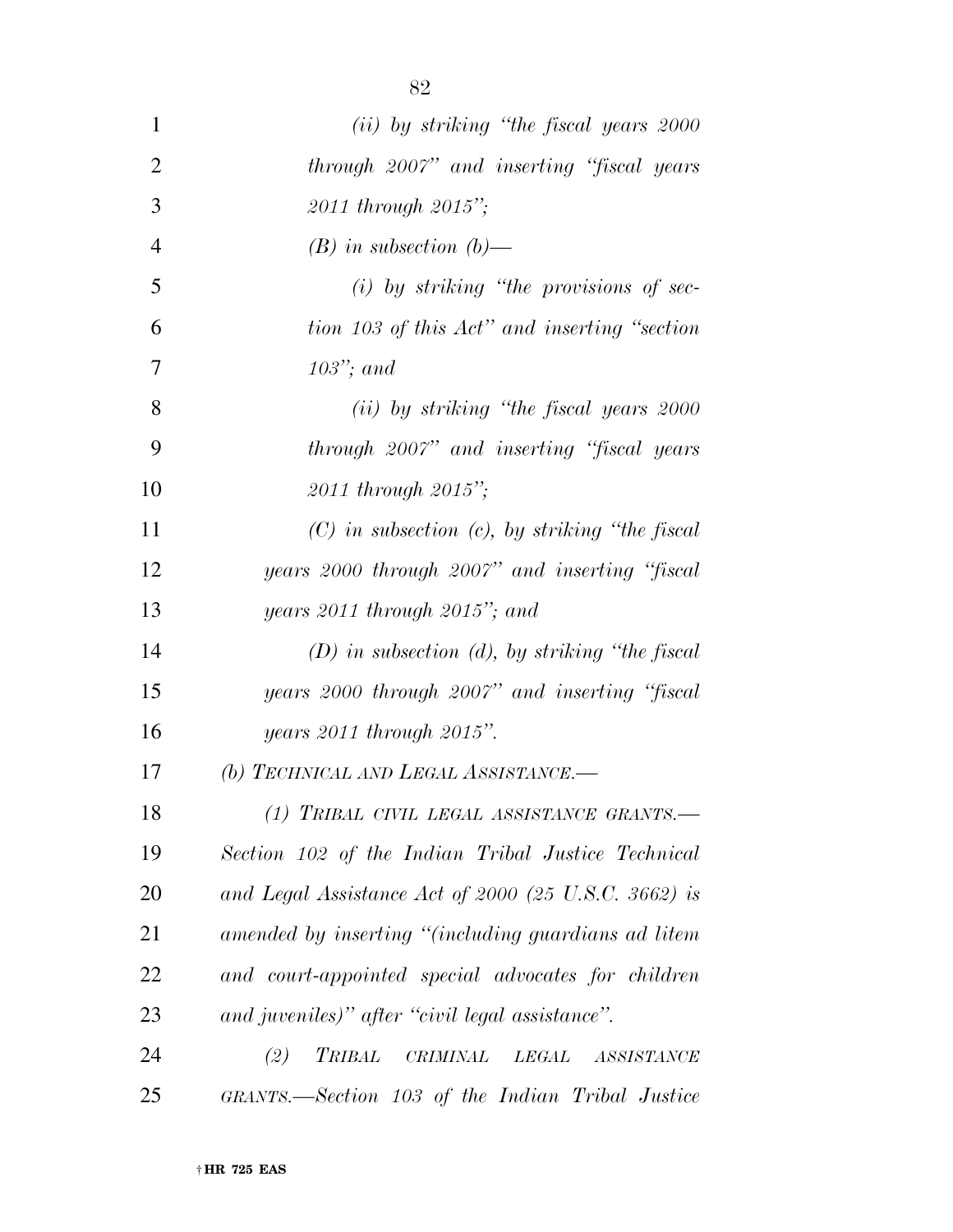| $\mathbf{1}$   | Technical and Legal Assistance Act of 2000 (25         |
|----------------|--------------------------------------------------------|
| $\overline{c}$ | U.S.C. 3663) is amended by striking "criminal legal    |
| 3              | assistance to members of Indian tribes and tribal jus- |
| $\overline{4}$ | tice systems" and inserting "defense counsel services" |
| 5              | to all defendants in tribal court criminal proceedings |
| 6              | and prosecution and judicial services for tribal       |
| 7              | courts".                                               |
| 8              | $(3)$ FUNDING.—The Indian Tribal Justice Tech-         |
| 9              | nical and Legal Assistance Act of 2000 is amended—     |
| 10             | $(A)$ in section 107 (as redesignated by sec-          |
| 11             | tion $104(a)(2)(A)$ , by striking "2000 through        |
| 12             | $2004"$ and inserting "2011 through 2015"; and         |
|                |                                                        |
| 13             | (B) in section $201(d)$ (25 U.S.C. 3681(d)),           |
| 14             | by striking "2000 through 2004" and inserting          |
| 15             | "2011 through 2015".                                   |
| 16             | SEC. 403. TRIBAL RESOURCES GRANT PROGRAM.              |
| 17             | Section 1701 of the Omnibus Crime Control and Safe     |
|                | 18 Streets Act of 1968 (42 U.S.C. 3796dd) is amended—  |
| 19             | $(1)$ in subsection $(b)$ —                            |
| 20             | $(A)$ in each of paragraphs $(1)$ through $(4)$        |
| 21             | and $(6)$ through $(17)$ , by inserting "to" after the |
| 22             | paragraph designation;                                 |
| 23             | $(B)$ in paragraph $(1)$ , by striking "State          |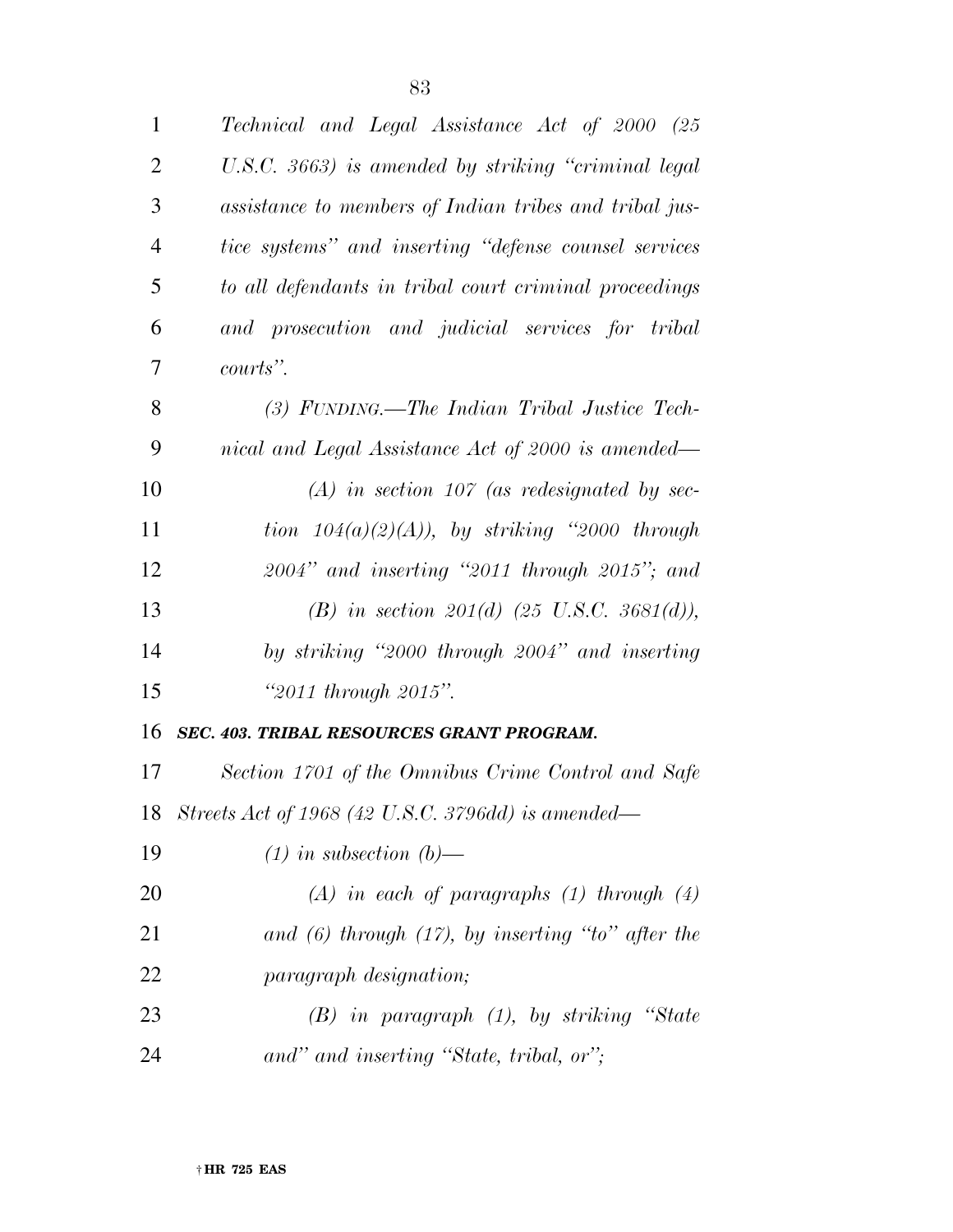| $\mathbf{1}$   | $(C)$ in paragraphs $(9)$ and $(10)$ , by insert-       |
|----------------|---------------------------------------------------------|
| $\overline{2}$ | ing ", tribal," after "State" each place it ap-         |
| 3              | pears;                                                  |
| $\overline{4}$ | (D) in paragraph $(15)$ —                               |
| 5              | $(i)$ by striking "a State in" and insert-              |
| 6              | ing "a State or Indian tribe in";                       |
| 7              | (ii) by striking "the State which" and                  |
| 8              | inserting "the State or tribal community                |
| 9              | that"; and                                              |
| 10             | $(iii)$ by striking "a State or" and in-                |
| 11             | serting "a State, tribal, or";                          |
| 12             | $(E)$ in paragraph (16), by striking "and"              |
| 13             | at the end                                              |
| 14             | $(F)$ in paragraph $(17)$ , by striking the pe-         |
| 15             | riod at the end and inserting "; and";                  |
| 16             | $(G)$ by redesignating paragraphs<br>(6)                |
| 17             | through $(17)$ as paragraphs $(5)$ through $(16)$ , re- |
| 18             | spectively; and                                         |
| 19             | $(H)$ by adding at the end the following:               |
| 20             | " $(17)$ to permit tribal governments receiving di-     |
| 21             | rect law enforcement services from the Bureau of In-    |
| 22             | dian Affairs to access the program under this section   |
| 23             | for use in accordance with paragraphs (1) through       |
| 24             | $(16).$ ".                                              |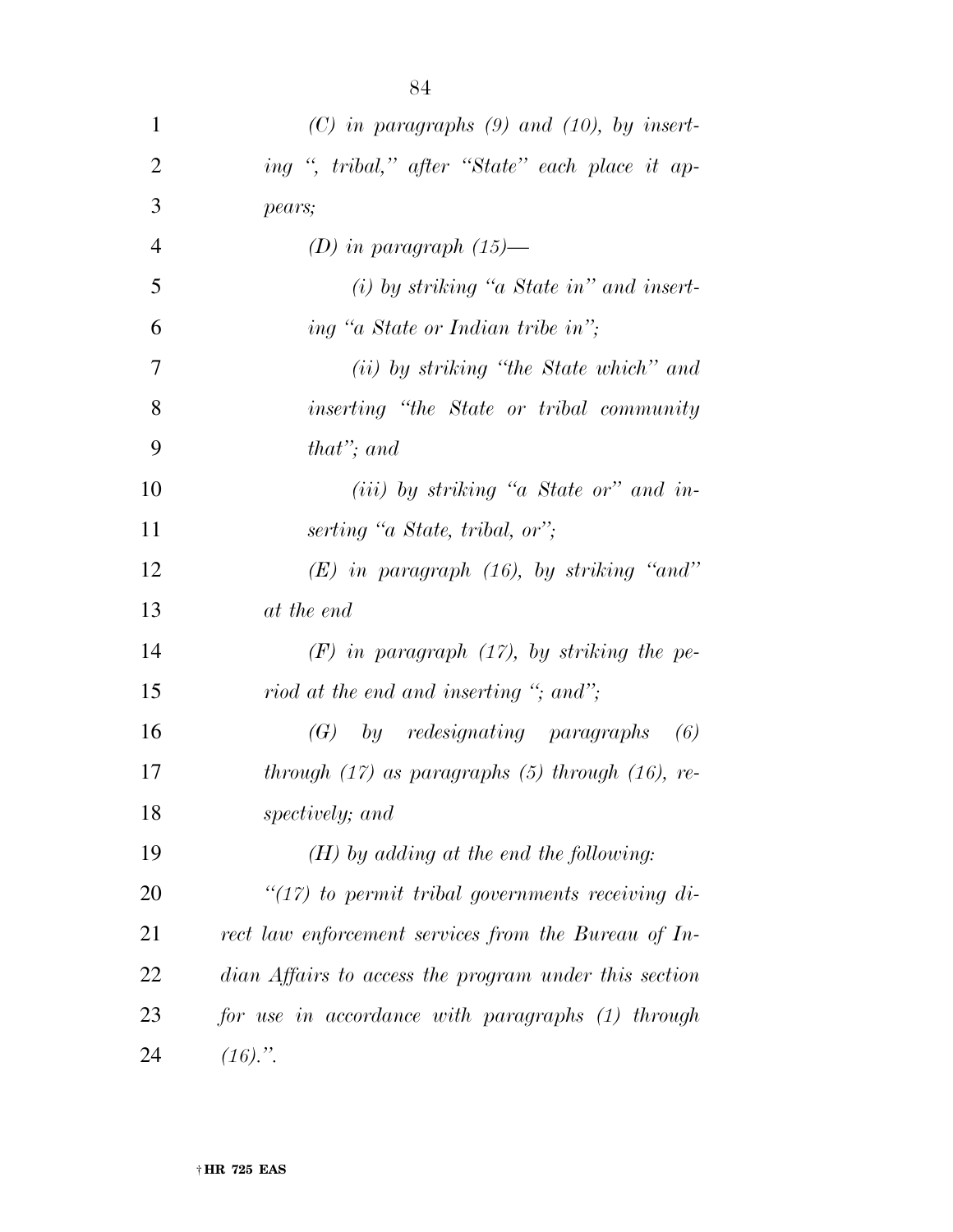| $\mathbf{1}$   | (2) in subsection (i), by striking "The authority"      |
|----------------|---------------------------------------------------------|
| $\overline{2}$ | and inserting "Except as provided in subsection $(j)$ , |
| 3              | the authority"; and                                     |
| $\overline{4}$ | $(3)$ by adding at the end the following:               |
| 5              | "(j) GRANTS TO INDIAN TRIBES.-                          |
| 6              | $\lq(1)$ In GENERAL.—Notwithstanding subsection         |
| 7              | $(i)$ and section 1703, and in acknowledgment of the    |
| 8              | Federal nexus and distinct Federal responsibility to    |
| 9              | address and prevent crime in Indian country, the At-    |
| 10             | torney General shall provide grants under this section  |
| 11             | to Indian tribal governments, for fiscal year 2011      |
| 12             | and any fiscal year thereafter, for such period as the  |
| 13             | Attorney General determines to be appropriate to as-    |
| 14             | sist the Indian tribal governments in carrying out the  |
| 15             | purposes described in subsection $(b)$ .                |
| 16             | "(2) PRIORITY OF FUNDING.—In providing                  |
| 17             | grants to Indian tribal governments under this sub-     |
| 18             | section, the Attorney General shall take into consider- |
| 19             | ation reservation crime rates and tribal law enforce-   |
| 20             | ment staffing needs of each Indian tribal government.   |
| 21             | "(3) FEDERAL SHARE.—Because of the Federal              |
| 22             | nature and responsibility for providing public safety   |
| 23             | on Indian land, the Federal share of the cost of any    |
| 24             | activity carried out using a grant under this sub-      |
| 25             | section—                                                |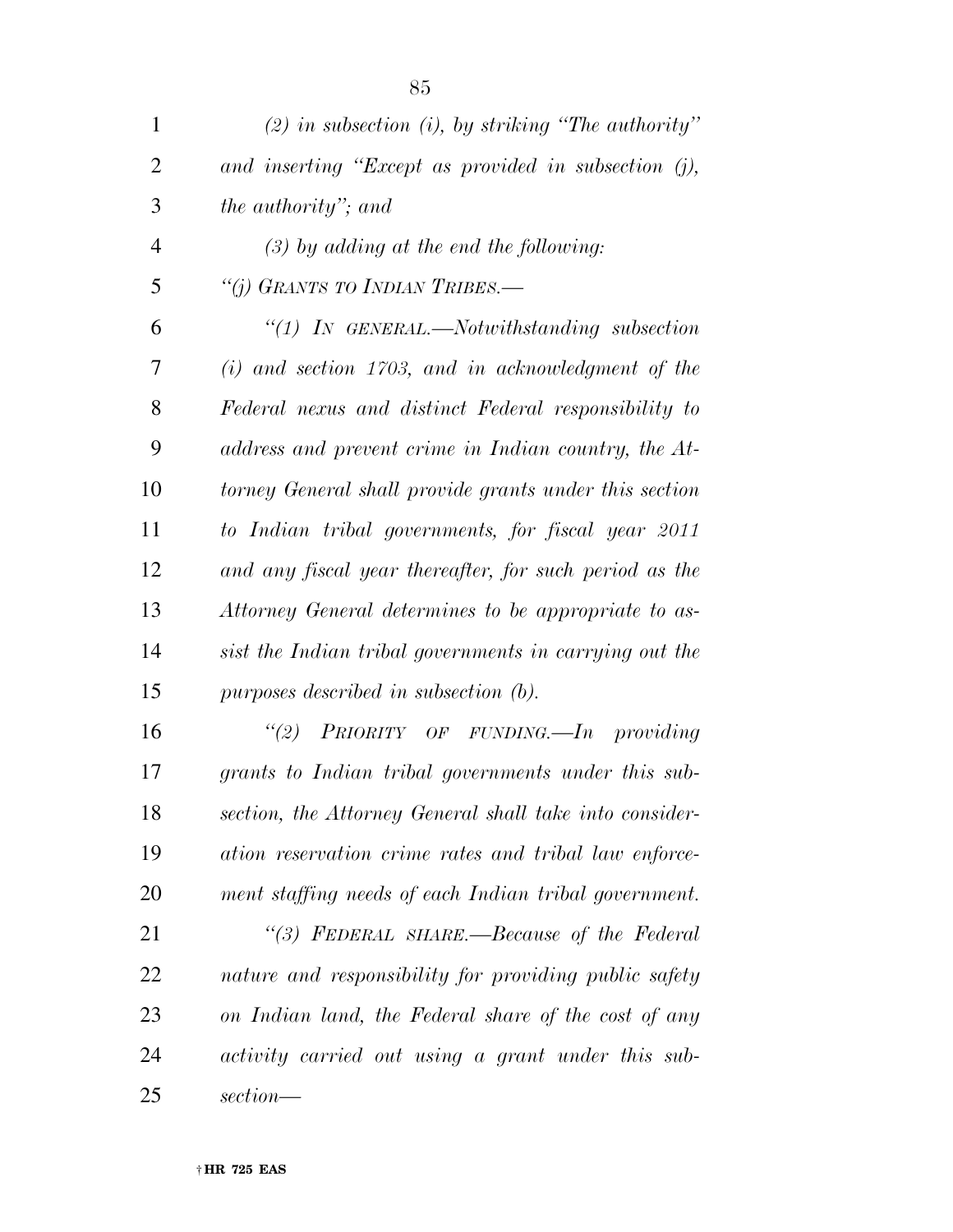| $\mathbf{1}$   | $\lq (A)$ shall be 100 percent; and                                                                               |
|----------------|-------------------------------------------------------------------------------------------------------------------|
| $\overline{2}$ | $\lq (B)$ may be used to cover indirect costs.                                                                    |
| 3              | $\label{eq:1} \textit{AUTHORIZATION OF} \quad \textit{OF} \quad \textit{APPROPRIATIONS}.\textit{---}$<br>$\lq(4)$ |
| $\overline{4}$ | There is authorized to be appropriated to carry out                                                               |
| 5              | this subsection $$40,000,000$ for each of fiscal years                                                            |
| 6              | 2011 through 2015.                                                                                                |
| 7              | "(k) REPORT.—Not later than 180 days after the date                                                               |
| 8              | of enactment of this subsection, the Attorney General shall                                                       |
| 9              | submit to Congress a report describing the extent and effec-                                                      |
| 10             | tiveness of the Community Oriented Policing (COPS) ini-                                                           |
| 11             | tiative as applied in Indian country, including particular                                                        |
| 12             | references to-                                                                                                    |
| 13             | $\lq(1)$ the problem of intermittent funding;                                                                     |
| 14             | "(2) the integration of COPS personnel with ex-                                                                   |
| 15             | isting law enforcement authorities; and                                                                           |
| 16             | $\lq(3)$ an explanation of how the practice of com-                                                               |
| 17             | munity policing and the broken windows theory can                                                                 |
| 18             | most effectively be applied in remote tribal loca-                                                                |
| 19             | tions.".                                                                                                          |
| 20             | <b>SEC. 404. TRIBAL JAILS PROGRAM.</b>                                                                            |
|                |                                                                                                                   |

 *(a) IN GENERAL.—Section 20109 of the Violent Crime Control and Law Enforcement Act of 1994 (42 U.S.C. 13709) is amended by striking subsection (a) and inserting the following:*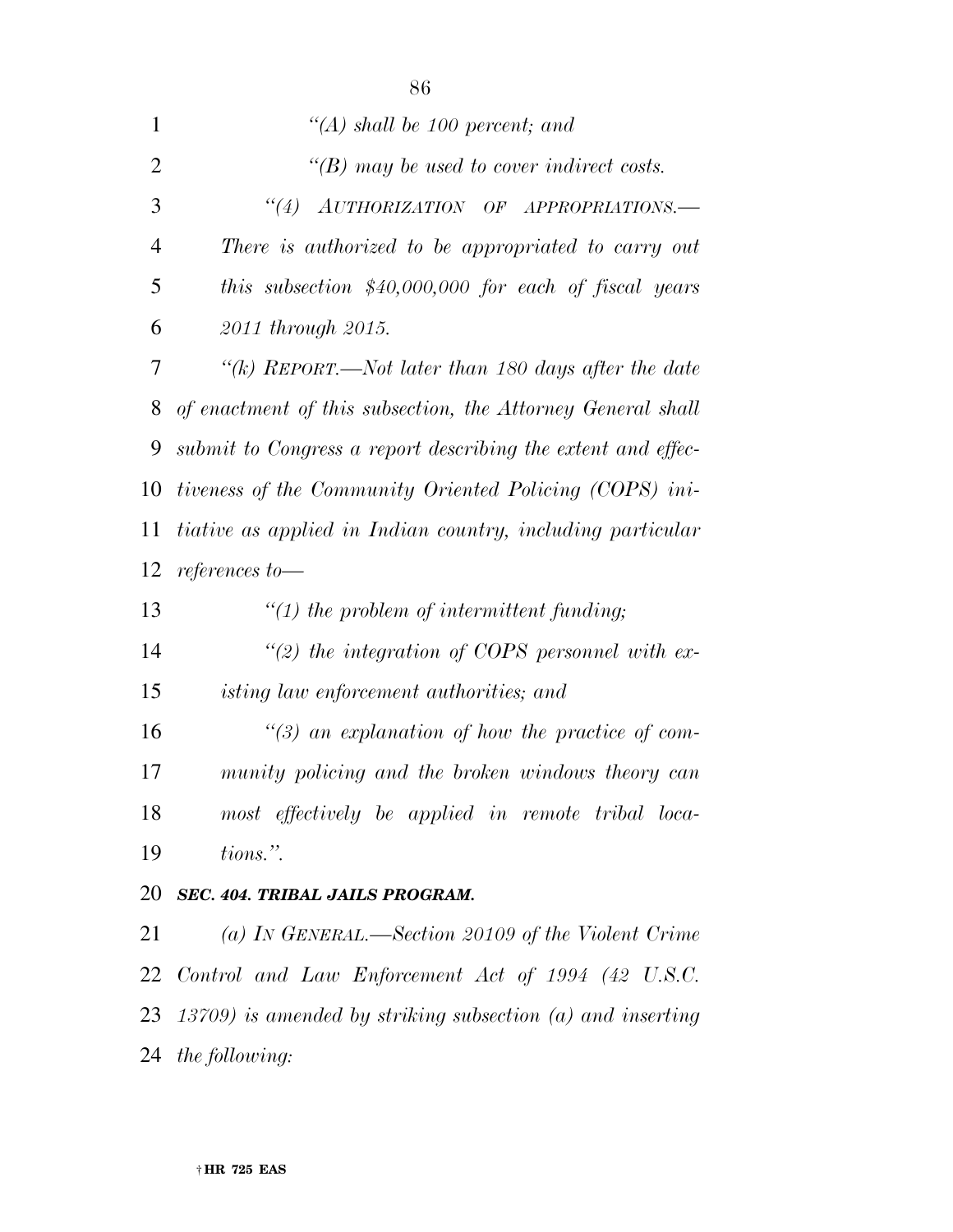| 1  | "(a) RESERVATION OF FUNDS.—Notwithstanding any                   |
|----|------------------------------------------------------------------|
| 2  | other provision of this part, of amounts made available to       |
| 3  | the Attorney General to carry out programs relating to of-       |
|    | 4 fender incarceration, the Attorney General shall reserve       |
| 5  | $$35,000,000$ for each of fiscal years 2011 through 2015 to      |
| 6  | carry out this section.".                                        |
| 7  | (b) REGIONAL DETENTION CENTERS.—                                 |
| 8  | $(1)$ In GENERAL.—Section 20109 of the Violent                   |
| 9  | Crime Control and Law Enforcement Act of 1994 (42)               |
| 10 | U.S.C. 13709) is amended by striking subsection $(b)$            |
| 11 | and inserting the following:                                     |
| 12 | "(b) GRANTS TO INDIAN TRIBES.—                                   |
| 13 | $\lq(1)$ IN GENERAL.—From the amounts reserved                   |
| 14 | under subsection $(a)$ , the Attorney General shall pro-         |
| 15 | vide grants—                                                     |
| 16 | "(A) to Indian tribes for purposes of $-$                        |
| 17 | $``(i)$ construction and maintenance of                          |
| 18 | <i>jails</i> on Indian land for the incarceration of             |
| 19 | offenders subject to tribal jurisdiction;                        |
| 20 | $``(ii)$ entering into contracts with pri-                       |
| 21 | vate entities to increase the efficiency of the                  |
| 22 | construction of tribal jails; and                                |
| 23 | $``(iii) \, \, developing \, \, and \, \, implementing \, \,al.$ |
| 24 | ternatives to incarceration in tribal jails;                     |

† **HR 725 EAS**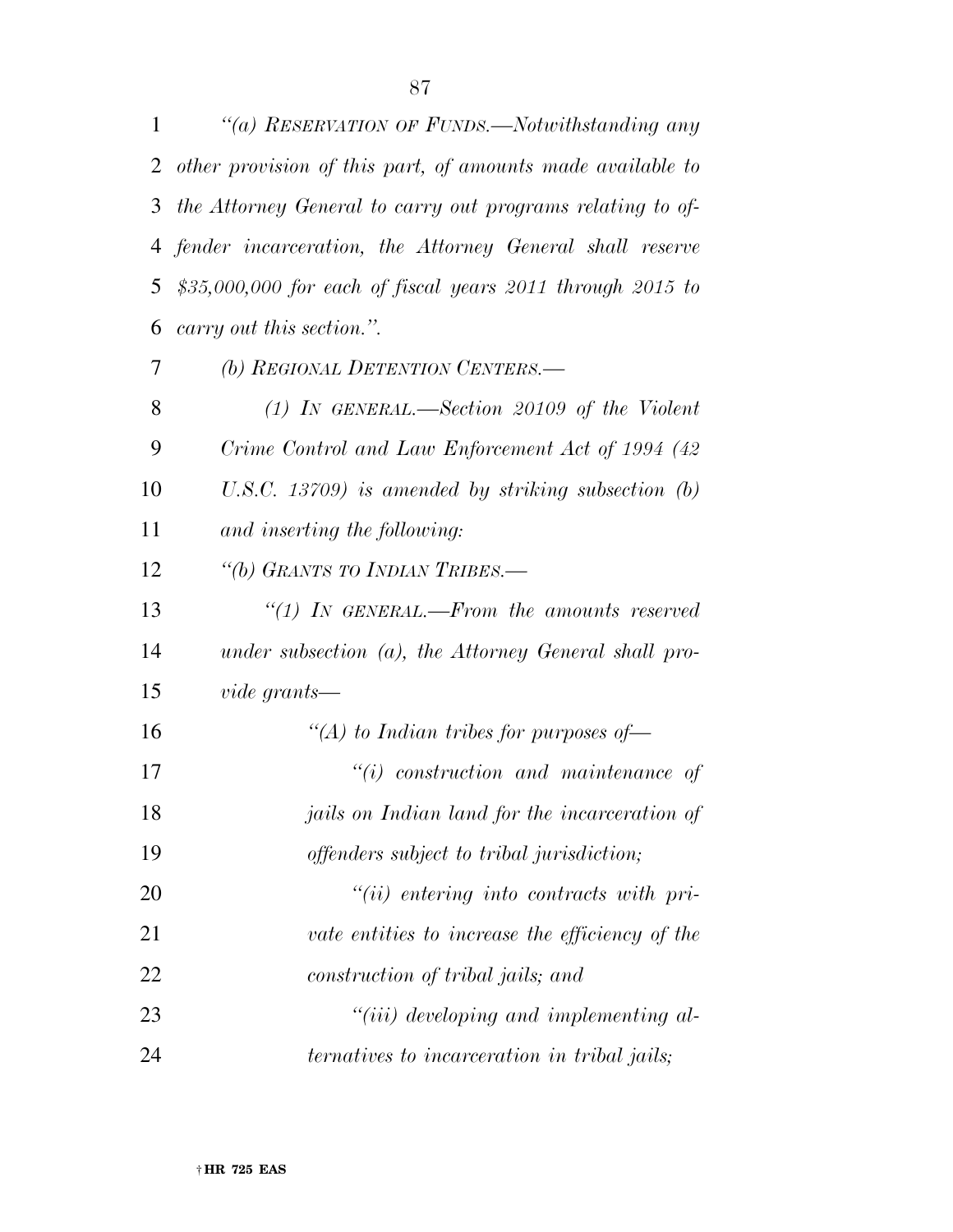| 1              | " $(B)$ to Indian tribes for the construction of         |
|----------------|----------------------------------------------------------|
| $\overline{2}$ | tribal justice centers that combine tribal police,       |
| 3              | courts, and corrections services to address viola-       |
| $\overline{4}$ | tions of tribal civil and criminal laws;                 |
| 5              | "(C) to consortia of Indian tribes for pur-              |
| 6              | poses of constructing and operating regional de-         |
| 7              | tention centers on Indian land for long-term in-         |
| 8              | carceration of offenders subject to tribal jurisdic-     |
| 9              | tion, as the applicable consortium determines to         |
| 10             | be appropriate.                                          |
| 11             | "(2) PRIORITY OF FUNDING.—in providing                   |
| 12             | grants under this subsection, the Attorney General       |
| 13             | shall take into consideration applicable—                |
| 14             | $\lq\lq (A)$ reservation crime rates;                    |
| 15             | $\lq (B)$ annual tribal court convictions; and           |
| 16             | $\lq\lq C$ ) bed space needs.                            |
| 17             | "(3) FEDERAL SHARE.-Because of the Federal               |
| 18             | nature and responsibility for providing public safety    |
| 19             | on Indian land, the Federal share of the cost of any     |
| 20             | activity carried out using a grant under this sub-       |
| 21             | section shall be 100 percent.".                          |
| 22             | <i>CONFORMING</i><br>AMENDMENT.-Section<br>(2)           |
| 23             | $20109(c)$ of the Violent Crime Control and Law En-      |
| 24             | forcement Act of 1994 (42 U.S.C. 13709 $(c)$ ) is amend- |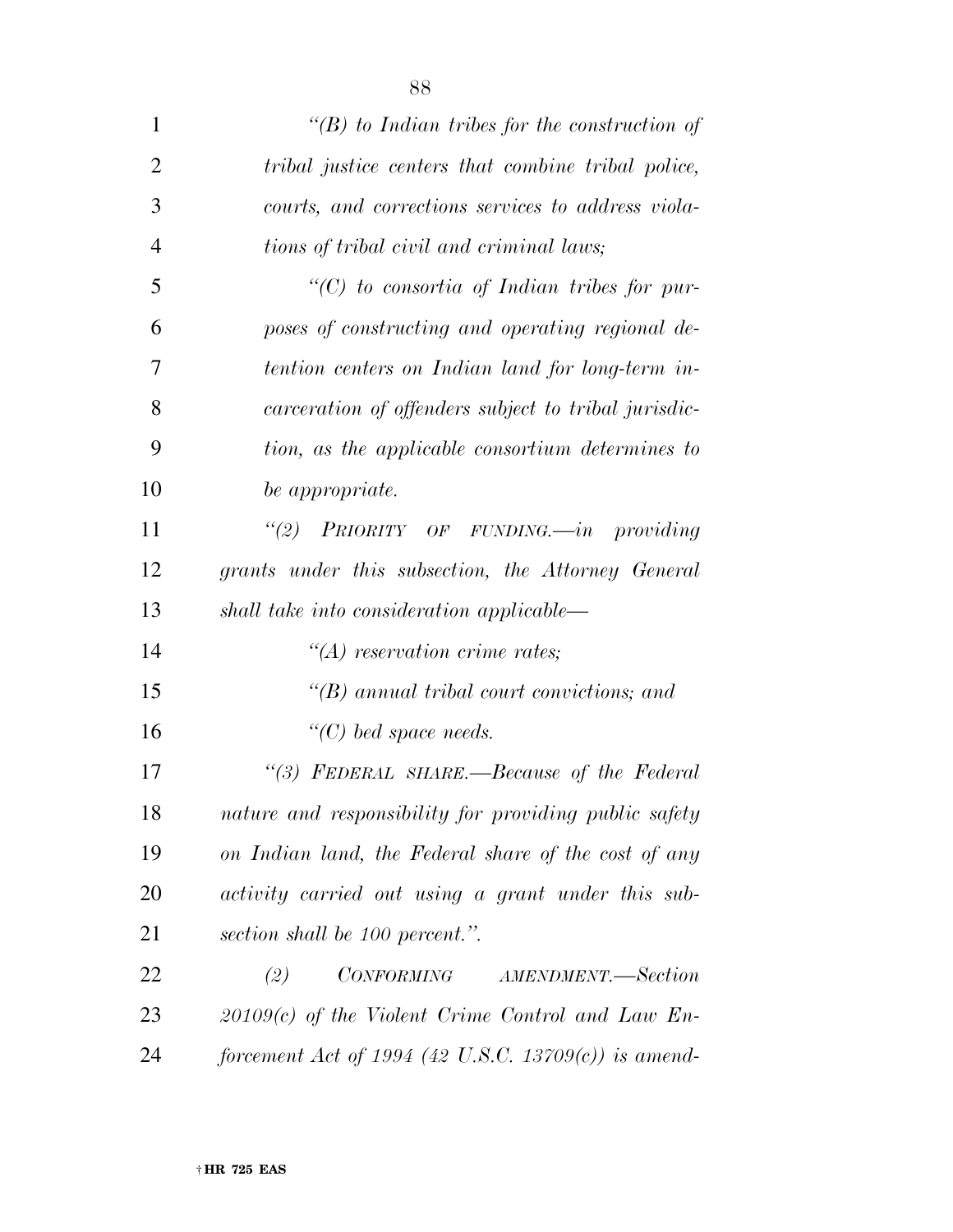| 3              | $(3)$ LONG-TERM PLAN.—Section 20109 of the                       |
|----------------|------------------------------------------------------------------|
| $\overline{4}$ | Violent Crime Control and Law Enforcement Act of                 |
| 5              | $1994$ (42 U.S.C. 13709) is amended by adding at the             |
| 6              | end the following:                                               |
| 7              | "(d) LONG-TERM PLAN.—Not later than 1 year after                 |
| 8              | the date of enactment of this subsection, the Attorney Gen-      |
| 9              | eral, in coordination with the Bureau of Indian Affairs and      |
| 10             | in consultation with tribal leaders, tribal law enforcement      |
| 11             | officers, and tribal corrections officials, shall submit to Con- |
| 12             | gress a long-term plan to address incarceration in Indian        |
| 13             | $country, including-$                                            |
| 14             | "(1) a description of proposed activities for-                   |
| 15             | $\lq (A)$ construction, operation, and mainte-                   |
| 16             | nance of juvenile (in accordance with section                    |
| 17             | $4220(a)(3)$ of the Indian Alcohol and Substance                 |
| 18             | Abuse Prevention and Treatment Act of 1986 (25                   |
| 19             | U.S.C. $2453(a)(3)$ and adult detention facilities               |
| 20             | (including regional facilities) in Indian country;               |
| 21             | $\lq\lq B$ contracting with State and local de-                  |
| 22             | tention centers, on approval of the affected tribal              |
| 23             | <i>governments</i> ; and                                         |
| 24             | $\lq$ (C) alternatives to incarceration, developed               |
| 25             | in cooperation with tribal court systems;                        |
|                |                                                                  |

 *ed by inserting ''or consortium of Indian tribes, as applicable,'' after ''Indian tribe''.*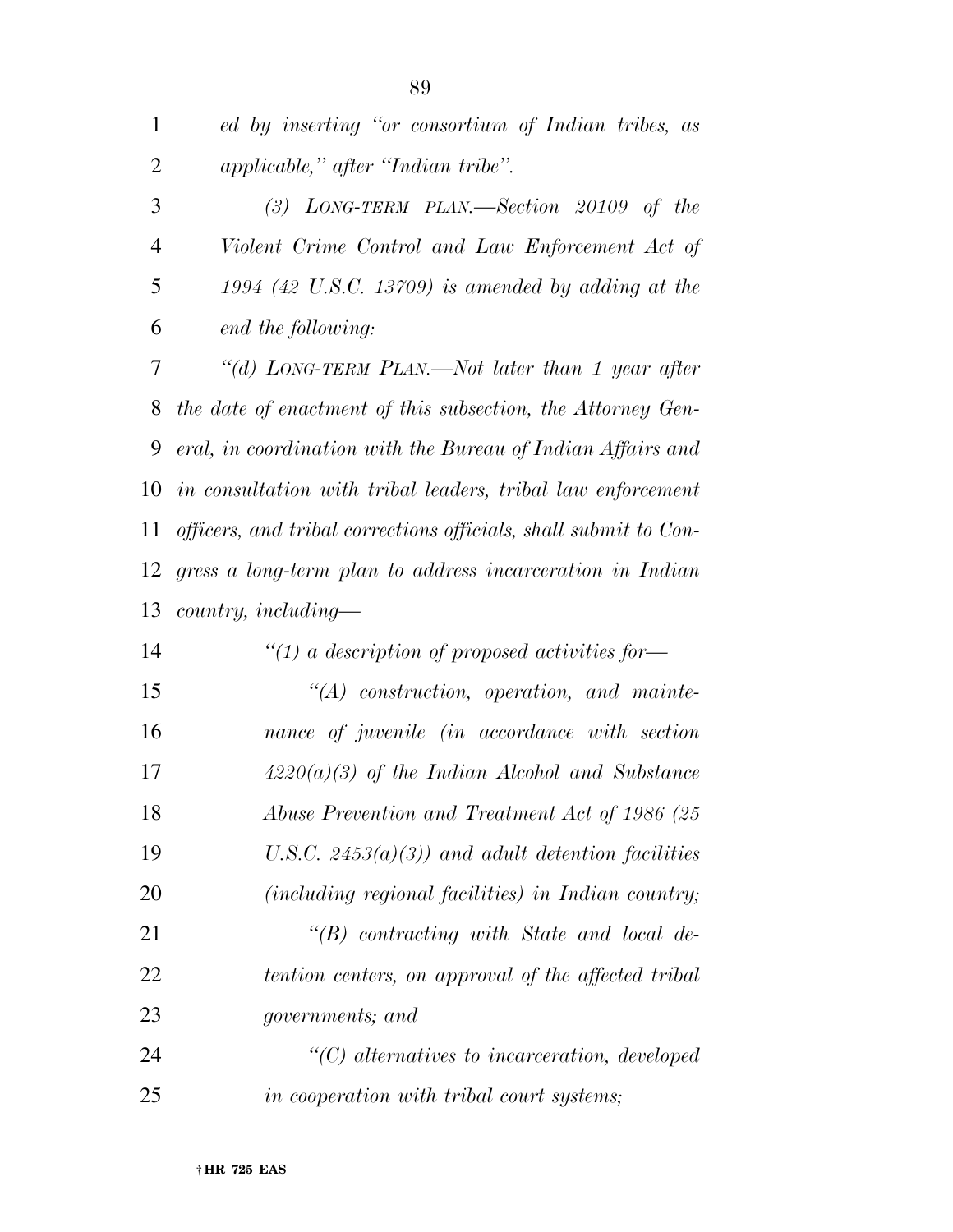*''(3) any other alternatives as the Attorney Gen- eral, in coordination with the Bureau of Indian Af- fairs and in consultation with Indian tribes, deter-mines to be necessary.''.* 

#### *SEC. 405. TRIBAL PROBATION OFFICE LIAISON PROGRAM.*

 *Title II of the Indian Tribal Justice Technical and Legal Assistance Act of 2000 (25 U.S.C. 3681 et seq.) is amended by adding at the end the following:* 

#### *''SEC. 203. ASSISTANT PROBATION OFFICERS.*

 *''To the maximum extent practicable, the chief judge or chief probation or pretrial services officer of each judicial district, in coordination with the Office of Tribal Justice and the Office of Justice Services, shall—* 

 *''(1) appoint individuals residing in Indian country to serve as probation or pretrial services offi- cers or assistants for purposes of monitoring and pro- viding services to Federal prisoners residing in In-dian country; and* 

 *''(2) provide substance abuse, mental health, and other related treatment services to offenders residing on Indian land.''.*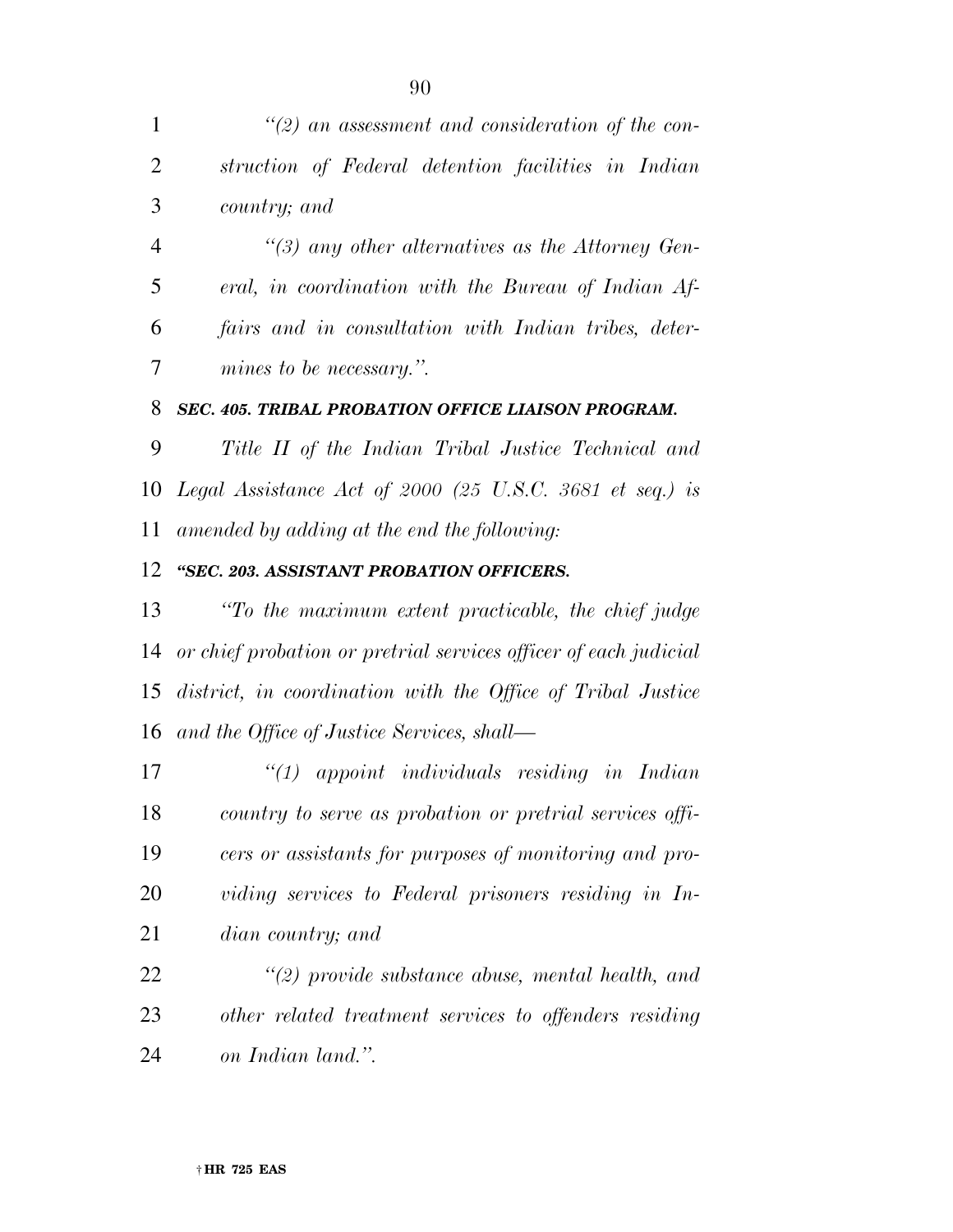## *SEC. 406. TRIBAL YOUTH PROGRAM. (a) INCENTIVE GRANTS FOR LOCAL DELINQUENCY PREVENTION PROGRAMS.—Section 504 of the Juvenile Jus- tice and Delinquency Prevention Act of 1974 (42 U.S.C. 5783) is amended— (1) in subsection (a), by inserting '', or to feder- ally recognized Indian tribe or consortia of federally recognized Indian tribes under subsection (d)'' after ''subsection (b)''; and (2) by adding at the end the following: ''(d) GRANTS FOR TRIBAL DELINQUENCY PREVENTION AND RESPONSE PROGRAMS.— ''(1) IN GENERAL.—The Administrator shall make grants under this section, on a competitive basis, to eligible Indian tribes or consortia of Indian tribes, as described in paragraph (2)— ''(A) to support and enhance— ''(i) tribal juvenile delinquency preven- tion services; and ''(ii) the ability of Indian tribes to re- spond to, and care for, juvenile offenders; and*

 *''(B) to encourage accountability of Indian tribal governments with respect to preventing ju- venile delinquency and responding to, and car-ing for, juvenile offenders.*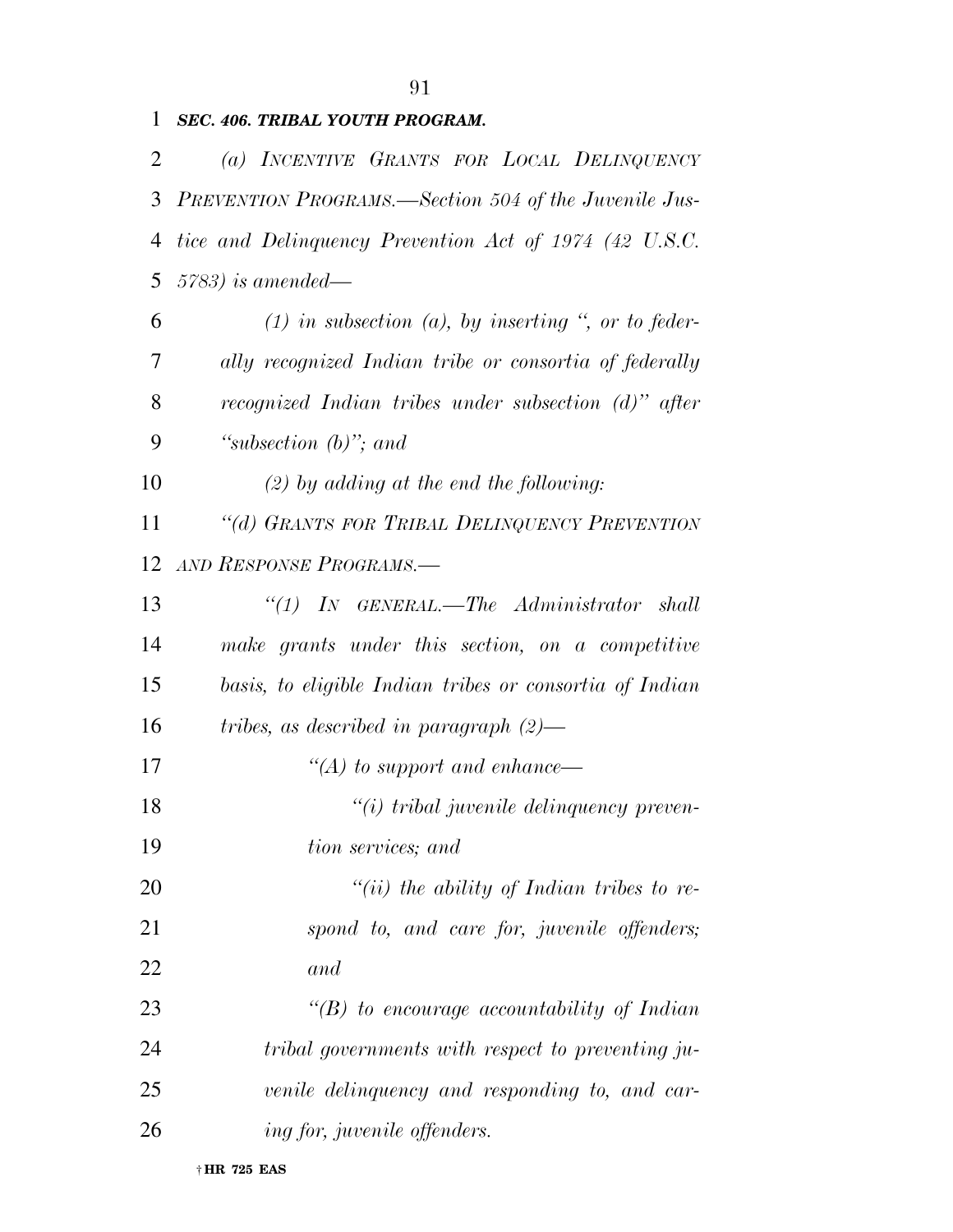| $\mathbf{1}$   | "(2) ELIGIBLE INDIAN TRIBES.—To be eligible to                                                                    |
|----------------|-------------------------------------------------------------------------------------------------------------------|
| $\overline{2}$ | receive a grant under this subsection, an Indian tribe                                                            |
| 3              | or consortium of Indian tribes shall submit to the Ad-                                                            |
| $\overline{4}$ | ministrator an application in such form and con-                                                                  |
| 5              | taining such information as the Administrator may                                                                 |
| 6              | require.                                                                                                          |
| 7              | "(3) CONSIDERATIONS.—In providing grants                                                                          |
| 8              | under this subsection, the Administrator shall take                                                               |
| 9              | into consideration, with respect to the Indian tribe to                                                           |
| 10             | be served, the $-$                                                                                                |
| 11             | $\lq (A)$ juvenile crime rates;                                                                                   |
| 12             | "(B) dropout rates; and                                                                                           |
| 13             | "(C) number of at-risk youth.                                                                                     |
| 14             | $\label{eq:1} \textit{AUTHORIZATION OF} \quad \textit{OF} \quad \textit{APPROPRIATIONS}.\textit{---}$<br>$\lq(4)$ |
| 15             | There is authorized to be appropriated $$25,000,000$                                                              |
| 16             | for each of fiscal years 2011 through 2015.".                                                                     |
| 17             | (b) COORDINATING COUNCIL ON JUVENILE JUSTICE                                                                      |
|                | 18 AND DELINQUENCY PREVENTION.—Section $206(a)(2)$ of the                                                         |
|                | 19 Juvenile Justice and Delinquency Prevention Act of 1974                                                        |
| 20             | $(42 \text{ U.S.C. } 5616(a)(2))$ is amended—                                                                     |
| 21             | $(1)$ in subparagraph $(A)$ , by striking "Nine" and                                                              |
| 22             | <i>inserting</i> "Ten"; and                                                                                       |
| 23             | $(2)$ in subparagraph $(B)$ , by adding at the end                                                                |
| 24             | the following:                                                                                                    |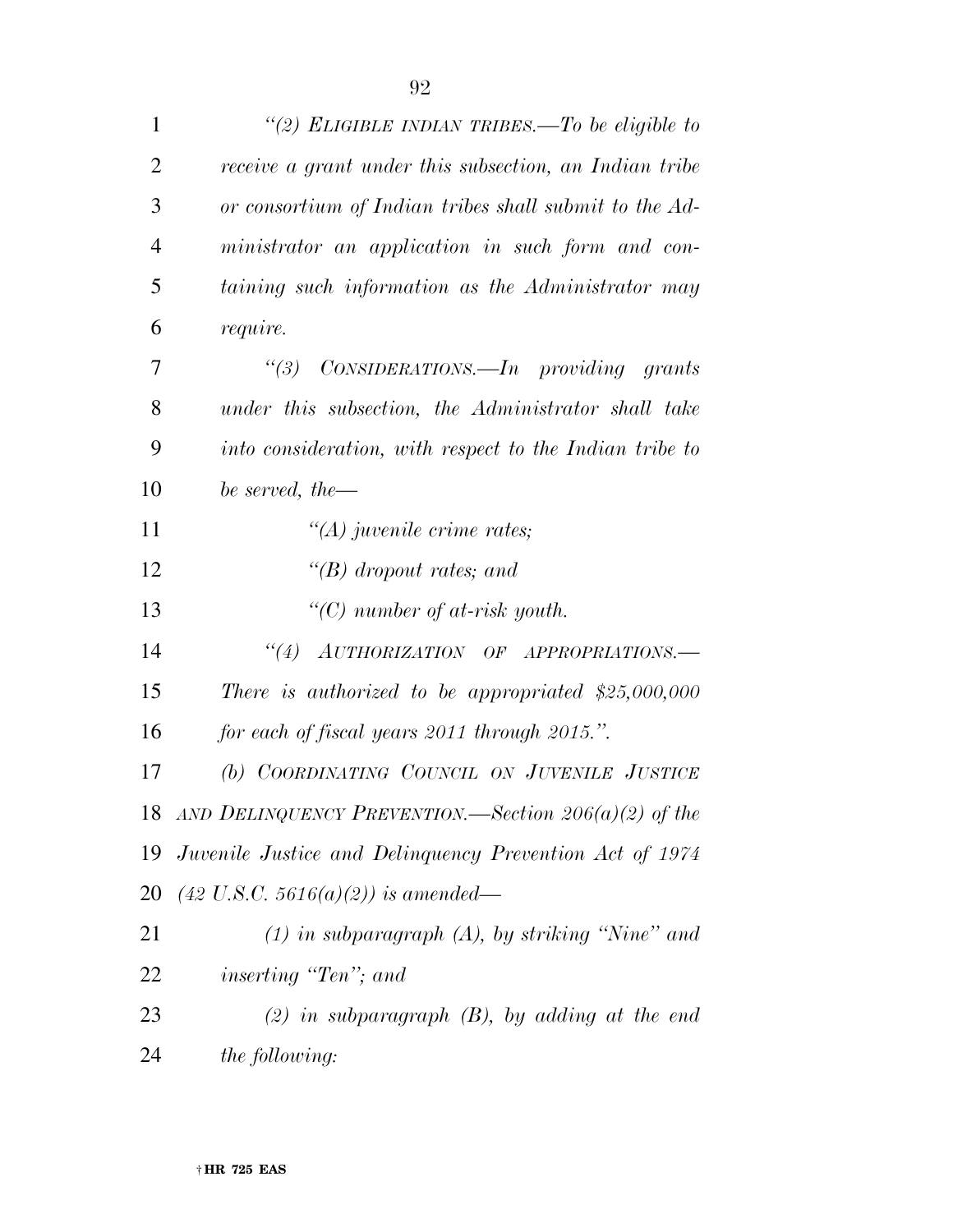| $\mathbf{1}$   | "(iv) One member shall be appointed                      |
|----------------|----------------------------------------------------------|
| $\overline{2}$ | by the Chairman of the Committee on In-                  |
| 3              | dian Affairs of the Senate, in consultation              |
| $\overline{4}$ | with the Vice Chairman of that Committee                 |
| 5              | and the Chairman and Ranking Member of                   |
| 6              | the Committee on Natural Resources of the                |
| 7              | <i>House of Representatives.</i> ".                      |
| 8              | SEC. 407. IMPROVING PUBLIC SAFETY PRESENCE IN RURAL      |
| 9              | ALASKA.                                                  |
| 10             | (a) DEFINITIONS.—In this section:                        |
| 11             | $(1)$ STATE.—                                            |
| 12             | $(A)$ In GENERAL.—The term "State" means                 |
| 13             | the State of Alaska.                                     |
| 14             | (B) INCLUSION.—The term "State" includes                 |
| 15             | any political subdivision of the State of Alaska.        |
| 16             | (2) VILLAGE PUBLIC SAFETY OFFICER.—The                   |
| 17             | term "village public safety officer" means an indi-      |
| 18             | vidual employed as a village public safety officer       |
| 19             | under the program established by the State pursuant      |
| 20             | to Alaska Statute 18.65.670.                             |
| 21             | (3) TRIBAL ORGANIZATION.—The term "tribal                |
| 22             | organization" has the meaning given that term in         |
| 23             | section 4 of the Indian Self-Determination and Edu-      |
| 24             | cational Assistance Act $(25 \text{ U.S.C. } 450b(l))$ . |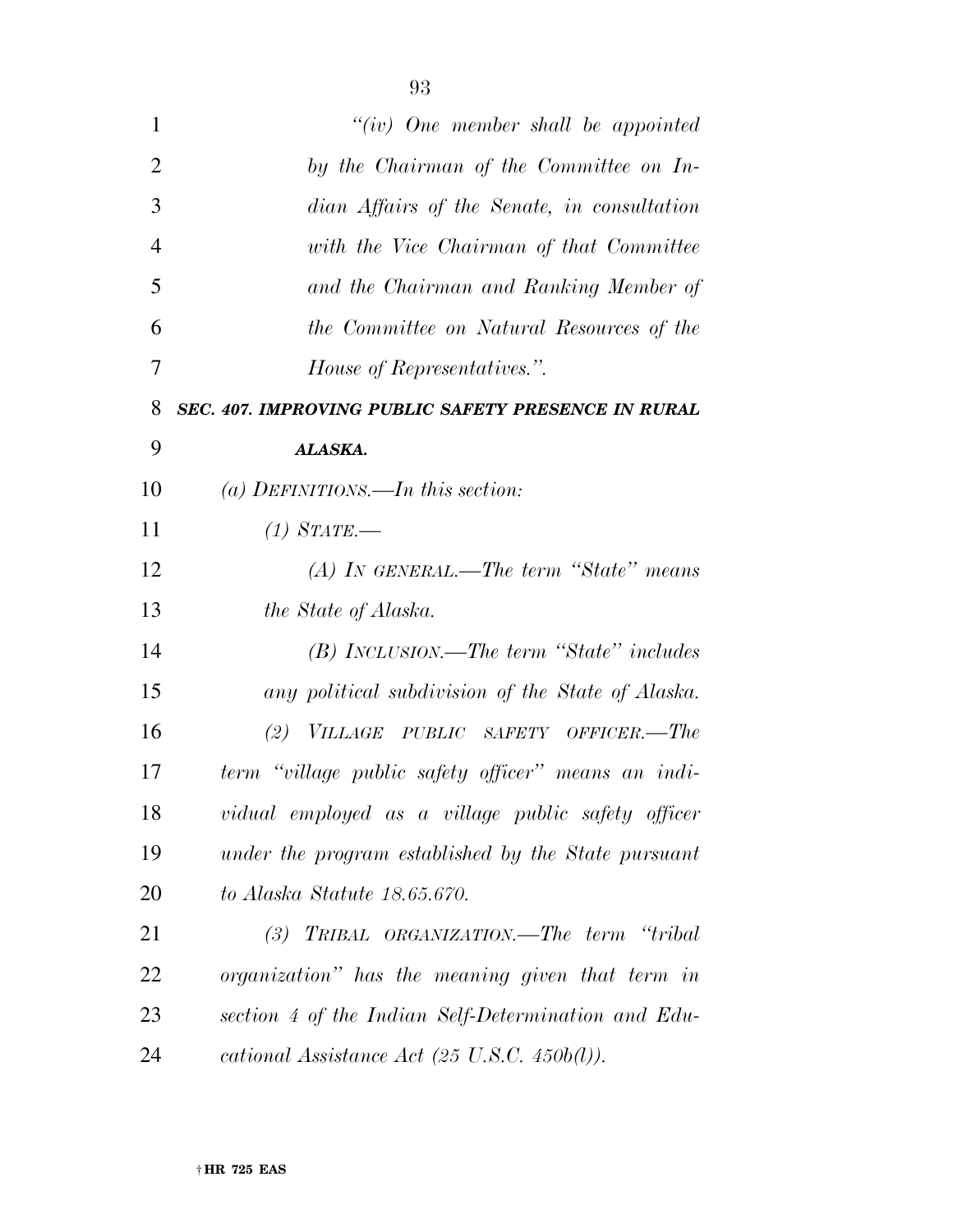*(b) COPS GRANTS.—The State and any Indian tribe or tribal organization in the State that employs a village public safety officer shall be eligible to apply for a grant under section 1701 of the Omnibus Crime Control and Safe Streets Act of 1968 (42 U.S.C. 3796dd) (provided that only an Indian tribe or tribal organization may receive a grant under the tribal resources grant program under subsection (j) of that section) on an equal basis with other eligible ap-plicants for funding under that section.* 

 *(c) STAFFING FOR ADEQUATE FIRE AND EMERGENCY RESPONSE GRANTS.—The State and any Indian tribe or tribal organization in the State that employs a village pub- lic safety officer shall be eligible to apply for a grant under the Staffing for Adequate Fire and Emergency Response program under section 34 of the Federal Fire Prevention and Control Act of 1974 (15 U.S.C. 2229a) on an equal basis with other eligible applicants for funding under that program.* 

 *(d) TRAINING FOR VILLAGE PUBLIC SAFETY OFFICERS AND TRIBAL LAW ENFORCEMENT POSITIONS FUNDED UNDER COPS PROGRAM.—* 

 *(1) IN GENERAL.—Any village public safety offi- cer or tribal law enforcement officer in the State shall be eligible to participate in any training program of-*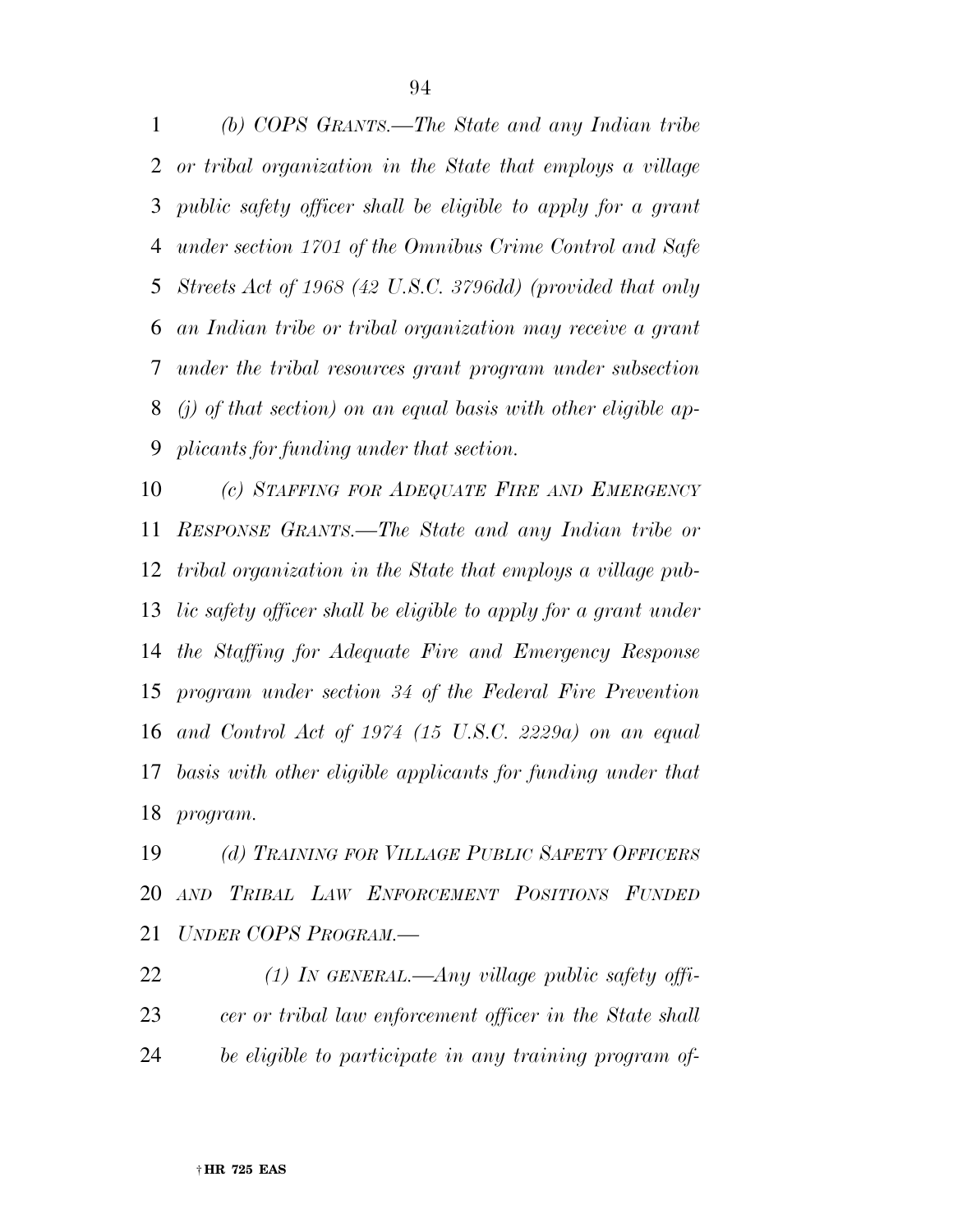| $\mathbf{1}$   | fered at the Indian Police Academy of the Federal          |
|----------------|------------------------------------------------------------|
| $\overline{2}$ | Law Enforcement Training Center.                           |
| 3              | $(2)$ FUNDING.—Funding received pursuant to                |
| $\overline{4}$ | grants approved under section 1701 of the Omnibus          |
| 5              | Crime Control and Safe Streets Act of 1968 (42             |
| 6              | U.S.C. 3796dd) may be used for training of officers        |
| 7              | at programs described in paragraph (1) or at a police      |
| 8              | academy in the State certified by the Alaska Police        |
| 9              | Standards Council.                                         |
| 10             | (e) FUNDS FOR COURTS OF LAW ENFORCEMENT OFFI-              |
| 11             | CERS.—Section $112(a)$ of the Consolidated Appropriations  |
|                | 12 Act, 2004 (Public Law 108-199; 118 Stat. 62) is amend-  |
|                | 13 $ed-$                                                   |
| 14             | $(1)$ by striking paragraph $(1)$ ;                        |
| 15             | (2) by redesignating subparagraphs $(A)$ and $(B)$         |
| 16             | of paragraph $(2)$ as paragraphs $(1)$ and $(2)$ , respec- |
| 17             | tively, and indenting appropriately; and                   |
|                |                                                            |

 *(3) by redesignating clauses (i) through (iv) of paragraph (2) (as so redesignated) as subparagraphs (A) through (D), respectively, and indenting appro-priately.*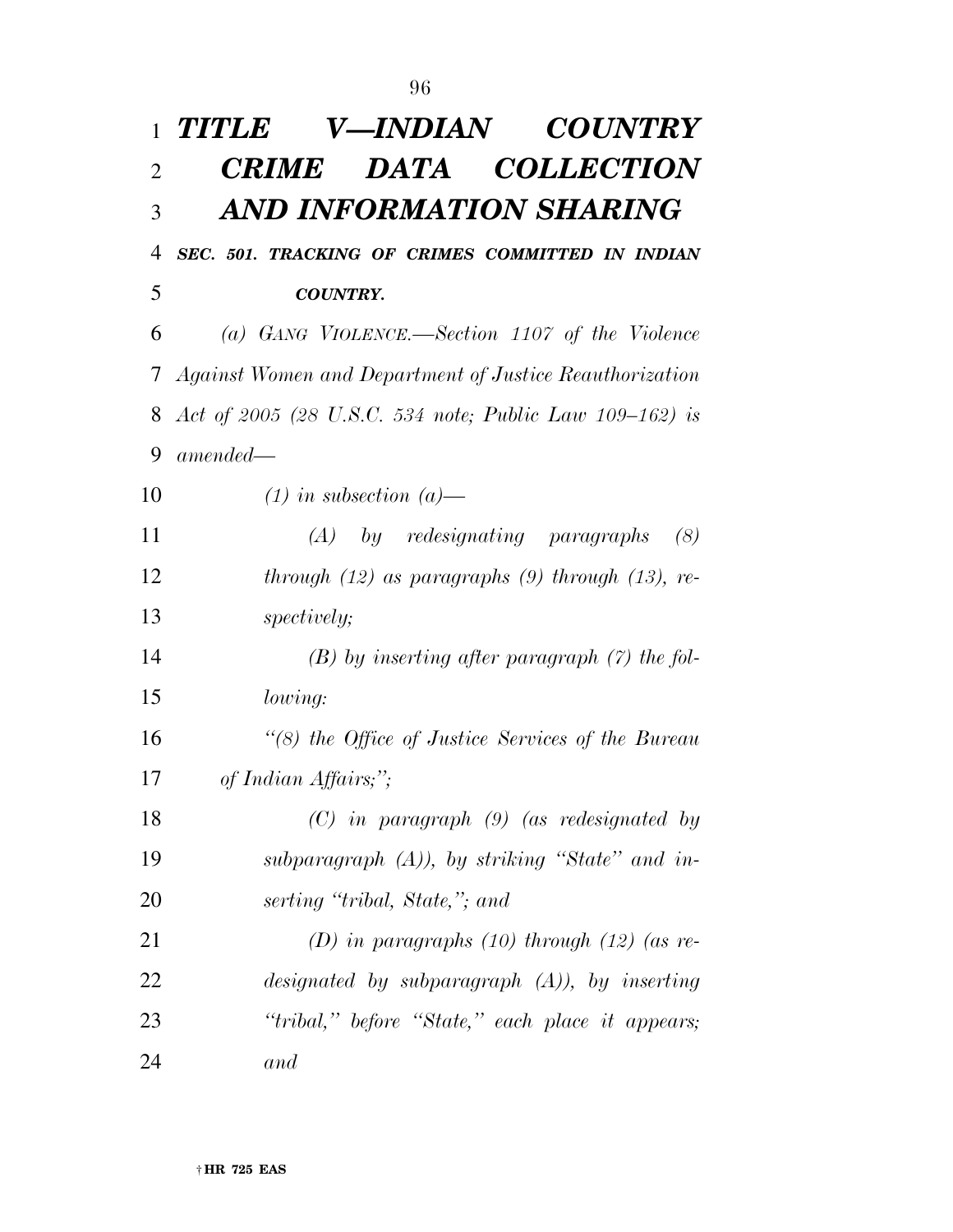| $\mathbf{1}$   | $(2)$ in subsection $(b)$ , by inserting "tribal," before |
|----------------|-----------------------------------------------------------|
| $\overline{2}$ | "State," each place it appears.                           |
| 3              | (b) BUREAU OF JUSTICE STATISTICS.—Section 302 of          |
| 4              | the Omnibus Crime Control and Safe Streets Act of 1968    |
| 5              | $(42 \text{ U.S.C. } 3732)$ is amended—                   |
| 6              | $(1)$ in subsection $(c)$ —                               |
| 7              | $(A)$ in each of paragraphs $(B)$ through $(B)$ ,         |
| 8              | by inserting "tribal," after "State," each place it       |
| 9              | appears;                                                  |
| 10             | $(B)$ in paragraph $(7)$ , by inserting "and in           |
| 11             | Indian country" after "States";                           |
| 12             | $(C)$ in paragraph $(9)$ , by striking "Federal"          |
| 13             | and State Governments" and inserting "Federal             |
| 14             | Government and State and tribal governments";             |
| 15             | $(D)$ in each of paragraphs (10) and (11), by             |
| 16             | inserting ", tribal," after "State" each place it         |
| 17             | <i>appears;</i>                                           |
| 18             | $(E)$ in paragraph (13), by inserting ", In-              |
| 19             | dian tribes," after "States";                             |
| 20             | $(F)$ in paragraph $(17)$ —                               |
| 21             | $(i)$ by striking "State and local" and                   |
| 22             | <i>inserting "State, tribal, and local"; and</i>          |
| 23             | (ii) by striking "State, and local" and                   |
| 24             | <i>inserting "State, tribal, and local"</i> ;             |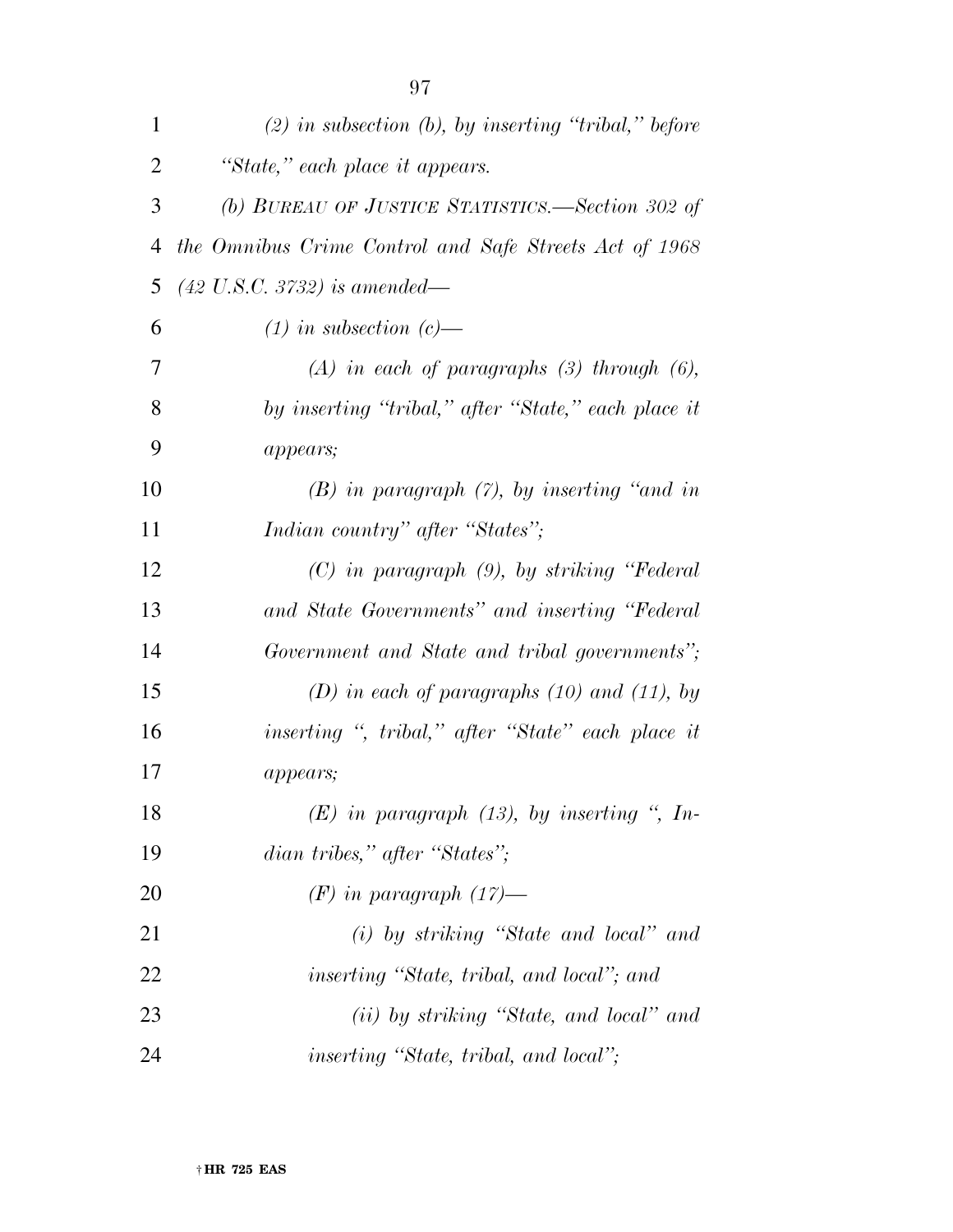| $\mathbf{1}$   | $(G)$ in paragraph $(18)$ , by striking "State           |
|----------------|----------------------------------------------------------|
| $\overline{2}$ | and local" and inserting "State, tribal, and             |
| 3              | $local$ ";                                               |
| $\overline{4}$ | $(H)$ in paragraph $(19)$ , by inserting "and            |
| 5              | tribal" after "State" each place it appears;             |
| 6              | $(I)$ in paragraph $(20)$ , by inserting ", trib-        |
| 7              | al," after "State"; and                                  |
| 8              | (J) in paragraph $(22)$ , by inserting ", trib-          |
| 9              | $al$ ," after "Federal";                                 |
| 10             | $(2)$ in subsection $(d)$ —                              |
| 11             | $(A)$ by redesignating paragraphs<br>(1)                 |
| 12             | through $(6)$ as subparagraphs $(A)$ through $(F)$ ,     |
| 13             | respectively, and indenting the subparagraphs            |
| 14             | <i>appropriately;</i>                                    |
| 15             | $(B)$ by striking "To insure" and inserting              |
| 16             | <i>the following:</i>                                    |
| 17             | "(1) In GENERAL.—To ensure"; and                         |
| 18             | $(C)$ by adding at the end the following:                |
| 19             | "(2) CONSULTATION WITH INDIAN TRIBES.-The                |
| <b>20</b>      | Director, acting jointly with the Assistant Secretary    |
| 21             | for Indian Affairs (acting through the Office of Jus-    |
| 22             | tice Services) and the Director of the Federal Bureau    |
| 23             | of Investigation, shall work with Indian tribes and      |
| 24             | tribal law enforcement agencies to establish and im-     |
| 25             | plement such tribal data collection systems as the $Di-$ |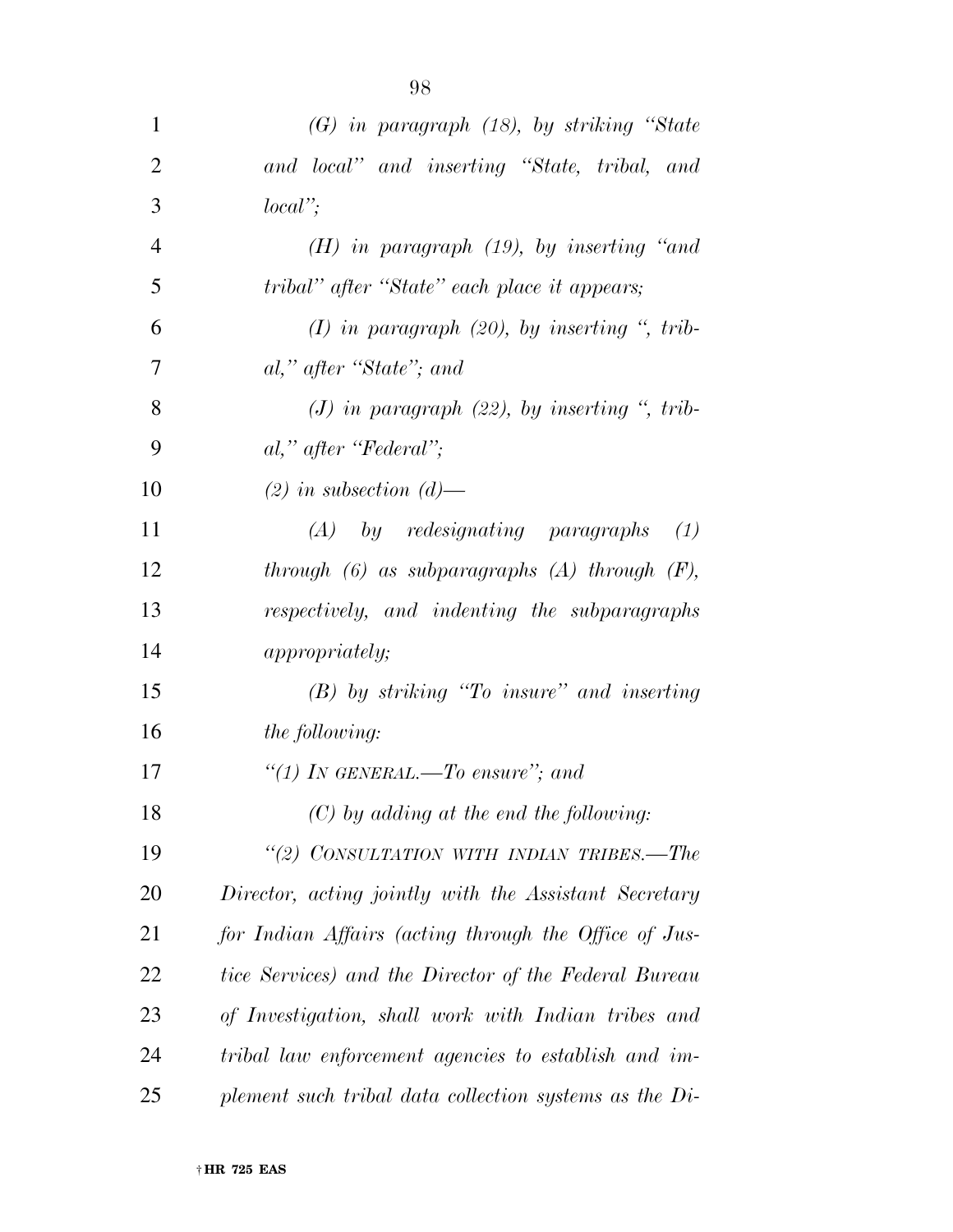| $\mathbf{1}$   | rector determines to be necessary to achieve the pur-            |
|----------------|------------------------------------------------------------------|
| $\overline{2}$ | poses of this section.";                                         |
| 3              | $(3)$ in subsection (e), by striking "subsection                 |
| $\overline{4}$ | $(d)(3)$ " and inserting "subsection $(d)(1)(C)$ ";              |
| 5              | $(4)$ in subsection $(f)$ —                                      |
| 6              | $(A)$ in the subsection heading, by inserting                    |
| 7              | ", Tribal," after "State"; and                                   |
| 8              | $(B)$ by inserting ", tribal," after "State";                    |
| 9              | and                                                              |
| 10             | $(5)$ by adding at the end the following:                        |
| 11             | "(g) REPORTS.—Not later than 1 year after the date               |
|                | 12 of enactment of this subsection, and annually thereafter, the |
| 13             | Director shall submit to Congress a report describing the        |
| 14             | data collected and analyzed under this section relating to       |
| 15             | crimes in Indian country.".                                      |
| 16             | (c) EFFECT OF GRANTS.—Nothing in this section or                 |
| 17             | any amendment made by this section—                              |
| 18             | $(1)$ allows the grant to be made to, or used by,                |
| 19             | an entity for law enforcement activities that the enti-          |
| 20             | ty lacks jurisdiction to perform; or                             |
| 21             | $(2)$ has any effect other than to authorize, award,             |
| 22             | or deny a grant of funds to a federally recognized In-           |
| 23             | dian tribe for the purposes described in the relevant            |
| 24             | grant program.                                                   |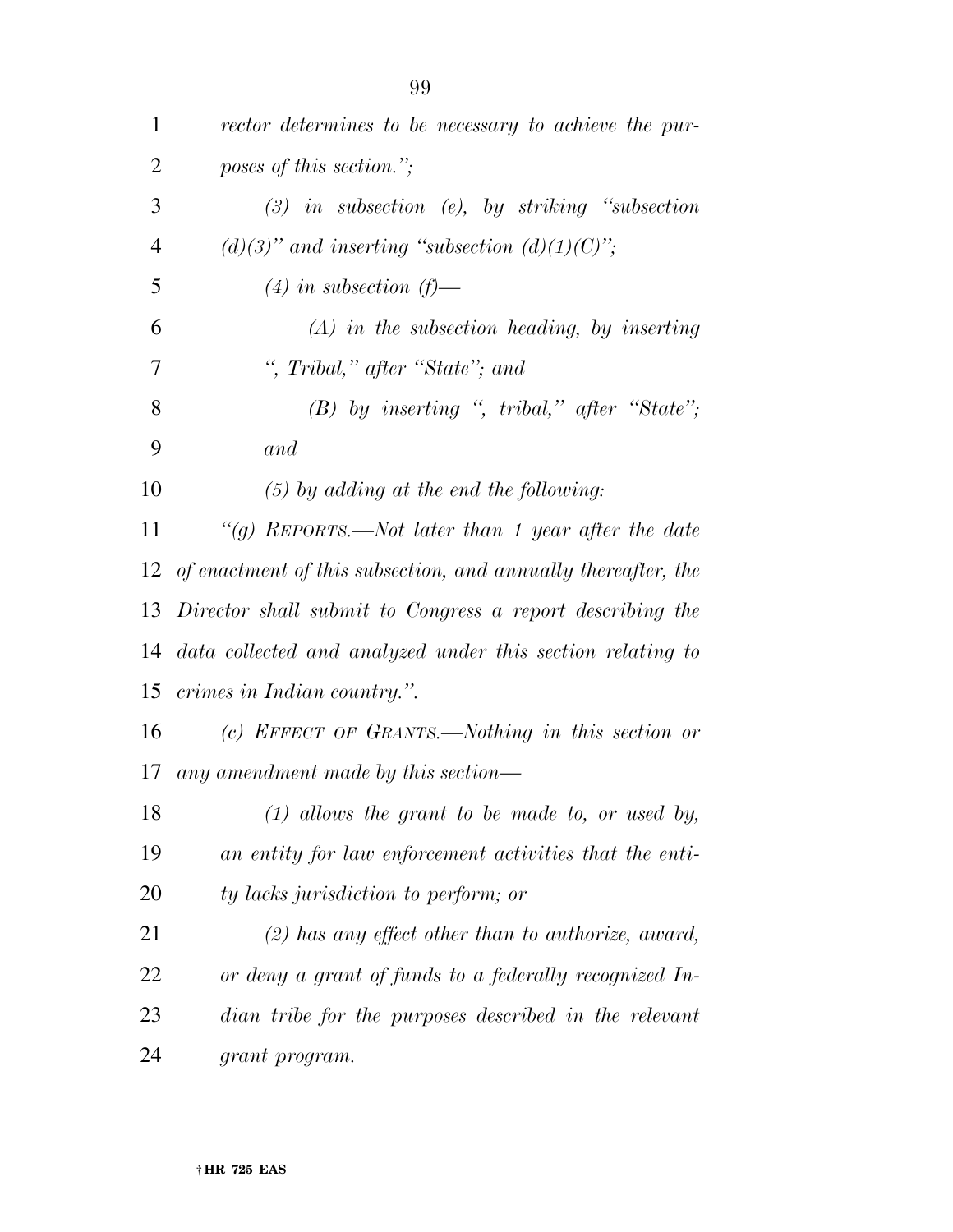| 1              | SEC. 502. CRIMINAL HISTORY RECORD IMPROVEMENT PRO-              |
|----------------|-----------------------------------------------------------------|
| $\overline{2}$ | <b>GRAM.</b>                                                    |
| 3              | (a) IN GENERAL.—Section $1301(a)$ of the Omnibus                |
| 4              | Crime Control and Safe Streets Act of 1968 (42 U.S.C.           |
| 5              | $3796h(a)$ ) is amended by inserting ", tribal," after "State". |
| 6              | (b) EFFECT OF GRANTS.—Nothing in this section or                |
| 7              | any amendment made by this section—                             |
| 8              | $(1)$ allows the grant to be made to, or used by,               |
| 9              | an entity for law enforcement activities that the enti-         |
| 10             | ty lacks jurisdiction to perform; or                            |
| 11             | $(2)$ has any effect other than to authorize, award,            |
| 12             | or deny a grant of funds to a federally recognized In-          |
| 13             | dian tribe for the purposes described in the relevant           |
| 14             | grant program.                                                  |
| 15             | TITLE VI—DOMESTIC VIOLENCE                                      |
| 16             | AND SEXUAL ASSAULT PROS-                                        |
| 17             | ECUTION AND PREVENTION                                          |
| 18             | <b>SEC. 601. PRISONER RELEASE AND REENTRY.</b>                  |
| 19             | (a) DUTIES OF BUREAU OF PRISONS.—Section 4042                   |
| <b>20</b>      | of title 18, United States Code, is amended—                    |
| 21             | (1) in subsection (a)(4), by inserting ", tribal,"              |
| 22             | after "State";                                                  |
| 23             | (2) in subsection (b)(1), in the first sentence, by             |
| 24             | striking "officer of the State and of the local jurisdic-       |
| 25             | tion" and inserting "officers of each State, tribal, and        |
| 26             | <i>local jurisdiction</i> "; and                                |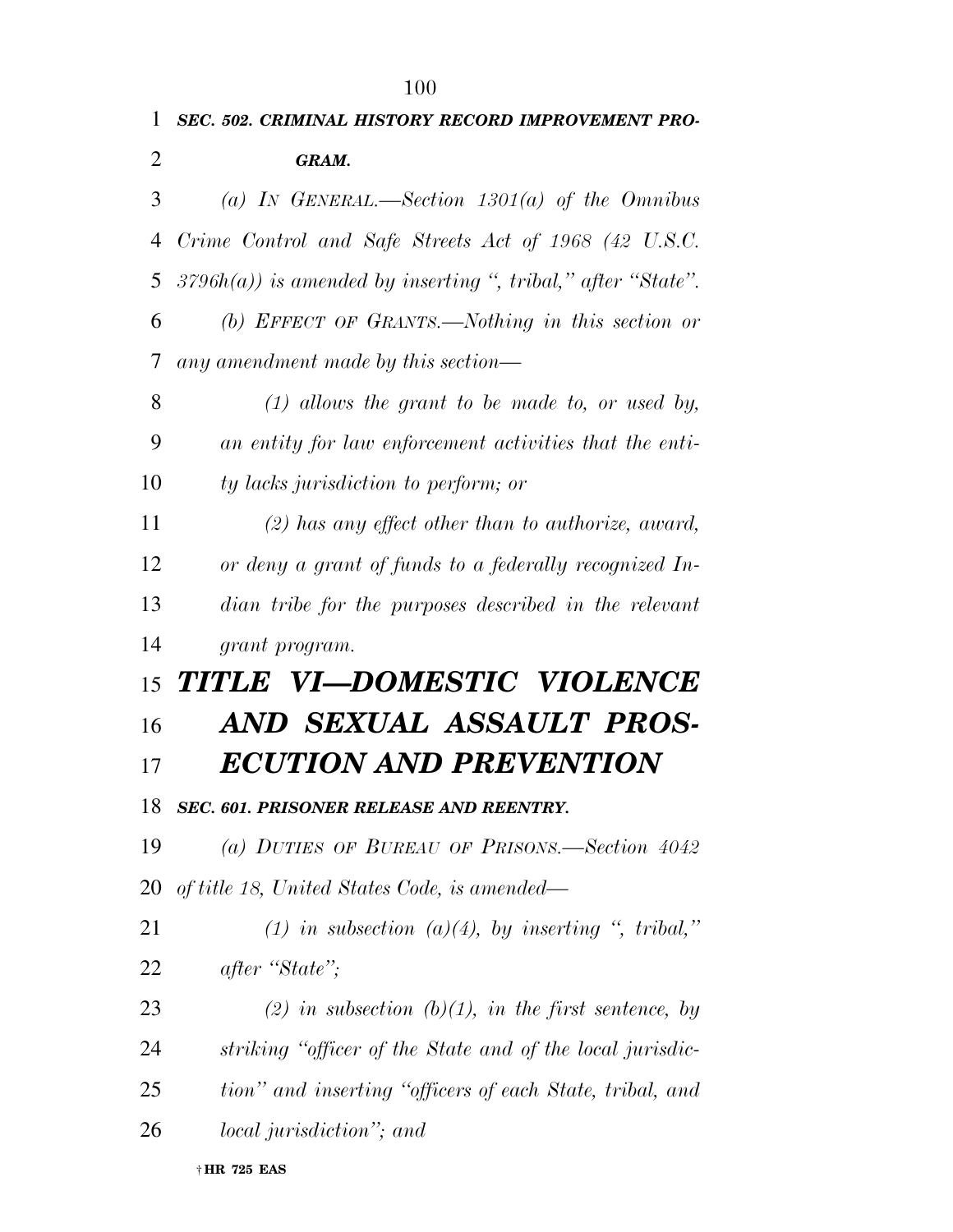| 1              | (3) in subsection $(c)(1)$ —                                    |
|----------------|-----------------------------------------------------------------|
| $\overline{2}$ | $(A)$ in subparagraph $(A)$ , by striking "offi-                |
| 3              | cer of the State and of the local jurisdiction" and             |
| $\overline{4}$ | inserting "officer of each State, tribal, and local             |
| 5              | <i>jurisdiction</i> "; and                                      |
| 6              | $(B)$ in subparagraph $(B)$ , by inserting ",                   |
| 7              | tribal," after "State" each place it appears.                   |
| 8              | (b) AUTHORITY OF INSTITUTE; TIME; RECORDS OF                    |
| 9              | RECIPIENTS; ACCESS; SCOPE OF SECTION.-Section                   |
| 10             | $4352(a)$ of title 18, United States Code, is amended—          |
| 11             | (1) in paragraphs (1), (3), (4), and (8), by in-                |
| 12             | serting "tribal," after "State," each place it appears;         |
| 13             | $(2)$ in paragraph $(6)$ —                                      |
| 14             | $(A)$ by inserting "and tribal communities,"                    |
| 15             | after "States"; and                                             |
| 16             | $(B)$ by inserting ", tribal," after "State";                   |
| 17             | and                                                             |
| 18             | $(3)$ in paragraph $(12)$ by inserting ", tribal,"              |
| 19             | after "State".                                                  |
|                | 20 SEC. 602. DOMESTIC AND SEXUAL VIOLENCE OFFENSE               |
| 21             | <b>TRAINING.</b>                                                |
| 22             | $Section 3(c)(9)$ of the Indian Law Enforcement Reform          |
|                | 23 Act $(25 \text{ U.S.C. } 2802(c)(9))$ (as amended by section |
|                | 24 $101(a)(2)$ is amended by inserting before the semicolon at  |
|                | 25 the end the following: ", including training to properly     |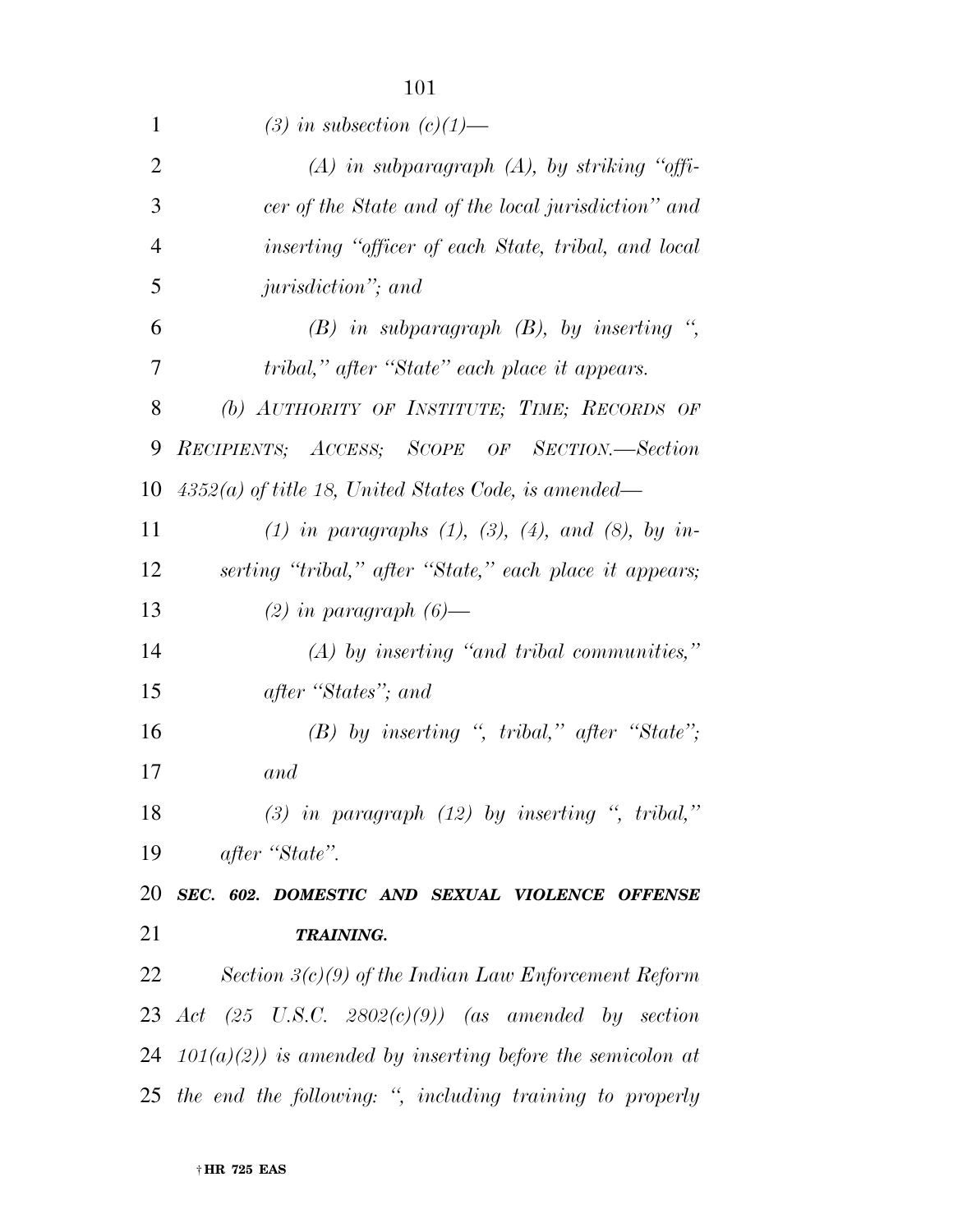*interview victims of domestic and sexual violence and to collect, preserve, and present evidence to Federal and tribal prosecutors to increase the conviction rate for domestic and sexual violence offenses for purposes of addressing and pre-venting domestic and sexual violent offenses''.* 

#### *SEC. 603. TESTIMONY BY FEDERAL EMPLOYEES.*

 *The Indian Law Enforcement Reform Act (25 U.S.C. 2801 et seq.) (as amended by section 305) is amended by adding at the end the following:* 

#### *''SEC. 16. TESTIMONY BY FEDERAL EMPLOYEES.*

 *''(a) APPROVAL OF EMPLOYEE TESTIMONY OR DOCU-MENTS.—* 

 *''(1) IN GENERAL.—The Director of the Office of Justice Services or the Director of the Indian Health Service, as appropriate (referred to in this section as the 'Director concerned'), shall approve or disapprove, in writing, any request or subpoena from a tribal or State court for a law enforcement officer, sexual as- sault nurse examiner, or other employee under the su- pervision of the Director concerned to provide docu- ments or testimony in a deposition, trial, or other similar criminal proceeding regarding information obtained in carrying out the official duties of the em-ployee.*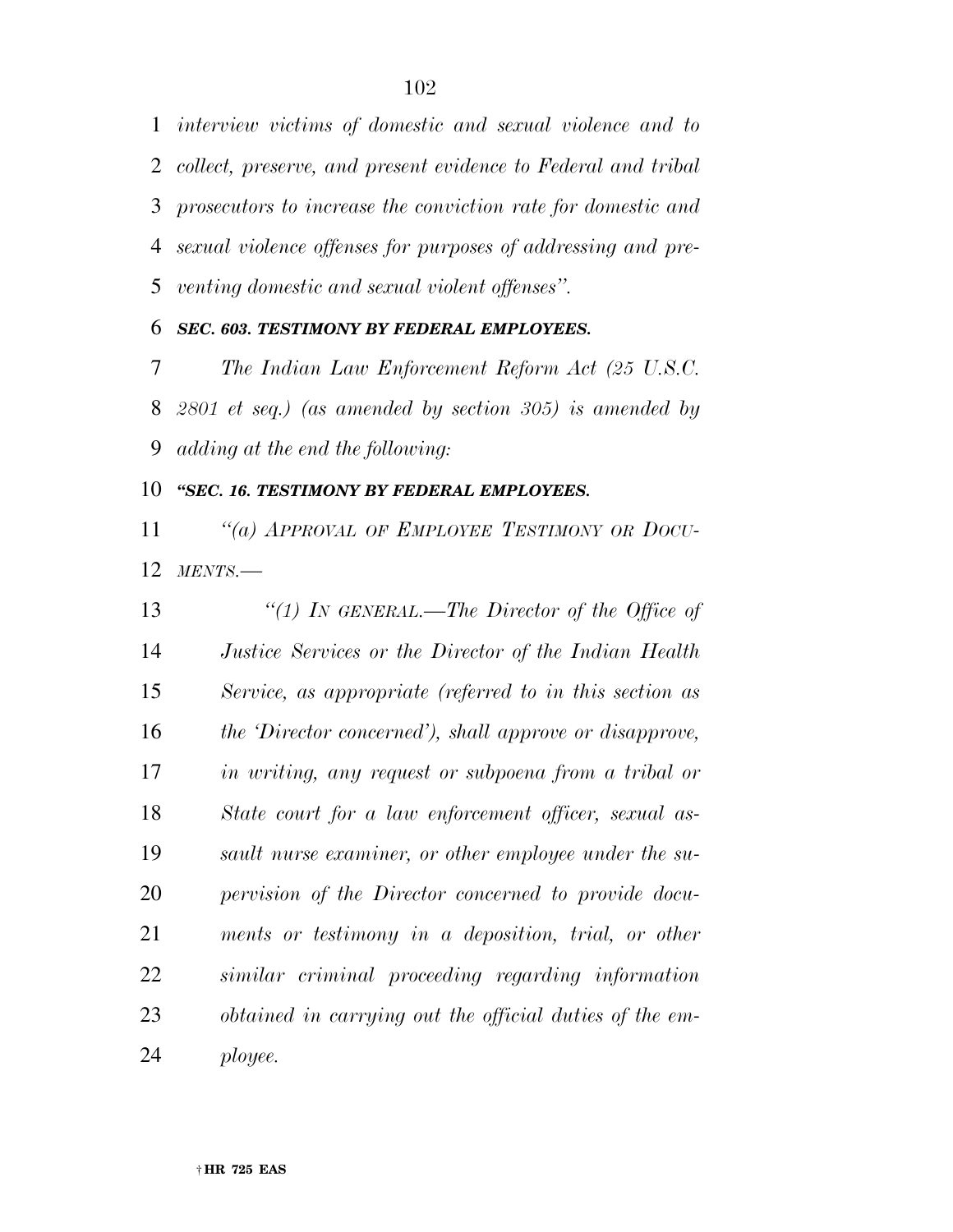*''(2) DEADLINE.—The court issuing a subpoena under paragraph (1) shall provide to the appropriate Federal employee (or agency in the case of a docu- ment request) notice regarding the request to provide testimony (or release a document) by not less than 30 days before the date on which the testimony will be provided.* 

*''(b) APPROVAL.—* 

 *''(1) IN GENERAL.—The Director concerned shall approve a request or subpoena under subsection (a) if the request or subpoena does not violate the policy of the Department to maintain impartiality.* 

 *''(2) FAILURE TO APPROVE.—If the Director con- cerned fails to approve or disapprove a request or subpoena for testimony or release of a document by the date that is 30 days after the date of receipt of notice of the request or subpoena, the request or sub- poena shall be considered to be approved for purposes of this section.''.* 

#### *SEC. 604. COORDINATION OF FEDERAL AGENCIES.*

 *Any report of the Secretary of Health and Human Services to Congress on the development of Indian victim services and victim advocate training programs shall in-clude any recommendations that the Secretary determines*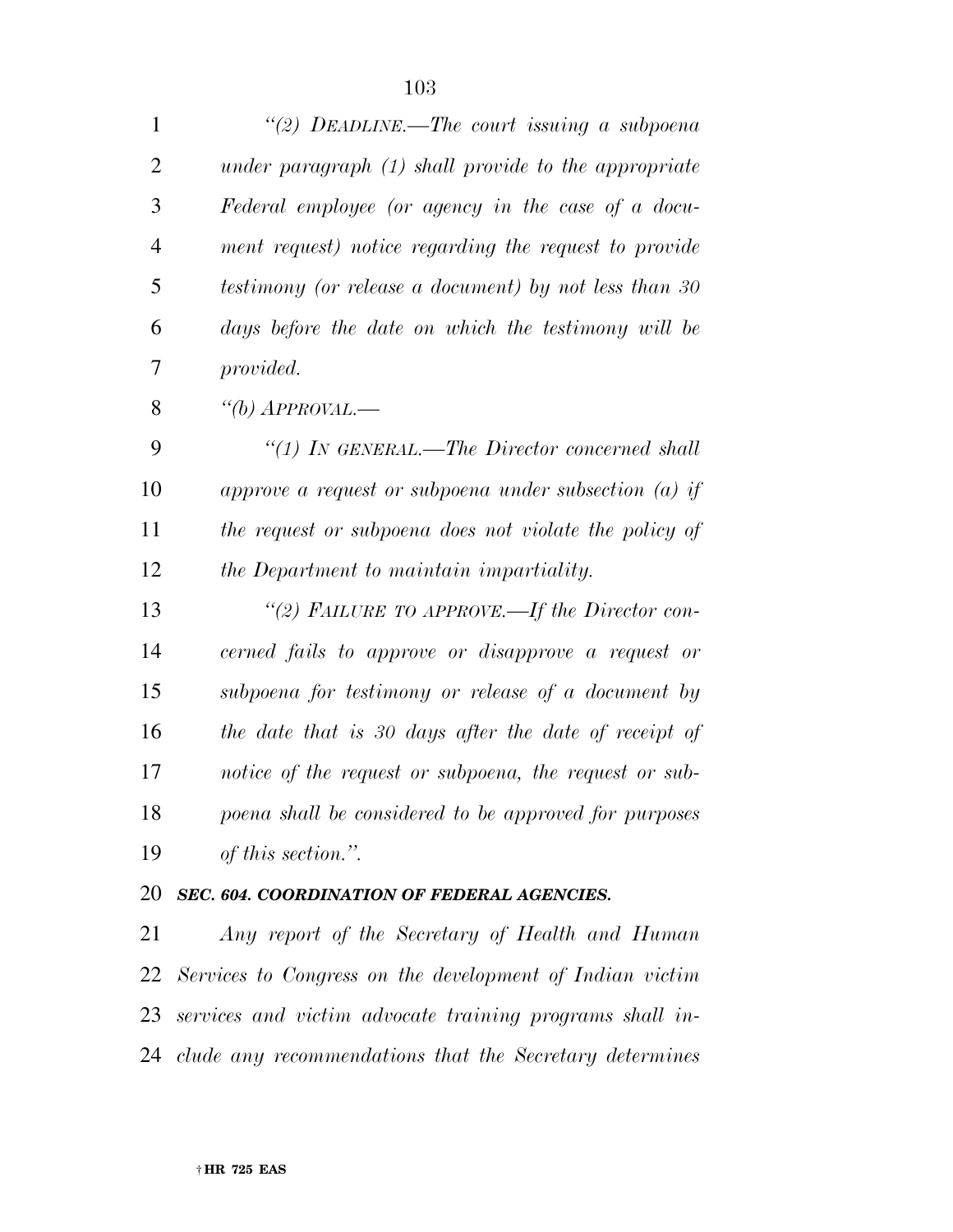*to be necessary to prevent the sex trafficking of Indian women.* 

#### *SEC. 605. SEXUAL ASSAULT PROTOCOL.*

 *The Indian Law Enforcement Reform Act (25 U.S.C. 2801 et seq.) (as amended by section 603) is amended by adding at the end the following:* 

#### *''SEC. 17. POLICIES AND PROTOCOL.*

 *''The Director of the Indian Health Service, in coordi- nation with the Director of the Office of Justice Services and the Director of the Office on Violence Against Women of the Department of Justice, in consultation with Indian Tribes and Tribal Organizations, and in conference with Urban Indian Organizations, shall develop standardized sexual assault policies and protocol for the facilities of the Service, based on similar protocol that has been established by the Department of Justice.''.* 

### *SEC. 606. STUDY OF IHS SEXUAL ASSAULT AND DOMESTIC VIOLENCE RESPONSE CAPABILITIES.*

 *(a) STUDY.—The Comptroller General of the United States shall—* 

 *(1) conduct a study of the capability of Indian Health Service facilities in remote Indian reserva- tions and Alaska Native villages, including facilities operated pursuant to contracts or compacts under the Indian Self-Determination and Education Assistance*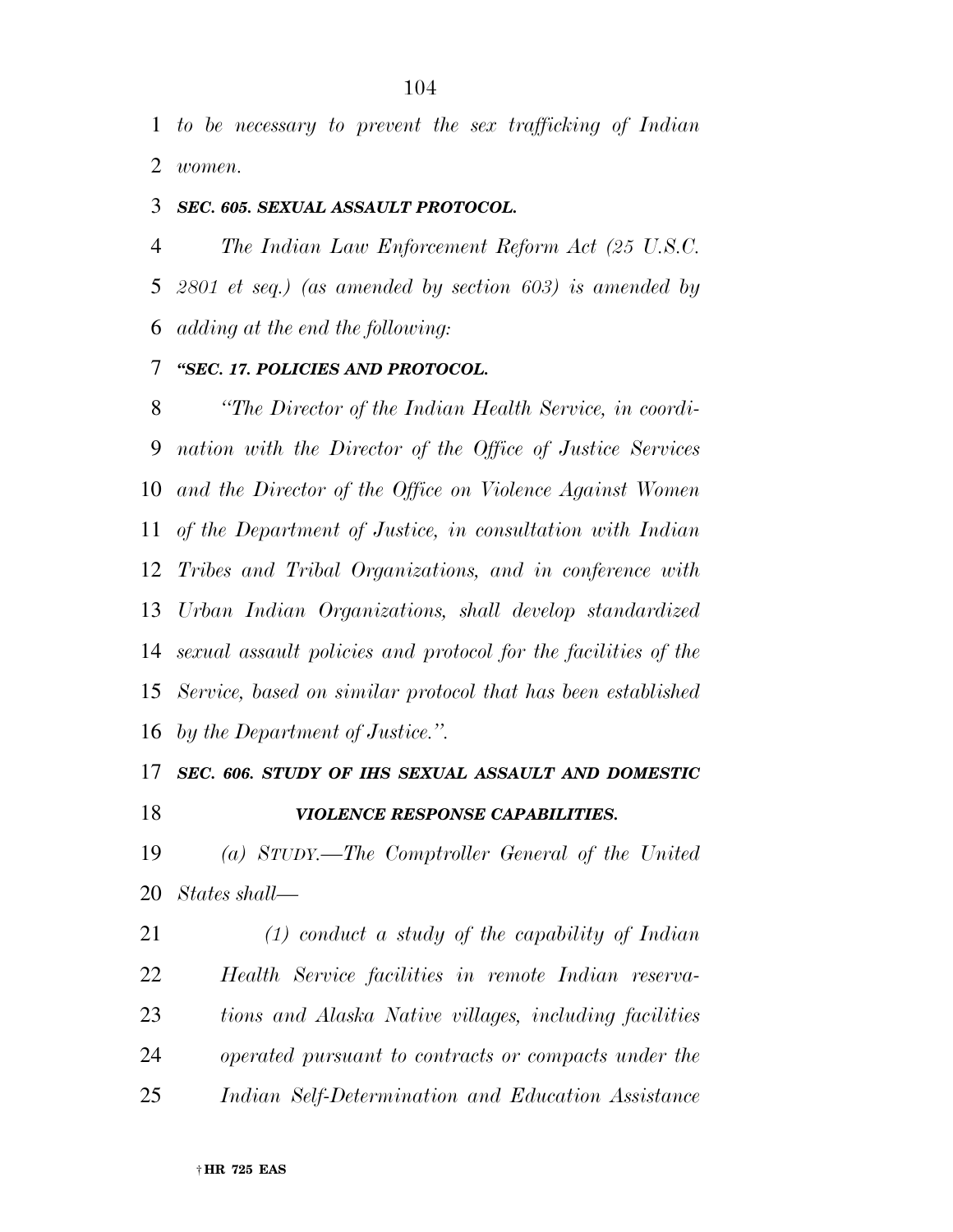*Act (25 U.S.C. 450b et seq.), to collect, maintain, and secure evidence of sexual assaults and domestic vio- lence incidents required for criminal prosecution; and (2) develop recommendations for improving those capabilities. (b) REPORT.—Not later than 1 year after the date of enactment of this Act, the Comptroller General shall submit to the Committee on Indian Affairs of the Senate and the Committee on Natural Resources of the House of Represent- atives a report describing the results of the study under sub- section (a), including the recommendations developed under that subsection, if any.* 

Attest:

*Secretary.*